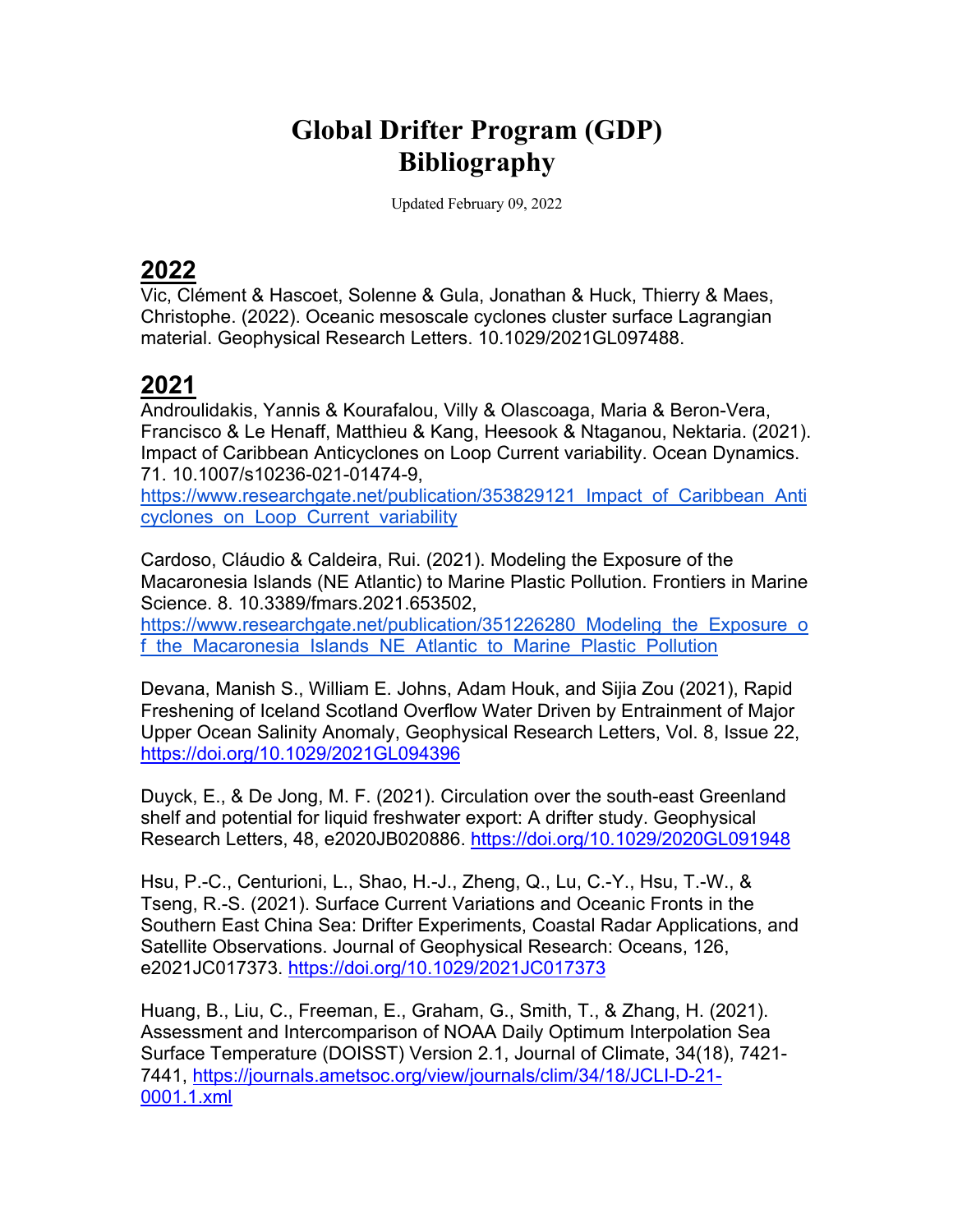Johns, William & Araujo, Moacyr & Balmaseda, Magdalena & Cjhang, Ping & Dandin, Philippe & Hill, Katherine & Keenlyside, Noel & Knight, Jeff & Kushnir, Yochanan & McPhaden, Michael & Richter, Ingo & Robinson, Carol & Rodrigues, Regina & Schmidt, Jörn & Simmons, Adrian & Smith, Neville & Stripling, Scott & Tanhua, Toste & Visbeck, Martin. (2021). Tropical Atlantic Observing System (TAOS) REVIEW REPORT Full Report Coordinating lead authors Sponsored by, https://www.researchgate.net/publication/351617393\_Tropical\_Atlantic\_Observin g\_System\_TAOS\_REVIEW\_REPORT\_Full\_Report\_Coordinating\_lead\_authors Sponsored by

Lilly, Jonathan & Pérez-Brunius, Paula. (2021). A gridded surface current product for the Gulf of Mexico from consolidated drifter measurements. Earth System Science Data. 13. 645-669. 10.5194/essd-13-645-2021,

https://www.researchgate.net/publication/349619426 A gridded surface current product for the Gulf of Mexico from consolidated drifter measurements

Lilly, Jonathan & Pérez-Brunius, Paula. (2021). Extracting statistically significant eddy signals from large Lagrangian datasets using wavelet ridge analysis, with application to the Gulf of Mexico. Nonlinear Processes in Geophysics. 28. 181- 212. 10.5194/npg-28-181-2021,

https://www.researchgate.net/publication/351015186 Extracting statistically sig nificant eddy signals from large Lagrangian datasets using wavelet ridge a nalysis with application to the Gulf of Mexico

Lumpkin, R., R. Domingues, and G. Goni, 2021: Surface Currents [in "State of the Climate in 2020"]. *Bull. Amer. Meteor. Soc*., **102** (8), Chapter 3, https://doi.org/10.1175/ BAMS-D-21-0083.1.

Miron, Philippe & Beron-Vera, F. & Helfmann, L. & Koltai, Péter. (2021). Transition paths of marine debris and the stability of the garbage patches. Chaos: An Interdisciplinary Journal of Nonlinear Science. 31. 033101. 10.1063/5.0030535,

https://www.researchgate.net/publication/349742026 Transition paths of marin e\_debris\_and\_the\_stability\_of\_the\_garbage\_patches

O'Malley, M., Sykulski, A. M., Laso-Jadart, R., & Madoui, M. (2021). Estimating the Travel Time and the Most Likely Path from Lagrangian Drifters, Journal of Atmospheric and Oceanic Technology, 38(5), 1059-1073, https://journals.ametsoc.org/view/journals/atot/38/5/JTECH-D-20-0134.1.xml

Paul, N., Sukhatme, J., Sengupta, D., & Gayen, B. (2021). Eddy induced trapping and homogenization of freshwater in the Bay of Bengal. Journal of Geophysical Research: Oceans, 126, e2021JC017180. https://doi.org/10.1029/2021JC017180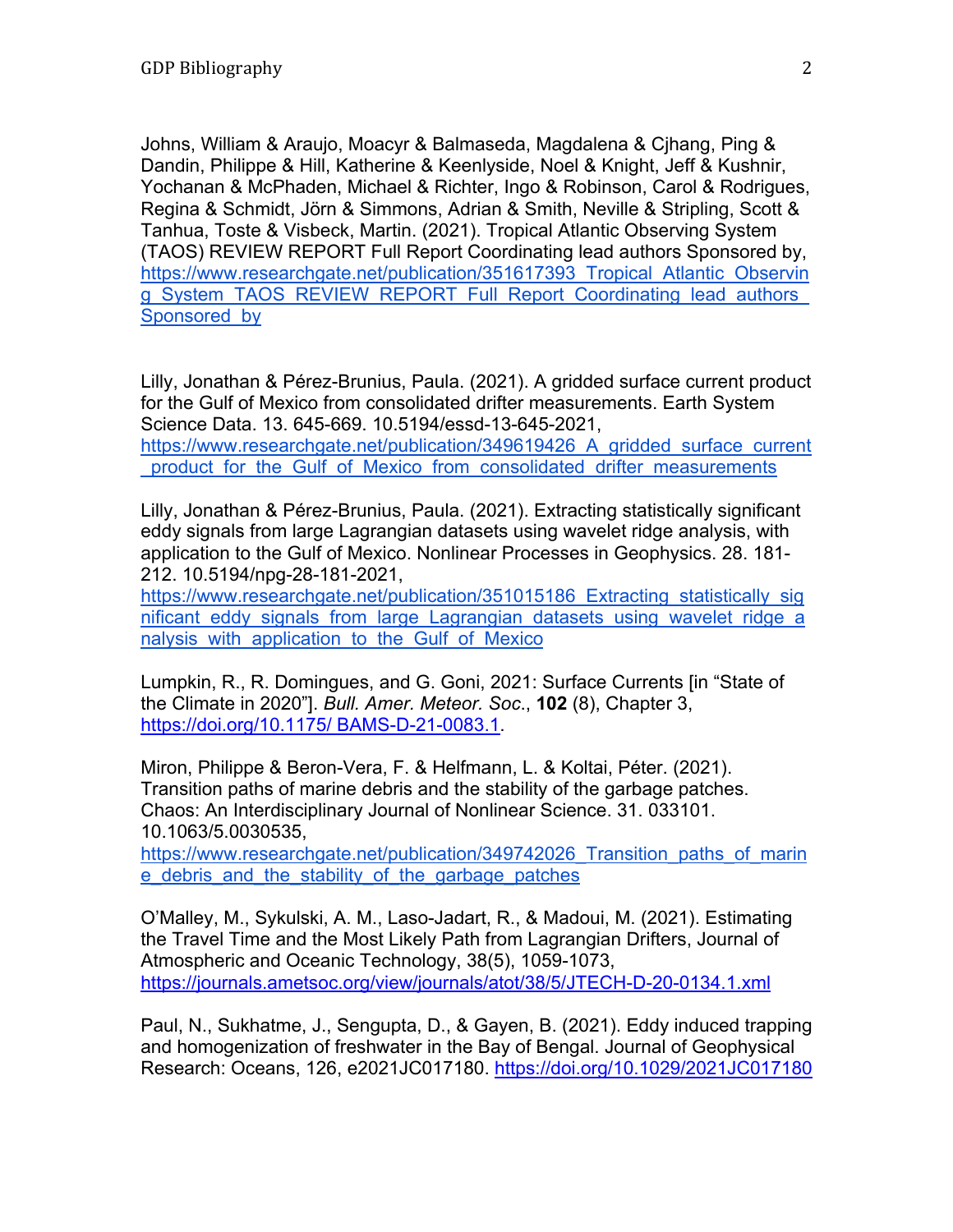Peng, J., Dräger-Dietel, J., North, R. P., & Umlauf, L. (2021). Diurnal Variability of Frontal Dynamics, Instability, and Turbulence in a Submesoscale Upwelling Filament, Journal of Physical Oceanography, 51(9), 2825-2843, https://journals.ametsoc.org/view/journals/phoc/51/9/JPO-D-21-0033.1.xml

Phillipson, L., Li, Y., & Toumi, R. (2021). Strongly Coupled Assimilation of a Hypothetical Ocean Current Observing Network within a Regional Ocean– Atmosphere Coupled Model: An OSSE Case Study of Typhoon Hato, Monthly Weather Review, 149(5), 1317-1336,

https://journals.ametsoc.org/view/journals/mwre/149/5/MWR-D-20-0108.1.xml

Sturges, W. (2021). On the Nongeostrophic Appearance of Some Mean Surface Velocity Observations in the Gulf of Mexico, Journal of Physical Oceanography, 51(6), 1829-1833,

https://journals.ametsoc.org/view/journals/phoc/51/6/JPO-D-20-0232.1.xml.

van Sebille E, Zettler E, Wienders N, Amaral-Zettler L, Elipot S and Lumpkin R (2021) Dispersion of Surface Drifters in the Tropical Atlantic. *Front. Mar. Sci.* 7:607426. doi: 10.3389/fmars.2020.607426

Zaiss, J., Boyd, P. W., Doney, S. C., Havenhand, J. N., & Levine, N. M. (2021). Impact of Lagrangian sea surface temperature variability on Southern Ocean phytoplankton community growth rates. Global Biogeochemical Cycles, 35, e2020GB006880. https://doi.org/10.1029/2020GB006880

Zhang, H., Ignatov, A., & Hinshaw, D. (2021). Evaluation of the In Situ Sea Surface Temperature Quality Control in the NOAA In Situ SST Quality Monitor (iQuam) System, Journal of Atmospheric and Oceanic Technology, 38(7), 1249- 1263,

https://journals.ametsoc.org/view/journals/atot/38/7/JTECH-D-20-0203.1.xml

Zhao, M., R. M. Ponte, O. Wang, and R. Lumpkin, 2021: Using Drifter Velocity Measurements to Assess and Constrain Coarse-Resolution Ocean Models. *J. Atm. Ocean. Techn.*, 38(4), 909-919, https://doi.org/10.1175/JTECH-D-20- 0159.1.

## **2020**

Amemou, H. & Koné, V. & Aman, A. & Lett, C.. (2020). Assessment of a Lagrangian model using trajectories of oceanographic drifters and fishing devices in the Tropical Atlantic Ocean. Progress in Oceanography. 188. 102426. 10.1016/j.pocean.2020.102426,

https://www.researchgate.net/publication/346289576 Assessment of a Lagran gian model using trajectories of oceanographic drifters and fishing devices in the Tropical Atlantic Ocean

Androulidakis, Yannis & Kourafalou, Villy & Le Henaff, Matthieu & Kang,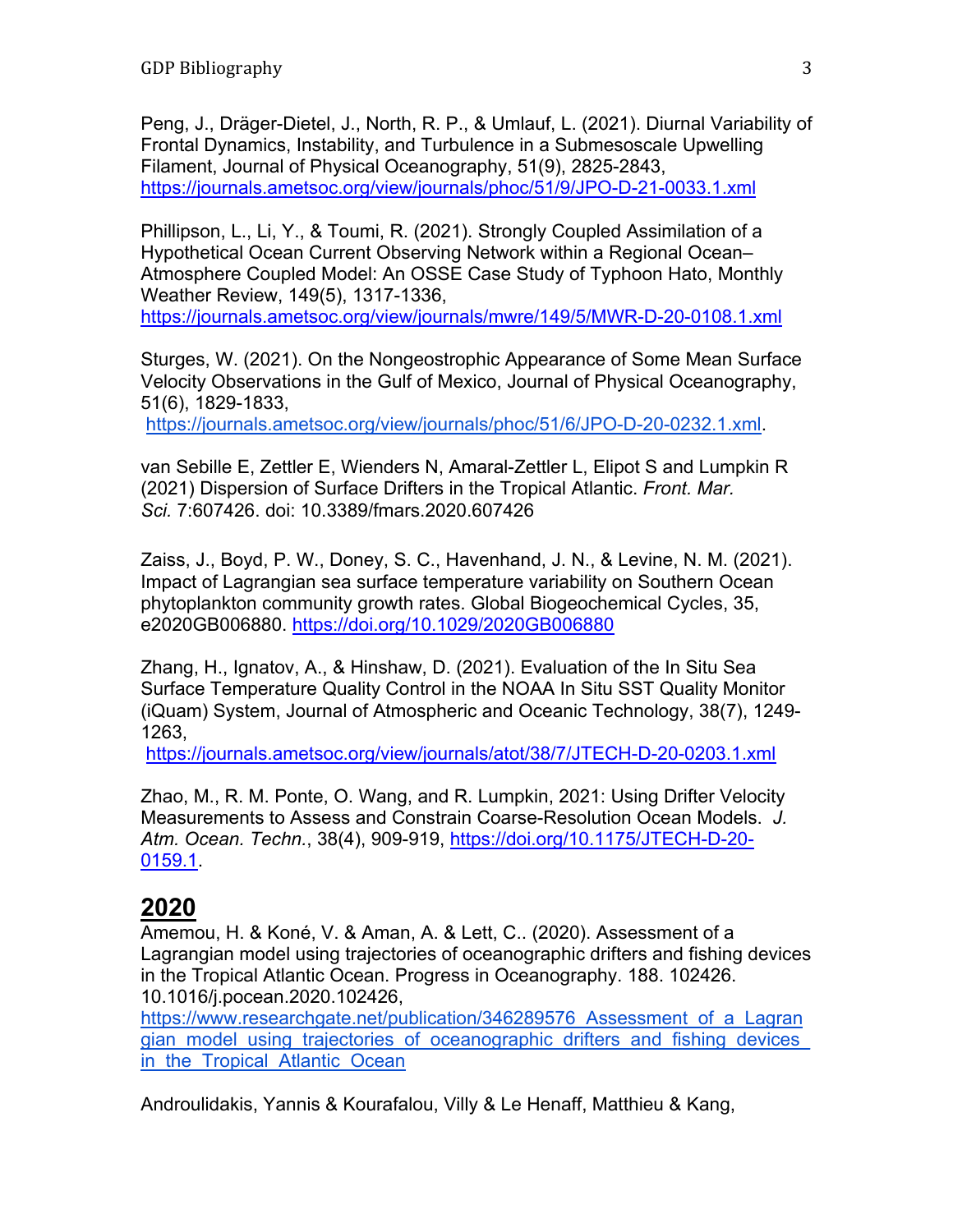Heesook & Ntaganou, Nektaria & Hu, Chuamnin. (2020). Gulf Stream evolution through the Straits of Florida: the role of eddies and upwelling near Cuba. Ocean Dynamics. 10.1007/s10236-020-01381-5,

https://www.researchgate.net/publication/342133407 Gulf Stream evolution thr ough the Straits of Florida the role of eddies and upwelling near Cuba

Beal, L**.** M**.**, J**.** Vialard, M.K**.** Roxy, J**.** Li, M**.** Andres, H**.** Annamalai, M**.** Feng, W**.** Han, R**.** Hood, T**.** Lee, M**.** Lengaigne, R**.** Lumpkin, Y**.** Masumoto, M.J**.** McPhaden, M**.** Ravichandran, T**.** Shinoda, B.M**.** Sloyan, P**.** Strutton, A.C**.** Subramanian, T**.** Tozuka, C.C**.** Ummenhofer, A.S**.** Unnikrishnan, J**.** Wiggert, L.Yu,L**.** Cheng, D**.** Desbruyeres, and V**.** Parvathi, 2020: A roadmap to IndOOS-2: better observations of the rapidly-warming Indian Ocean**.** Bull**.** Am**.** Met**.** Soc**.**, https://doi.org/10.1175/BAMS-D-19-0209.1.

Beron-Vera, F.. (2020). Nonlinear dynamics of inertial particles in the ocean: From drifters and floats to marine debris and Sargassum, https://www.researchgate.net/publication/343333524 Nonlinear dynamics of in ertial particles in the ocean From drifters and floats to marine debris and Sargassum

Bouzaiene, Maher & Menna, Milena & Poulain, Pierre-Marie & Bussani, Antonio & Elhmaidi, Dalila. (2020). Analysis of the Surface Dispersion in the Mediterranean Sub-Basins. Frontiers in Marine Science. 7. 10.3389/fmars.2020.00486, https://www.researchgate.net/publication/342465383 Analysis of the Surface Dispersion in the Mediterranean Sub-Basins

Cassianides, A., Martinez, E., Maes, C., and Carton, X. (2020). Monitoring the Influence of the Mesoscale Ocean Dynamics on Phytoplanktonic Plumes around the Marquesas Islands Using Multi-Satellite Missions. Remote Sens. 2020, 12, 2520; https://doi.org/10.3390/rs12162520

Cheng, Y**.**‐H**.**, Chang, M**.**‐H**.**, Ko, D**.** S**.**, Jan, S**.**, Andres, M**.**, Kirincich, A**.**, et al**.** (2020)**.** Submesoscale eddy and frontal instabilities in the Kuroshio interacting with a cape south of Taiwan**.** Journal of Geophysical Research: Oceans, 125, e2020JC016123**.** https://doi.org/10.1029/2020JC016123

Daher, H**.**, Beal, L**.** M**.**, & Schwarzkopf, F**.** U**.** (2020)**.** A **new** improved estimation of Agulhas leakage using observations and simulations of Lagrangian floats and drifters**.** Journal of Geophysical Research: Oceans, 125, e2019JC015753**.** https://doi.org/10.1029/2019JC015753

Dora, S., Khedekar, R. & Aparna, S.G. Trajectories of three drifters deployed simultaneously in the northeastern Arabian Sea. *J Earth Syst Sci* **129,** 7 (2020). https://doi.org/10.1007/s12040-019-1292-5, https://link.springer.com/article/10.1007%2Fs12040-019-1292-5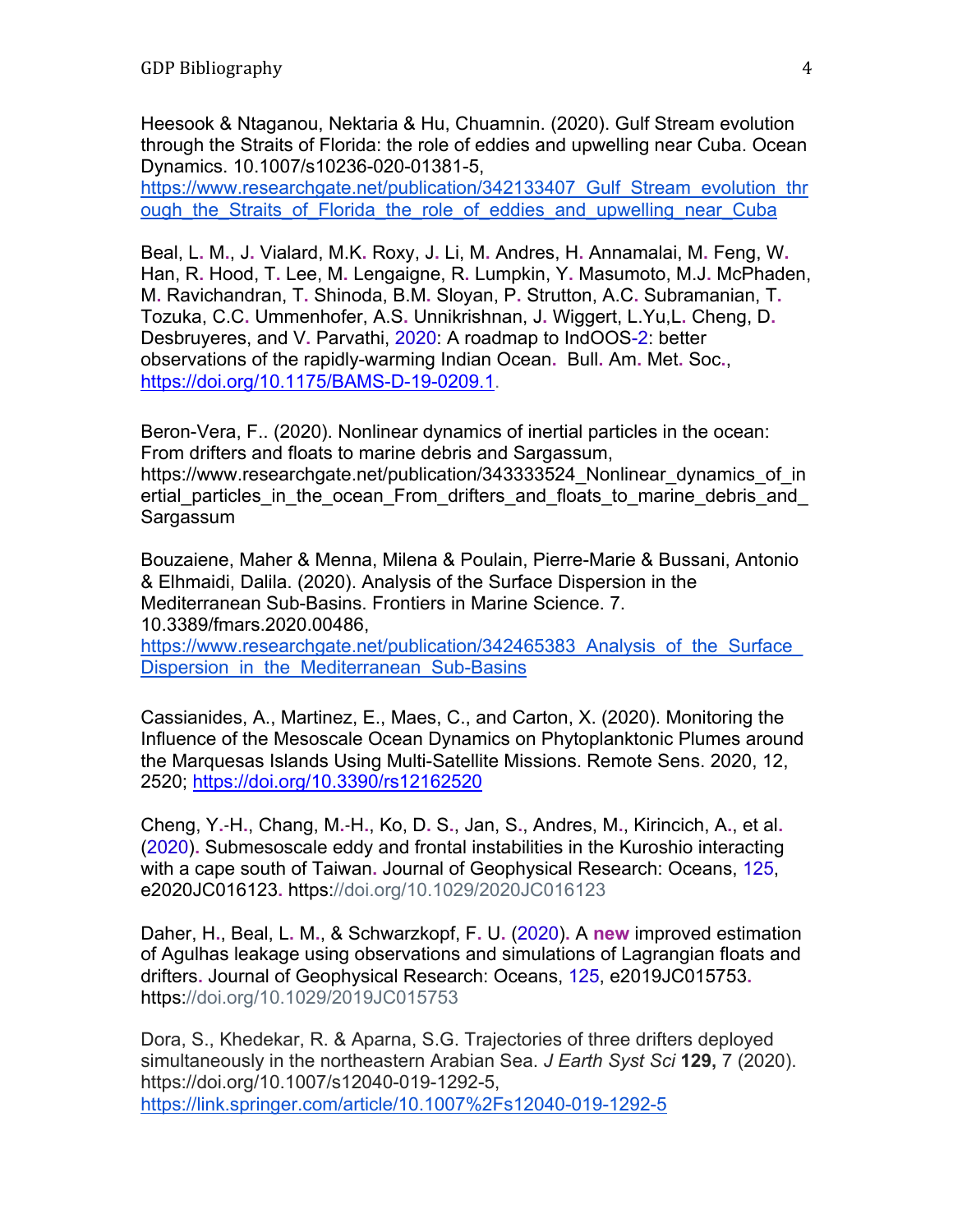Elipot, S**.** (2020)**.** Measuring **global** mean sea level changes with surface drifting buoys**.** Geophysical Research Letters, 47, e2020GL091078**.** https://doi.org/10.1029/2020GL091078

Johns, L**.**, R**.** Lumpkin, N**.** Putman, R**.** Smith, F**.** Muller-Karger, D**.** Rueda-Roa, C**.** Hu, M**.** Wang, M**.** Brooks, L**.** Gramer, and F**.** Werner, 2020: The establishment of a pelagic Sargassum population in the tropical Atlantic: biological consequences of a basin-scale long distance dispersal event**.** Progress in Oceanography 182, 102269, https://doi.org/10.1016/j.pocean.2020.102269.

Johnson, Donald & Franks, James & Oxenford, Hazel & Cox, Shelly-Ann. (2020). Pelagic Sargassum Prediction and Marine Connectivity in the Tropical Atlantic. Gulf and Caribbean Research. 31. GCFI20-GCFI30. 10.18785/gcr.3101.15, https://www.researchgate.net/publication/347860810 Pelagic Sargassum Predi ction and Marine Connectivity in the Tropical Atlantic

Le Hénaff, M**.**, Kourafalou, V**.** H**.**, Androulidakis, Y**.**, Smith, R**.** H**.**, Kang, H**.**, Hu, C**.**, & Lamkin, J**.** T**.** (2020)**.** In situ measurements of circulation features influencing cross‐shelf transport around northwest Cuba**.** Journal of Geophysical Research: Oceans, 125, e2019JC015780**.** https://doi.org/10.1029/2019JC015780

Lin, Mingwei & Yang, Canjun. (2020). Ocean Observation Technologies: A Review. Chinese Journal of Mechanical Engineering. 33. 10.1186/s10033-020- 00449-z,

https://www.researchgate.net/publication/340647874 Ocean Observation Tech nologies\_A\_Review

Liu, H**.**, & Qu, T**.** (2020)**.** Production and fate of the South Atlantic subtropical underwater**.** Journal of Geophysical Research: Oceans, 125, e2020JC016309**.** https://doi.org/10.1029/2020JC016309

Lumpkin R**.** and G**.** Goni, 2020: Surface Currents [in "State of the Climate in 2019"]**.** Bull**.** Amer**.** Meteor**.** Soc**.**, 101 (8), S129–S183, https://doi.org/10.1175/BAMS-D-20-0105.1.

Malan, N**.**, Archer, M**.**, Roughan, M**.**, Cetina‐Heredia, P**.**, Hemming, M**.**, Rocha, C**.**, et al**.** (2020)**.** Eddy‐driven cross‐shelf transport in the East Australian Current separation zone**.** Journal of Geophysical Research: Oceans, 125, e2019JC015613**.** https://doi.org/10.1029/2019JC015613

Menna, M**.**, Cotroneo, Y**.**, Falco, P**.**, Zambianchi, E**.**, Di Lemma, R**.**, Poulain, P**.**‐ M**.**, et al**.** (2020)**.** Response of the Pacific Sector of the Southern Ocean to wind stress variability from 1995 to 2017. Journal of Geophysical Research: Oceans, 125, e2019JC015696**.** https://doi.org/10.1029/2019JC015696

Merchant, C. & Embury, Owen. (2020). Adjusting for Desert-Dust-Related Biases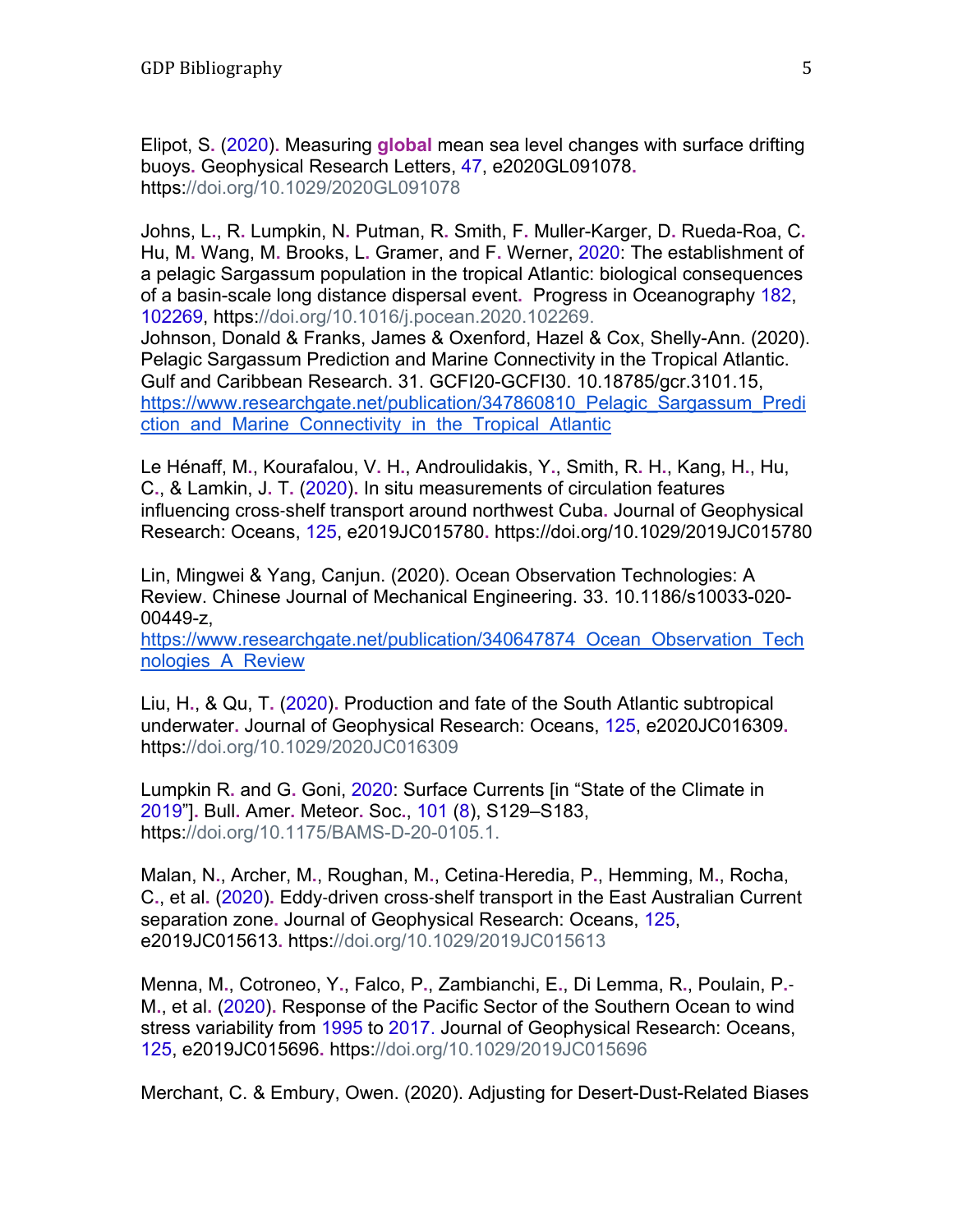in a Climate Data Record of Sea Surface Temperature. Remote Sensing. 12. 2554. 10.3390/rs12162554,

https://www.researchgate.net/publication/343552696 Adjusting for Desert-Dust-Related Biases in a Climate Data Record of Sea Surface Temperature

Miron, P., Beron-Vera, F. J., Helfmann, L., and Kolatai, P. (2020). Transition paths of marine debris and the stability of the garbage patches. arXiv:2009.11234v1 [physics.ao-ph] 23 sep 2020. https://arxiv.org/pdf/2009.11234.pdf

Miron, P**.**, Olascoaga, M**.** J**.**, Beron-Vera, F**.** J**.**, Putman, N**.** F**.**, Triñanes, J**.**, Lumpkin, R**.**, & Goni, G**.** J**.** (2020)**.** Clustering of marine‐debris‐ and Sargassum‐ like drifters explained by inertial particle dynamics**.** Geophysical Research Letters, 47, e2020GL089874**.** https://doi.org/10.1029/2020GL089874

Olascoaga, M**.** J**.**, F**.** J Beron-Vera, P**.** Miron, J**.** Trinanes, N**.** F**.** Putman, R**.** Lumpkin, and G**.** Goni, 2020: Observation and quantification of inertial effects on the drift of floating objects at the ocean surface**.** Physics of Fluids, 32, 026601, https://doi.org/10.1063/1.5139045.

Piecuch, C.G**.** (2020)**.** Likely weakening of the Florida Current during the past century revealed by sea-level observations**.** Nature Communications 2020,11:3973; https://doi.org/10.1038/s41467-020-17761-w

Siegismund, F**.** (2020)**.** A spectrally consistent globally defined geodetic mean dynamic ocean topography**.** Journal of Geophysical Research: Oceans, 125, e2019JC016031**.** https://doi.org/10.1029/2019JC016031

Sterl, M**.** F**.**, Delandmeter, P**.**, & van Sebille, E**.** (2020)**.** Influence of barotropic tidal currents on transport and accumulation of floating microplastics in the **global** open ocean**.** Journal of Geophysical Research: Oceans, 125, e2019JC015583**.** https://doi.org/10.1029/2019JC015583

Sutherland, G**.**, and Coauthors, 2020: Evaluating the Leeway Coefficient of Ocean Drifters Using Operational Marine Environmental Prediction Systems**.** J**.** Atmos**.** Oceanic Technol**.**, 37, 1943–1954, https://doi.org/10.1175/JTECH-D-20- 0013.1.

Thomas, L**.** N**.**, Rainville, L**.**, Asselin, O**.**, Young, W**.** R**.**, Girton, J**.**, Whalen, C**.** B**.**, et al**.** (2020)**.** Direct observations of near‐inertial wave ζ‐refraction in a dipole vortex**.** Geophysical Research Letters, 47, e2020GL090375**.** https://doi.org/10.1029/2020GL090375

Wang, Huizan & Liu, Ding & Zhang, Weimin & Li, Jiaxun & Wang, Bo. (2020). Characterizing the capability of mesoscale eddies to carry drifters in the northwest Pacific. Journal of Oceanology and Limnology. 38. 10.1007/s00343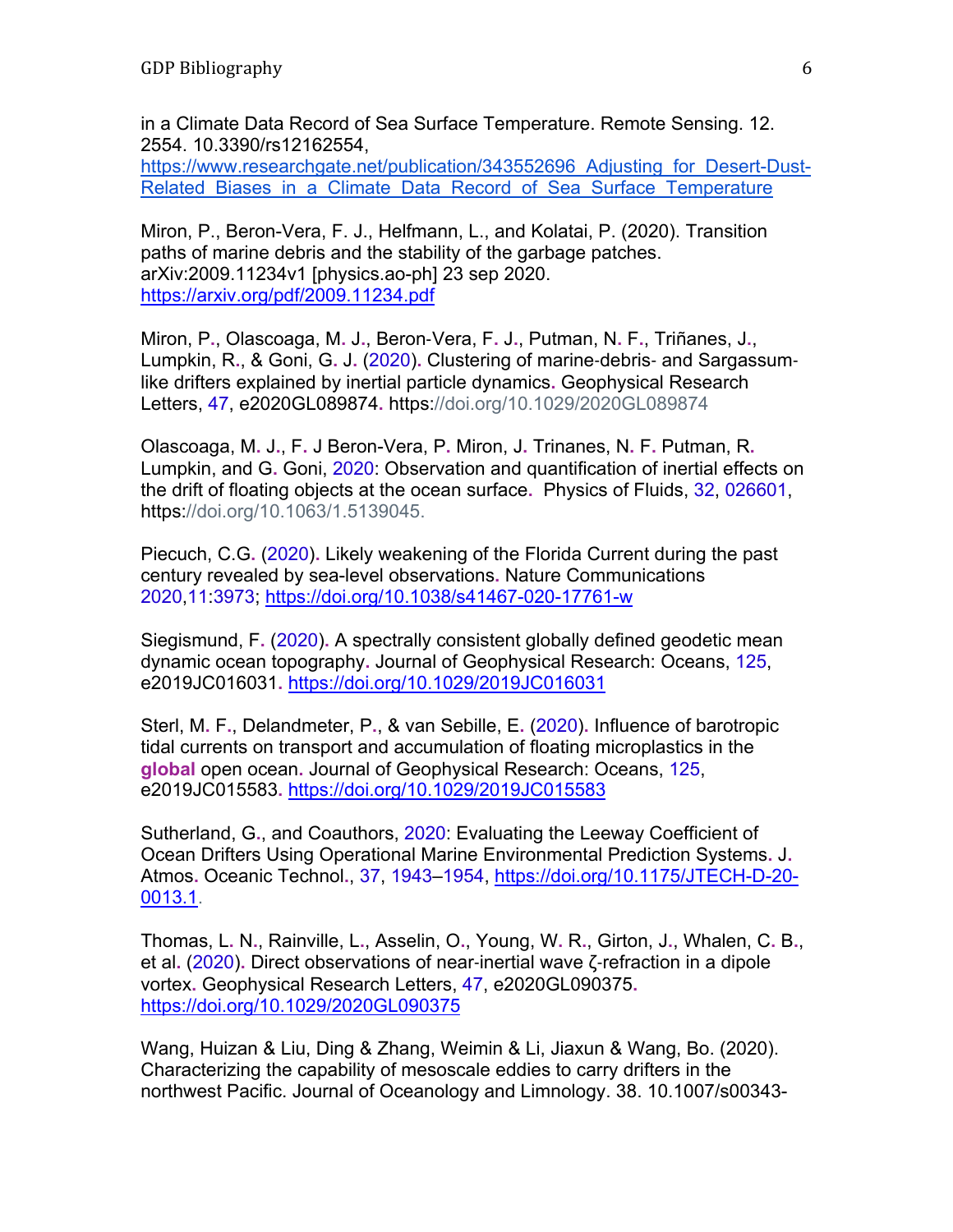019-9149-y,

https://www.researchgate.net/publication/339647492 Characterizing the capabil ity of mesoscale eddies to carry drifters in the northwest Pacific

Wichmann, D**.**, Kehl, C**.**, Dijkstra, H**.** A**.**, and van Sebille, E**.**: Detecting flow features in scarce trajectory data using networks derived from symbolic itineraries: an application to surface drifters in the North Atlantic, Nonlin**.** Processes Geophys**.**, 27, 501–518, https://doi.org/10.5194/npg-27-501-2020, 2020.

Wu, W**.**, Du, Y**.**, Qian, Y**.**‐K**.**, Cheng, X**.**, Wang, T**.**, Zhang, L**.**, & Peng, S**.** (2020)**.** Structure and seasonal variation of the Indian Ocean tropical gyre based on surface drifters**.** Journal of Geophysical Research: Oceans, 125, e2019JC015483**.** https://doi.org/10.1029/2019JC015483

Ypma, S**.** L**.**, Georgiou, S**.**, Dugstad, J**.** S**.**, Pietrzak, J**.** D**.**, & Katsman, C**.** A**.** (2020)**.** Pathways and water mass transformation along and across the Mohn‐ Knipovich Ridge in the Nordic Seas**.** Journal of Geophysical Research: Oceans, 125, e2020JC016075**.** https://doi.org/10.1029/2020JC016075

Zaron, E**.** D**.**, and S**.** Elipot, An Assessment of Global Ocean Barotropic Tide Models Using Geodetic Mission Altimetry and Surface Drifters**.** J**.** Phys**.** Oceanogr**.**, doi: https://doi.org/10.1175/JPO-D-20-0089.1.

## **2019**

Benetti, M**.**, Reverdin, G**.**, Clarke, J**.** S**.**, Tynan, E**.**, Holliday, N**.** P**.**, Torres‐Valdes, S**.**, et al**.** (2019)**.** Sources and distribution of fresh water around Cape Farewell in 2014. Journal of Geophysical Research: Oceans, 124, 9404– 9416. https://doi.org/10.1029/2019JC015080

Bower, A**.**, Lozier, S**.**, Biastoch, A**.**, Drouin, K**.**, Foukal, N**.**, Furey, H**.**, et al**.** (2019)**.** Lagrangian views of the pathways of the Atlantic Meridional Overturning Circulation**.** Journal of Geophysical Research: Oceans, 124, 5313– 5335. https://doi.org/10.1029/2019JC015014

Centurioni, Luca & Turton, Jon & Lumpkin, Rick & Braasch, Lancelot & Brassington, Gary & Chao, Yi & Charpentier, Etienne & Chen, Zhaohui & Corlett, Gary & Dohan, Kathleen & Donlon, Craig & Gallage, Champika & Hormann, Verena & Ignatov, Alexander & Ingleby, Bruce & Jensen, Robert & Kelly-Gerreyn, Boris & Koszalka, Inga & Lin, Xiaopei & Zhang, Dongxiao. (2019). Global in situ Observations of Essential Climate and Ocean Variables at the Air– Sea Interface. Frontiers in Marine Science. 6. 10.3389/fmars.2019.00419, https://www.researchgate.net/publication/345395791\_Global\_in\_situ\_Observatio ns of Essential Climate and Ocean Variables at the Air-Sea Interface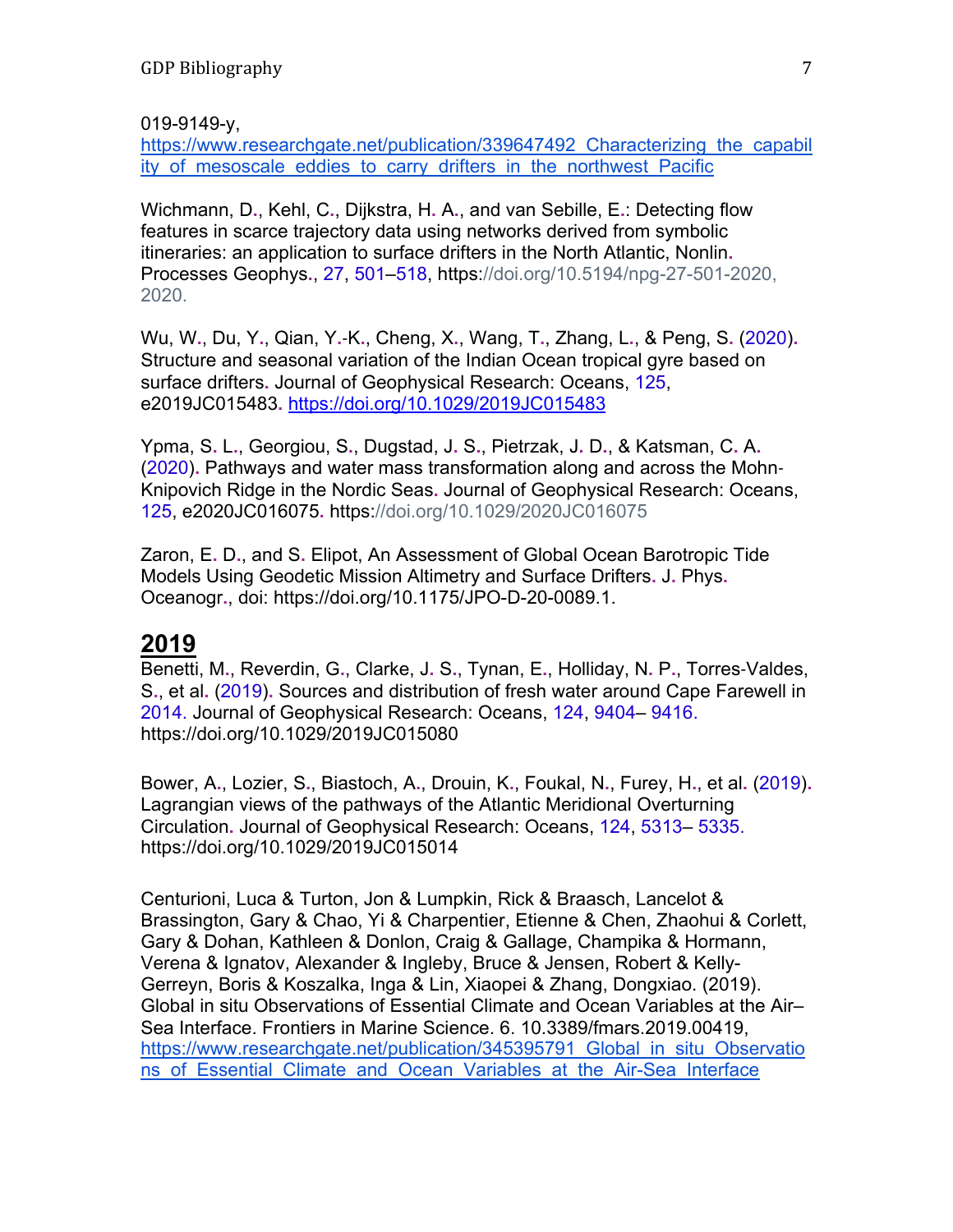Choi, J**.**, Park, Y**.**‐G**.**, Kim, W**.**, & Kim, Y**.** H**.** (2019)**.** Characterization of submesoscale turbulence in the East/Japan Sea using geostationary ocean color satellite images**.** Geophysical Research Letters, 46, 8214– 8223. https://doi.org/10.1029/2019GL083892

d'Hotman, JS**.**, Malan, N**.**, Collins, C**.**, de Vos, M**.**, Lumpkin, R**.**, Morris, T**.**, Hermes, J**.** (2019)**.** The **use** of a jet reference frame to analyze drifter trajectories in the Agulhas Current**.** Journal of Geophysical Research: Oceans, 124, 4238– 4247. https:*//doi.org/10.1029/2018JC014850*

Drouin, K**.** L**.**, & Lozier, M**.** S**.** (2019)**.** The surface pathways of the South Atlantic: Revisiting the cold and warm water routes using observational data**.** Journal of Geophysical Research: Oceans, 124, 7082– 7103. https://doi.org/10.1029/2019JC015267

Dugstad, J**.** S**.**, Koszalka, I**.** M**.**, Isachsen, P**.** E**.**, Dagestad, K**.**‐F**.**, & Fer, I**.** (2019)**.** Vertical structure and seasonal variability of the inflow to the Lofoten Basin inferred from high‐resolution Lagrangian simulations**.** Journal of Geophysical Research: Oceans, 124, 9384– 9403. https://doi.org/10.1029/2019JC015474

Dugstad, J**.**, Fer, I**.**, LaCasce, J**.**, Sanchez de La Lama, M**.**, & Trodahl, M**.** (2019)**.** Lateral heat transport in the Lofoten Basin: Near‐surface pathways and subsurface exchange**.** Journal of Geophysical Research: Oceans, 124, 2992– 3006. https://doi.org/10.1029/2018JC014774

Essink, S., V. Hormann, L. R. Centurioni, and A. Mahadevan (2019), Can We Detect Submesoscale Motions in Drifter Pair Dispersion? Journal of Physical Oceanography, Vol. 49, Issue 9, 2237-2254, https://doi.org/10.1175/JPO-D-18- 0181.1

García-Ladona, Emilio & Allegue, J. & Ballabrera, Joaquim & Perez, Fernando. (2019). Especificaciones de formatos de intercambio de datos relativos a las observaciones lagrangianas. 10.13140/RG.2.2.30493.23525, https://www.researchgate.net/publication/349057963\_Especificaciones\_de\_form atos de intercambio de datos relativos a las observaciones lagrangianas

Kennedy, J**.** J**.**, and Rayner, N**.** A**.** (2019), An Ensemble Data Set of Sea Surface Temperature Change From 1850: The Met Office Hadley Center HadSSt.4.0.0.0 Data Set, JGR Atmospheres, 124(14), 7719-7763, https:*//doi.org/10.1029/2018JD029867.* 

Liu, X**.**, Zhang, D**.** - L**.**, & Guan, J**.** (2019)**.** Parameterizing sea surface temperature cooling induced by tropical cyclones: 2. Verification by ocean drifters**.** Journal of Geophysical Research: Oceans, 124, 1232– 1243. https://doi.org/10.1029/2018JC014118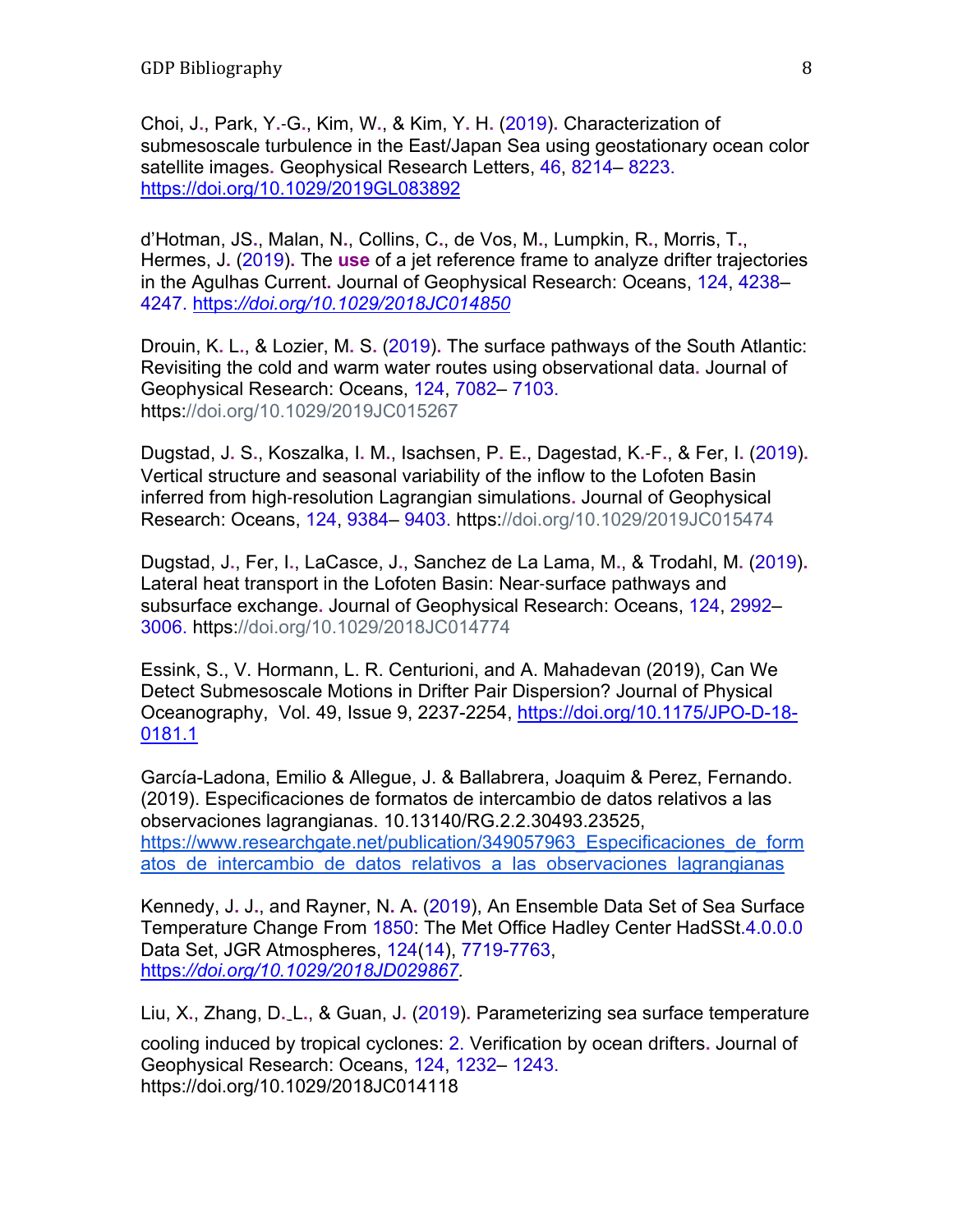Liu, Y**.**, Jing, Z**.**, & Wu, L**.** (2019)**.** Wind power on oceanic near-inertial oscillations in the Global Ocean estimated from surface drifters**.** Geophysical Research Letters, 46, 2647– 2653. https://doi.org/10.1029/2018GL081712

Ma, C**.**, S**.** Li, Y**.** Yang, J**.** Yang, and G**.** Chen, 2019: Extraction of Revolving Channels of Drifters around Mesoscale Eddy Centers Based on Spatiotemporal Trajectory Clustering**.** J**.** Atmos**.** Oceanic Technol**.**, 36, 1903–1916, https://doi.org/10.1175/JTECH-D-19-0007.1.

Miron, P**.**, Beron-Vera, F.J**.**, Olascoaga, M.J**.**, and Koltai, P**.** (2019), Markovchain-inspired search **for** MH370, arXiv.org, https:*//arxiv.org/pdf/1903.06165.pdf*

Perez, R**.** C**.**, Foltz, G**.** R**.**, Lumpkin, R**.**, & Schmid, C**.** (2019)**.** Direct measurements of upper ocean horizontal velocity and vertical shear in the tropical North Atlantic at 4°Ν, 23°W**.** Journal of Geophysical Research: Oceans, 124, 4133– 4151. https://doi.org/10.1029/2019JC015064

Prend, C**.** J**.**, Gille, S**.** T**.**, Talley, L**.** D**.**, Mitchell, B**.** G**.**, Rosso, I**.**, & Mazloff, M**.** R**.** (2019)**.** Physical drivers of phytoplankton bloom initiation in the Southern Ocean's Scotia Sea. Journal of Geophysical Research: Oceans, 124, 5811– 5826. https://doi.org/10.1029/2019JC015162

Semba, M**.**, R**.** Lumpkin, I**.** A**.** Kimirei, Y**.** Shaghude, and N**.** Nyandwi, 2019: Seasonal and spatial variation of surface current in the Pemba Channel, Tanzania**.**/PLOS One/ \*14\*(1), e0210303, https:*//doi.org/10.1371/journal.pone.0210303*

Sun, L**.** & Penny, S.G**.** (2019), Lagrangian Data Assimilation of Surface Drifters in a Double-Gyre Ocean Model Using the Local Ensemble Transform Kalman Filter, American Meteorological Society, 147(12), 4533-4551, https://doi.org/10.1175/MWR-D-18-0406.1

van der Mheen, M**.**, Pattiaratchi, C**.**, & van Sebille, E**.** (2019)**.** Role of Indian Ocean dynamics on accumulation of buoyant debris, Journal of Geophysical Research: Oceans, 124, 2571– 2590. https://doi.org/10.1029/2018JC014806

Yu, X**.**, Ponte, A**.** L**.**, Elipot, S**.**, Menemenlis, D**.**, Zaron, E**.** D**.**, & Abernathey, R**.** (2019)**.** Surface kinetic energy distributions in the **global** oceans from a high‐ resolution numerical model and surface drifter observations**.** Geophysical Research Letters, 46, 9757– 9766. https://doi.org/10.1029/2019GL083074

## **2018**

Dassié, E.P., A. Hasson, M. Khodri, N. Lebas, and B.K. Linsley, 2018: Spatiotemporal Variability of the South Pacific Convergence Zone Fresh Pool Eastern Front from Coral-Derived Surface Salinity Data. J. Climate, 31, 3265– 3288, https://doi.org/10.1175/JCLI-D-17-0071.1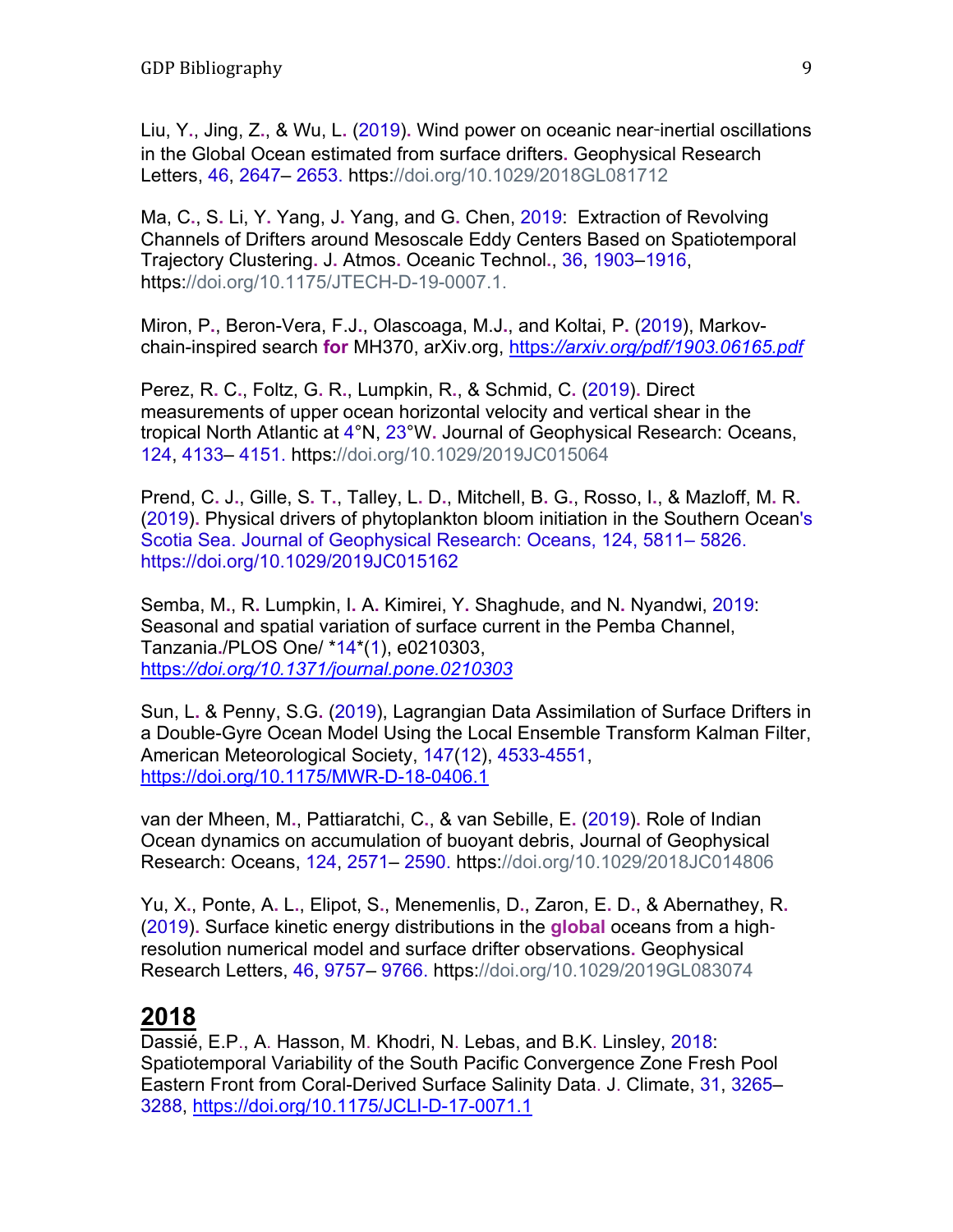Drager-Dietel, J., K. Jochumsen, A. Griesel, and G. Badin (2018), Relative Dispersion of Surface Drifters in the Benguela Upwelling Region, Journal of Physical Oceanogrpahy, Vo. 48, Issue 10, 2325-2341, https://doi.org/10.1175/JPO-D-18-00271.

Foltz, G., C. Schmid, and R. Lumpkin, 2018: An enhanced PIRATA data set for tropical Atlantic ocean-atmosphere research. *J. Climate* **31**, 1499- 1524, https://dx.doi.org/10.1175/JCLI-D-16-0816.1.

Frischknecht, M**.**, Münnich, M**.**, & Gruber, N**.** (2018)**.** Origin, transformation, and fate: The three-dimensional biological pump in the California Current System**.** Journal of Geophysical Research: Oceans, 123, 7939– 7962. https://doi.org/10.1029/2018JC013934

Gay-Balmaz, F**.**, Holm, D.D**.** Stochastic Geometric Models with Non-stationary Spatial Correlations in Lagrangian Fluid Flows**.** J Nonlinear Sci 28, 873–904 (2018)**.** https://doi.org/10.1007/s00332-017-9431-0

Hart-Davis, M. G., Backeberg, B. C., Halo, I., Sebille, E. V., and Johannessen, J. A., (2018), Assessing the accuracy of satellite derived ocean currents by comparing observed and virtual buoys in the Greater Agulhas Region, Remote Sensing of Environment, https://doi.org/10.1016/j.rse.2018.03.040

Ingleby, B. and Isaksen, L. (2018), Drifting buoy pressures: Impact on NWP, Atmospheric Science Letters, DOI:10.1002/as1.822

Ji, J**.**, Dong, C**.**, Zhang, B**.**, Liu, Y**.**, Zou, B**.**, King, G**.** P**.**, et al**.** (2018)**.** Oceanic eddy characteristics and generation mechanisms in the Kuroshio Extension region**.** Journal of Geophysical Research: Oceans, 123, 8548– 8567. https://doi.org/10.1029/2018JC014196

L'Hégaret, P., Beal, L. M., Elipot, S., & Laurindo, L. C. (2018). Shallow crossequatorial gyres of the Indian Ocean driven by seasonally reversing monsoon winds. Journal of Geophysical Research: Oceans, 123, 8902– 8920. https://doi.org/10.1029/2018JC014553

Lachkar, Z., Lévy, M., & Smith, S. (2018). Intensification and deepening of the arabian sea oxygen minimum zone in response to increase in indian monsoon wind intensity. Biogeosciences, 15(1), 159-186. doi:http://dx.doi.org/10.5194/bg-15-159-2018

Laxenaire, R**.**, Speich, S**.**, Blanke, B**.**, Chaigneau, A**.**, Pegliasco, C**.**, & Stegner, A**.** (2018)**.** Anticyclonic eddies connecting the western boundaries of Indian and Atlantic Oceans**.** Journal of Geophysical Research: Oceans, 123, 7651– 7677. https://doi.org/10.1029/2018JC014270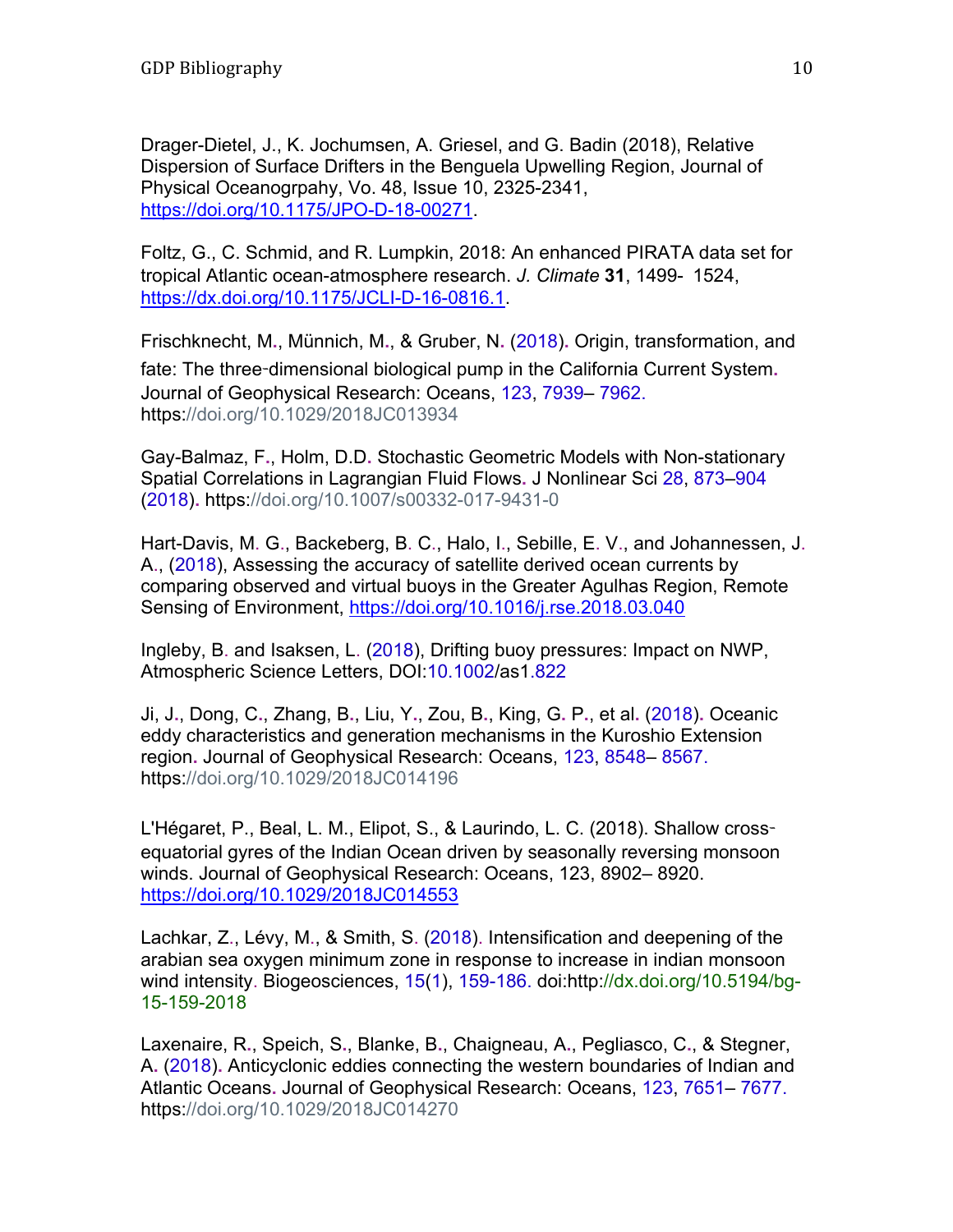Lee, D. K. and Centurioni, L., (2018)Water following characteristics of Global Drifter Program drifters with and without subsurface float, Deep Sea Research Part I: Oceanographic Research Papers, Vol. 137, 20-29, https://doi.org/10.1016/j.dsr.2018.05.003.

Lumpkin, R. and L. Centurioni, 2018: Surface Drifter Observations in the Indian Ocean. *CLIVAR Indian Ocean IndOOS review* (white paper).

McAdam, R. and van Sebille, E., (2018), Surface Connectivity and Interocean Exchanges From Drifter-Based Transition Matrices, Journal of Geophysical Research, Vol. 123(1), 514-532, https://doi.org/10.1002/2017JC013363

Olascoaga, M. J., Miron, P., Paris, C. B., Perez‐Brunius, P., Pérez‐Portela, R., Smith, R. H., & Vaz, A. C. (2018). Connectivity of Pulley Ridge with remote locations as inferred from satellite‐tracked drifter trajectories. Journal of Geophysical Research: Oceans, 123. https://doi.org/10.1029/2018JC014057

Park, K. A., Lee, M. S., Park, J. E., Ullman, D., Cornillon, P. C., and Park, Y. J., (2018), Surface currents from hourly variations of suspended particulate matter from Geostationary Ocean Color Imager data, International Journal of Remote Sensing, Vol. 38(6), https://doi.org/10.1080/01431161.2017.1416699

Putman, N**.**, R**.** Lumpkin, M**.** Olascoaga, J**.** Trinanes, and G**.** Goni: Improving transport predictions of pelagic Sargassum**.** J**.** Experimental Marine Biology and Ecology, 529, https://doi.org/10.1016/j.jembe.2020.151398.

Ramanantsoa, J**.** D**.**, Penven, P**.**, Krug, M**.**, Gula, J**.**, & Rouault, M**.** (2018)**.** Uncovering a **new** current: The Southwest MAdagascar Coastal Current**.** Geophysical Research Letters, 45, 1930– 1938. https://doi.org/10.1002/2017GL075900

Roach, C. J., Balwada, D., & Speer, K. (2018). Global observations of horizontal mixing from Argo float and surface drifter trajectories. Journal of Geophysical Research: Oceans, 123, 4560–4575. https://doi.org/10.1029/2018JC013750

Ruhs, S., Zhurbas, V., Koszalka, I. M., Durgadoo, J. V., and Biastoch, A., (2018), Eddy Diffusivity Estimates from Lagrangian Trajectories Simulated with Ocean Models and Surface Drifter Data - A Case Study for the Greater Agulhas System, Journal of Physical Oceanography, Vol. 48(1), https://doi.org/10.1175/JPO-D-17- 0048.1

Smith, G.C., J. Bélanger, F. Roy, P. Pellerin, H. Ritchie, K. Onu, M. Roch, A. Zadra, D.S. Colan, B. Winter, J. Fontecilla, and D. Deacu, 2018: Impact of Coupling with an Ice–Ocean Model on Global Medium-Range NWP Forecast Skill. Mon. Wea. Rev., 146, 1157–1180, https://doi.org/10.1175/MWR-D-17-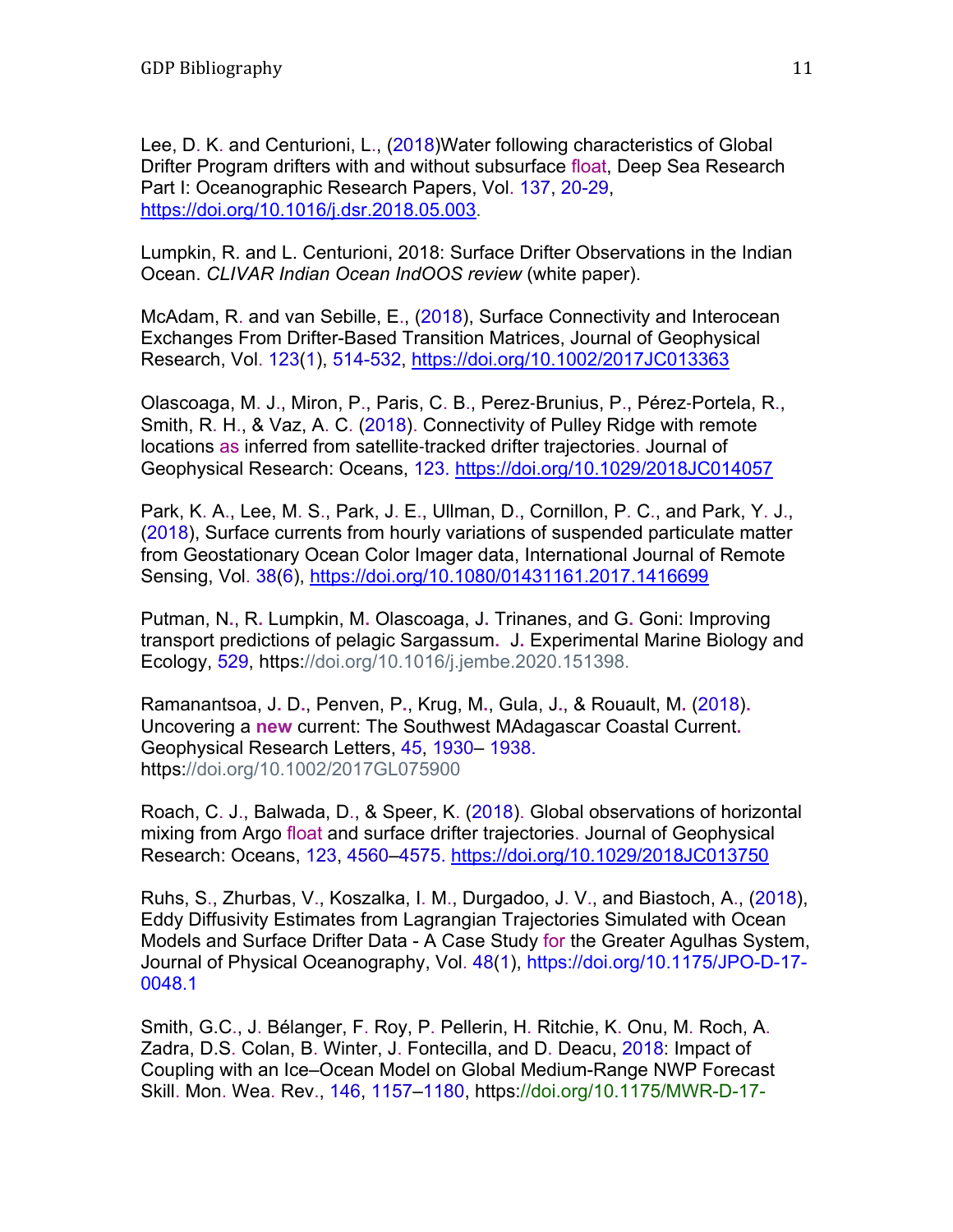#### 0157.1

Smith, T. M., Broitman, B. R., York, P. H., and Sherman, C., (2018), Rare longdistance dispersal of a marine angiosperm across the Pacific Ocean, Global Ecology and Biogeography, Vol. 27, 4, 487-496, https://www.researchgate.net/publication/322356418 Rare longdistance dispersal of a marine angiosperm across the Pacific Ocean

Uchiyama, Y**.**, Odani, S**.**, Kashima, M**.**, Kamidaira, Y**.**, & Mitarai, S**.** (2018)**.** Influences of the Kuroshio on interisland remote connectivity of corals across the Nansei Archipelago in the East China Sea**.** Journal of Geophysical Research: Oceans, 123, 9245– 9265. https://doi.org/10.1029/2018JC014017

van Sebille, E., Griffes, S. M., Abernathey, R., Adams, T. P., Berloff, P., Biastoch, A., Blanke, B., Chassignet, E. P., Cheng, Y., Cotter, C. J., Deleersnijder, E., Doos, K., Drake, H. F., Drijfhout, S., Fary, S. F., Heemink, A. W., Kjellsson, J., Koszalka, I. M., Lange, M., Lique, C., MacGilchrist G. A., Marsh, R., Adame, G. M., McAdam, R., Nencioli, F., Paris, C. B., Piggott, M. D., Polton, J. A., Ruhs, S., Shah, S. H. A. M., Thomas, M. D., Wang, J., Wolfram, P. J., Zanna, L., Zika, J. D. (2018) Lagrangian ocean analysis: Fundamentals and practices, Ocean Modelling, Vol. 121, 49-75, https://doi.org/10.1016/j.ocemod.2017.11.008

Vinayachandran, P.N., A.J. Matthews, K.V. Kumar, A. Sanchez-Franks, V. Thushara, J. George, V. Vijith, B.G. Webber, B.Y. Queste, R. Roy, A. Sarkar, D.B. Baranowski, G.S. Bhat, N.P. Klingaman, S.C. Peatman, C. Parida, K.J. Heywood, R. Hall, B. King, E.C. Kent, A.A. Nayak, C.P. Neema, P. Amol, A. Lotliker, A. Kankonkar, D.G. Gracias, S. Vernekar, A.C. D'Souza, G. Valluvan, S.M. Pargaonkar, K. Dinesh, J. Giddings, and M. Joshi, 2018: BoBBLE: Ocean– Atmosphere Interaction and Its Impact on the South Asian Monsoon. Bull. Amer. Meteor. Soc., 99, 1569–1587, https://doi.org/10.1175/BAMS-D-16-0230.1

Yuan, D., X. Li, Z. Wang, Y. Li, J. Wang, Y. Yang, X. Hu, S. Tan, H. Zhou, A.K. Wardana, D. Surinati, A. Purwandana, M.F. Azis Ismail, P. Avianto, D. Dirhamsyah, Z. Arifin, and J.v. Storch, (2018), Observed Transport Variations in the Maluku Channel of the Indonesian Seas Associated with Western Boundary Current Changes. J. Phys. Oceanogr., 48, 1803–1813, https://doi.org/10.1175/JPO-D-17-0120.1

Zhu, Y., Y. Bo, J. Zhang, and Y. Wang, 2018: Fusion of Multisensor SSTs Based on the Spatiotemporal Hierarchical Bayesian Model. J. Atmos. Oceanic Technol., 35, 91–109, https://doi.org/10.1175/JTECH-D-17-0116.1

## **2017**

Beron-Vera, J., J. Olascoaga, and R. Lumpkin, 2017: Inertia-induced accumulation of flotsam in the subtropical gyres. *Geophys. Res. Lett*., **43** (23), 12228—12233, http://dx.doi.org/10.1002/2016GL071443.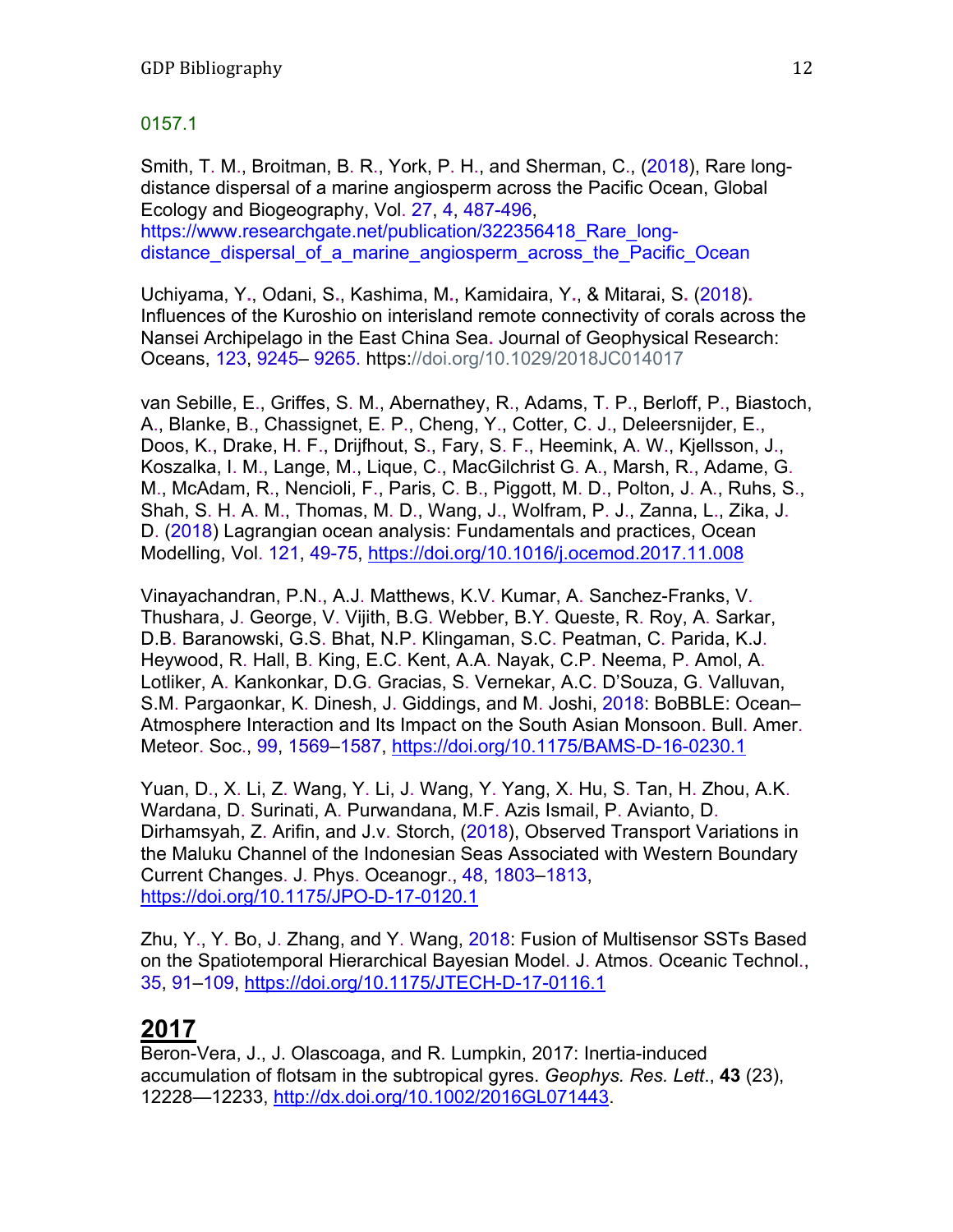Centurioni, L., A. Horányi, C. Cardinali, E. Charpentier, and R. Lumpkin, 2017: A Global Ocean Observing System for Measuring Sea Level Atmospheric

Pressure: Effects and Impacts on Numerical Weather Prediction. *Bull. Amer. Meteor. Soc.,* **98**, 231–238, https://doi.org/10.1175/BAMS-D-15-00080.1

Chassignet, E.P. and X. Xu, 2017: Impact of Horizontal Resolution (1/12° to 1/50°) on Gulf Stream Separation, Penetration, and Variability. *J. Phys. Oceanogr.,* **47**, 1999–2021, https://doi.org/10.1175/JPO-D-17-0031.1

Corrado, R. et al. (2017): General characteristics of relative dispersion in the ocean. *Sci. Rep. 7*, 46291; doi: 10.1038/srep46291.

Djakouré, S., P. Penven, B. Bourlès, V. Koné, and J. Veitch, 2017: Respective Roles of the Guinea Current and Local Winds on the Coastal Upwelling in the Northern Gulf of Guinea. *J. Phys. Oceanogr.,* **47**, 1367–1387, https://doi.org/10.1175/JPO-D-16-0126.1

*Dohan, K. (2017), Ocean surface currents from satellite data, J. Geophys. Res. Oceans, 122, 2647–2651, doi:10.1002/2017JC012961.* 

*Dong, S., D. Volkov, G. Goni, R. Lumpkin, and G. R. Foltz (2017), Near-surface salinity and temperature structure observed with dual-sensor drifters in the subtropical South Pacific, J. Geophys. Res. Oceans, 122, 5952–5969, doi:10.1002/2017JC012894.* 

Foukal, N. P*.,* and M. Susan Lozier (2017), Assessing variability in the size and strength of the North Atlantic subpolar gyre, J. Geophys*. Res. Oceans, 122, doi:10.1002/2017JC012798.* 

Guimbard, S., N. Reul, B. Chapron, M. Umbert, and C. Maes (2017), Seasonal and interannual variability of the Eastern Tropical Pacific Fresh Pool, J. Geophys. Res. Oceans, 122, 1749–177*1, doi:10.1002/2016JC012130.* 

Halliwell, G. R., M. Mehari, L. K. Shay, V. H. Kourafalou, H. Kang, H.-S. Kim, J. Dong, and R. Atlas (2017), OSSE quantitative assessment of rapid- response prestorm ocean surveys to improve coupled tropical cyclone prediction*, J. Geophys. Res. Oceans, 122, 5729–5748, doi:10.1002/2017JC012760.* 

*Hu, Z., D.-P. Wang, X. He, M. Li, J. Wei, D. Pan, and Y. Bai (2017), Episodic surface intrusions in the Yellow Sea during relaxation of northerly winds, J. Geophys. Res. Oceans, 122, doi:10.1002/2017JC012830.* 

Isern-Fontanet, J., Turiel, A., Ballabrera, J., and Garcia-Ladona, E., (2017), Remote sensing of ocean surface currents: A review of what is being observed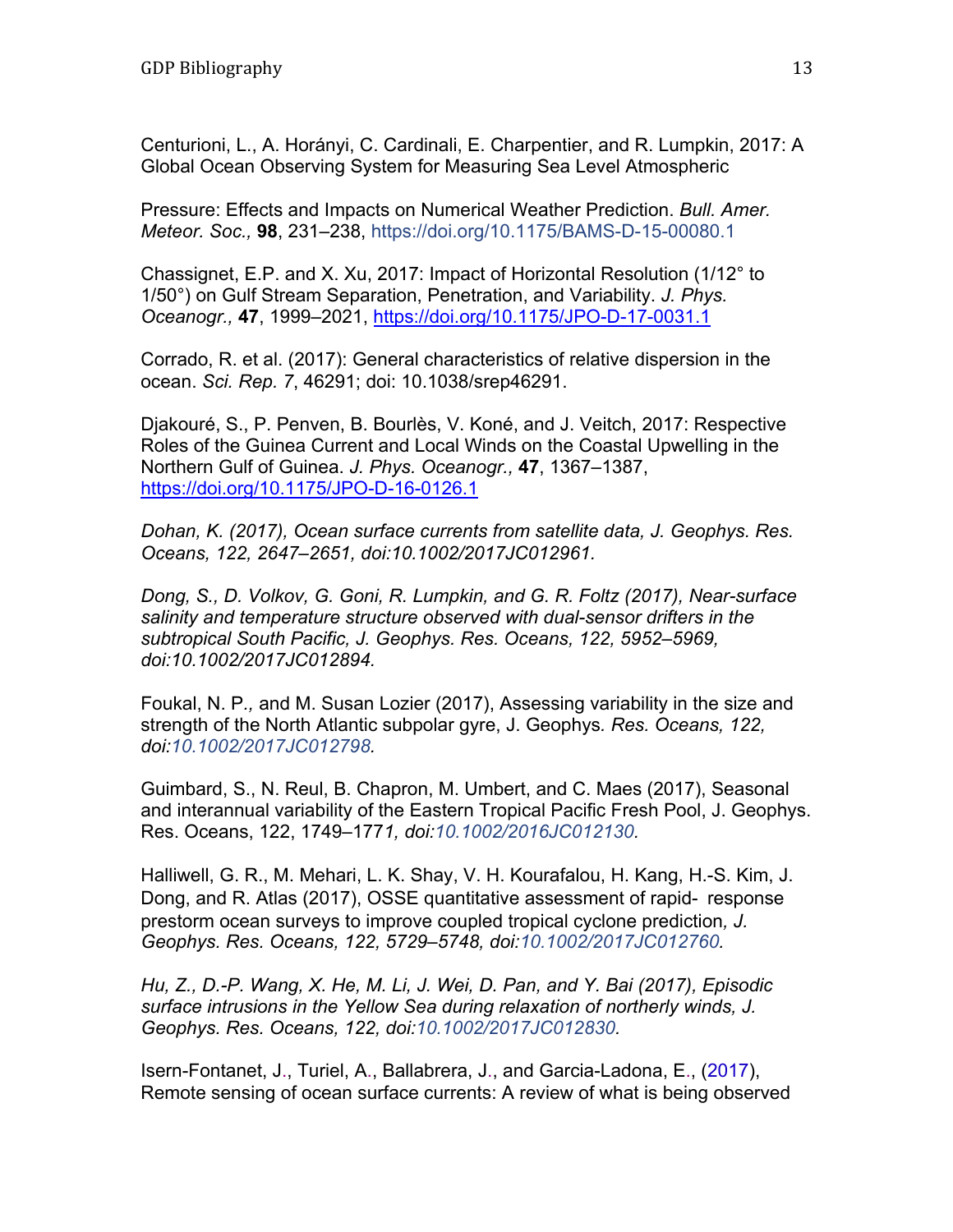and what is being assimilated, Nonlinear Processes in Geophysics, Vol. 24, 4, 613-643,

https://www.researchgate.net/publication/320444063 Remote sensing of ocea n surface currents A review of what is being observed and what is being assimilated

Itkin, P., G. Spreen, B. Cheng, M. Doble, F. Girard-Ardhuin, J. Haapala, N. Hughes, L. Kaleschke, M. Nicolaus, and J. Wilkinson (2017), Thin ice and storms: Sea ice deformation from buoy arrays deployed during N-ICE2015*, J. Geophys. Res. Oceans, 122, 4661–4674, doi:10.1002/2016JC012403.* 

Kone, V., Lett, C., Penven, P., Bourles, B., and Djakoure, S. (2017), A biophsical model of *S. aurita* early life history in the northern Gulf of Guinea, Progress in Oceanography, Vol. 151, 83-96, https://doi.org/10.1016/j.pocean.2016.10.008

Laffoley, D. and Freestone, D., (2017), A world of difference - opportunities for applying the 1972 World Heritage Conventioin to the High Seas, Aquatic Conservation, Vol. 27(S1), 78-88, https://doi.org/10.1002/aqc.2813

Laurindo, L., A. Mariano, and R. Lumpkin (2017), An improved near-surface velocity climatology for the global ocean from drifter observations, *Deep-Sea Res.,* 124, 73-92, doi:10.1016/j.dsr.2017.04.009

Li, Y. and Toumi, R., (2017), A balanced Kalman Filter ocean data assimilation system with application to the South Australian Sea. Ocean Modeling,116, 159- 172, http://dx.doi.org/10.1016/j.ocemod.2017.06.007.

Lilly, J., Early, J. J., Sykulski, A. M., and Olhede, S. C., (2017), Fractional Brownian motion, the Matérn process, and stochastic modeling of turbulent dispersion, Nonlinear Processes in Geophysics, Vol. 24, 3, 481-514, https://www.researchgate.net/publication/319217219\_Fractional\_Brownian\_motio n the Matern process and stochastic modeling of turbulent dispersion

Lovecchio, E., Gruber, N., Münnich, M., & Lachkar, Z. (2017). On the long-range offshore transport of organic carbon from the canary upwelling system to the open north atlantic. Biogeosciences, 14(13), 3337-3369. doi:http://dx.doi.org/10.5194/bg-14-3337-2017

Lumpkin R., G. Goni and K. Dohan, 2017: State of the Ocean in 2016: Surface Currents. In "State of the Climate in 2016", *Bull. Am. Meteorol. Soc,* **98**(8), S93– S128, http://dx.doi.org/10.1175/2017BAMSStateoftheClimate.1.

Lumpkin, R., Ozgokmen, T., and Centurioni, L. (2017) Advances in the Application of Surface Drifters. Annual Review of Marine Science, Vol. 9:59-81, https://doi.org/10.1146/annurev-marine-010816-060641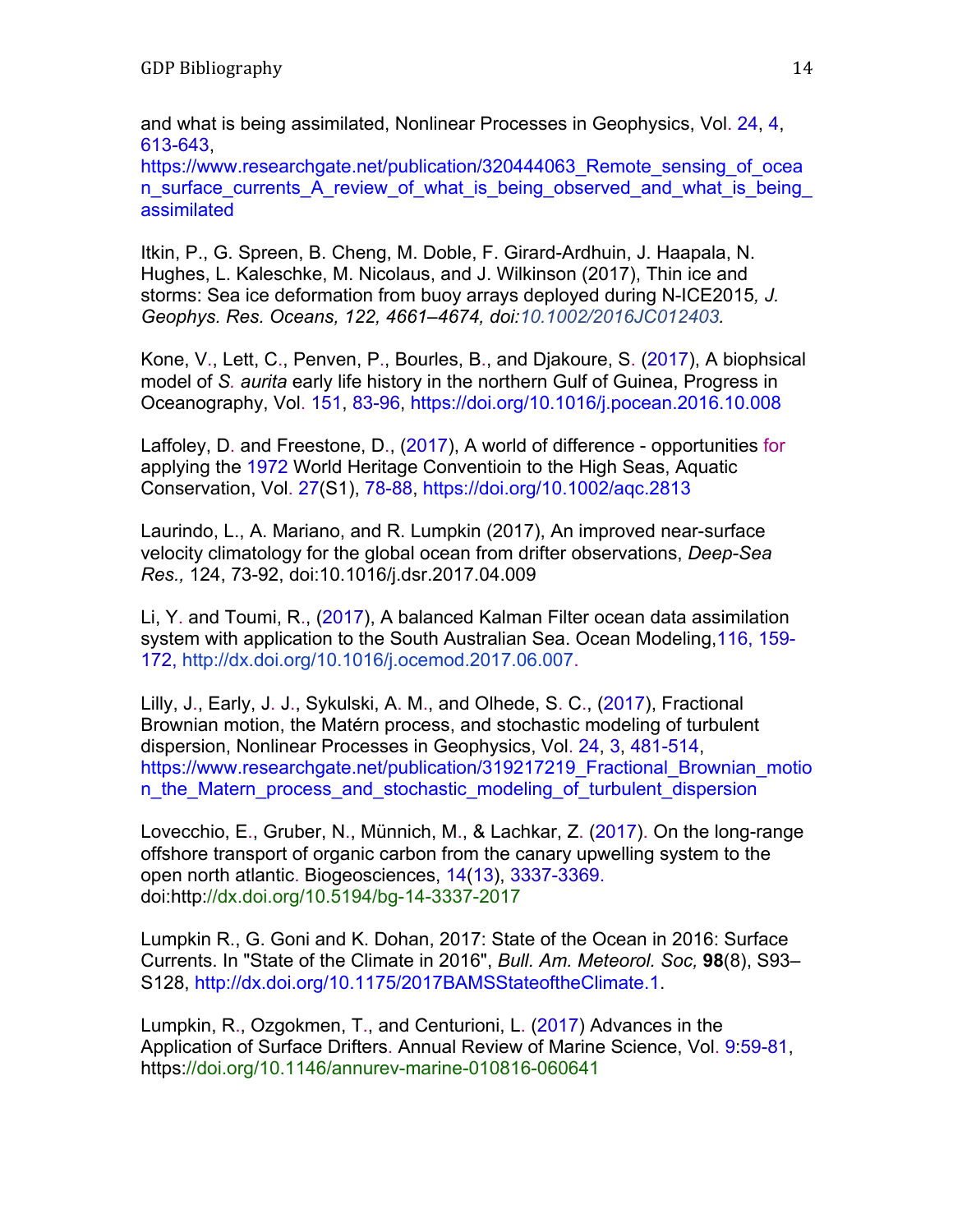Mason, E., A. Pascual, P. Gaube, S. Ruiz, J. L. Pelegrí, and A. Delepoulle (2017), Subregional characterization of mesoscale eddies across the Brazil-Malvinas Confluence, *J. Geophys. Res. Oceans, 122, 3329–3357, doi:10.1002/2016JC012611.* 

Maturi, E., A. Harris, J. Mittaz, J. Sapper, G. Wick, X. Zhu, P. Dash, and P. Koner, 2017: A New High-Resolution Sea Surface Temperature Blended Analysis. *Bull. Amer. Meteor. Soc.,* **98**, 1015–1026, https://doi.org/10.1175/BAMS-D-15-00002.1

Miron, P**.**, Beron-Vera, F.J**.**, Olascoaga, M.J**.** et al**.** Lagrangian dynamical geography of the Gulf of Mexico**.** Sci Rep 7, 7021 (2017)**.** https://doi.org/10.1038/s41598-017-07177-w.

Mogensen, K. S., Magnusson, L. and Bidlot, J. R., (2017), Tropical cyclone sensitivity to ocean coupling in the ECMWF coupled model*, J. Geophys. Res. Oceans, 122, 4392–4412, doi:10.1002/2017JC012753.* 

Molinos, J. G., Burrows, M. T., and Poloczanska, E. S. (2017), Ocean currents modify the coupling between climate change and biogeographical shifts, Scientific Reports, 7, 1332, doi:10.1038/s41598-017-01309-y

Guillaumin, A. P., Sykulski, A. M., Olhede, S. C., Early, J. J., and Lily, J. M., (2017), Analysis of Non-Stationary Modulated Time Series with Applications to Oceaographic Surface Flow Measurements, Journal of Time Series Analysis, Vol. 38, 5, 668-710, https://doi.org/10.1111/jtsa.12244

Pearson, B., Fox-Kemper, B., Bachman, S., and Bryan, F. (2017), Evaluation of scale-aware subgrid mesoscale eddy models in a global eddy-rich model, Ocean Modelling, Vol. 115, 42-58, https://doi.org/10.1016/j.ocemod.2017.05.007

Pereiro, D., Souto, C. and Gago, J., (2017) Calibration of a marine floating litter transport model, Journal of Operational Oceanography, DOI: 10.1080/1755876X.2018.1470892

Phillipson, L. M. and Toumi, R., (2017), The Crossover Time as an Evaluation of Ocean Models Against Persistence, Geophysical Research Letters, Vol. 45(1), 250-257, https://doi.org/10.1002/2017GL076075

Roughan, M., S. R. Keating, A. Schaeffer, P. Cetina Heredia, C. Rocha, D. Griffin, R. Robertson, and I. M. Suthers (2017), A tale of two eddies: The biophysical characteristics of two contrasting cyclonic eddies in the East Australian Current System*, J. Geophys. Res. Oceans, 122, 2494–2518, doi:10.1002/2016JC012241.* 

Rypina, I.I., D. Fertitta, A. Macdonald, S. Yoshida, and S. Jayne, 2017: Multi-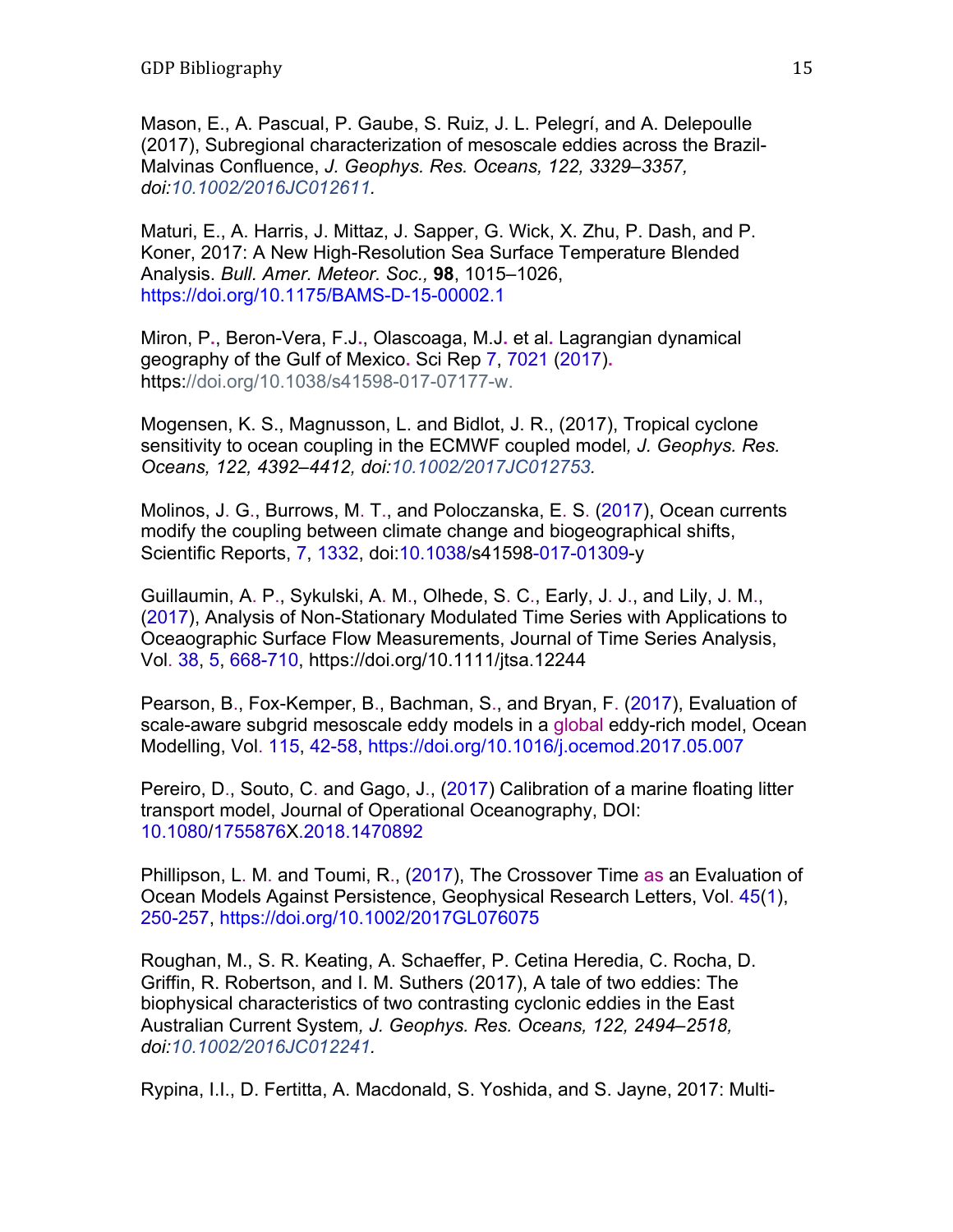Iteration Approach to Studying Tracer Spreading Using Drifter Data. *J. Phys. Oceanogr.,* **47**, 339–351, https://doi.org/10.1175/JPO-D-16-0165.1

Seo, H. (2017), Disinct Influence of Air-Sea Interactions Mediated by Mesoscale Sea Surface Temperature and Surface Current in the Arabian Sea, Journal of Climate, Vol. 30(20), https://doi.org/10.1175/JCLI-D-16-0834.1

Tchamabi, C. C., Araujo, M., Silva, M., and Bourles, B., (2017), A study of the Brazilian Fernando de Noronha island and Rocas atoll wakes in the tropical Atlantic, Ocean Modelling, Vol. 111, 9-18, https://doi.org/10.1016/j.ocemod.2016.12.009

Tseng, R. S., Change, Y. C., and Chu, P. C., (2017), Use of Global Satellite Altimeter and Drifter Data for Ocean Current Resource Characterization, Marine Renewable Energy, 157-177, https://link.springer.com/chapter/10.1007/978-3- 319-53536-4\_7

Yin, Y., X. Lin, R. He, and Y. Hou (2017), Impact of mesoscale eddies on Kuroshio intrusion variability northeast of Taiwan, *J. Geophys. Res. Oceans, 122, 3021–3040, doi:10.1002/2016JC012263.* 

Zaron, E. D., and Ray, R. D. , (2017), Using an altimeter-derived internal tide model to remove tides from in situ data, Geophys. Res. Lett., 44, 9, 4241–4245, doi:10.1002/2017GL072950.

Zhang, X., Church, J. A., Monselesan, D., and McInnes, K. L. (2017), Sea level projections for the Australian region in the 21st century, Geophysical Research Letters, Vol. 44(16), 8481-8491, https://doi.org/10.1002/2017GL074176

# **2016**

Akuetevi, C. Q. C., Barnier, B., Verron, J., J-M Molines, & Lecointre, A. (2016). Interactions between the somali current eddies during the summer monsoon: Insights from a numerical study. Ocean Science, 12(1), 185-205. doi:http://dx.doi.org/10.5194/os-12-185-2016

Auger, P., Gorgues, T., Machu, E., Aumont, O., & Brehmer, P. (2016). What drives the spatial variability of primary productivity and matter fluxes in the northwest african upwelling system? A modelling approach. Biogeosciences, 13(23), 6419-6440. doi:http://dx.doi.org/10.5194/bg-13-6419-2016

*Beron-Vera, F. J., M. J. Olascoaga, and R. Lumpkin (2016), Inertia-induced accumulation of flotsam in the subtropical gyres, Geophys. Res. Lett., 43, 12,228–12,233, doi:10.1002/2016GL071443.* 

*Braby, L., B. C. Backeberg, I. Ansorge, M. J. Roberts, M. Krug, and C. J. C. Reason (2016), Observed eddy dissipation in the Agulhas Current, Geophys. Res. Lett., 43, 8143–8150, doi:10.1002/2016GL069480.*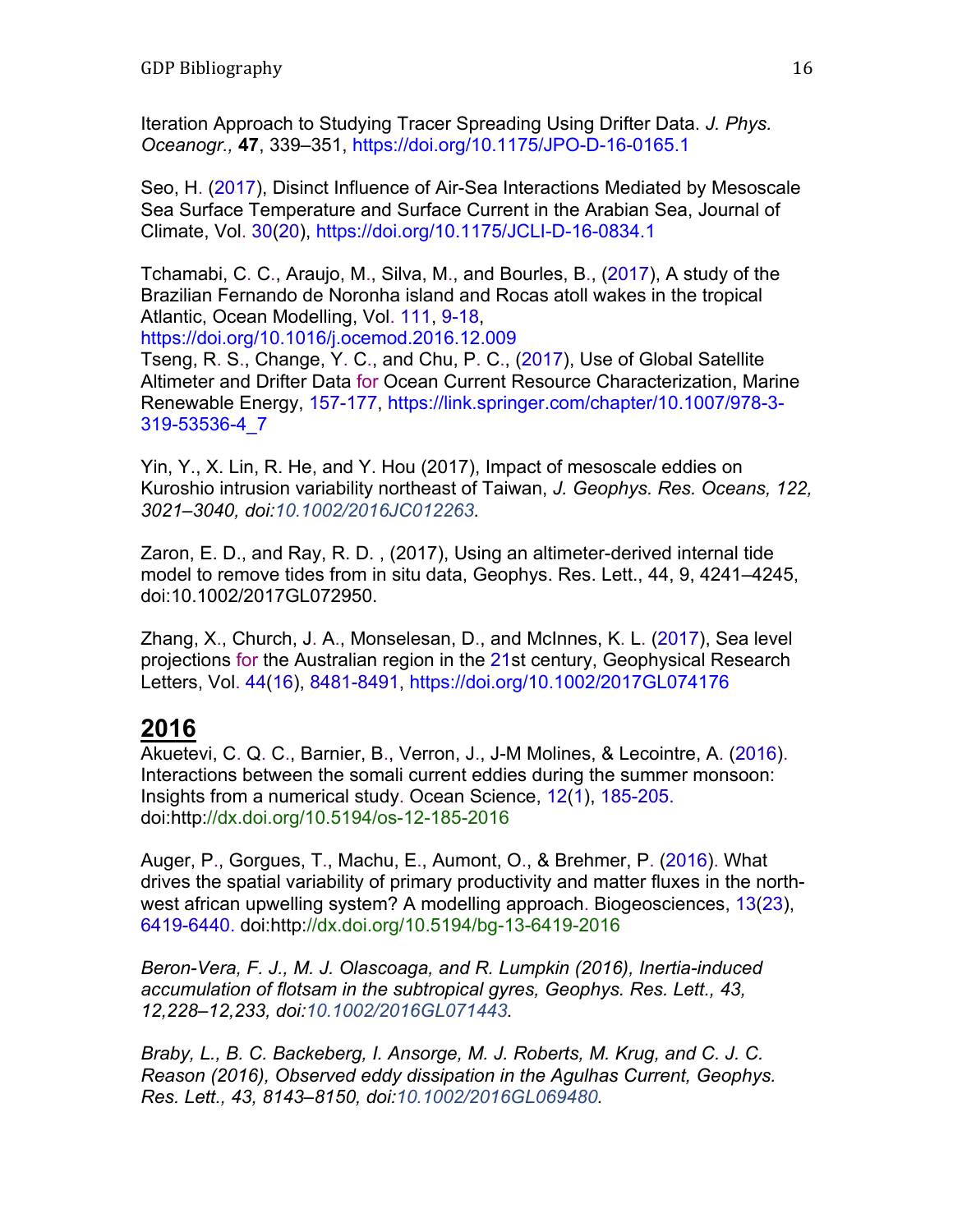Brushett, B. A., King, B. A., and Lemckert, C. J., (2016), Assessment of ocean forecast models for search area prediction in the eastern Indian Ocean, Ocean Modelling, Vol. 97, 1-15, https://doi.org/10.1016/j.ocemod.2015.11.002

Chang, Y. C., Tseng, R. S., Chu, P. C., Chen, J. M., and Centurioni, L. R., (2016), Observed strong currents under global tropical cyclones, Journal of Marine Systems, Vol. 159, 33-40, https://doi.org/10.1016/j.jmarsys.2016.03.001

Chiswell, S.M., 2016: Mean Velocity Decomposition and Vertical Eddy Diffusivity of the Pacific Ocean from Surface GDP Drifters and 1000-m Argo Floats. *J. Phys. Oceanogr.,* **46**, 1751–1768, https://doi.org/10.1175/JPO-D-15-0189.1

Doblin, M. and van Sebille, E. (2016), Drift in ocean currents impacts intergenerational microbial exposure to temperature. Proc. Natl. Acad. Scie., 113 (20), 5700-5705, doi: https://doi.org/10.1073/pnas.1521093113

Droghei, R., B.B. Nardelli, and R. Santoleri, 2016: Combining In Situ and Satellite Observations to Retrieve Salinity and Density at the Ocean Surface. *J. Atmos. Oceanic Technol.,* **33**, 1211–1223, https://doi.org/10.1175/JTECH-D-15-0194.1

Elipot, S., R. Lumpkin, R. C. Perez, J. M. Lilly, J. J. Early, and A. M. Sykulski (2016), A global surface drifter data set at hourly resolution, *J. Geophys. Res. Oceans, 121,, doi:10.1002/2016JC011716*.

Escudier, R., L. Renault, A. Pascual, P. Brasseur, D. Chelton, and J. Beuvier (2016), Eddy properties in the Western Mediterranean Sea from satellite altimetry and a numerical simulation, *J. Geophys. Res. Oceans, 121, 3990–4006, doi:10.1002/2015JC011371.* 

Franks, J**.** S**.**, D**.** R**.** Johnson, and D**.** S**.** Ko, 2016: Pelagic Sargassum in the Tropical North Atlantic**.** Gulf and Caribbean Research, 27 (1), https://doi.org/10.18785/gcr.2701.08.

Guastella, L. A. and Robers, M. J., (2016), Dynamics and role of the Durban cyclonic eddy in the KwaZulu-Natal Bight ecosystem, African Journal of Marine Science, Vol. 38, S23-S42,

https://www.tandfonline.com/doi/abs/10.2989/1814232X.2016.1159982

Hattermann, T., P. E. Isachsen, W.-J. von Appen, J. Albretsen, and A. Sundfjord (2016), Eddy-driven recirculation of Atlantic Water in Fram Strait, *Geophys. Res. Lett., 43, 3406–3414, doi:10.1002/2016GL068323.* 

Høyer, J.L. and I. Karagali, 2016: Sea Surface Temperature Climate Data Record for the North Sea and Baltic Sea. *J. Climate,* **29**, 2529–2541, https://doi.org/10.1175/JCLI-D-15-0663.1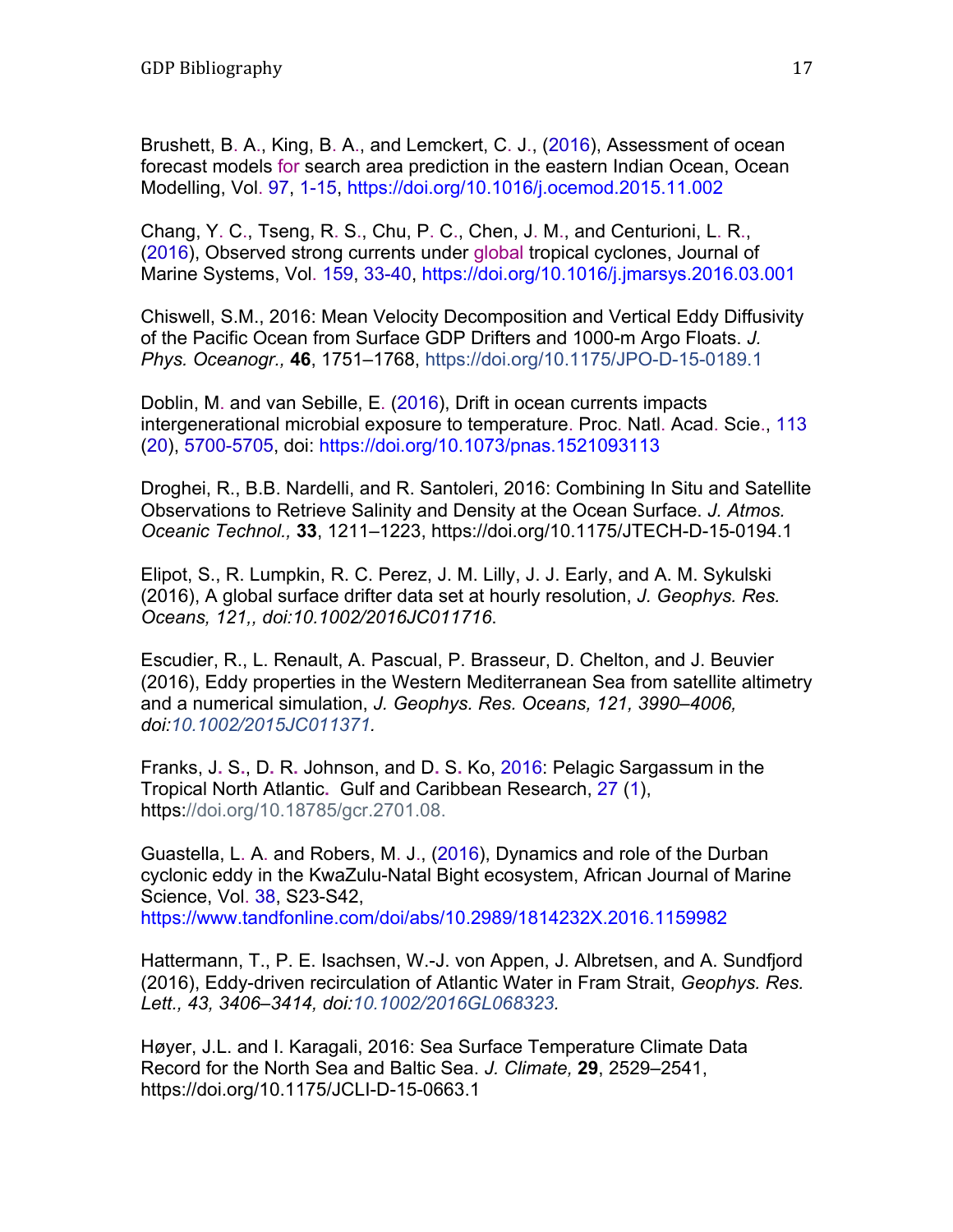Hui, Z., and Y. Xu (2016), The impact of wave-induced Coriolis-Stokes forcing on satellite-derived ocean surface currents*, J. Geophys. Res. Oceans, 121, 410– 426, doi:10.1002/2015JC011082.* 

Judt, F., S. S. Chen, and M. Curcic (2016), Atmospheric forcing of the upper ocean transport in the Gulf of Mexico: From seasonal to diurnal scales*, J. Geophys. Res. Oceans, 121, 4416–4433, doi:10.1002/2015JC011555.* 

Kodaira, T., K. R. Thompson, and N. P. Bernier (2016), Prediction of M<sub>2</sub> tidal surface currents by a global baroclinic ocean model and evaluation using observed drifter trajectories, J. Geophys. Res. Oceans, 121, 6159– 6183, doi:10.1002/2015JC011549.

Kourafalou, V. H., Androulidakis, Y. S., Halliwell Jr, G. R., Kang, H., Mehari, M. M., Henaff, M. L., Atlas, R., and Lumpkin, R. (2016) North Atlantic Ocean OSSE system development: Nature Run evaluation and application to hurricane interaction with the Gulf Stream, Progress in Oceanography, Vol. 148, 1-25, https://doi.org/10.1016/j.pocean.2016.09.001

Liu, X., Chen, D., Dong, C. et al. Sci. China Earth Sci. (2016) 59: 268. https://doi.org/10.1007/s11430-015-5176-5

Liu, Y., G. Chen, M. Sun, S. Liu, and F. Tian, 2016: A Parallel SLA-Based Algorithm for Global Mesoscale Eddy Identification. *J. Atmos. Oceanic Technol.,*  **33**, 2743–2754, https://doi.org/10.1175/JTECH-D-16-0033.1

Lozovatsky, I., H. Wijesekera, E. Jarosz, M.-J. Lilover, A. Pirro, Z. Silver, L. Centurioni, and H. J. S. Fernando (2016), A snapshot of internal waves and hydrodynamic instabilities in the southern Bay of Bengal*, J. Geophys. Res. Oceans, 121, 5898–5915, doi:10.1002/2016JC011697* 

Lumpkin, R. (2016), Global characteristics of coherent vortices from surface drifter trajectories, *J. Geophys. Res. Oceans, 121, 1306–1321, doi:10.1002/2015JC011435.* 

Lumpkin, R., L. Centurioni, and R.C. Perez, 2016: Fulfilling Observing System Implementation Requirements with the Global Drifter Array. *J. Atmos. Oceanic Technol.,* **33**, 685–695, https://doi.org/10.1175/JTECH-D-15-0255.1

Majumder, S., C. Schmid, and G. Halliwell (2016), An observations and modelbased analysis of meridional transports in the South Atlantic*, J. Geophys. Res. Oceans, 121, 5622–5638, doi:10.1002/2016JC011693.* 

*Marullo, S., P. J. Minnett, R. Santoleri, and M. Tonani (2016), The diurnal cycle of sea-surface temperature and estimation of the heat budget of the*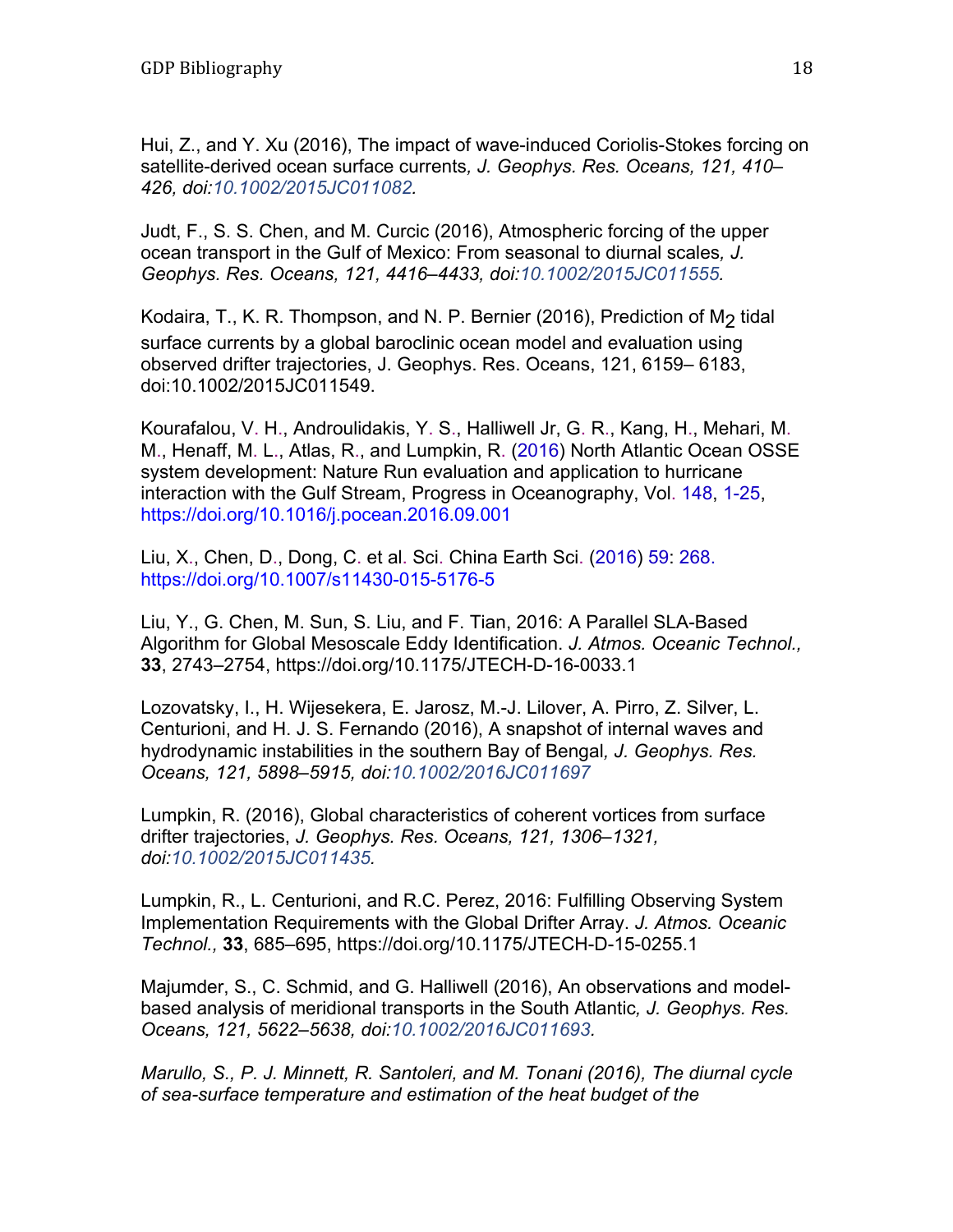*Mediterranean Sea, J. Geophys. Res. Oceans, 121, 8351–8367, doi:10.1002/2016JC012192.* 

Meyers, P. C., L. K. Shay, J. K. Brewster, and B. Jaimes (2016), Observed ocean thermal response to Hurricanes Gustav and Ike, *J. Geophys. Res. Oceans, 121, 162–179, doi:10.1002/2015JC010912.* 

National Oceanic and Atmospheric Administration Marine Debris Program**.** 2016 Report on Modeling Oceanic Transport of Floating Marine Debris**.** Silver Spring, MD**.** 21 pp https://marinedebris.noaa.gov/reports/modeling-oceanic-transportfloating-marine-debris

Nencioli, F., A. A. Petrenko, and A. M. Doglioli (2016), Diagnosing cross-shelf transport along an ocean front: An observational case study in the Gulf of Lion*, J. Geophys. Res. Oceans, 121, 7218–7243, doi:10.1002/2016JC011908.*  Praveen, V., R. S. Ajayamohan, V. Valsala, and S. Sandeep (2016), Intensification of upwelling along Oman coast in a warming scenario, Geophys. Res. Lett., *43, 7581–7589, doi:10.1002/2016GL069638.* 

Raj, R. P., J. A. Johannessen, T. Eldevik, J. E. Ø. Nilsen, and I. Halo (2016), Quantifying mesoscale eddies in the Lofoten Basin*, J. Geophys. Res. Oceans, 121, 4503–4521, doi:10.1002/2016JC011637.* 

Sykulski, A.M**.**, Olhede, S.C**.**, Lilly, J.M**.** and Danioux, E**.** (2016), Lagrangian time series models **for** ocean surface drifter trajectories**.** J**.** R**.** Stat**.** Soc**.** C, 65: 29-50. https://doi.org/10.1111/rssc.12112

Wang, J. and L.Y. Oey, 2016: Seasonal Exchanges of the Kuroshio and Shelf Waters and Their Impacts on the Shelf Currents of the East China Sea. *J. Phys. Oceanogr.,* **46**, 1615–1632, https://doi.org/10.1175/JPO-D-15-0183.1

Wang, Y., F. J. Beron-Vera, and M. J. Olascoaga (2016), The life cycle of a coherent Lagrangian Agulhas ring*, J. Geophys. Res. Oceans, 121, 3944–3954, doi:10.1002/2015JC011620.* 

Wang, Y.-L., C.-R. Wu, and S.-Y. Chao (2016), Warming and weakening trends of the Kuroshio during 1993–2013, *Geophys. Res. Lett., 43, 9200–9207, doi:10.1002/2016GL069432.* 

Wang, Z., D. Brickman, B. J. W. Greenan, and I. Yashayaev (2016), An abrupt shift in the Labrador Current System in relation to winter NAO events*, J. Geophys. Res. Oceans, 121, 5338–5349, doi:10.1002/2016JC011721.* 

Wekerle, C., Q. Wang, S. Danilov, V. Schourup-Kristensen, W.-J. von Appen, and T. Jung (2016), Atlantic Water in the Nordic Seas: Locally eddy-permitting ocean simulation in a global setup*, J. Geophys. Res. Oceans, 122, 914–940,*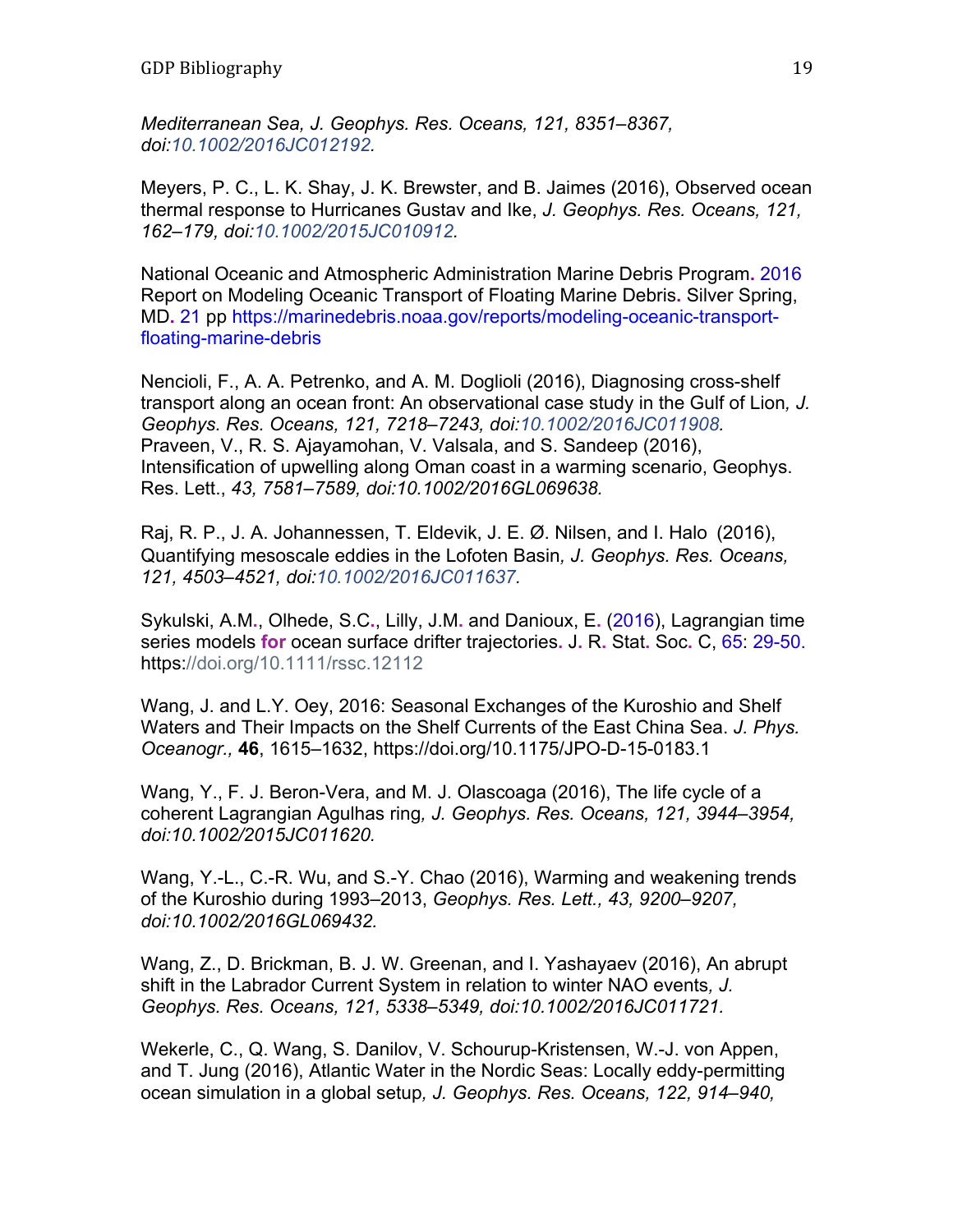#### *doi:10.1002/2016JC012121.*

Wijesekera, H.W., E. Shroyer, A. Tandon, M. Ravichandran, D. Sengupta, S.U. Jinadasa, H.J. Fernando, N. Agrawal, K. Arulananthan, G.S. Bhat, M. Baumgartner, J. Buckley, L. Centurioni, P. Conry, J.T. Farrar, A.L. Gordon, V. Hormann, E. Jarosz, T.G. Jensen, S. Johnston, M. Lankhorst, C.M. Lee, L.S. Leo, I. Lozovatsky, A.J. Lucas, J. Mackinnon, A. Mahadevan, J. Nash, M.M. Omand, H. Pham, R. Pinkel, L. Rainville, S. Ramachandran, D.L. Rudnick, S. Sarkar, U. Send, R. Sharma, H. Simmons, K.M. Stafford, L. St. Laurent, K. Venayagamoorthy, R. Venkatesan, W.J. Teague, D.W. Wang, A.F. Waterhouse, R. Weller, and C.B. Whalen, 2016: ASIRI: An Ocean–Atmosphere Initiative for Bay of Bengal. *Bull. Amer. Meteor. Soc.,* **97**, 1859–1884, https://doi.org/10.1175/BAMS-D-14-00197.1

Xu, F., and A. Ignatov (2016), Error characterization in iQuam SSTs using triple collocations with satellite measurements, *Geophys. Res. Lett., 43, 10,826– 10,834, doi:10.1002/2016GL070287.* 

Zhang, X., Oke, P. R., Feng, M., Chamberlain, M. A., Church, J. A., Monselesan, D., Sun, C., Matear, R. J., Schiller, A., and Fiedler, R. (2016) A near-global eddyresolving OGCM for climate studies, Geosci. Model Dev. Discuss., DOI: 10.5194/gmd-2016-17

Zheng, S., M. Feng, Y. Du, X. Cheng, and J. Li, 2016: Annual and Interannual Variability of the Tropical Instability Vortices in the Equatorial Eastern Pacific Observed from Lagrangian Surface Drifters. *J. Climate,* **29**, 9163–9177, https://doi.org/10.1175/JCLI-D-16-0124.1

## **2015**

Aleynik, D., Dale, A. C., Porter, M., and Davidson, K., (2016), A high resolution hydrodynamic model system suitable for novel harmful algal bloom modelling in areas of complex coastline and topography, Harmful Algae, Vol. 53, 102-117, https://doi.org/10.1016/j.hal.2015.11.012

Ascani, F., Firing, E., McCreary, J. P., Brandt, P., and Greatbatch, R. J. (2015) The Deep Equatorial Ocean Circulation in Wind-Forced Numerical Solutions, Journ. of Phys. Oceangorahpy, Vol. 45, No. 6, https://doi.org/10.1175/JPO-D-14- 0171.1

Bingham, F.M., P. Li, Z. Li, Q. Vu, and Y. Chao. 2015. Data management support for the SPURS Atlantic field campaign. /Oceanography/ 28(1):46– 55, http://dx.doi.org/10.5670/oceanog.2015.13.

Centurioni, L.R., V. Hormann, Y. Chao, G. Reverdin, J. Font, and D.-K. Lee. 2015. Sea surface salinity observations with Lagrangian drifters in the tropical North Atlantic during SPURS: Circulation, fluxes, and comparisons with remotely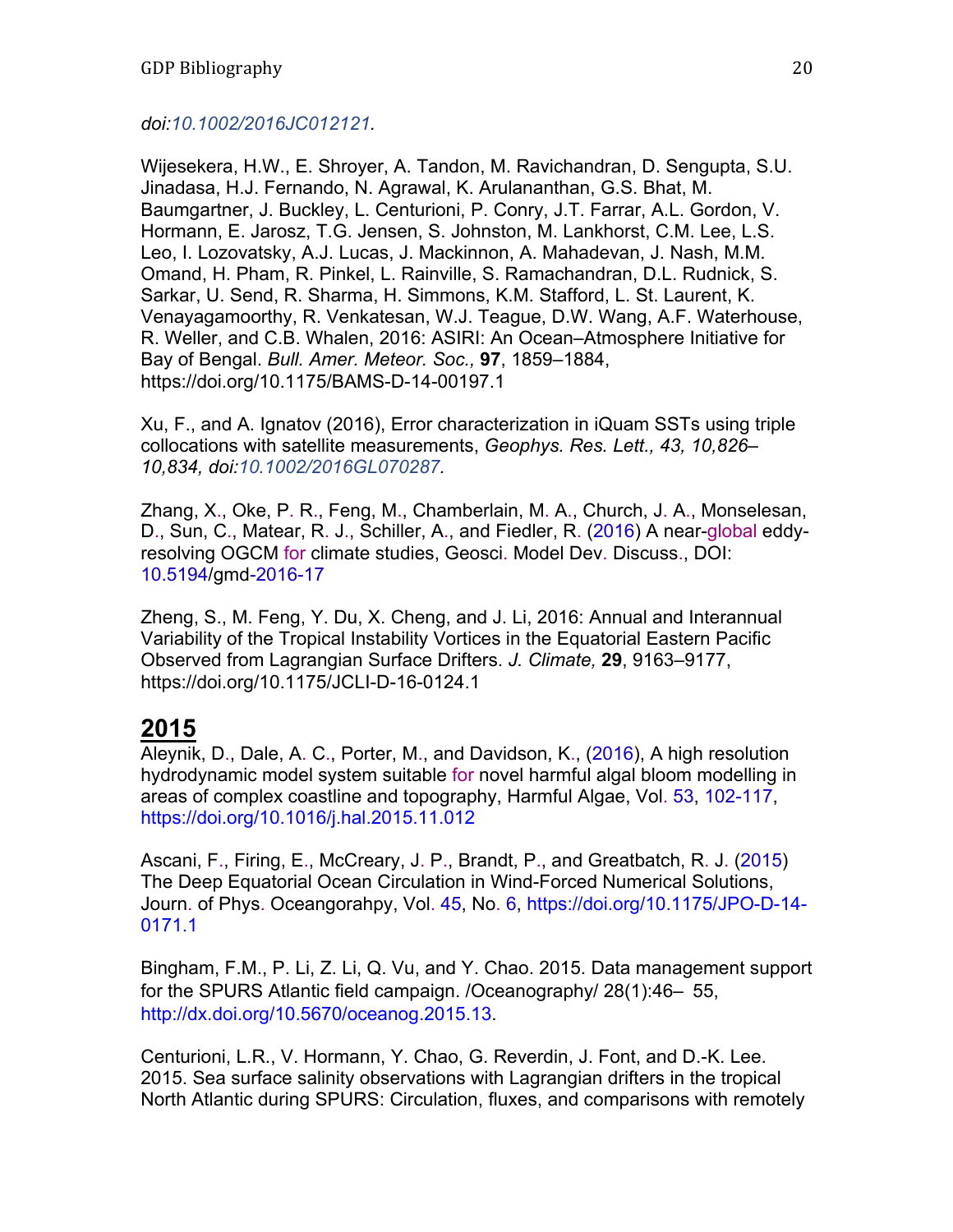sensed salinity from Aquarius. /Oceanography/ 28(1):96– 105, http://dx.doi.org/10.5670/oceanog.2015.08.

Chang, Y. C., Chu, P. C., and Tseng, R. S., (2015), Site selection of ocean current power generation from drifter measurements, Renewable Energy, Vol. 80, 37-745, https://doi.org/10.1016/j.renene.2015.03.003

Chiswell, S. M. and Sutton, P. H. J. (2015) Drifter- and float-derived mean circulation at the surface and 1000 m in the New Zealand region, New Zealand Journal of Marine and Freshwater Research, 49:2, 259-277, DOI: 10.1080/00288330.2015.1008522

Da-Allada, C.Y., Gaillard, F. & Kolodziejczyk, N. Ocean Dynamics (2015) 65: 845. https://doi.org/10.1007/s10236-015-0837-7

Dohan, K., G. Goni and R. Lumpkin, 2015: State of the Ocean in 2014: Surface Currents. In "State of the Climate in 2014", *Bull. Am. Meteorol. Soc.*, ed. G. Johnson and R. Parsons.

Dong, S., G. Goni, and R. Lumpkin. 2015. Mixed-layer salinity budget in the SPURS region on seasonal to interannual time scales. /Oceanography/ 28(1):78–85, http://dx.doi.org/10.5670/oceanog.2015.05.

Dupont, F., Higginson, S., Bourdallé-Badie, R., Lu, Y., Roy, F., Smith, G. C., . . . Davidson, F. (2015). A high-resolution ocean and sea-ice modelling system for the arctic and north atlantic oceans. Geoscientific Model Development, 8(5), 1577-1594. doi:http://dx.doi.org/10.5194/gmd-8-1577-2015

*Fois, F., P. Hoogeboom, F. Le Chevalier, A. Stoffelen, and A. Mouche (2015), DopSCAT: A mission concept for simultaneous measurements of marine winds and surface currents, J. Geophys. Res. Oceans, 120, 7857–7879, doi:10.1002/2015JC011011.* 

Foltz, G.R., C. Schmid, and R. Lumpkin, 2015: Transport of Surface Freshwater from the Equatorial to the Subtropical North Atlantic Ocean. *J. Phys. Oceanogr.,*  **45**, 1086–1102, https://doi.org/10.1175/JPO-D-14-0189.1

Grodsky, S. A., Johnson, B. K., Carton, J. A., and Bryan, F. O. (2015), Interannual Caribbean salinity in satellite data and model simulations, Journ. of Geophysical Research, Vol. 120(2), 1375-1387, https://doi.org/10.1002/2014JC010625

Hormann, V., L.Centurioni, G. Reverdin (2015). Evaluation of Drifter Salinities in the Subtropical North Atlantic. *J. Atmos. Oceanic Technol*., **32**, 185-192. Doi: http://dx.doi.org/10.1175/JTECH-D-14-00179.1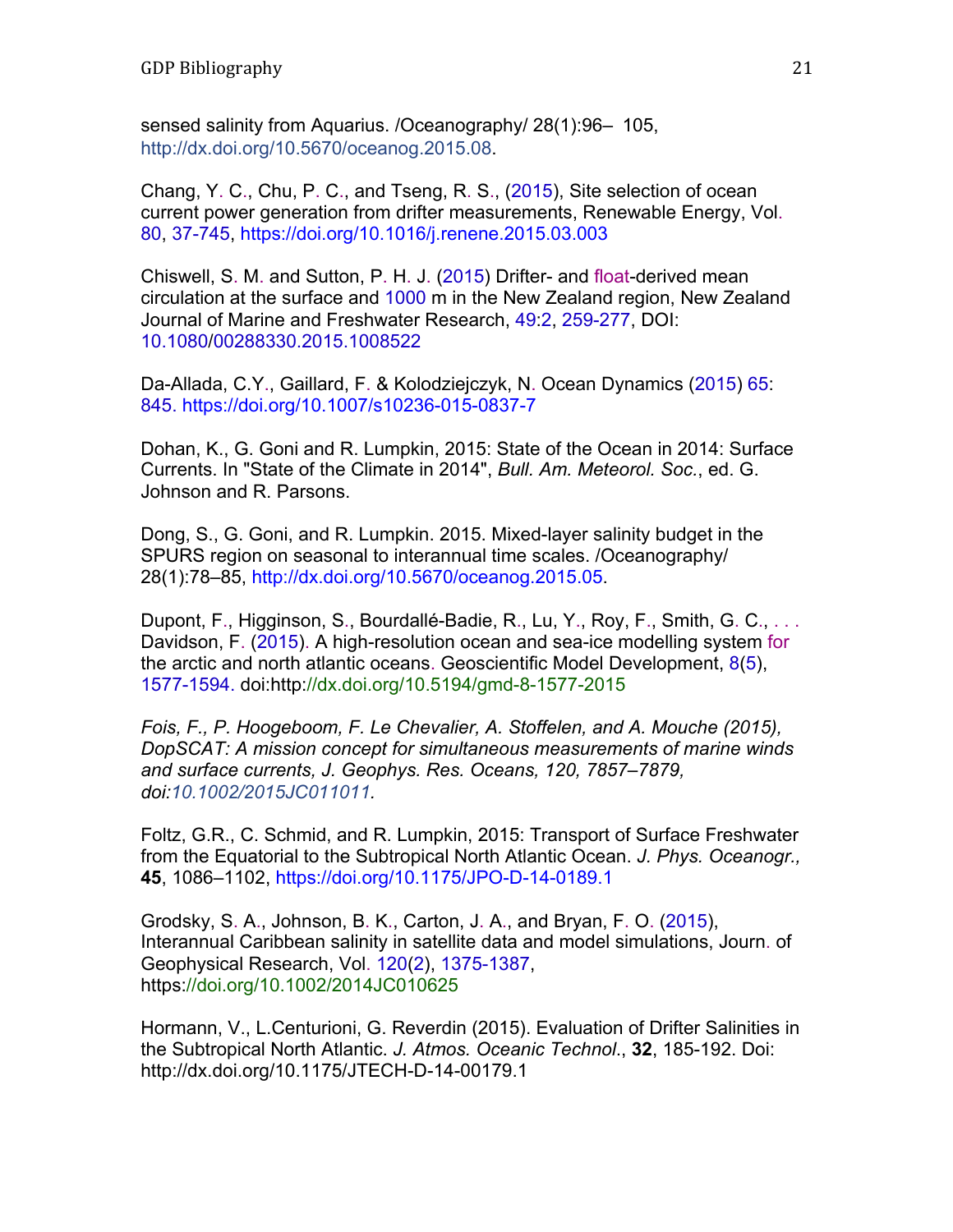Kawaguchi, Y., S. Nishino, and J. Inoue, 2015: Fixed-Point Observation of Mixed Layer Evolution in the Seasonally Ice-Free Chukchi Sea: Turbulent Mixing due to Gale Winds and Internal Gravity Waves. *J. Phys. Oceanogr.,* **45**, 836–853, https://doi.org/10.1175/JPO-D-14-0149.1

Legler, D. M., Freeland, H. J., Lumpkin, R., Ball, G., McPhaden, M. J., North, S., Crowley, R., Goni, G. J., Send, S., and Merrifield, M. A. (2015) The current status of the real-time *in situ* Global Ocean Observing System for operational oceanography, Journal of Operational Oceanography, 8:sup2, s189-s200, DOI: 10.1080/1755876X.2015.1049883

Lindstrom, E., F. Bryan, and R. Schmitt (2015) SPURS: Salinity Processes in the Upper-ocean Regional Study—The North Atlantic Experiment. /Oceanography/ 28(1):14–19, http://dx.doi.org/10.5670/oceanog.2015.01

Lumpkin R., G. Goni and K. Dohan: State of the Ocean in 2015: Surface Currents. In "State of the Climate in 2015", *Bull. Am. Meteorol. Soc.,* 97 (8): S82—S84, ed. G. C. Johnson and A. R. Parsons.

Martins, Sena M., and D. Stammer (2015) Pacific Ocean surface freshwater variability underneath the double ITCZ as seen by satellite sea surface salinity retrievals, *J. Geophys. Res. Oceans*, **120**, 5870–5885, doi:10.1002/2015JC010895.

Ohlmann, C. and Romagnan, J. P., (2015), Nonlinear effects of body size and optical attenuation on Diel Vertical Migration by zooplankton, Limnology and Oceanography, Vol. 61(2), 765-770, https://doi.org/10.1002/lno.10251

Peng, S., Y.-K. Qian, R. Lumpkin, Y. Du, D. Wang and P. Li, 2015: Characteristics of the Near-Surface Currents in the Indian Ocean as deduced from Satellite-Tracked Surface Drifters. Part I: Pseudo-Eulerian Statistics. J. Phys. Oceanogr, 45 (2), 441-458, http://dx.doi.org/10.1175/JPO-D-14-0050.1.

Peng, S., Y. Qian, R. Lumpkin, P. Li, D. Wang, and Y. Du, 2015: Characteristics of the Near-Surface Currents in the Indian Ocean as Deduced from Satellite-Tracked Surface Drifters. Part II: Lagrangian Statistics. *J. Phys. Oceanogr.,* **45**, 459–477, https://doi.org/10.1175/JPO-D-14-0049.1

Poulain, P-M, and L. Centurioni (2015). Direct measurements of World Ocean tidal currents with surface drifters. *J. Geophys. Res. Oceans*, DOI:10.1002/2015JC010818

Reverdin, G., S. Morisset, L. Marié, D. Bourras, G. Sutherland, B. Ward, J. Salvador, J. Font, Y. Cuypers, L. Centurioni, V. Hormann, N. Koldziejczyk, J. Boutin, F. D'Ovidio, F. Nencioli, N. Martin, D. Diverres, G. Alory, and R. Lumpkin. 2015. Surface salinity in the North Atlantic subtropical gyre during the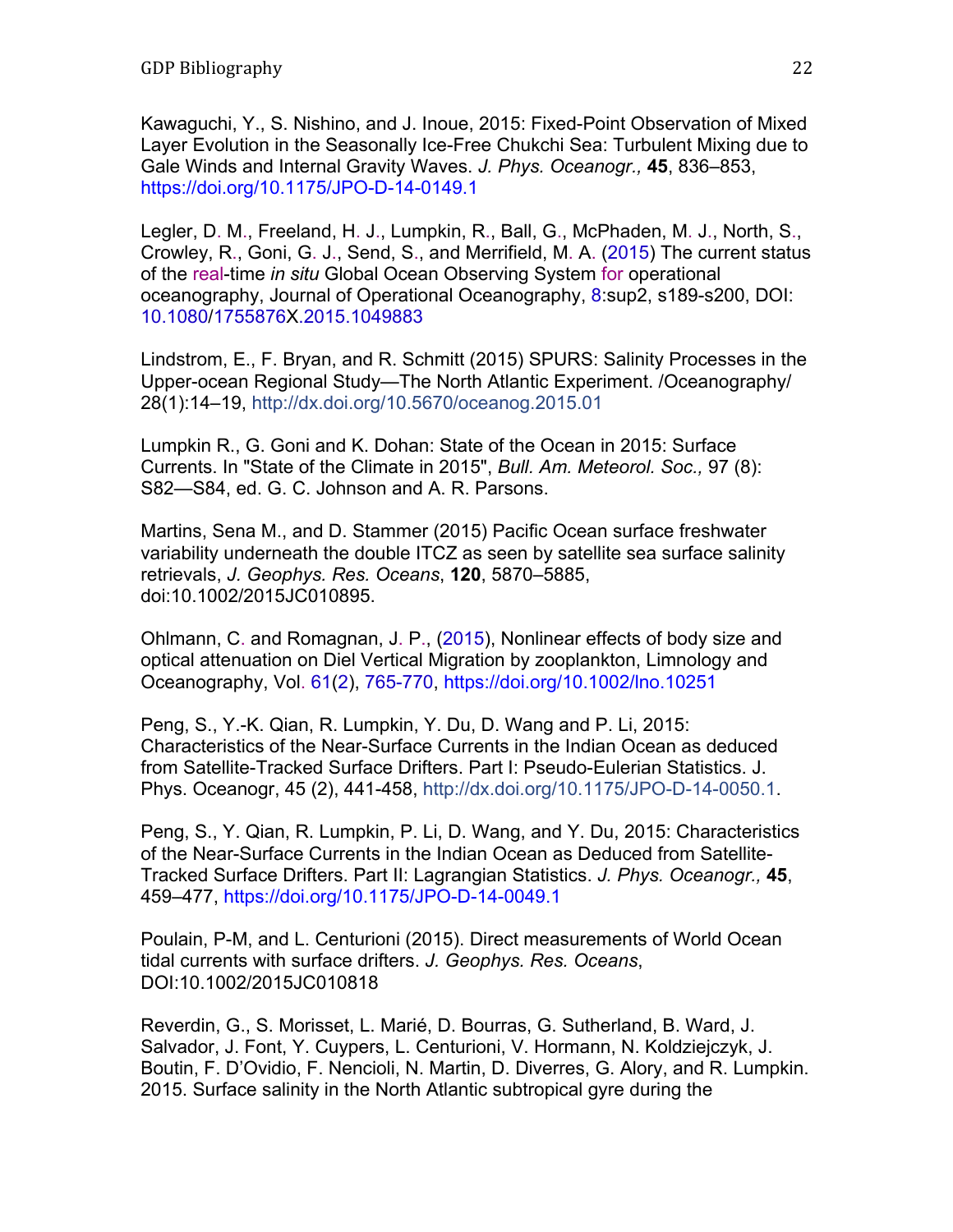STRASSE/SPURS summer 2012 cruise. /Oceanography/ 28(1):114–123, http://dx.doi.org/10.5670/oceanog.2015.09.

Saenko, O. A., Yang, D., Gregory, J. M., Spence, P., Myers, P. G. (2015) Separating the influence of projected changes in air temperature and wind on patterns of sea level change and ocean heat content, Journal of Geophysical Research, Vol. 120(8), 5749-5765, https://doi.org/10.1002/2015JC010928

Shcherbina, A.Y., M.A. Sundermeyer, E. Kunze, E. D'Asaro, G. Badin, D. Birch, A.E. Brunner-Suzuki, J. Callies, B.T. Kuebel Cervantes, M. Claret, B. Concannon, J. Early, R. Ferrari, L. Goodman, R.R. Harcourt, J.M. Klymak, C.M. Lee, M. Lelong, M.D. Levine, R. Lien, A. Mahadevan, J.C. McWilliams, M.J. Molemaker, S. Mukherjee, J.D. Nash, T. Özgökmen, S.D. Pierce, S. Ramachandran, R.M. Samelson, T.B. Sanford, R.K. Shearman, E.D. Skyllingstad, K.S. Smith, A. Tandon, J.R. Taylor, E.A. Terray, L.N. Thomas, and J.R. Ledwell, 2015: The LatMix Summer Campaign: Submesoscale Stirring in the Upper Ocean. *Bull. Amer. Meteor. Soc.,* **96**, 1257–1279, https://doi.org/10.1175/BAMS-D-14-00015.1

van Sebille, E., S. Waterman, A. Barthel, R. Lumpkin, S. Keating, C. Fogwill and C. Turney, 2015: Pairwise surface drifter separation in the Western Pacific Sector of the Southern Ocean. J. Geophys. Res.-Oceans, 120, 6769–6781, http://dx.doi.org/10.1002/2015JC010972.

Volkov, D. L., Kubyakov, A. A., and Lumpkin, R. (2016) Formation and variability of the Lofoten baisn vortex in a high-resolution ocean model. Deep Sea Research Part I: Oceanographic Research Papers, Vol. 105, 142-157, https://doi.org/10.1016/j.dsr.2015.09.001.

Wijesekera, H. W., T. G. Jensen, E. Jarosz, W. J. Teague, E. J. Metzger, D. W. Wang, S. U. P. Jinadasa, K. Arulananthan, L. R. Centurioni, and H. J. S. Fernando (2015), Southern Bay of Bengal currents and salinity intrusions during the northeast monsoon, *J. Geophys. Res. Oceans, 120, 6897–6913, doi:10.1002/2015JC010744.* 

Youngs, M.K., A. F. Thompson, M. M. Flexas, K. J.Heywood (2015), Weddell sea export pathways from surface drifters, *J. Phys. Oceanogr*., **45**, 1068-1085, http://dx.doi.org/10.1175/JPO-D-14-0103.1

Yoshida, S., A. M. Macdonald, S. R. Jayne, I. I. Rypina, and K. O. Buesseler (2015) Observed eastward progression of the Fukushima 134Cs signal across the North Pacific, *Geophys. Res. Lett.,* **42**, 7139–7147, doi:10.1002/2015GL065259

Zhai, L., Lu, Y., Higginson, S. et al. Ocean Dynamics (2015) 65: 877. https://doi.org/10.1007/s10236-015-0839-5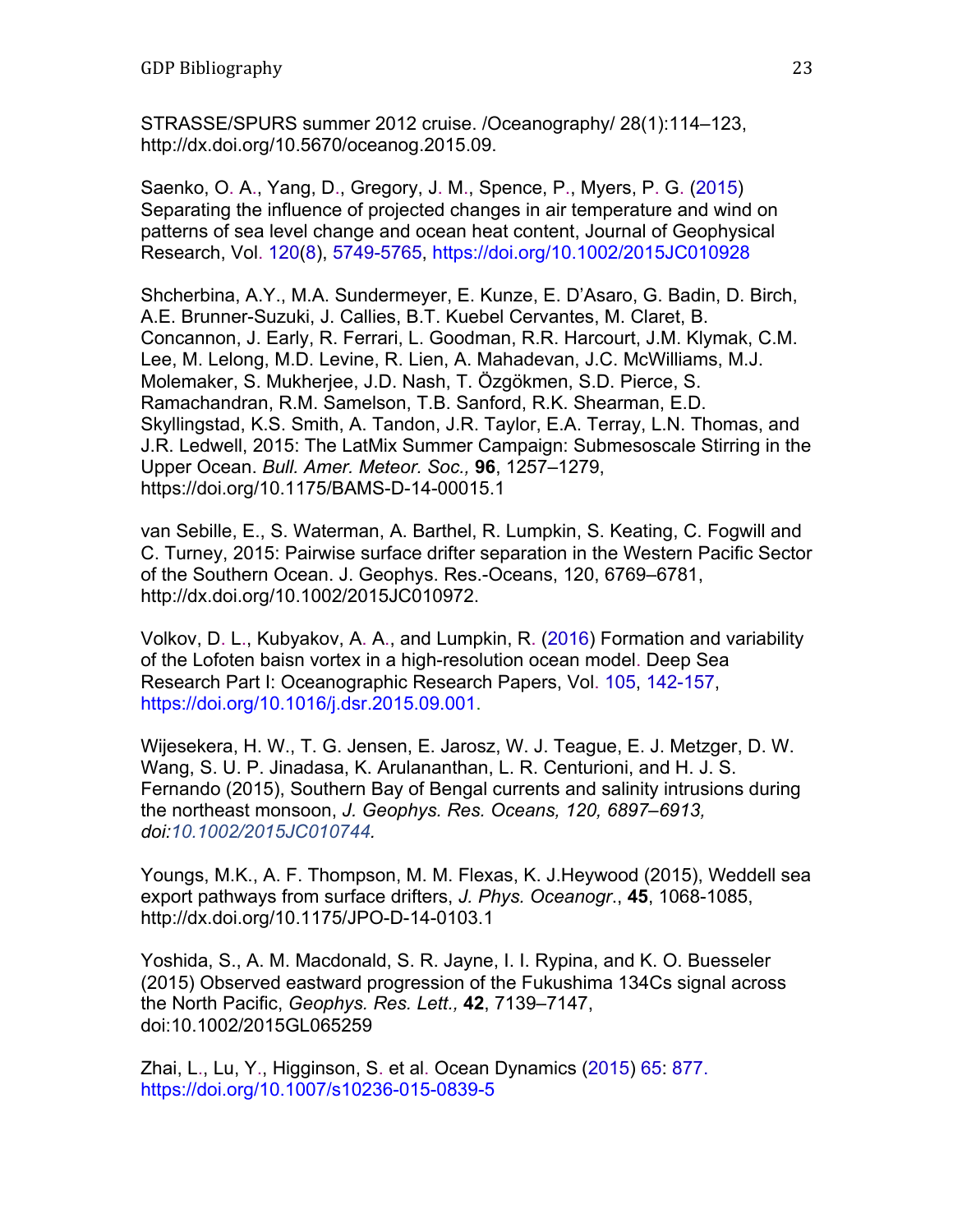Zheng, S., Du, Y., Li, J., & Cheng, X. (2015). Eddy characteristics in the south indian ocean as inferred from surface drifters. Ocean Science, 11(3), 361. doi:http://dx.doi.org/10.5194/os-11-361-2015

### **2014**

Atkinson, C.P., N.A. Rayner, J.J. Kennedy, and S.A. Good (2014), An integrated database of ocean temperatre and salinity observations. *J. Geophys. Res. Oceans*, **119**, 7139-7163, doi:10.1002/2014JC010053.

Baztan J., Carrasco A., Chouinard O., Cleaud T., Jaffres L., Jorgensen B., Miguelez A., Paillard C., Vanderlinden J.P. (2014). Protected areas in the Atlantic facing the hazards of micro-plastic pollution: First, diagnosis of three islands in the Canary Current. *Mar. Pollut. Bull. 80*,302-311.

Boutin, J., N. Martin, G. Reverdin, S. Morisset, X. Yin, L. Centurioni, and N. Reul (2014), Sea surface salinity under rain cells: SMOS satellite and in situ drifters observations, J. Geophys. Res. Oceans, 119, 5533–5545, doi:10.1002/2014JC010070.

Bowen, M., P. Sutton, and D. Roemmich (2014) Estimating mean dynamic topography in boundary currents and the use of Argo trajectories. *J. Geophys. Res. Oceans*, **119**, 8422-8437, doi:10.1002/2014JC010291.

Bruinsma, S.L., C. Forste, O.Abrikosov, J.M. Lemoine, J.C. Marty, S. Mulet, M.- H. Rio, S. Bonvalot (2014) ESA's satellite-only gravity field model via the direct approach based on all GOCE data, *Geophys. Res. Lett*., **41,** 7508-7514, doi:10.1002/2014GL062045**.** 

Capet, A., E. Mason, V.Rossi, C. Troupin, Y. Faugere, I.Pujol, A. Pascual, (2014) Implications of refined altimetry on estimates of mesoscale activity and eddydriven offshore transport in the Eastern Boundary Upwelling Systems, *Geophys. Res. Lett.,* **41**, 7602-7610, doi:101002/2014GL061770.

Chang, Y. C., Chu, P. C., Centurioni, L. R., and Tseng, R. S., (2014), Observed near-surface currents under four super typhoons, Journal of Marine Systems, Vol. 139, 311-319, https://doi.org/10.1016/j.jmarsys.2014.07.011

Djakouré, S., P. Penven, B. Bourlès, J. Veitch, and V. Koné (2014), Coastally trapped eddies in the north of the Gulf of Guinea, *J. Geophys. Res. Oceans*, **119**, doi:10.1002/2014JC010243.

G. Reverdin, S. Morisset, J. Boutin, N. Martin, M. Sena-Martins, F. Gaillard, P. Blouch, J. Rolland, J. Font, J. Salvador, P. Fernández, and D. Stammer, 2014: Validation of Salinity Data from Surface Drifters. J. Atmos. Oceanic Technol., 31, 967–983.

http://dx.doi.org/10.1175/JTECH-D-13-00158.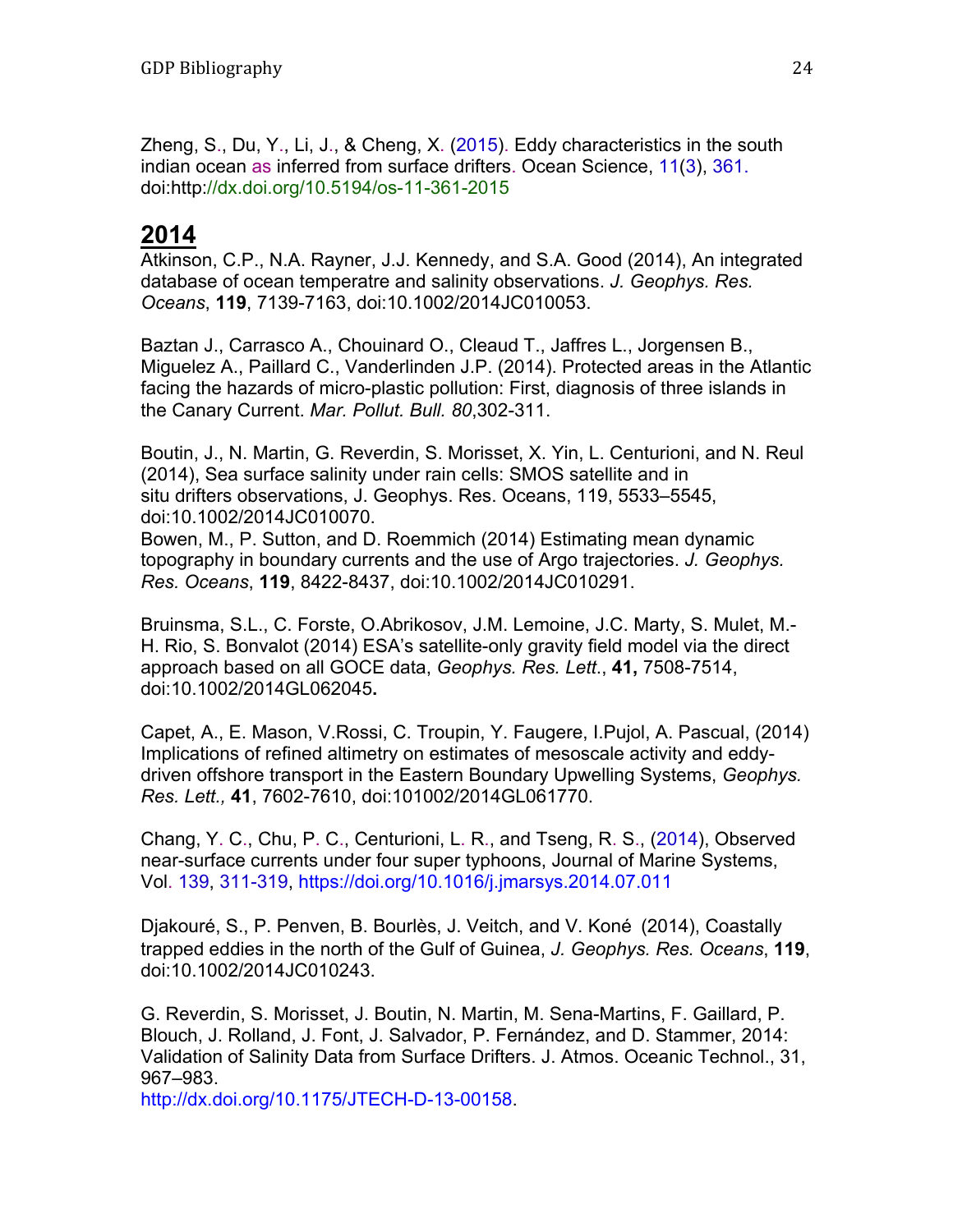Gordon, A. L., P. Flament, C. Villanoy, and L. Centurioni (2014), The nascent Kuroshio of Lamon Bay, J. Geophys. Res. Oceans, 119, 4251–4263, doi:10.1002/2014JC009882.

Halo, I., P. Penven, B. Backeberg, I. Ansorge, F. Shillington, and R. Roman (2014), Mesoscale eddy variability in the southern extension of the East Madagascar Current: Seasonal cycle, energy conversion terms, and eddy mean properties, *J. Geophys. Res. Oceans*, **119**, doi:10.1002/2014JC009820.

Hancke, L., Roberts, M. J., and Ternon, J. F., (2014), Surface drifter trajectories highlight flow pathways in the Mozambique Channel, Deep Sea Research Part II: Topical Studies in Oceanography, Vol. 100, 27-37, https://doi.org/10.1016/j.dsr2.2013.10.014

Hormann, V., L. R. Centurioni, L. Rainville, C. M. Lee, and L. J. Braasch (2014), Response of upper ocean currents to Typhoon Fanapi, Geophys. Res. Lett., 41, 3995–4003, doi:10.1002/2014GL060317.

Jin, S., G. Feng, O. Andersen (2014) Errors of Mean Dynamic Topography and Geostrophic Current Estimates in China's Marginal Seas from GOCE and Satellite Altimetry. J. Atmos. Oceanic Technol.,**31**, 2544-2555. Doi: http://dx.di.org/10.1175/JTECH-D-13-00243.1

Kennedy, J. J. (2014), A review of uncertainty in in situ measurements and data sets of sea surface temperature, Rev. Geophys., 52, 1–32, doi:10.1002/2013RG000434.

Lavín, M. F., R. Castro, E. Beier, C. Cabrera, V. M. Godínez, and A. Amador-Buenrostro (2014), Surface circulation in the Gulf of California in summer from surface drifters and satellite images (2004–2006), J. Geophys. Res. Oceans, 119, 4278–4290, doi:10.1002/2013JC009345.

Le Hénaff, M., V. H. Kourafalou, R. Dussurget and R. Lumpkin, 2014: Cyclonic activity in the eastern Gulf of Mexico: characterization from along-track altimetry and in situ drifter trajectories. *Progress in Oceanogr*., **120**, 120- 138, http://dx.doi.org/10.1016/j.pocean.2013.08.002.

Liu, X., C. Dong, D. Chen, and J. Su (2014), The pattern and variability of winter Kuroshio intrusion northeast of Taiwan, J. Geophys. Res. Oceans, 119, 5380– 5394, doi:10.1002/2014JC009879.

Lumpkin R., G. Goni and K. Dohan, 2014: State of the Ocean in 2013: Surface Currents. In "State of the Climate in 2013", Bull. Am. Meteorol. Soc., 95, S1– S279, ed. J. Blunden and D. S. Arndt, http://dx.doi.org/10.1175/2014BAMSStateoftheClimate.1.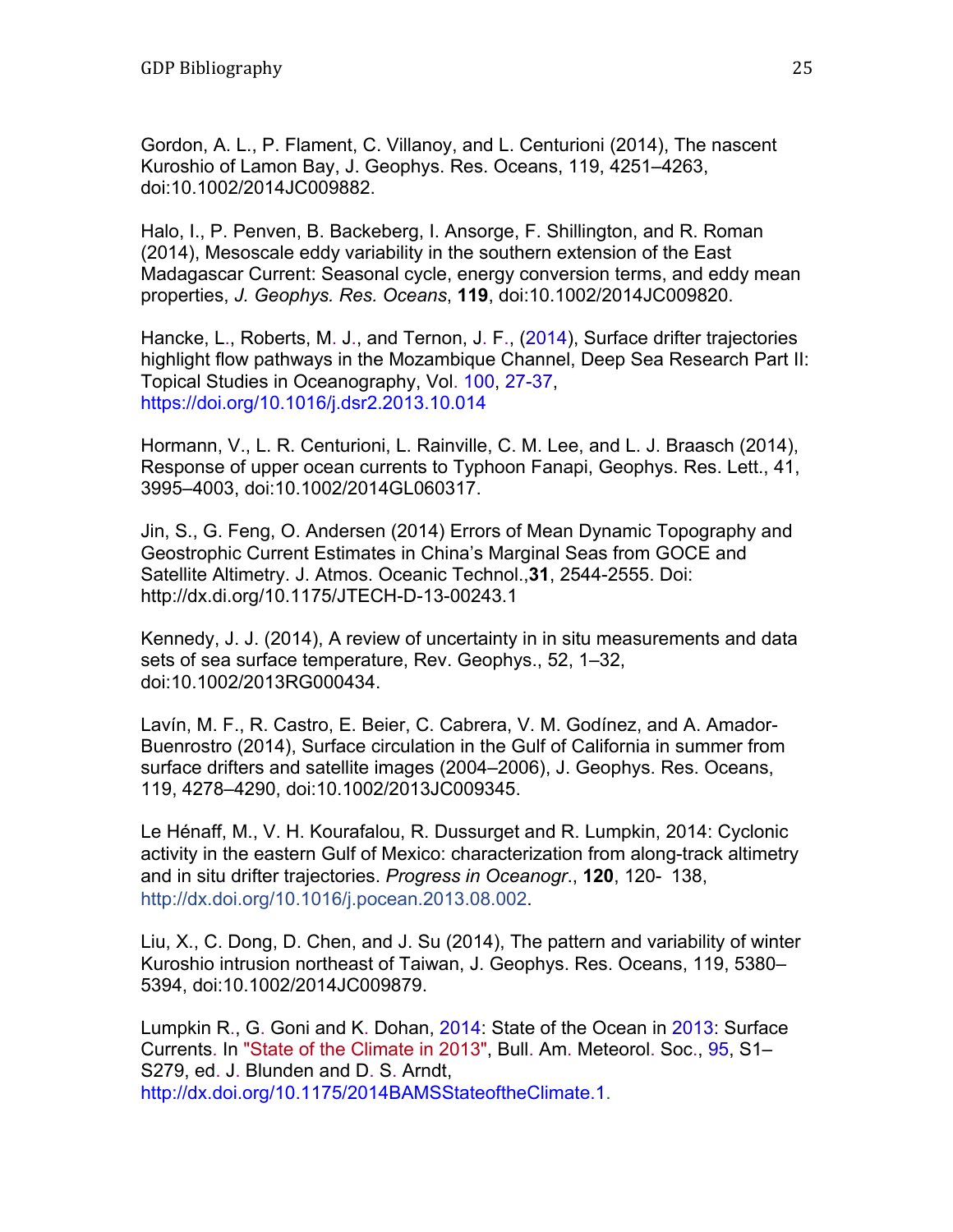Milena Veneziani, Annalisa Griffa, Zulema Garraffo, and Jean A. Mensa, 2014: Barrier Layers in the Tropical South Atlantic: Mean Dynamics and Submesoscale Effects. J. Phys. Oceanogr., 44, 265–288. doi: http://dx.doi.org/10.1175/JPO-D-13-064.1

Mkhinini, N., A. L. S. Coimbra, A. Stegner, T. Arsouze, I. Taupier-Letage, and K. Béranger (2014). Long-lived mesoscale eddies in the eastern Mediterranean Sea: Analysis of 20 years of AVISO geostrophic velocities, *J. Geophys. Res. Oceans*, **119**, 8603–8626, doi:10.1002/2014JC010176.

Park, K. A., Kang, C. K., Kim, K. R., and Park, J. E. (2014), Role of sea ice on satellite-observed chlorophyll-a concentration variations during spring bloom in the East/Japan sea, Deep Sea Research Part I: Oceanographic Research Papers, Vol. 83, 34-44, https://doi.org/10.1016/j.dsr.2013.09.002.

Park, Y.-H., I. Durand, E. Kestenare, G. Rougier, M. Zhou, F. d'Ovidio, C. Cotté, and J.-H. Lee (2014), Polar Front around the Kerguelen Islands: An up-to-date determination and associated circulation of surface/subsurface waters, *J. Geophys. Res. Oceans*, **119**, doi:10.1002/2014JC010061.

Perez, R., V. Hormann, R. Lumpkin, P. Brandt, W. E. Johns, F. Hernandez, C. Schmid and B. Bourlès, 2014: Mean meridional currents in the central and eastern equatorial Atlantic. Climate Dynamics, 43, 2943-2962, http://dx.doi.org/10.1007/s00382-013-1968-5.

Poulain, P.-M., 2013: Tidal currents in the Adriatic as measured by surface drifters. *J. Geophys. Res. Oceans*, **118**, 1434– 1444, http://dx.doi.org/10.1002/jgrc.20147.

Pringle,J.M.,J.E. Byers, P. Pappalardo, J.P. Wares, D. Marshall, (2014), Circulation constrains the evolution of larval development modes and life histories in the coastal ocean, *Ecology*, 95(4), 2014, 1022-1032.

Proietti MC, Reisser J, Marins LF, Rodriguez-Zarate C, Marcovaldi MA, Monteiro DS, et al**.** (2014) Genetic Structure and Natal Origins of Immature Hawksbill Turtles (Eretmochelys imbricata) in Brazilian Waters**.** PLoS ONE 9(2): e88746**.** https://doi.org/10.1371/journal.pone.0088746

Rio, M.-H., S. Mulet, and N. Picot (2014) Beyond GOCE for the ocean circulation estimate: Synergetic use of altimetry, gravimetry, and in situ data provides new insight into geostrophic and Ekman currents, *Geophys. Res. Lett*., **41**, 8918– 8925, doi:10.1002/2014GL061773

Rypina, I. I., S. R. Jayne, S. Yoshida, A. M. Macdonald, and K. Buesseler (2014) Drifter-based estimate of the 5 year dispersal of Fukushima-derived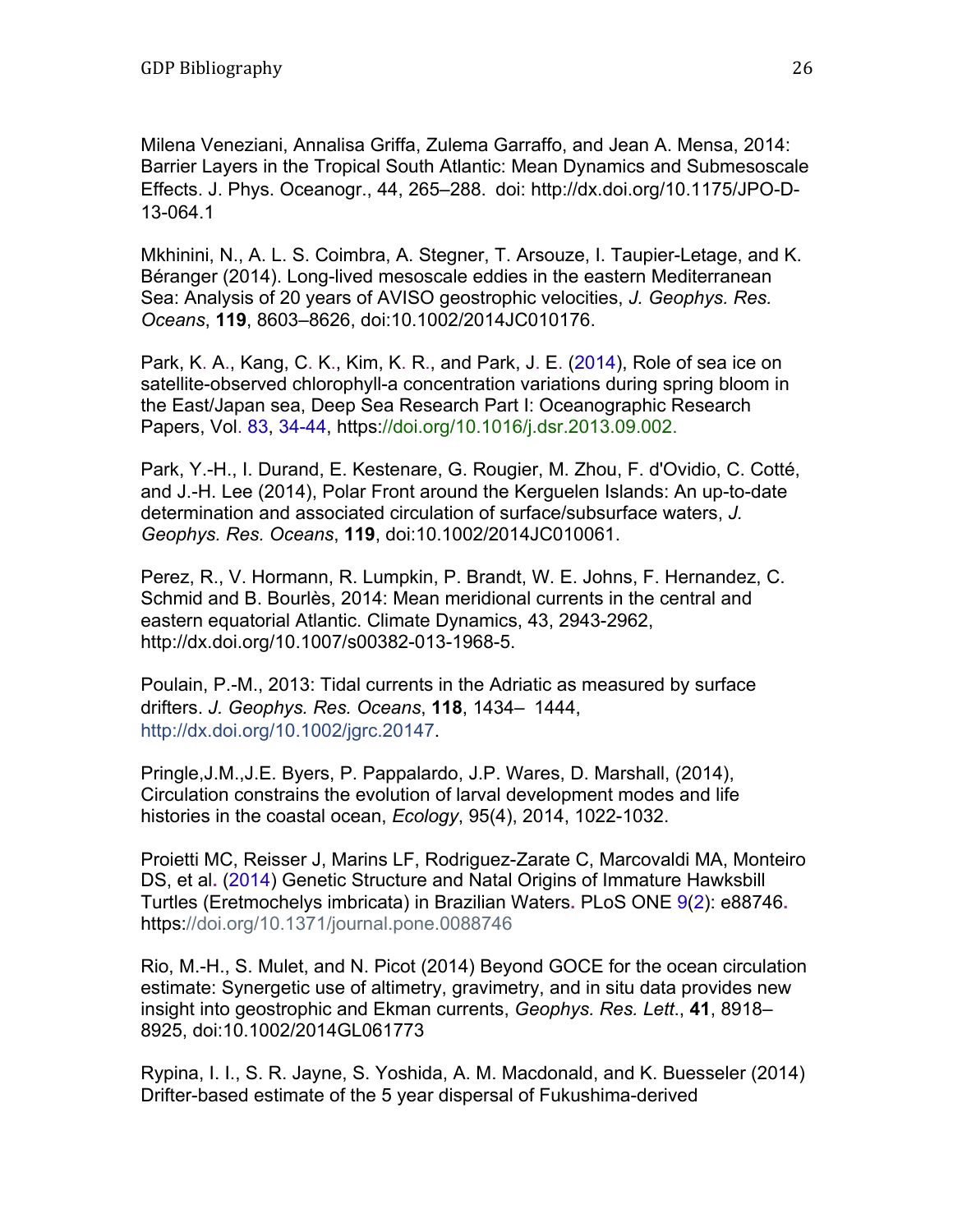radionuclides, J*. Geophys. Res. Oceans*, **119**, 8177–8193, doi:10.1002/2014JC010306.

Sanial, V., P. Beek, B. Lansard, F. d'Ovidio, E. Kestenare, M. Souhaut, M. Zhou, and S. Blain (2014), Study of the phytoplankton plume dynamics off the Crozet Islands (Southern Ocean): A geochemical-physical coupled approach, J. Geophys. Res. Oceans, 119, 2227–2237, doi:10.1002/2013JC009305.

Schlundt, M., P. Brandt, M. Dengler, R. Hummels, T. Fischer, K. Bumke, G. Krahmann, and J. Karstensen (2014) Mixed layer heat and salinity budgets during the onset of the 2011 Atlantic cold tongue, *J. Geophys. Res. Oceans*, **119**, 7882–7910, doi:10.1002/2014JC010021.

Schmidt, C. (2014), Mean vertical and horizontal structure of the subtropical circulation in the South Atlantic from three-dimensional observed velocity fields, Deep Sea Research Part I: Oceanographic Research Papers, Vol. 91, https://doi.org/10.1016/j.dsr.2014.04.015

Smith, R., E. Johns, G. J. Goni, J. Trinanes, R. Lumpkin, A. M. Wood, C. R. Kelble, S. R. Cummings, J. T. Lamkin and S. Privoznik, 2014: Oceanographic conditions in the Gulf of Mexico in July 2010, during the Deepwater Horizon oil spill. *Continental Shelf Research*, 77, 118-131.

Ternon, J. F., Roberts, M. J., Morris, T., Hancke, L, and Backeberg, B., (2014), In situ measured current structures of teh eddy field in the Mozambique Channel, Deep Sea Research Part II: Topical Studies in Oceanography, Vol. 100, 10-26, https://doi.org/10.1016/j.dsr2.2013.10.013

Tozuka, T., Nagura, M., and Yamagata, T. (2014), Influence of the Reflected Rossby Waves on teh Western Arabian Sea Upwelling Region, Journ. of Physical Oceanography, Vol. 44, No. 5, https://doi.org/10.1175/JPO-D-13- 0127.1

Vic, C., G. Roullet, X. Carton, and X. Capet (2014), Mesoscale dynamics in the Arabian Sea and a focus on the Great Whirl life cycle: A numerical investigation using ROMS, J. Geophys. Res. Oceans, 119, 6422–6443, doi: 10.1002/2014JC009857.

Zheng, Z.-W., Q. Zheng, C.-Y. Lee, and G. Gopalakrishnan (2014), Transient modulation of Kuroshio upper layer flow by directly impinging typhoon Morakot in east of Taiwan in 2009, J. Geophys. Res. Oceans, 119, 4462–4473, doi:10.1002/2014JC010090.

## **2013**

Alpers, W, P Brandt, A Lazar, D Dagorne, B**.** Sow, S Faye, M W**.** Hansen, A Rubino, P-M Poulain, and P Brehmer, 2013: A small-scale oceanic eddy off the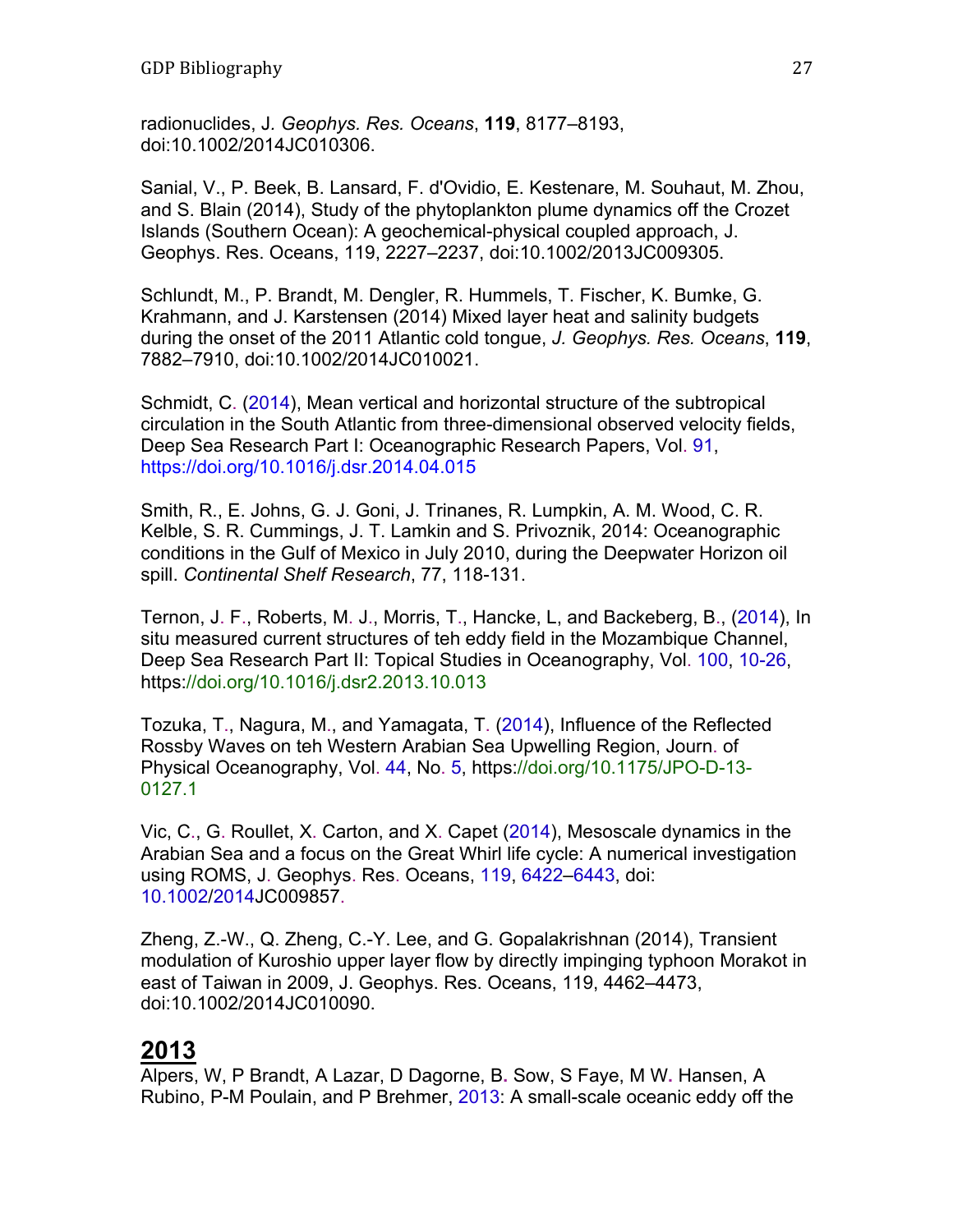coast of West Africa studied by multi-sensor satellite and surface drifter data**.** Remote Sensing of Environment, 129, pp.132 – 143, https://doi.org/10.1016/j.rse.2012.10.032.

Atkinson, C. P., N. A. Rayner, J. Roberts-Jones, and R. O. Smith (2013) Assessing the quality of sea surface temperature observations from drifting buoys and ships on a platform-by-platform basis. *J. Geophys. Res. Oceans*, **118**, 3507–3529, http://dx.doi.org/10.1002/jgrc.20257.

Beal, L. M., Hormann, V., Lumpkin, R., and Foltz, G. (2013) The Response of the Surface Circulation of the Arabian Sea to Monsoonal Forcing. J. Phys. Oceanogr., 48, No. 5, doi: https://journals.ametsoc.org/doi/abs/10.1175/JPO-D-13-033.1

Chang, Y.-C., G.-Y. Chen, R.-S. Tseng, L. R. Centurioni, and P. C. Chu, 2013: Observed near-surface flows under all tropical cyclone intensity levels using drifters in the northwestern Pacific. *J. Geophys. Res. Oceans*, **118**, 2367– 2377, http://dx.doi.org/10.1002/jgrc.20187.

Coles, V. J., M. T. Brooks, J. Hopkins, M. R. Stukel, P. L. Yager, and R. R. Hood (2013), The pathways and properties of the Amazon River Plume in the tropical North Atlantic Ocean, J. Geophys. Res. Oceans, 118, 6894–6913, doi:10.1002/2013JC008981.

Da-Allada, C. Y., G. Alory, Y. du Penhoat, E. Kestenare, F. Durand, and N. M. Hounkonnou, 2013: Seasonal mixed-layer salinity balance in the tropical Atlantic Ocean: Mean state and seasonal cycle. *J. Geophys. Res. Oceans*, **118**, 332– 345, http://dx.doi.org/10.1029/2012JC008357.

Escudier, R., J. Bouffard, A. Pascual, P.-M. Poulain, and M.-I. Pujol, 2013: Improvement of coastal and mesoscale observation from space: Application to the northwestern Mediterranean Sea. *Geophys. Res. Lett*., **40**, 2148– 2153, http://dx.doi.org/10.1002/grl.50324.

Fan, Xue, Uwe Send, Pierre Testor, Johannes Karstensen, and Pascale Lherminier, 2013: Observations of Irminger Sea Anticyclonic Eddies. *J. Phys. Oceanogr*., **43**, 805–823, doi: http://dx.doi.org/10.1175/JPO-D-11-0155.1.

Foltz, Gregory R., Claudia Schmid, Rick Lumpkin, 2013: Seasonal Cycle of the Mixed Layer Heat Budget in the Northeastern Tropical Atlantic Ocean. J. Climate, **26**, 8169–8188, http://dx.doi.org/10.1175/JCLI-D-13-00037.1.

Fox-Kemper, B., R. Lumpkin and F. Bryan, 2013: Lateral Transport in the Ocean.

Chapter 8 of "Ocean Circulation and Climate, 2  $\overline{a}^{\text{nd}}$  Ed. A 21<sup>st</sup> century perspective",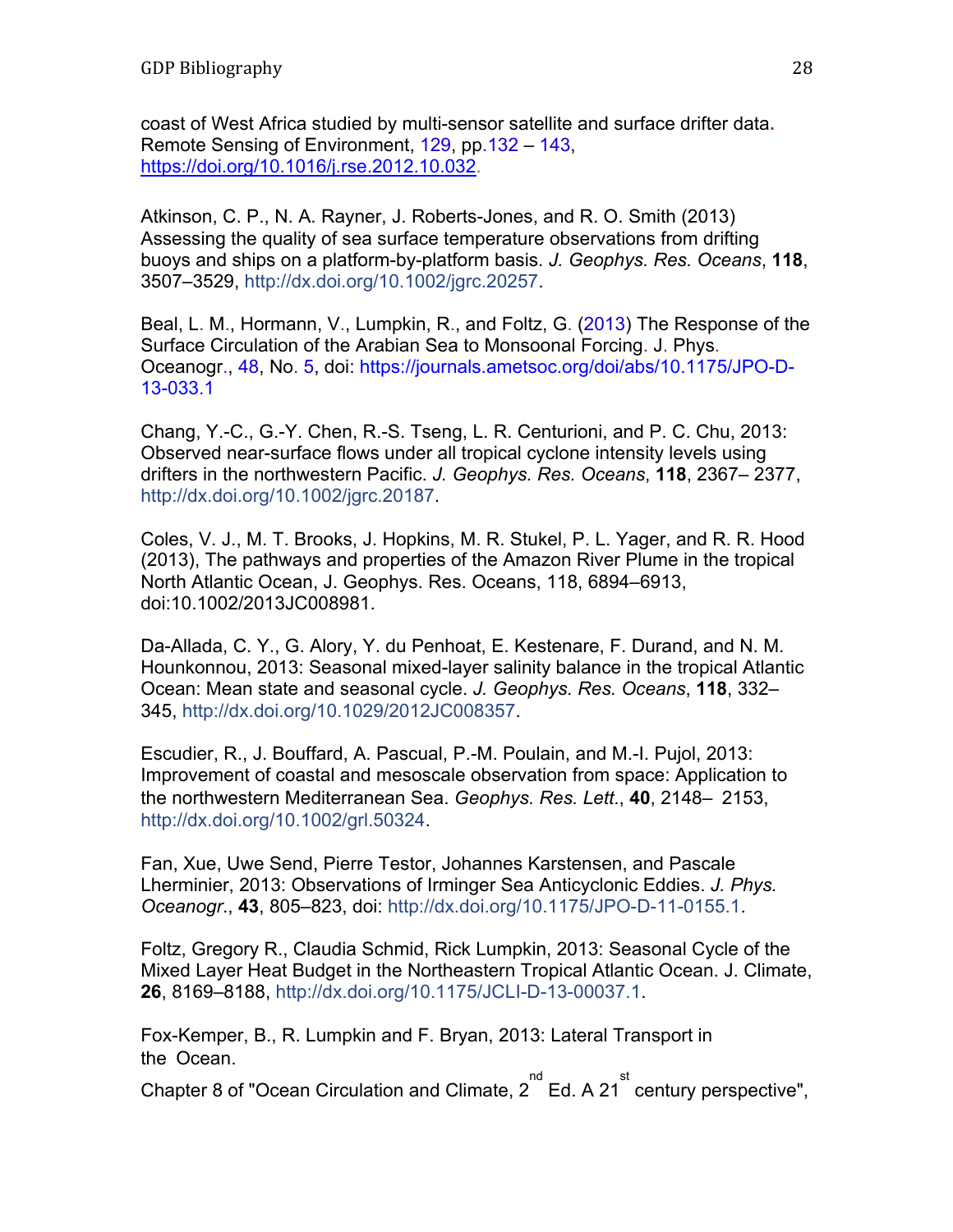ed. G. Siedler, S. Griffies, J. Gould and J. Church, Academic Press, pp. 185-205, http://dx.doi.org/10.1016/B978-0-12-391851-2.00008-8.

Halverson, M. J., Ohlmann, J. C., Johnson, M. A., and Pegau, W. S., (2013), Disruption of a cyclonic eddy circulation by wind stress in Prince William Sound, Alaska, Continental Shelf Research, Vol. 63, S13-S25, https://doi.org/10.1016/j.csr.2011.12.002

Hamilton, L. J. (2013), Statistical clustering of drifting buoy trajectories to identify Lagrangian Circulation features around Japan and off Fukushima, *Methods in Oceanography6,16-32, http://dx.doi.org/10.1016/j.mio.2013.09.002.* 

Holte J., F. Straneo, C. Moffat, R. Weller, and J. T. Farrar, 2013: Structure and surface properties of eddies in the southeast Pacific Ocean. *J. Geophys. Res. Oceans*, **118**, 2295–2309, http://dx.doi.org/10.1002/jgrc.20175.

Hormann, V., R. Lumpkin and R. C. Perez: A generalized method for estimating the structure of the equatorial Atlantic cold tongue: application to drifter observations. *J. Atmos. Oceanic Techn*., **30**, 1884- 1895, http://dx.doi.org/10.1175/JTECH-D-12-00173.1.

Isachsen, P. E., M. Drivdal, S. Eastwood, Y. Gusdal, G. Noer, and Ø. Saetra, 2013: Observations of the ocean response to cold air outbreaks and polar lows over the Nordic Seas. *Geophys. Res. Lett*., **40**, 3667— 3671, http://dx.doi.org/10.1002/grl.50705.

Jena, B., S. Sahu, K. Avinash and D. Swain, 2013: Observation of oligotrophic gyre variability in the south Indian Ocean: Environmental forcing and biological response. *Deep Sea Research Part I: Oceanographic Research Papers*, **80**, 1- 10, http://dx.doi.org/10.1016/j.dsr.2013.06.002.

Jenny A. U. Nilsson, Kristofer Döös, Paolo M. Ruti, Vincenzo Artale, Andrew Coward, and Laurent Brodeau, 2013: Observed and Modeled Global Ocean Turbulence Regimes as Deduced from Surface Trajectory Data. J. Phys. Oceanogr., 43, 2249–2269. doi: http://dx.doi.org/10.1175/JPO-D-12-0193.1

Kersalé, M., A. A. Petrenko, A. M. Doglioli, I. Dekeyser, and F. Nencioli, 2013: Physical characteristics and dynamics of the coastal Latex09 Eddy derived from in situ data and numerical modeling. *J. Geophys. Res. Oceans*, **118**, 399– 409, http://dx.doi.org/10.1029/2012JC008229.

Kjellsson J., Döös K., Soomere T. (2013) Evaluation and Tuning of Model Trajectories and Spreading Rates in the Baltic Sea Using Surface Drifter Observations. In: Soomere T., Quak E. (eds) Preventive Methods for Coastal Protection. Springer, Heidelberg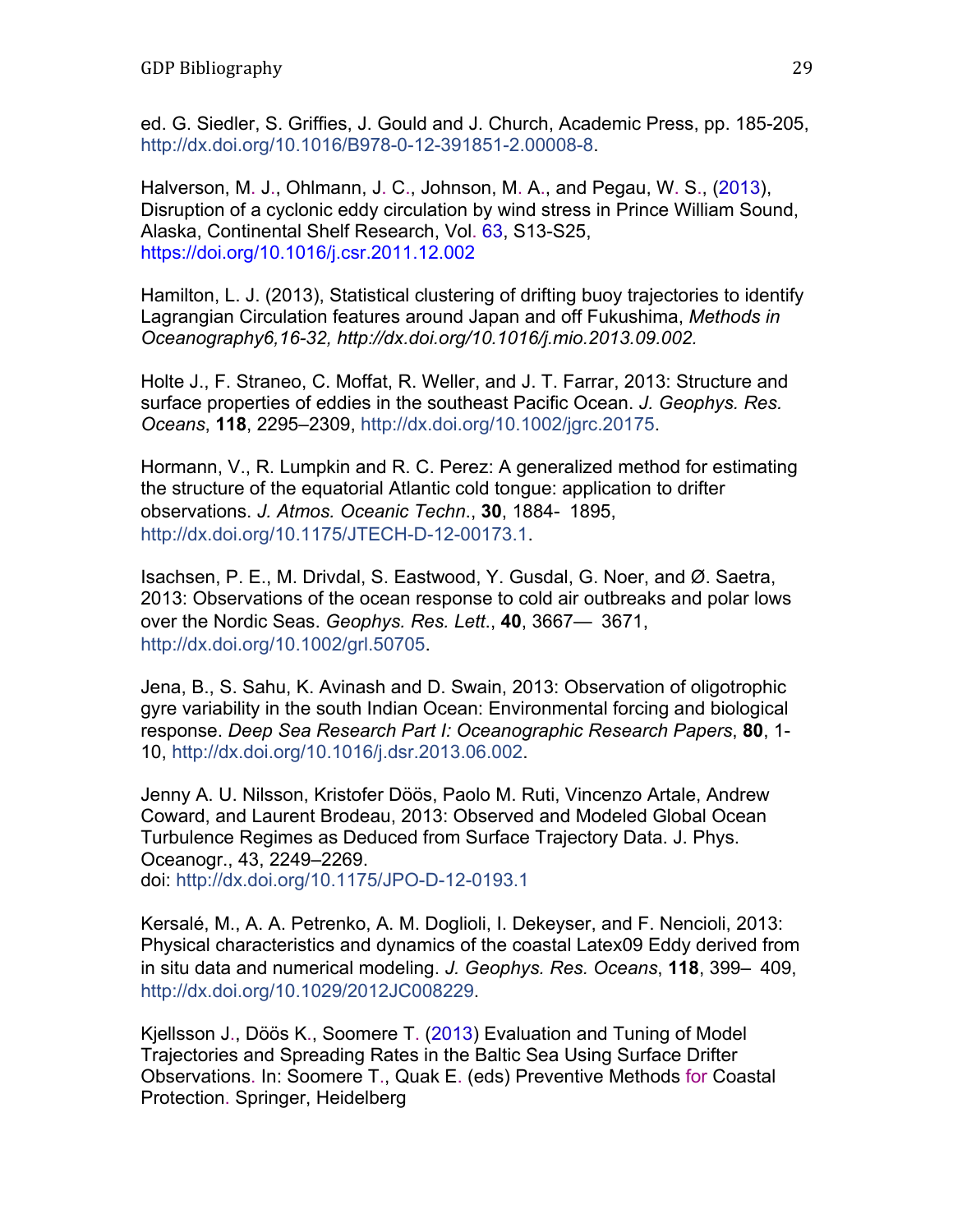Kolodziejczyk, Nicolas, and Fabienne Gaillard, 2013: Variability of the Heat and Salt Budget in the Subtropical Southeastern Pacific Mixed Layer between 2004 and 2010: Spice Injection Mechanism. *J. Phys. Oceanogr*., **43**, 1880–1898, doi: http://dx.doi.org/10.1175/JPO-D-13-04.1.

Koszalka,I., J.H. LaCasce and C. Mauritzen, (2013), In pursuit of anomalies - Analyzing the poleward transport of Atlantic Water with surface drifters. Deep Sea Research Part II. Topical Studies in Oceanography (Impact Factor: 2.24). 01/2013; 85:96-108. DOI: 10.1016/j.dsr2.2012.07.035

Lavín, M. F., R. Castro, E. Beier, and V. M. Godínez, 2013: Mesoscale eddies in the southern Gulf of California during summer: Characteristics and interaction with the wind stress*. J. Geophys. Res. Oceans*,**118**, 1367– 1381, http://dx.doi.org/10.1002/jgrc.20132.

Lean, Katie, Roger W. Saunders, 2013: Validation of the ATSR Reprocessing for Climate (ARC) Dataset Using Data from Drifting Buoys and a Three-Way Error Analysis. *J. Climate*, **26**, 4758–4772, doi: http://dx.doi.org/10.1175/JCLI-D-12- 00206.1.

Lee, D. K. and Centurioni, L., (2013), THE WINTERTIME SUBTROPICAL CURRENT IN THE NORTHEASTERN PACIFIC, Oceanography, Vol. 26(1), 28- 37, http://www.jstor.org/stable/24862014?seq=1#page\_scan\_tab\_contents

Letscher, R. T., D. A. Hansell, C. A. Carlson and R. Lumpkin, 2013: Dissolved organic nitrogen in the global surface ocean: distribution and fate. *Global Biogeochem. Cycles*, **21** (1), 141— 153, http://dx.doi.org/10.1029/2012GB004449.

Lübbecke, Joke F., Michael J. McPhaden, 2013: A Comparative Stability Analysis of Atlantic and Pacific Niño Modes. *J. Climate*, **26**, 5965– 5980, http://dx.doi.org/10.1175/JCLI-D-12-00758.1.

Lumpkin, R. and G. Johnson, 2013: Global Ocean Surface Velocities from Drifters: Mean, Variance, ENSO Response, and Seasonal Cycle*. J. Geophys. Res.-Oceans*, **118** (6), 2992-3006, http://dx.doi.org/10.1002/jgrc.20210.

Lumpkin R., G. Goni and K. Dohan, 2013: State of the Ocean in 2012: Surface Currents. In "State of the Climate in 2012", *Bulletin of the American Meteorological Society*, **94** (8), August 2013.

Lumpkin, R., S. Grodsky, M.-H. Rio, L. Centurioni, J. Carton and D. Lee, 2013: Removing spurious low-frequency variability in surface drifter velocities. *J. Atmos. Oceanic Techn*., **30** (2), 353—360, http://dx.doi.org/10.1175/JTECH-D-12-00139.1.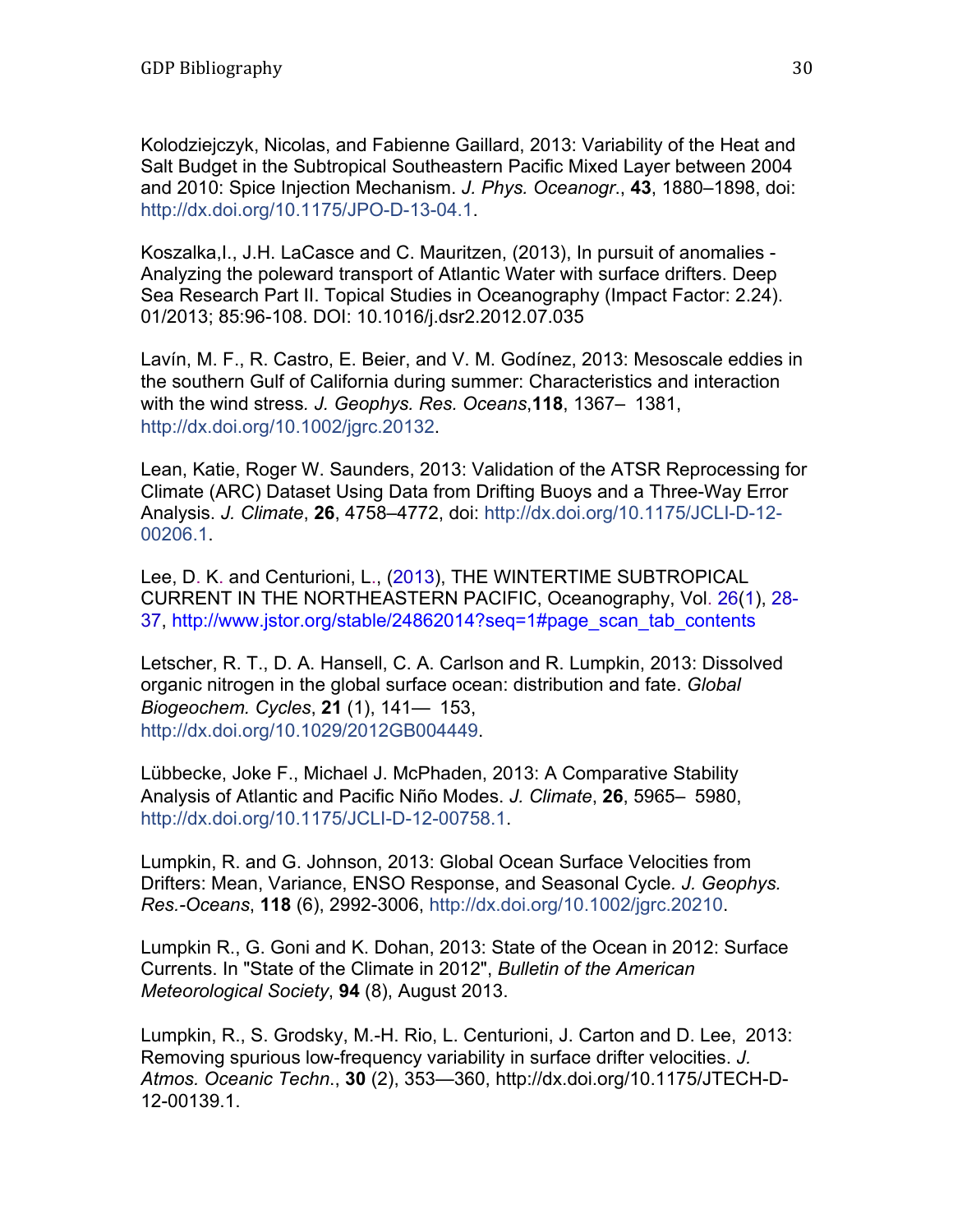Lumpkin, R. and P. Flament, 2013: Extent and energetics of the Hawaiian Lee Countercurrent. *Oceanography*, **26** (1), 58—65.

Maes, C., B. Dewitte, J. Sudre, V. Garçon, and D. Varillon, 2013: Small-scale features of temperature and salinity surface fields in the Coral Sea. *J. Geophys. Res. Oceans*, **118**,http://dx.doi.org/10.1002/jgrc.20344.

Maximenko, N., R. Lumpkin and L. Centurioni, 2013: Ocean Surface Circulation.

Chapter 12 of "Ocean Circulation and Climate, 2<sup>nd</sup> Ed. A 21<sup>st</sup> century perspective", ed. G. Siedler, S. Griffies, J. Gould and J. Church, Academic Press, pp. 283-300, http://dx.doi.org/10.1016/B978-0-12-391851- 2.000012-X.

Merchant, C. J., et al., 2012: A 20 year independent record of sea surface temperature for climate from Along-Track Scanning Radiometers*. J. Geophys. Res*., **117**, C12013, http://dx.doi.org/10.1029/2012JC008400.

Mrvaljevic, R. K., P. G. Black, L. R. Centurioni, Y.-T. Chang, E. A. D'Asaro, S. R. Jayne, C. M. Lee, R.-C. Lien, I.-I. Lin, J. Morzel, P. P. Niiler, L. Rainville, and T. B. Sanford, 2013: Observations of the cold wake of Typhoon Fanapi (2010). *Geophys. Res. Lett*., **40**, 316– 321, http://dx.doi.org/10.1029/2012GL054282.

Nencioli, F., F. d'Ovidio, A. M. Doglioli, and A. A. Petrenko (2013), In situ estimates of submesoscale horizontal eddy diffusivity across an ocean front, J. Geophys. Res. Oceans, 118, 7066–7080, doi:10.1002/2013JC009252.

Nishina, K., Ishikawa, Y. & Awaji, T. J Oceanogr (2013) 69: 175. https://doi.org/10.1007/s10872-012-0163-3

Piola, A. R., B. C. Franco, E. D. Palma, and M. Saraceno, 2013: Multiple jets in the Malvinas Current. *J. Geophys. Res. Oceans*, **118**, 2107–2117, http://dx.doi.org/10.1002/jgrc.20170.

Poulain, P. M., (2013) Tidal currents in the Adriatic as measured by surface drifters. J. Geophys. Res. Oceans, 118, 1434–1444, http://dx.doi.org/10.1002/jgrc.20147.

Poulain, P. M., Bussani, A., Gerin, R., Jungwirth, R., Mauri, E., Menna, M., and Notarstefano, G., (2013), Mediterranean Surface Currents Measured with Drifters: From Basin to Subinertial Scales, Oceanography, Vol. 26(1), 38-47, http://www.jstor.org/stable/24862015

Qian, Yu-Kun, Shiqiu Peng, and Yineng Li, 2013: Eulerian and Lagrangian Statistics in the South China Sea as Deduced from Surface Drifters. *J. Phys. Oceanogr*., **43**, 726–743, doi: http://dx.doi.org/10.1175/JPO-D-12-0170.1.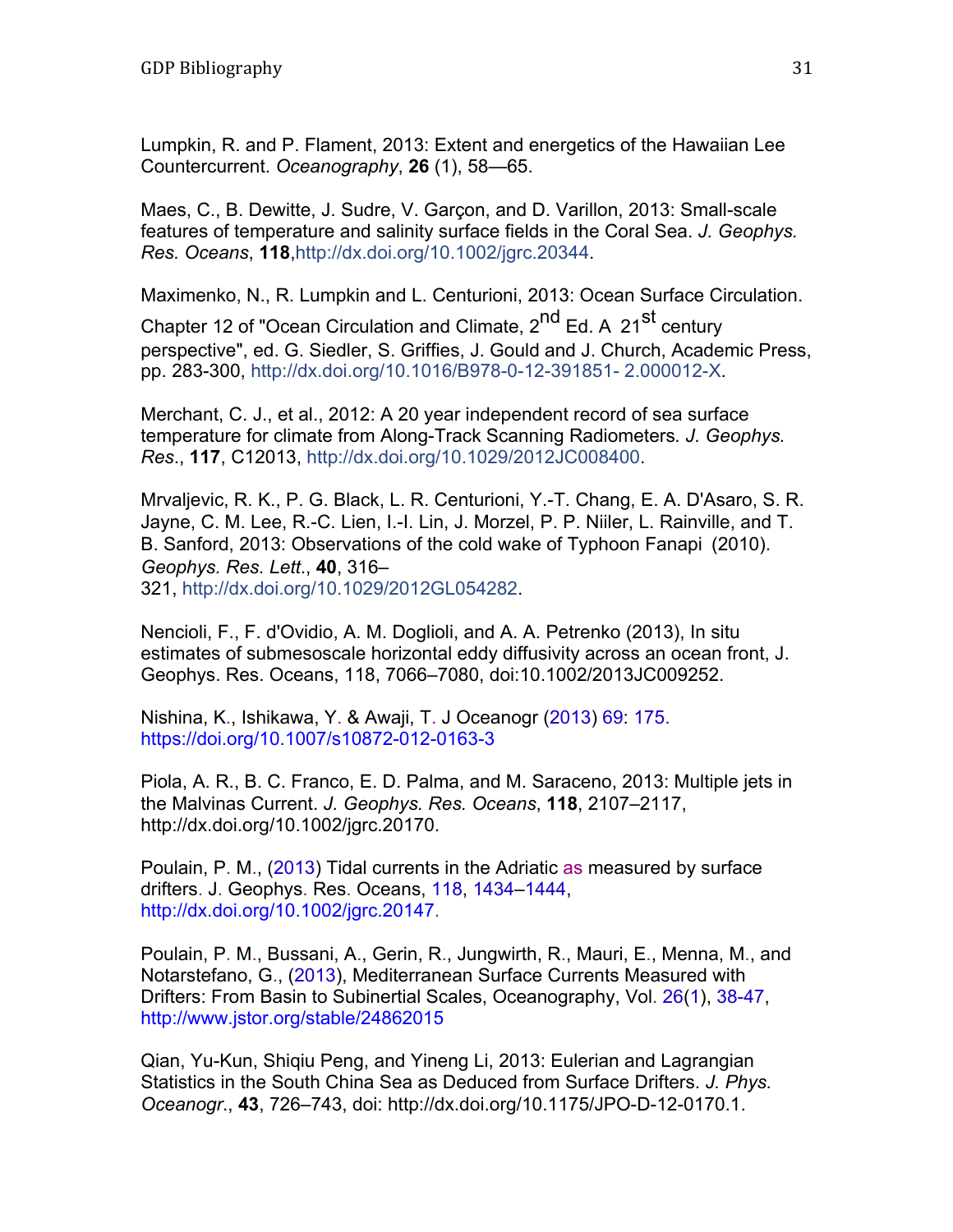Reverdin, G., S. Morisset, H. Bellenger, J. Boutin, N. Martin, P. Blouch, J. Rolland, F. Gaillard, P. Bouruet-Aubertot, and B. Ward, 2013: Near–Sea Surface Temperature Stratification from SVP Drifters*. J. Atmos. Oceanic Technol*., **30**, 1867–1883, doi: http://dx.doi.org/10.1175/JTECH-D-12-00182.1.

Rudzin, Johna E., Steven L. Morey, Mark A. Bourassa, and Shawn R. Smith, 2013: The Influence of Loop Current Position on Winter Sea Surface Temperatures in the Florida Straits. *Earth Interact.*, **17**, 1–9. http://dx.doi.org/10.1175/2013EI000521.1.

Schultz, C., 2013: New surface ocean current maps created from drifter data. *Eos Trans. AGU*, **94** (29), 260.

Siegismund, F., 2013: Assessment of optimally filtered recent geodetic mean dynamic topographies. *J. Geophys. Res. Oceans*, **118**, 108– 117, http://dx.doi.org/10.1029/2012JC008149.

Srokosz, M. A., and G. D. Quartly, 2013: The Madagascar Bloom: A serendipitous study. *J. Geophys. Res. Oceans*, **118**, 14– 25, http://dx.doi.org/10.1029/2012JC008339.

Stephen M. Chiswell, 2013: Lagrangian Time Scales and Eddy Diffusivity at 1000 m Compared to the Surface in the South Pacific and Indian Oceans. J. Phys. Oceanogr., 43, 2718–2732. doi: http://dx.doi.org/10.1175/JPO-D-13-044.1

Sudre, J., C. Maes and V. Garçon, (2013), On the global estimates of geostrophic and Ekman surface currents. Limnology & Oceanography Fluids and Environments, 3, 1-20, doi:10.1215/21573689-2071927.

Thompson, A. F., and M. K. Youngs (2013), Surface exchange between the Weddell and Scotia Seas, Geophys. Res. Lett., 40, 5920–5925, doi:10.1002/2013GL058114.

van Aken, H.M. , J.R.E. Lutjeharms, M. Rouault, C. Whittle and W.P.M. de Ruijter, 2013: Observations of an early Agulhas current retroflection event in 2001: A temporary cessation of inter-ocean exchange south of Africa. *Deep Sea Research Part I: Oceanographic Research Papers*, **72**, 1-8, http://dx.doi.org/10.1016/j.dsr.2012.11.002.

Velez-Belchi, P, Centurioni LR, Lee DK, Jan S, Niiler PP. 2013. Eddy induced Kuroshio intrusions onto the continental shelf of the East China Sea. Journal of Marine Research. 71:83-107.

Volkov, D. L., T. V. Belonenko, and V. R. Foux, 2013: Puzzling over the dynamics of the Lofoten Basin - a sub-Arctic hot spot of ocean variability.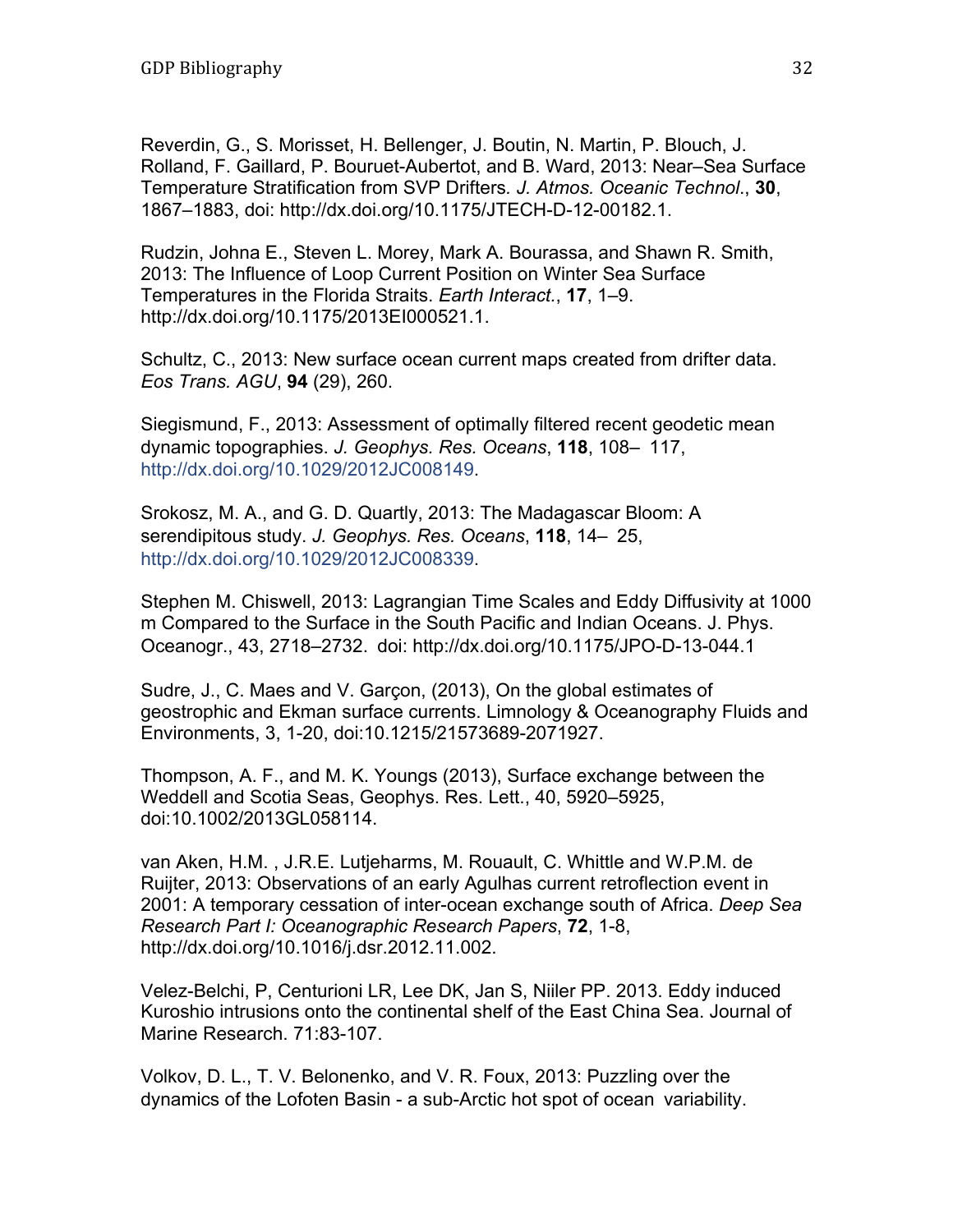*Geophys. Res. Lett*., **40**, 738–743, http://dx.doi.org/10.1002/grl.50126.

Yu, Y., Wang, L., Li, Z. et al. Front. Earth Sci. (2013) 7: 447. https://doi.org/10.1007/s11707-013-0380-0

Zhurbas, V., D. Lyzhkov, and N. Kuzmina, 2013: Drifter-derived estimates of lateral eddy diffusivity in the World Ocean with emphasis on the Indian Ocean and problems of parameterization. *Deep Sea Research Part I: Oceanographic Research Papers*, **83**, 1-11, http://dx.doi.org/10.1016/j.dsr.2013.09.001.

#### **2012**

Albertella, A**.**, R**.** Savcenko, T**.** Janjić, R**.** Rummel, W**.** Bosch, J**.** Schröter, 2012: High resolution dynamic ocean topography in the Southern Ocean from GOCE**.** Geophysical Journal International, 190 (2), pp**.** 922–930, https://doi.org/10.1111/j.1365-246X.2012.05531.x

Aranguren-Gassis, M., P. Serret, E. Fernández, J. L. Herrera, J. F. Domínguez, V. Pérez and J. Escanez, 2012: Balanced plankton net community metabolism in the oligotrophic North Atlantic subtropical gyre from Lagrangian observations. *Deep Sea Research Part I: Oceanographic Research Papers*, **68**, 116-122, http://dx.doi.org/10.1016/j.dsr.2012.06.004

Blockley, E.W.,M. J. Martin and P., (2012), Validation of FOAM near-surface ocean current forecasts using Lagrangian drifting buoys. Ocean Sci.,8,1705- 1740, doi:10.5193/osd-0-1

Castro, S. L., G. A. Wick, and W. J. Emery (2012), Evaluation of the relative performance of sea surface temperature measurements from different types of drifting and moored buoys using satellite-derived reference products, *Journal of Geophysical Research-Oceans*, *117*.

Chang, Y.-C., G.-Y. Chen, R.-S. Tseng, L. R. Centurioni, and P. C. Chu, 2012: Observed near-surface currents under high wind speeds. *J. Geophys. Res*., **117**, C11026, http://dx.doi.org/10.1029/2012JC007996.

Damerau, M**.**, Matschiner, M**.**, Salzburger, W**.** et al**.** , 2012: Comparative population genetics of seven notothenioid fish species reveals high levels of gene flow along ocean currents in the southern Scotia Arc, Antarctica**.** Polar Biol 35, 1073–1086, https://doi.org/10.1007/s00300-012-1155-x

Das J, Py F, Maughan T, et al**.** Coordinated sampling of dynamic oceanographic features with underwater vehicles and drifters**.** The International Journal of Robotics Research**.** 2012;31(5):626-646. doi:10.1177/0278364912440736

du Bois, P. B., Dumas, F., Solier, L., and Voiseux, C., (2012), In-situ database toolbox for short-term dispersion model validation in macro-tidal seas, application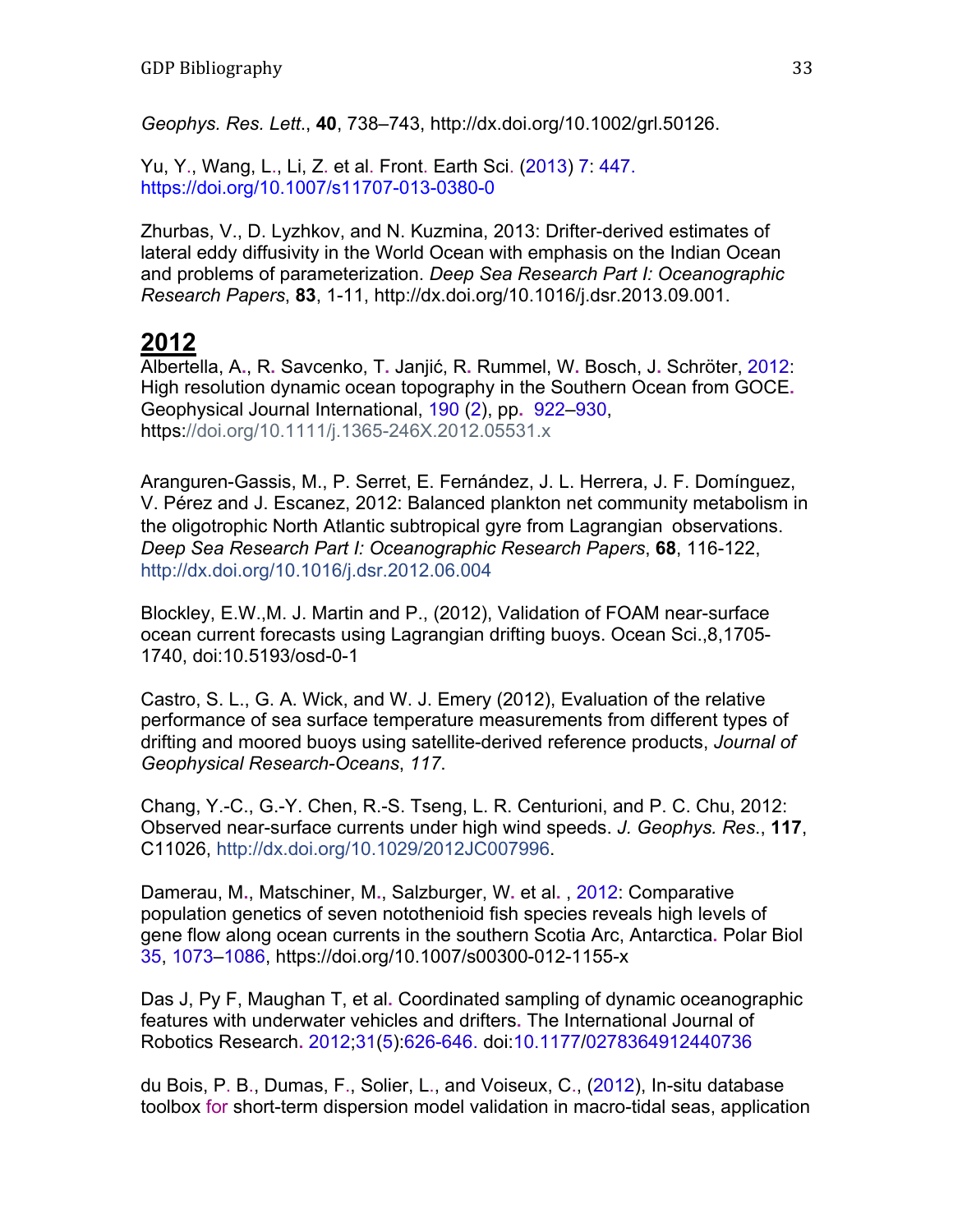for 2D-model, Continental Shelf Rsearch, Vol. 36, 63-82, https://doi.org/10.1016/j.csr.2012.01.011

Fossette, S., Putman, N. F., Lohmann, K. J., Marsh, R., and Hays, G. C., (2012), A biologist's guide to assessing ocean currents: a review, Marine Ecology Progress Series, Vol. 457, 285-301, http://www.jstor.org/stable/24876354?seq=1#page\_scan\_tab\_contents

Guo, J. S., X. Y. Chen, J. Sprintall, B. H. Guo, F. L. Qiao, and Y. L. Yuan (2012), Surface inflow into the South China Sea through the Luzon Strait in winter, *Chinese Journal of Oceanology and Limnology*, *30*(1), 163-168.

Haza, A. C., T. M. Ozgokmen, A. Griffa, Z. D. Garraffo, and L. Piterbarg (2012), Parameterization of particle transport at submesoscales in the Gulf Stream region using Lagrangian subgridscale models, *Ocean Modelling*, *42*, 31-49.

Heinloo, J., A. Toompuu and M.-J. Lilover (2012), Gyration effect of the largescale turbulence in the upper ocean, *Environmental Fluid Mechanics*, 6(4), doi:10.1007/s10652-012-9247-2.

Hobbs, W. R., and J. K. Willis (2012), Midlatitude North Atlantic heat transport: A time series based on satellite and drifter data, *Journal of Geophysical Research-Oceans*, *117*.

Hristova, H. G., and W. S. Kessler (2012), Surface Circulation in the Solomon Sea Derived from Lagrangian Drifter Observations, *Journal of Physical Oceanography*, *42*(3), 448-458.

Kartadikaria, A. R., Y. Miyazawa, K. Nadaoka, and A. Watanabe (2012), Existence of eddies at crossroad of the Indonesian seas, *Ocean Dynamics*, *62*(1), 31-44.

Kjellsson, J. and Doos, K., (2012), Surface drifters and model trajectories in the Baltic Sea, Boreal Environment Research, Vol. 17, 447-459, https://helda.helsinki.fi/bitstream/handle/10138/229941/ber17-6- 447.pdf?sequence=1

Klocker, Andreas; Ferrari, Raffaele; Lacasce, Joseph H**.**; Merrifield, Sophia T**.** (2012): Reconciling **float**-based and tracer-based estimates of lateral diffusivities**.** Journal of Marine Research, Volume 70, Number 4, pp**.** 569- 602(34), https://doi.org/10.1357/002224012805262743.

Landry, M. R., Ohman, M. D., Goericke, R., Stukel, M. R., Barbeau K. A., Bundy, R., Kahru, M., (2012), Pelagic community responses to a deep-water front in the California Current Ecosystem: overview of the A-Front Study, Journal of Plankton Research, Volume 34, Issue 9, 1 September 2012, Pages 739–748,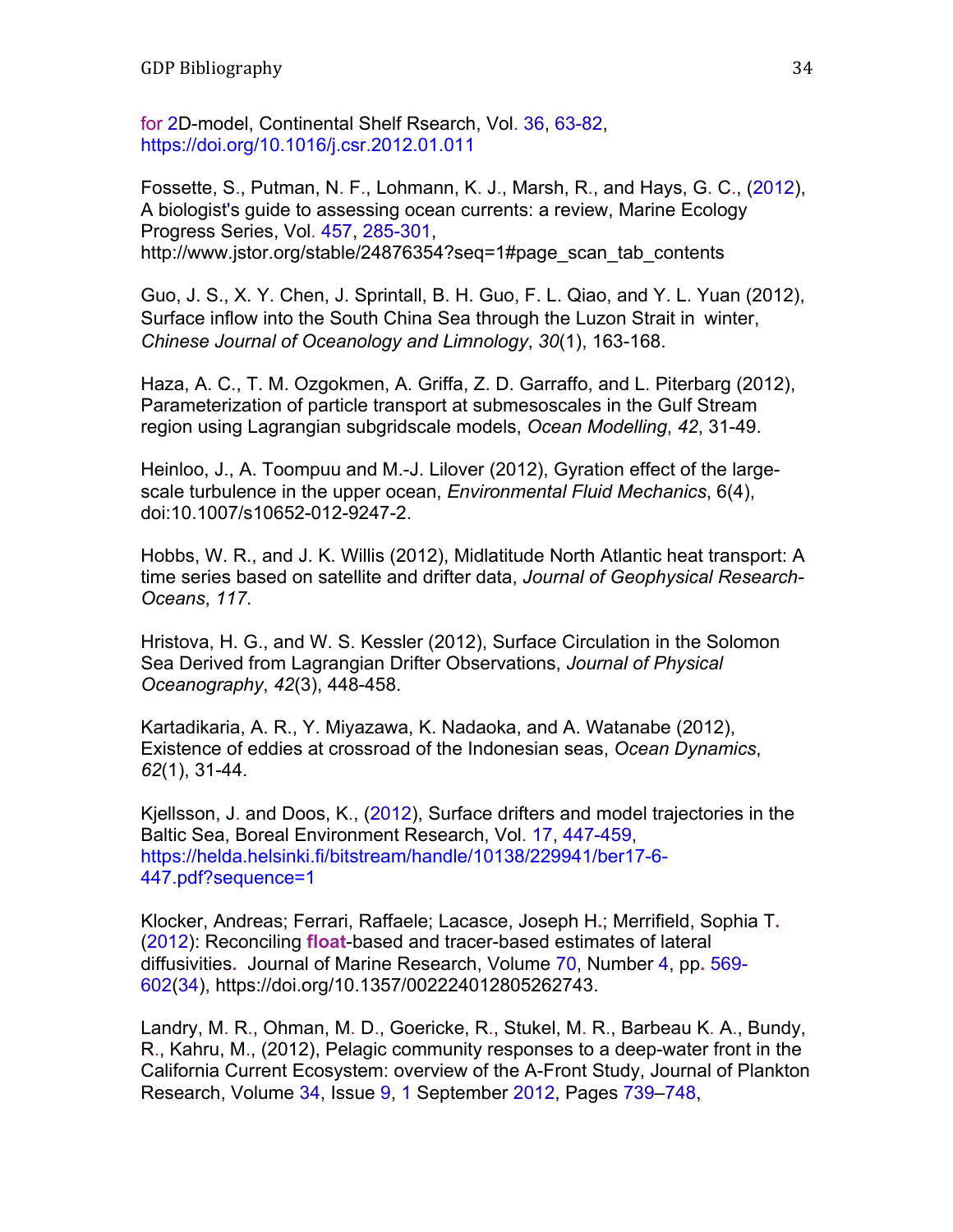https://doi.org/10.1093/plankt/fbs025

Lumpkin, R., N. Maximenko, and M. Pazos (2012), Evaluating Where and Why Drifters Die, *Journal of Atmospheric and Oceanic Technology*, *29*(2), 300-308.

Maximenko, N., J. Hafner, and P. Niiler (2012), Pathways of marine debris derived from trajectories of Lagrangian drifters, *Marine Pollution Bulletin*, *65*(1-3), 51-62.

Melsom, A**.**, F Counillon, J H LaCasce, and L Bertino, 2012: Forecasting search areas using ensemble ocean circulation modeling**.** Ocean Dynamics 62, pp**.** 1245–1257, http://doi.org/10.1007/s10236-012-0561-5.

Menna, M**.**, P-M Poulain, G Zodiatis, and I Gertman, 2012: On the surface circulation of the Levantine sub-basin derived from Lagrangian drifters and satellite altimetry data**.** Deep Sea Research Part I: Oceanographic Research Papers, 65, pp**.** 46-58, https://doi.org/10.1016/j.dsr.2012.02.008.

Monzón-Argüello, C**.** Dell'Amico, F. , Morinière, P. , Marco, A. and López-Jurado, L. F. , Hays, Graeme C., Scott, R. , Marsh, R. and Lee, zp. L. M., 2012: Lost at sea: genetic, oceanographic and meteorological evidence for stormforced dispersal. Journal of The Royal Society Interface, 9 (73), pp. 1725-1732, https://doi.org/10.1098/rsif.2011.0788.

Piecuch, C. G. and T. A. Rynearson, 2012: Quantifying dispersion and connectivity of surface waters using observational Lagrangian measurements. *Journal of Atmospheric and Oceanic Technology*., 29 (8), 1127– 1138, doi:10.1175/JTECH-D-11-00172.1.

Poulain, P. M., Menna, M., and Maur, E., (2012), Surface Geostrophic Circulation of the Mediterranean Sea Derived from Drifter and Satellite Altimeter Data, Journal of Physical Oceanography, Vol. 42(6), https://doi.org/10.1175/JPO-D-11- 0159.1

Proietti MC, Reisser JW, Kinas PG, Kerr R, Monteiro DS, Marins LF, Secchi ER (2012) Green turtle Chelonia mydas mixed stocks in the western South Atlantic, **as** revealed by mtDNA haplotypes and drifter trajectories**.** Mar Ecol Prog Ser 447:195-209. https://doi.org/10.3354/meps09477

Renner, A. H. H., S. E. Thorpe, K. J. Heywood, E. J. Murphy, J. L. Watkins, and M. P. Meredith (2012), Advective pathways near the tip of the Antarctic Peninsula: Trends, variability and ecosystem implications, *Deep-Sea Research Part I-Oceanographic Research Papers*, *63*, 91-101.

Reverdin, G., S. Morisset, J. Boutin, and N. Martin (2012), Rain-induced variability of near sea-surface T and S from drifter data, *Journal of Geophysical*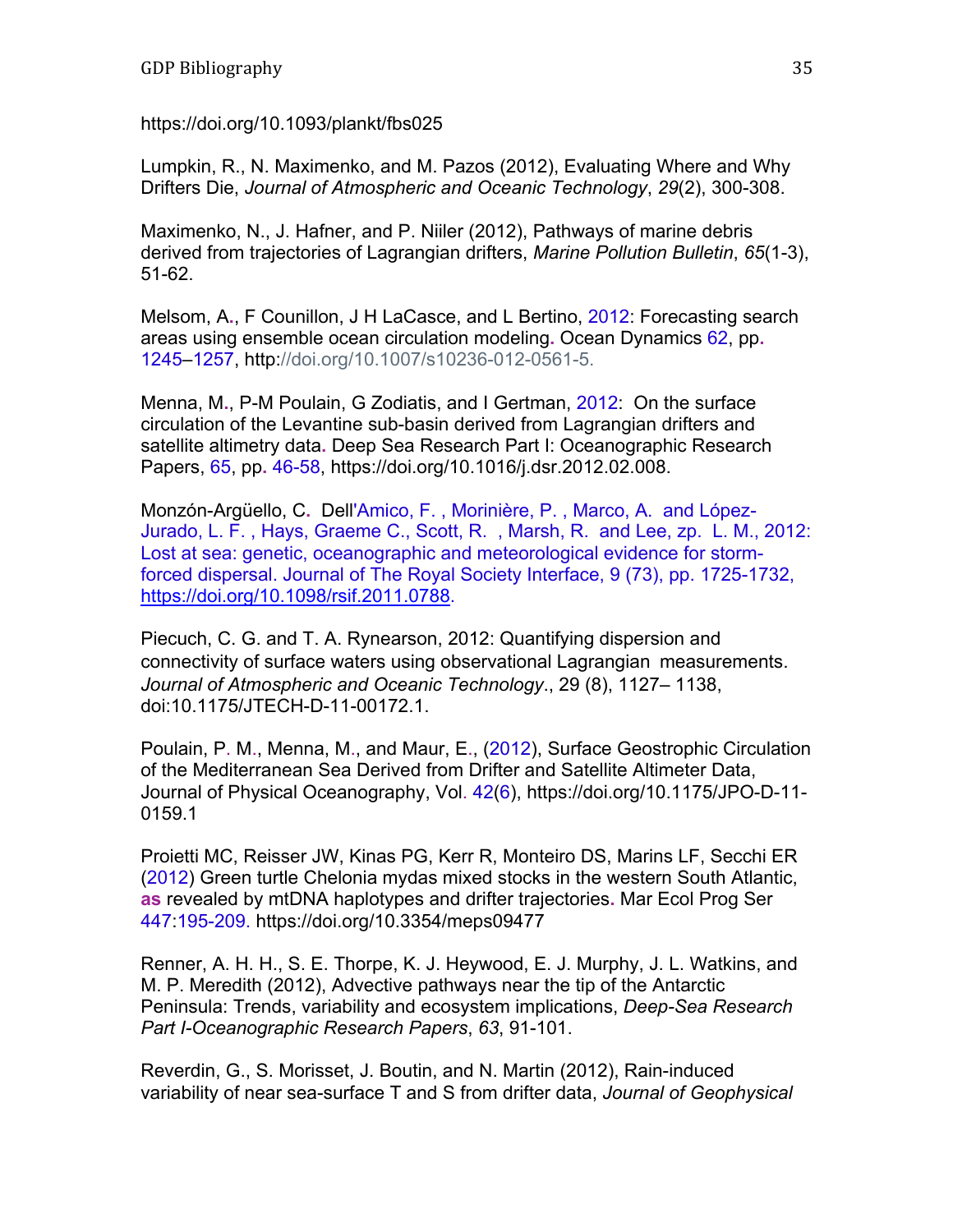*Research-Oceans*, *117*.

Rio, M.-H., 2012: Use of Altimeter and Wind Data to Detect the Anomalous Loss of SVP-Type Drifter's Drogue. *J. Atmos. Oceanic Technol*., **29**, 1663–1674, doi: http://dx.doi.org/10.1175/JTECH-D-12-00008.1.

Rypina, Irina I., Igor Kamenkovich, Pavel Berloff and Lawrence J. Pratt, 2012: Eddy-Induced Particle Dispersion in the Near-Surface North Atlantic. *J. Phys. Oceanogr*., **42**, 2206–2228, doi: http://dx.doi.org/10.1175/JPO-D-11-0191.1

Saha, K., A. Ignatov, X. M. Liang, and P. Dash, 2012: Selecting a first-guess sea surface temperature field as input to forward radiative transfer models. *J. Geophys. Res*., **117**, C12001, http://dx.doi.org/10.1029/2012JC008384.

Saraceno, M. and C. Provost, 2012: On eddy polarity distribution in the southwestern Atlantic. *Deep Sea Research Part I: Oceanographic Research Papers*, **69**, 62-69, http://dx.doi.org/10.1016/j.dsr.2012.07.005.

Scott, R**.**, Marsh, R**.** and Hays, G.C**.** (2012), Life in the really slow lane: loggerhead sea turtles mature late relative to other reptiles**.** Functional Ecology, 26: 227-235. https://doi.org/10.1111/j.1365-2435.2011.01915.x

Scott, R.B., N. Ferry, M. Drevillon, C. N. Barron, N. C. Jourdain, J.M. Lellouche, E.J. Metzger, M.H. Rio, O. M. Smedstad. (2012), Estimates of surface drifter trajectories in the equaltorial Atlantic: a multi-model ensemble approach, Ocean Dynamics,62:1091-1109. doi:10.1007/s10236-012-0568-2

van Sebille, E, M H England and G Froyland, (2012), Origin, dynamics and evolution of ocean garbage patches from observed surface drifters, *Environmental Research Letters*, \*7\* (044040), doi:10.1088/1748- 9326/7/4/044040 http://dx.doi.org/doi:10.1088/1748-9326/7/4/044040

Volkov, D. L., and M. I. Pujol (2012), Quality assessment of a satellite altimetry data product in the Nordic, Barents, and Kara seas, *Journal of Geophysical Research-Oceans*, *117*.

Wang, G. H., D. X. Wang, and T. J. Zhou (2012), Upper layer circulation in the Luzon Strait, *Aquatic Ecosystem Health & Management*, *15*(1), 39-45.

Yu, L., and X. Jin, 2012: Buoy perspective of a high-resolution global ocean vector wind analysis constructed from passive radiometers and active scatterometers (1987–present). *J. Geophys. Res*., **117**, C11013, http://dx.doi.org/10.1029/2012JC008069.

Zedler, S. E., G. Kanschat, R. Korty, and I. Hoteit (2012), A new approach for the determination of the drag coefficient from the upper ocean response to a tropical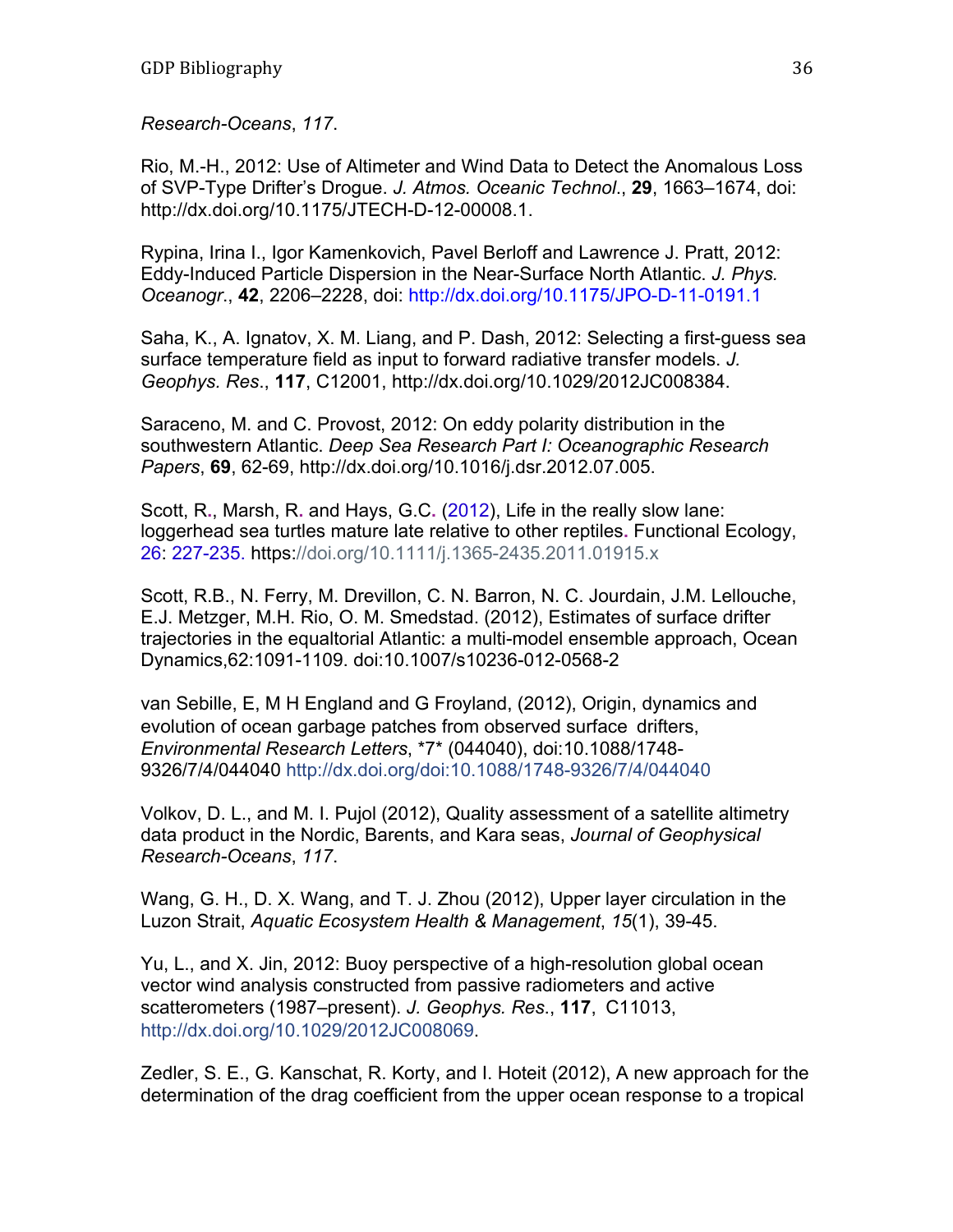cyclone: a feasibility study, *Journal of Oceanography*, *68*(2), 227-241.

# **2011**

Alvera-Azcarate, A., C. Troupin, A. Barth, and J. M. Beckers (2011), Comparison between satellite and in situ sea surface temperature data in the Western Mediterranean Sea, *Ocean Dynamics*, *61*(6), 767-778.

Andersson, M., K. A. Orvik, J. H. LaCasce, I. Koszalka, and C. Mauritzen (2011), Variability of the Norwegian Atlantic Current and associated eddy field from surface drifters, *Journal of Geophysical Research-Oceans*, *116*.

Barbosa Aguiar, A**.** C**.** B**.**, A**.** J**.** Peliz, A**.** C**.** Pires, and B**.** Le Cann (2011), Zonal structure of the mean flow and eddies in the Azores Current system, Journal of Geophysical Research-Oceans, 116.

Berti, S., F. A. Dos Santos, G. Lacorata, and A. Vulpiani (2011), Lagrangian Drifter Dispersion in the Southwestern Atlantic Ocean, *Journal of Physical Oceanography*, *41*(9), 1659-1672.

Brassington, G. B., N. Summons, and R. Lumpkin (2011), Observed and simulated Lagrangian and eddy characteristics of the East Australian Current and the Tasman Sea, *Part II*, *58*(5), 559-573.

Burkholder, K. C., and M. S. Lozier (2011), Subtropical to subpolar pathways in the North Atlantic: Deductions from Lagrangian trajectories, *Journal of Geophysical Research-Oceans*, *116*.

Chang, Y. L., L. Oey, F. H. Xu, H. F. Lu, and A. Fujisaki (2011), 2010 oil spill: trajectory projections based on ensemble drifter analyses, *Ocean Dynamics*, *61*(6), 829-839.

Chang, Y., D. Hammond, A. C. Haza, P. Hogan, H. S. Huntley, A. D. Kirwan, B. L. Lipphardt, V. Taillandier, A. Griffa, and T. M. Ozgokmen (2011), Enhanced estimation of sonobuoy trajectories by velocity reconstruction with near-surface drifters, *Ocean Modelling*, *36*(3-4), 179-197.

Chiswell, S. M., and G. J. Rickard (2011), Larval connectivity of harbours via ocean currents: A New Zealand study, *Continental Shelf Research*, *31*(10), 1057- 1074.

Corredor, J. E., A. Amador, M. Canals, S. Rivera, J. E. Capella, J. M. Morel, S. Glenn, H. Roarty, E. Handel, and E. R. Lemus (2011), Optimizing and Validating High-Frequency Radar Surface Current Measurements in the Mona Passage, *Marine Technology Society Journal*, *45*(3), 49-58.

Cravatte, S**.**, A**.** Ganachaud, Q-P Duong, W S**.** Kessler, G Eldin, and P Dutrieux,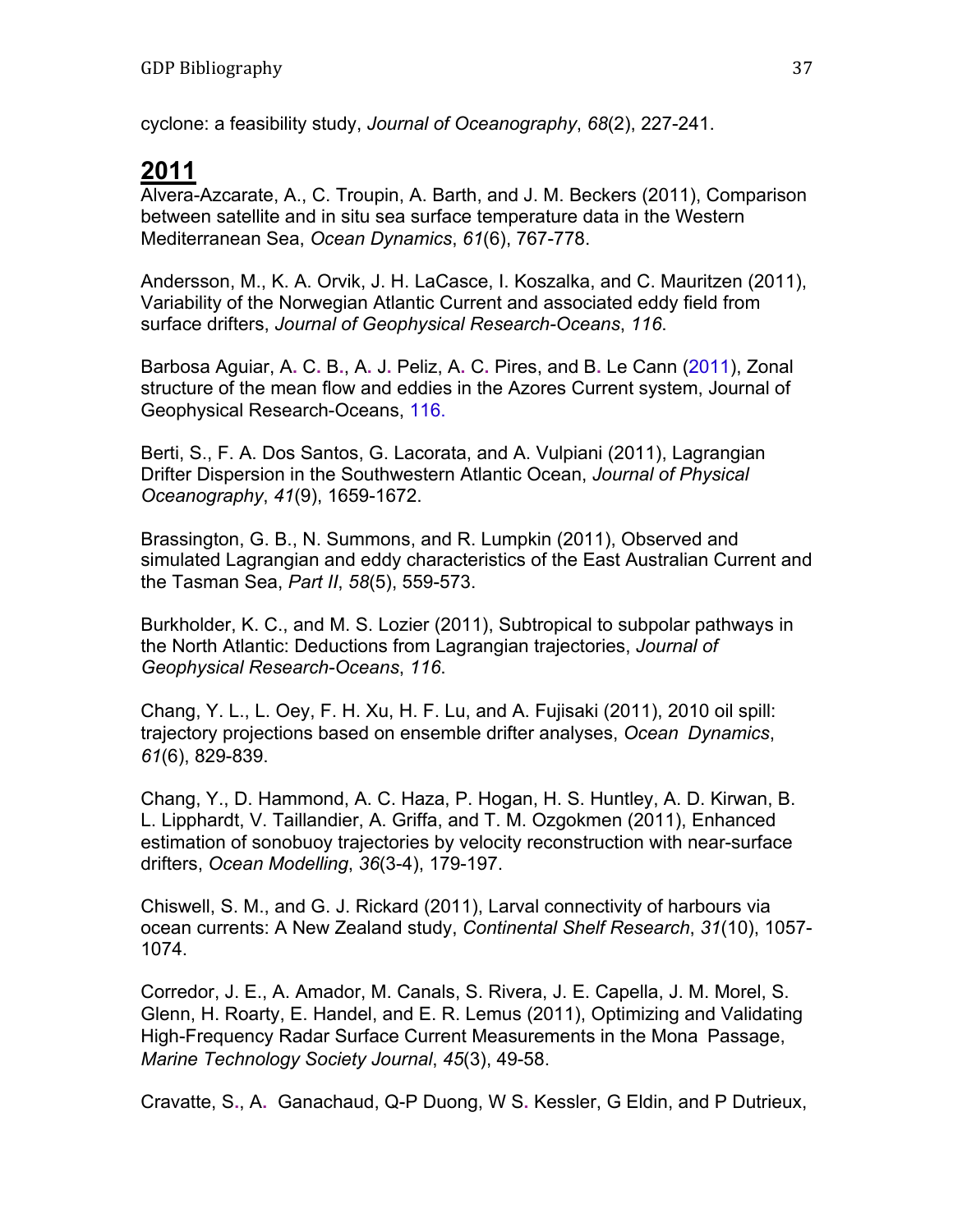2011: Observed circulation in the Solomon Sea from SADCP data**.** Progress in Oceanography, Volume 88, Issues 1–4, pp**.** 116-130, https://doi.org/10.1016/j.pocean.2010.12.015.

D'Asaro, E., P. Black, L. Centurioni, P. Harr, S. Jayne, I.-I. Lin, C. Lee, J. Morzel, R. Mrvaljevic, P.P. Niiler, L. Rainville, T. Sanford, and T.Y. Tang (2011), Typhoon-ocean interaction in the western North Pacific: Part 1, *Oceanography*  24(4):24–31, http://dx.doi.org/10.5670/oceanog.2011.91.

Daniel, T**.**, Manley, J**.** & Trenaman, N**.** The Wave Glider: enabling a **new** approach to persistent ocean observation and research**.** Ocean Dynamics 61, 1509–1520 (2011)**.** https://doi.org/10.1007/s10236-011-0408-5

Dong, C. M., Y. Liu, R. Lumpkin, M. Lankhorst, D. Chen, J. C. McWilliams, and Y. P. Guan (2011), AScheme to Identify Loops from Trajectories of Oceanic Surface Drifters: An Application in the Kuroshio Extension Region, *Journal of Atmospheric and Oceanic Technology*, *28*(9), 1167-1176.

Doos, K., V. Rupolo, and L. Brodeau (2011), Dispersion of surface drifters and model-simulated trajectories, *Ocean Modelling*, *39*(3-4), 301-310.

Drake, P. T., C. A. Edwards, and J. A. Barth (2011), Dispersion and connectivity estimates along the US west coast from a realistic numerical model, *Journal of Marine Research*, *69*(1), 1-37.

Dubranna, J., P. Perez-Brunius, M. Lopez, and J. Candela (2011), Circulation over the continental shelf of the western and southwestern Gulf of Mexico, *Journal of Geophysical Research-Oceans*, *116*.

Falco, P., and E. Zambianchi (2011), Near-surface structure of the Antarctic Circumpolar Current derived from World Ocean Circulation Experiment drifter data, *Journal of Geophysical Research-Oceans*, *116*.

Gacic, M., G. Civitarese, G. L. E. Borzelli, V. Kovacevic, P. M. Poulain, A. Theocharis, M. Menna, A. Catucci, and N. Zarokanellos (2011), On the relationship between the decadal oscillations of the northern Ionian Sea and the salinity distributions in the eastern Mediterranean, *Journal of Geophysical Research-Oceans*, *116*.

Gawarkiewicz, G., et al. (2011), Circulation and Intrusions Northeast of Taiwan: Chasing and Predicting Uncertainty in the Cold Dome, *Oceanography*, *24*(4), 110-121.

Goni, G. J., F. Bringas, and P. N. DiNezio (2011), Observed low frequency variability of the Brazil Current front, *Journal of Geophysical Research- Oceans*, *116*.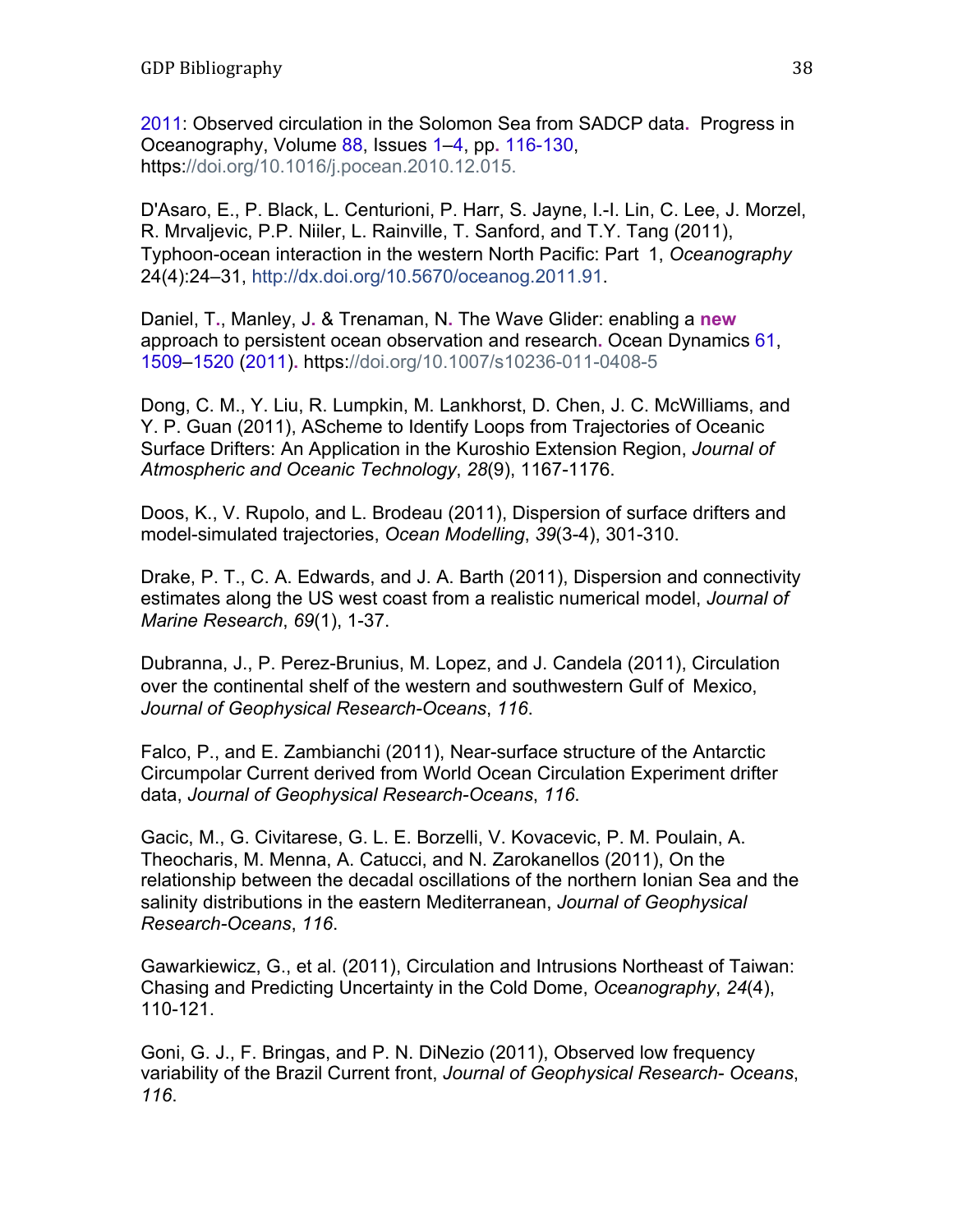Grodsky, S. A., and R. Lumpkin (2011), Spurious trends in global surface drifter currents, *Geophysical Research Letters*, *38*(L10606), doi:10.1029/2011GL047393.

Hakkinen, S., P. B. Rhines, and D. L. Worthen (2011), Warm and saline events embedded in the meridional circulation of the northern North Atlantic, *Journal of Geophysical Research-Oceans*, *116,*C03006, doi:10.1029/2010JC006275*.* 

Hansen, M. W., J. A. Johannessen, K. F. Dagestad, F. Collard, and B. Chapron (2011), Monitoring the surface inflow of Atlantic Water to the Norwegian Sea using Envisat ASAR, *Journal of Geophysical Research-Oceans*, *116*.

Higginson, S., K. R. Thompson, J. Huang, M. Veronneau, and D. G. Wright (2011), The mean surface circulation of the North Atlantic subpolar gyre: A comparison of estimates derived from new gravity and oceanographic measurements, *Journal of Geophysical Research-Oceans*, *116*.

Holliday, D., L. E. Beckley, and M. P. Olivar (2011), Incorporation of larval fishes into a developing anti-cyclonic eddy of the Leeuwin Current off south-western Australia, *Journal of Plankton Research*, *33*(11), 1696-1708.

Hu, Z. Y., A. A. Petrenko, A. M. Doglioli, and I. Dekeyser (2011), Study of a mesoscale anticyclonic eddy in the western part of the Gulf of Lion, *Journal of Marine Systems*, *88*(1), 3-11.

Huntley, H. S., B. L. Lipphardt, and A. D. Kirwan (2011), Lagrangian predictability assessed in the East China Sea, *Ocean Modelling*, *36*(1-2), 163-178.

Jan, S., C.-C. Chen, Y.-L. Tsai, Y. J. Yang, J. Wang, C.-S. Chern, G. Gawarkiewicz, R.-C. Lien, L. Centurioni, and J.-Y. Kuo (2011), Mean Structure and Variability of the Cold Dome Northeast of Taiwan, *Oceanography*, *24*(4), 100-109 Keywords: oceanography of Taiwan ; cold dome ; upwelling ; Kuroshio ; East China Sea.

Kennedy, J**.** J**.**, Rayner, N**.** A**.**, Smith, R**.** O**.**, Parker, D**.** E**.**, and Saunby, M**.** (2011), Reassessing biases and other uncertainties in sea surface temperature observations measured in situ since 1850: 1. Measurement and sampling uncertainties, J**.** Geophys**.** Res**.**, 116, D14103, doi:10.1029/2010JD015218**.**

Kobayashi, D. R., I. J. Cheng, D. M. Parker, J. J. Polovina, N. Kamezaki, and G. H. Balazs (2011), Loggerhead turtle (Caretta caretta) movement off the coast of Taiwan: characterization of a hotspot in the East China Sea and investigation of mesoscale eddies, *Ices Journal of Marine Science*, *68*(4), 707-718.

Koszalka, I., J. H. LaCasce, M. Andersson, K. A. Orvik, and C. Mauritzen (2011),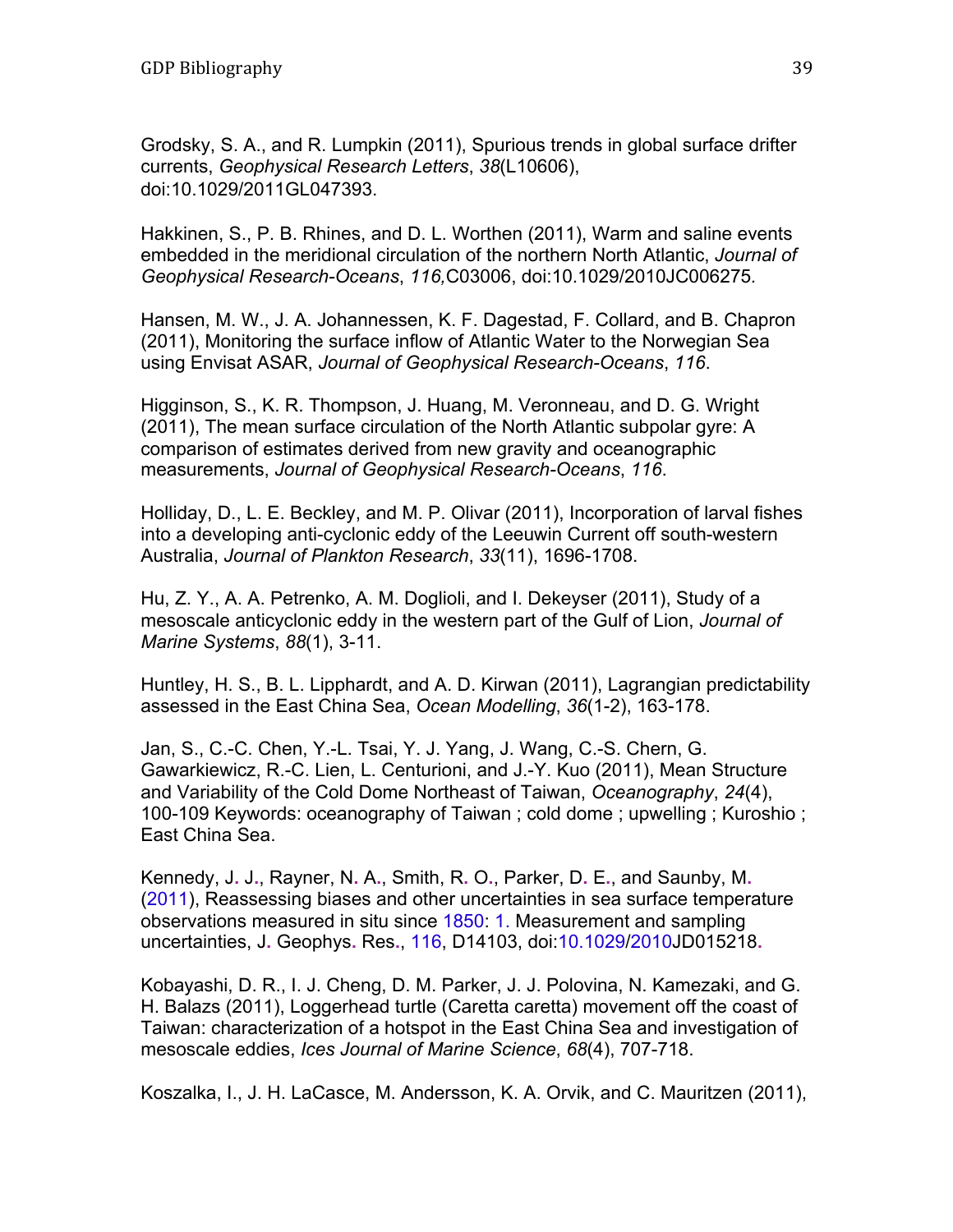Surface circulation in the Nordic Seas from clustered drifters, *Deep-Sea Research Part I-Oceanographic Research Papers*, *58*(4), 468-485.

Kubryakov, A. A., and S. V. Stanichny (2011), Mean Dynamic Topography of the Black Sea, computed from altimetry, drifter measurements and hydrology data, *Ocean Science*, *7*(6), 745-753.

Li, J. X., R. Zhang, and B. G. Jin (2011), Eddy characteristics in the northern South China Sea as inferred from Lagrangian drifter data, *Ocean Science*, *7*(5), 661-669.

Liu, Y., and R. H. Weisberg (2011), Evaluation of trajectory modeling in different dynamic regions using normalized cumulative Lagrangian separation, *J.Geophys.Res*, *116*, C09013.

Lumpkin, R., and S. Garzoli (2011), Interannual to decadal changes in the western South Atlantic's surface circulation, *Journal of Geophysical Research-Oceans*, *116*.

Mason, E., F. Colas, J. Molemaker, A. F. Shchepetkin, C. Troupin, J. C. McWilliams, and P. Sangra (2011), Seasonal variability of the Canary Current: A numerical study, *Journal of Geophysical Research-Oceans*, *116*.

Mauritzen, C., et al. (2011), Closing the loop - Approaches to monitoring the state of the Arctic Mediterranean during the International Polar Year 2007- 2008, *Progress in Oceanography*, *90*(1-4), 62-89.

Meijers, A. J. S., N. L. Bindoff, and S. R. Rintoul (2011), Estimating the Four-Dimensional Structure of the Southern Ocean Using Satellite Altimetry, *Journal of Atmospheric and Oceanic Technology*, *28*(4), 548-568.

Nencioli, F., F. d'Ovidio, A. M. Doglioli, and A. A. Petrenko (2011), Surface coastal circulation patterns by in-situ detection of Lagrangian coherent structures, *Geophysical Research Letters*, *38*.

Ohlmann, J. C. (2011), Drifter Observations of Small-Scale Flows in the Philippine Archipelago, *Oceanography*, *24*(1), 122-129.

Ozgokmen, T. M., A. C. Poje, P. F. Fischer, and A. C. Haza (2011), Large eddy simulations of mixed layer instabilities and sampling strategies, *Ocean Modelling*, *39*(3-4), 311-331.

Panteleev, G., M. Yaremchuk, P. J. Stabeno, V. Luchin, D. A. Nechaev, and T. Kikuchi (2011), Dynamic topography of the Bering Sea, *Journal of Geophysical Research-Oceans*, *116*.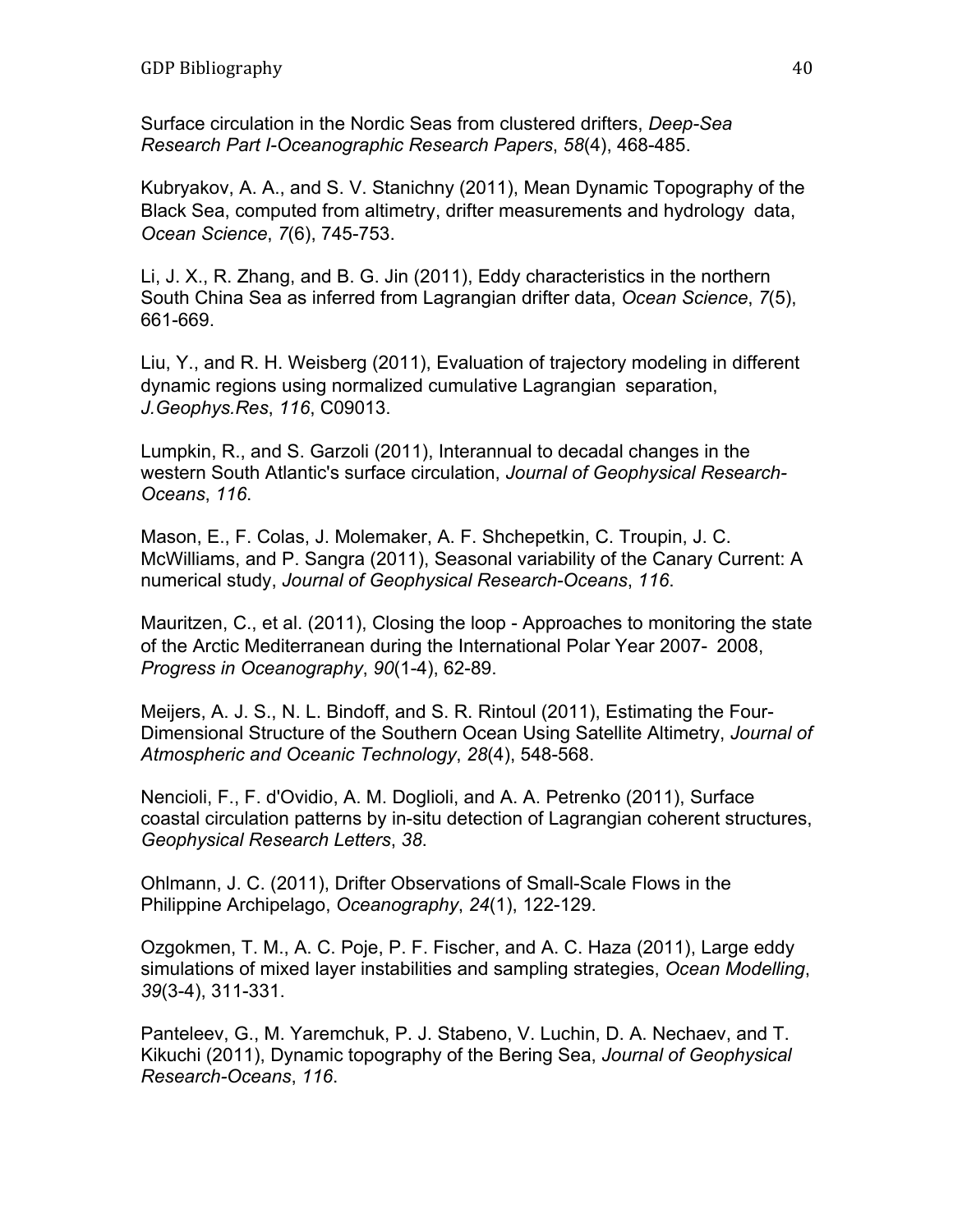Prants, S. V., M. V. Budyansky, V. I. Ponomarev, and M. Y. Uleysky (2011), Lagrangian study of transport and mixing in a mesoscale eddy street, *Ocean Modelling*, *38*(1-2), 114-125.

Qiu, Y., L. Li, C. T. A. Chen, X. G. Guo, and C. S. Jing (2011), Currents in the Taiwan Strait as observed by surface drifters, *Journal of Oceanography*, *67*(4), 395-404.

Rivera, M**.** A**.** J**.**, K R**.** Andrews, D R**.** Kobayashi, J L**.** K**.** Wren, C Kelley, G K**.** Roderick, and R J**.** Toonen, 2011: Genetic Analyses and Simulations of Larval Dispersal Reveal Distinct Populations and Directional Connectivity across the Range of the Hawaiian Grouper (Epinephelus quernus)**.** Journal of Marine Sciences, 2011, Article ID 765353, https://doi.org/10.1155/2011/765353.

Rudnick, D. L., S. Jan, L. Centurioni, C. M. Lee, R.-C. Lien, J. Wang, D.-K. Lee, R.-S. Tseng, Y. Y. Kim, and C.-S. Chern (2011), Seasonal and Mesoscale Variability of the Kuroshio Near Its Origin, *Oceanography*, *24*(4), 52-63 Keywords: oceanography of Taiwan ; Kuroshio.

Schroeder, K., A. C. Haza, A. Griffa, T. M. Ozgokmen, P. M. Poulain, R. Gerin, G. Peggion, and M. Rixen (2011), Relative dispersion in the Liguro-Provencal basin: From sub-mesoscale to mesoscale, *Deep-Sea Research Part I-Oceanographic Research Papers*, *58*(3), 209-228.

Stashchuk, N., V. Vlasenko, and T. J. Sherwin (2011), Numerical investigation of deep water circulation in the Faroese Channels, *Deep-Sea Research Part I-Oceanographic Research Papers*, *58*(7), 787-799.

Thoppil, P. G., J. G. Richman, and P. J. Hogan (2011), Energetics of a global ocean circulation model compared to observations, *Geophysical Research Letters*, *38*.

Trani, M., P. Falco, and E. Zambianchi (2011), Near-surface eddy dynamics in the Southern Ocean, *Polar Research*, *30*.

Trasvina, A., K. J. Heywood, A. H. H. Renner, S. E. Thorpe, A. F. Thompson, and L. Zamudio (2011), The impact of high-frequency current variability on dispersion off the eastern Antarctic Peninsula, *Journal of Geophysical Research-Oceans*, *116*.

Ubelmann, C., and L. L. Fu (2011), Cyclonic eddies formed at the Pacific tropical instability wave fronts, *Journal of Geophysical Research-Oceans*, *116*.

van Sebille, E., L. M. Beal, and W. E. Johns (2011), Advective Time Scales of Agulhas Leakage to the North Atlantic in Surface Drifter Observations and the 3D OFES Model, *Journal of Physical Oceanography*, *41*(5), 1026-1034.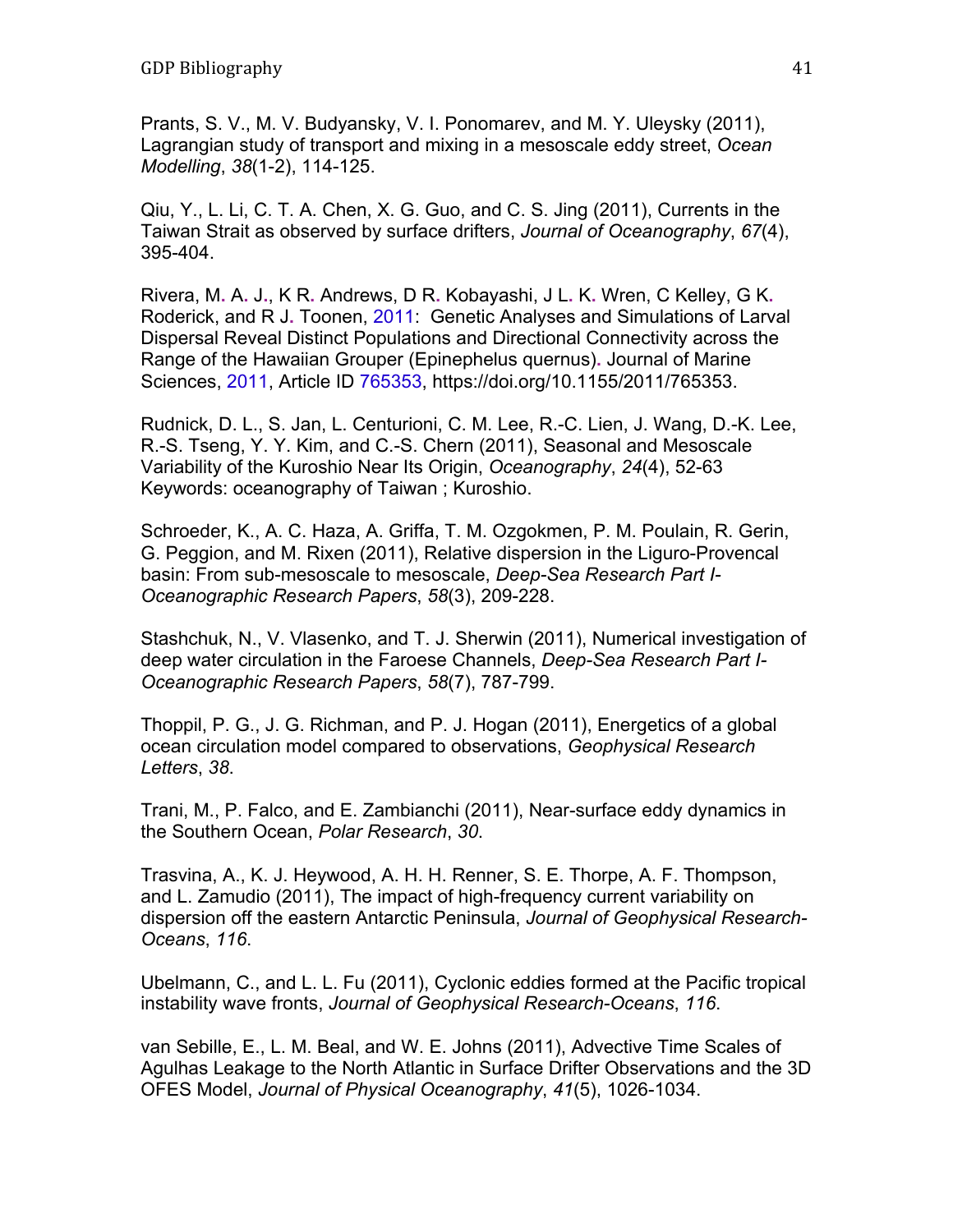Xie, J., F. Counillon, J. Zhu, and L. Bertino (2011), An eddy resolving tidal-driven model of the South China Sea assimilating along-track SLA data using the EnOI, *Ocean Science*, *7*(5), 609-627. GDP Bibliography 31

Xu, D. Z., X. C. Li, J. A. Zhu, and Y. Q. Qi (2011), Evaluation of an ocean data assimilation system for Chinese marginal seas with a focus on the South China Sea, *Chinese Journal of Oceanology and Limnology*, *29*(2), 414-426.

#### **2010**

Aksenov, Y., S. Bacon, A. C. Coward, and A. J. G. Nurser (2010), The North Atlantic inflow to the Arctic Ocean: High-resolution model study, *Journal of Marine Systems*, *79*(1-2), 1-22.

Brassington, G. B., (2010), Estimating Surface Divergence of Ocean Eddies Using Observed Trajectories from a Surface Drifting Buoy, Journal of Atmospheric and Oceanic Technology, Vol. 27(4), https://doi.org/10.1175/2009JTECHO651.1

Brummer, B., G. Muller, C. Klepp, G. Spreen, R. Romeiser, and J. Horstmann (2010), Characteristics and impact of a gale-force storm field over the Norwegian Sea, *Tellus Series a-Dynamic Meteorology and Oceanography*, *62*(4), 481-496.

Carton, X., N. Daniault, J. Alves, L. Cherubin, and I. Ambar (2010), Meddy dynamics and interaction with neighboring eddies southwest of Portugal: Observations and modeling, *Journal of Geophysical Research-Oceans*, *115*.

Centurioni, L. R. (2010), Observations of Large-Amplitude Nonlinear Internal Waves from a Drifting Array: Instruments and Methods, *Journal of Atmospheric and Oceanic Technology*, *27*(10), 1711-1731.

Chang, Y. C., R. S. Tseng, and L. R. Centurioni (2010), Typhoon-Induced Strong Surface Flows in the Taiwan Strait and Pacific, *Journal of Oceanography*, *66*(2), 175-182.

Chin, T. M., and A. J. Mariano (2010), A Particle Filter for Inverse Lagrangian Prediction Problems,*Journal of Atmospheric and Oceanic Technology*, *27*(2), 371-384.

Chiou, M. D., H. Chien, L. R. Centurioni, and C. C. Kao (2010), On the Simulation of Shallow Water Tides in the Vicinity of the Taiwan Banks, *Terrestrial Atmospheric and Oceanic Sciences*, *21*(1), 45-69.

Chiswell, S. M., and C. L. Stevens (2010), Lagrangian and Eulerian estimates of circulation in the lee of Kapiti Island, New Zealand, *Continental Shelf Research*,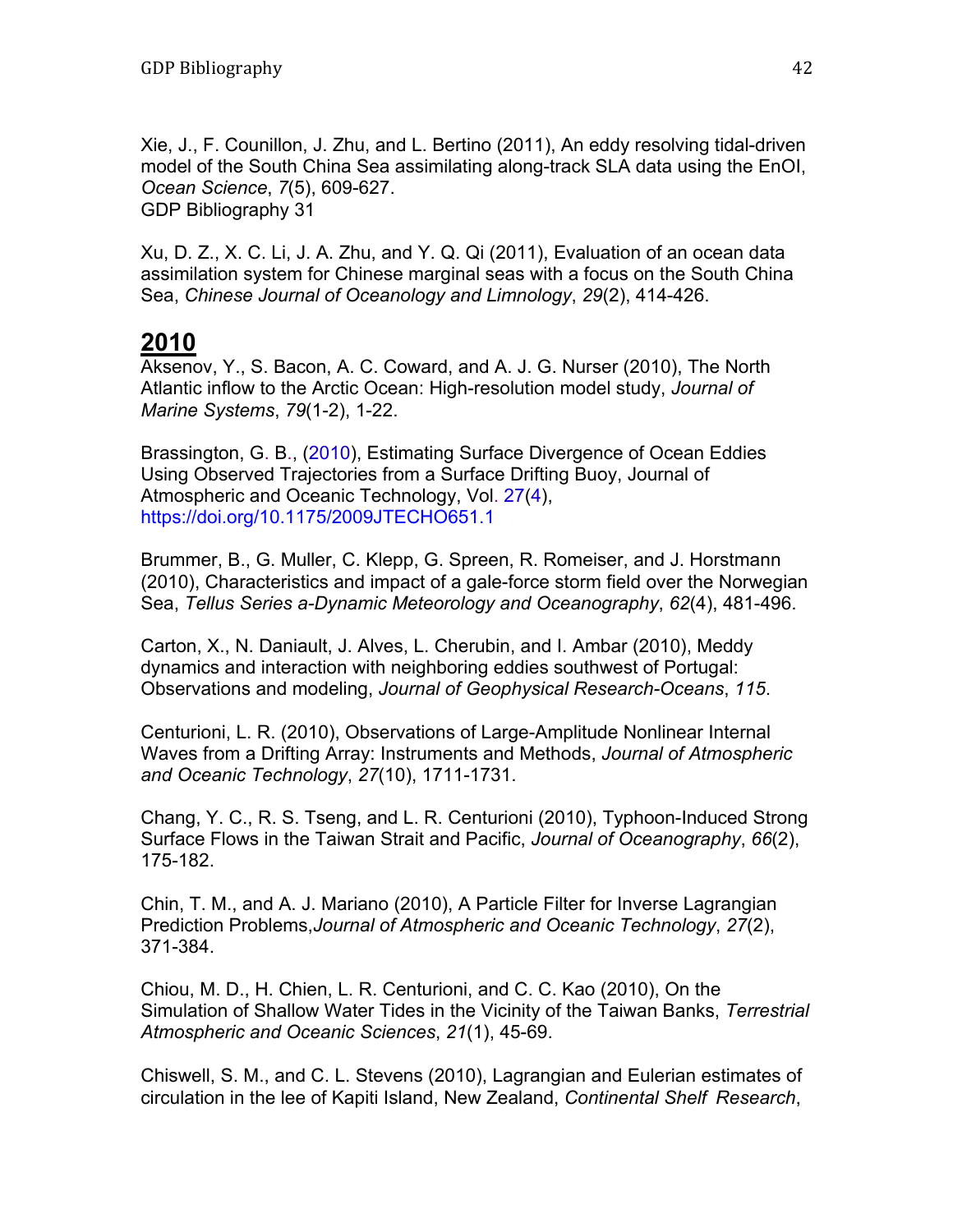*30*(5), 515-532.

Dohan, K., F. Bonjean, L. Centurioni, M. Cronin, G. Lagerloef, D. K. Lee, R. Lumpkin, N. A. Maximenko, P. P. Niiler, and H. Uchida (2010), Measuring the global ocean surface circulation with satellite and in situ observations. In Proceedings of the "OceanObs'09: Sustained Ocean Observations and Information for Society" Conference (Vol. 2)/, Venice, Italy, 21–25 September 2009, Hall, J., D.E. Harrison, and D. Stammer, Eds., ESA Publication WPP-306.

Elipot, S., R. Lumpkin, and G. Prieto (2010), Modification of inertial oscillations by the mesoscale eddy field, *Journal of Geophysical Research-Oceans*, *115*.

Francisco, J., M. J. Olascoaga, and G. J. Goni (2010), Surface Ocean Mixing Inferred from Different Multisatellite Altimetry Measurements, *Journal of Physical Oceanography*, *40*, 2466-2480.

Gong, D., J. T. Kohut, and S. M. Glenn (2010), Seasonal climatology of winddriven circulation on the New Jersey Shelf, *Journal of Geophysical Research-Oceans*, *115*.

Haza, A. C., T. M. Ozgokmen, A. Griffa, A. Molcard, P. M. Poulain, and G. Peggion (2010), Transport properties in small-scale coastal flows: relative dispersion from VHF radar measurements in the Gulf of La Spezia, *Ocean Dynamics*, *60*(4), 861-882.

Huang, B. Q., J. Hu, H. Z. Xu, Z. R. Cao, and D. X. Wang (2010), Phytoplankton community at warm eddies in the northern South China Sea in winter 2003/2004, *Deep-Sea Research Part II-Topical Studies in Oceanography*, *57*(19- 20), 1792- 1798.

Hughes, C. W., A. F. Thompson, and C. Wilson (2010), Identification of jets and mixing barriers from sea level and vorticity measurements using simple statistics, *Ocean Modelling*, *32*(1-2), 44-57.

Jan, S., Y. H. Tseng, and D. E. Dietrich (2010), Sources of Water in the Taiwan Strait, *Journal of Oceanography*, *66*(2), 211-221.

Kako, S., A. Isobe, S. Yoshioka, P. H. Chang, T. Matsuno, S. H. Kim, and J. S. Lee (2010), Technical Issues in Modeling Surface-Drifter Behavior on the East China Sea Shelf, *Journal of Oceanography*, *66*(2), 161-174.

Kent, E.C**.**, Kennedy, J.J**.**, Berry, D.I**.** and Smith, R.O**.** (2010), Effects of instrumentation changes on sea surface temperature measured in situ**.** WIREs Clim Chg, 1: 718-728. https://doi.org/10.1002/wcc.55

Koszalka, I., and J. H. Lacasce (2010), Lagrangian analysis by clustering, *Ocean*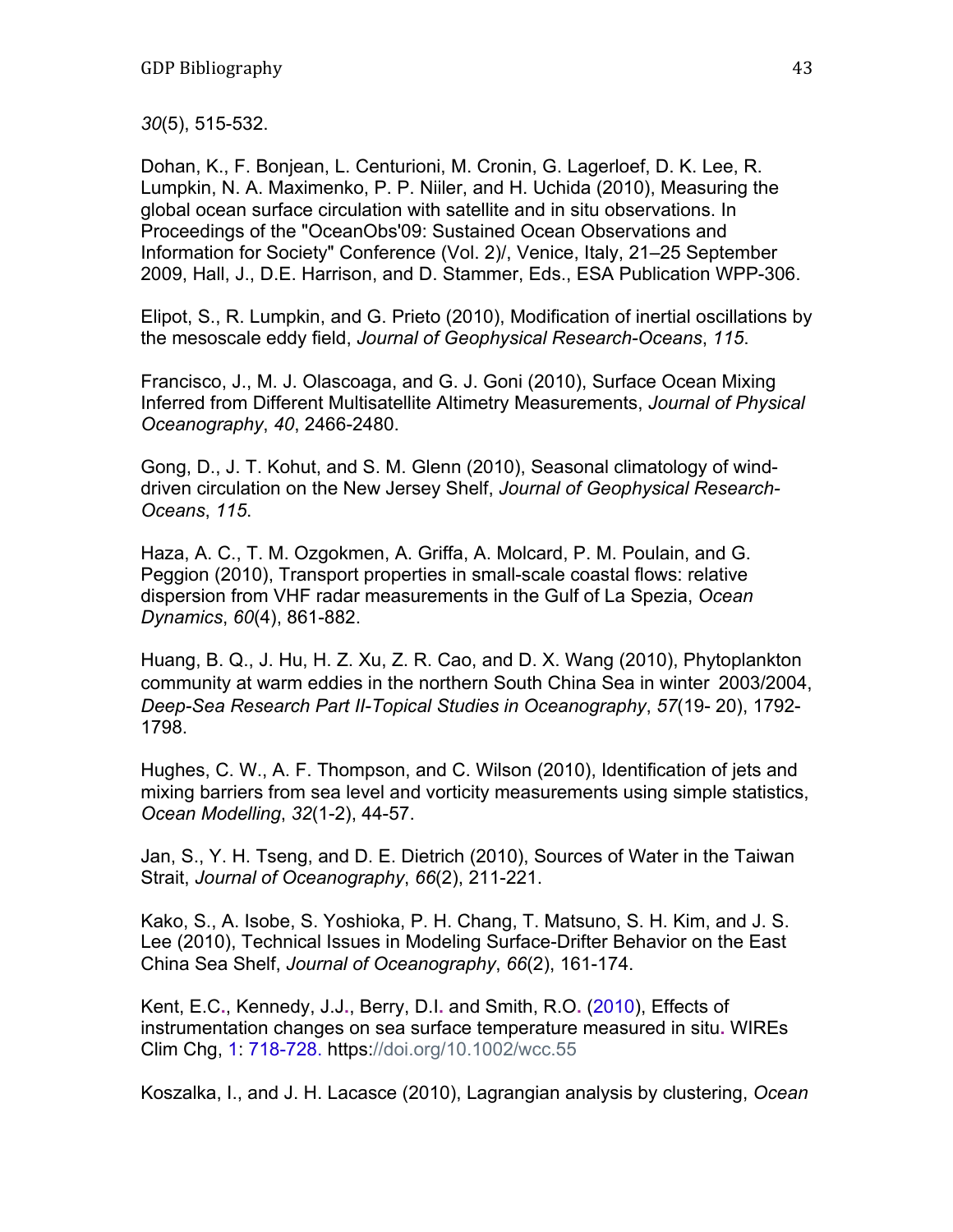*Dynamics, 60* (4), 957-972, doi: 10.1007/s10236-010-0306-2.

LaCasce, J. H. (2010), Relative displacement probability distribution functions from balloons and drifters, *Journal of Marine Research*, *68*(3-4), 433-457.

Lamas, L., A. Peliz, I. Ambar, A. B. Aguiar, N. Maximenko, and A. Teles-Machado (2010), Evidence of time-mean cyclonic cell southwest of Iberian Peninsula: The Mediterranean Outflow-driven beta-plume, *Geophysical Research Letters*, *37*.

Lamont, T., M. J. Roberts, R. G. Barlow, T. Morris, and M. A. van den Berg (2010), Circulation patterns in the Delagoa Bight, Mozambique, and the influence of deep ocean eddies, *African Journal of Marine Science*, *32*(3), 553-562.

Law, K. L., S. Moret-Ferguson, N. A. Maximenko, G. Proskurowski, E. E. Peacock, J. Hafner, and C. M. Reddy (2010), Plastic accumulation in the North Atlantic Subtropical Gyre, *Science*, *324*, 1185-1188.

Lee, D. K., and P. Niiler (2010), Surface circulation in the southwestern Japan/East Sea as observed from drifters and sea surface height, *Deep-Sea Research Part I-Oceanographic Research Papers*, *57*(10), 1222-1232.

Lee, D. K., and P. Niiler (2010), Eddies in the southwestern East/Japan Sea, *Deep-Sea Research Part I-Oceanographic Research Papers*, *57*(10), 1233- 1242.

Lee, D. K., and P. Niiler (2010), Influence of warm SST anomalies formed in the eastern Pacific subduction zone on recent El Nino events, *Journal of Marine Research*, *68*(3-4), 459-477.

Lehmann, A., and J. Javidpour (2010), Potential pathways of invasion and dispersal of Mnemiopsis leidyi A. Agassiz 1865 in the Baltic Sea, *Hydrobiologia*, *649*(1), 107-114.

Lumpkin, R., and S. Elipot (2010), Surface drifter pair spreading in the North Atlantic, *Journal of Geophysical Research-Oceans*, *115*.

Magaldi, M. G., T. M. Ozgokmen, A. Griffa, and M. Rixen (2010), On the response of a turbulent coastal buoyant current to wind events: the case of the Western Adriatic Current, *Ocean Dynamics*, *60*(1), 93-122.

Matano, R., Palma, E. D., and Piola, A. R., (2010), The influence of the Brazilian and Malvinas Currents on the Southwestern Atlantic Shelf Circulation, Ocean Science (os); 6, 983-995, http://dx.doi.org/10.5194/os-6-983-2010

McGrath, G. G., T. Rossby, and J. T. Merrill (2010), Drifters in the Gulf Stream,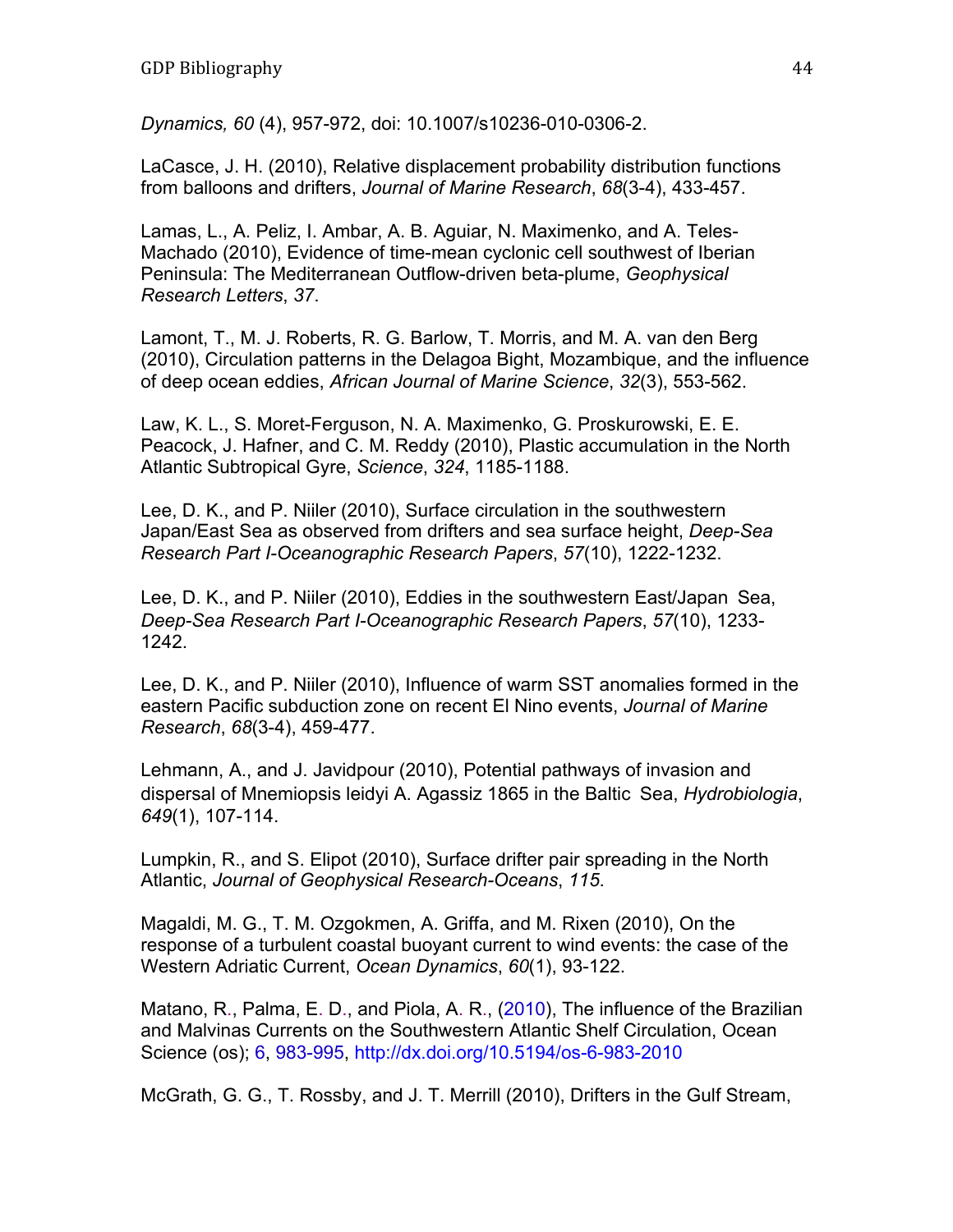*Journal of Marine Research*, *68*(5), 699-721.

Melnichenko, O. V., N. A. Maximenko, N. Schneider, and H. Sasaki (2010), Quasi-stationary striations in basin-scale oceanic circulation:Vorticity balance from observations and eddy-resolving model, *Ocean Dynamics*, *60*(3), 653-666.

Mencacci, R., E. De Bernardi, A. Sale, J. R. E. Lutjeharms, and P. Luschi (2010), Influence of oceanic factors on long-distance movements of loggerhead sea turtles displaced in the southwest Indian Ocean, *Marine Biology*, *157*(2), 339- 349.

Millot, C., and R. Gerin (2010), The Mid-Mediterranean Jet Artefact, *Geophysical Research Letters*, *37*.

Muller, H., B. Blanke, F. Dumas, and V. Mariette (2010), Identification of typical scenarios for the surface Lagrangian residual circulation in the Iroise Sea, *Journal of Geophysical Research-Oceans*, *115*.

Ohlmann, J. C., and S. Mitarai (2010), Lagrangian assessment of simulated surface current dispersion in the coastal ocean, *Geophysical Research Letters*, *37*.

Olascoaga, M. J. (2010), Isolation on the West Florida Shelf with implications for red tides and pollutant dispersal in the Gulf of Mexico, *Nonlinear Processes in Geophysics*, *17*(6), 685-696.

Ouillon, S., Douillet, P., Lefebvre, J. P., Gendre, R. Le., Jouon, A., Bonneton, P., Ferandez, J. M., Chevillon, C., Magand, O., Lefevre, J., Hir, P. Le., Laganier, R., Dumans, F., Marchesiello, P., Bel Madani, A., Andrefouet, S., Panche, J. Y., and Fichez, R., (2010), Circulation and suspended sediment trnasport in a coral reef lagoon: The south-west lagoon of New Caledonia, Marine Pollution Bulletin, Vol. 61 (7-12), 269-296, https://doi.org/10.1016/j.marpolbul.2010.06.023

Piola, A. R., N. M. Avellaneda, R. A. Guerrero, F. P. Jardon, E. D. Palma, and S. I. Romero (2010), Malvinas-slope water intrusions on the northern Patagonia continental shelf, *Ocean Science*, *6*(1), 345-359.

Reverdin, G., et al. (2010), Temperature Measurements from Surface Drifters, *Journal of Atmospheric and Oceanic Technology*, *27*(8), 1403-1409.

Rinaldi, E., B. B. Nardelli, E. Zambianchi, R. Santoleri, and P. M. Poulain (2010), Lagrangian and Eulerian observations of the surface circulation in the Tyrrhenian Sea, *Journal of Geophysical Research-Oceans*, *115*.

Roemmich, D., L. Boehme, H. Claustre, H. Freeland, M. Fukasawa, G. Goni, W.J. Gould, N. Gruber, M. Hood, E. Kent, R. Lumpkin, S. Smith, and P. Testor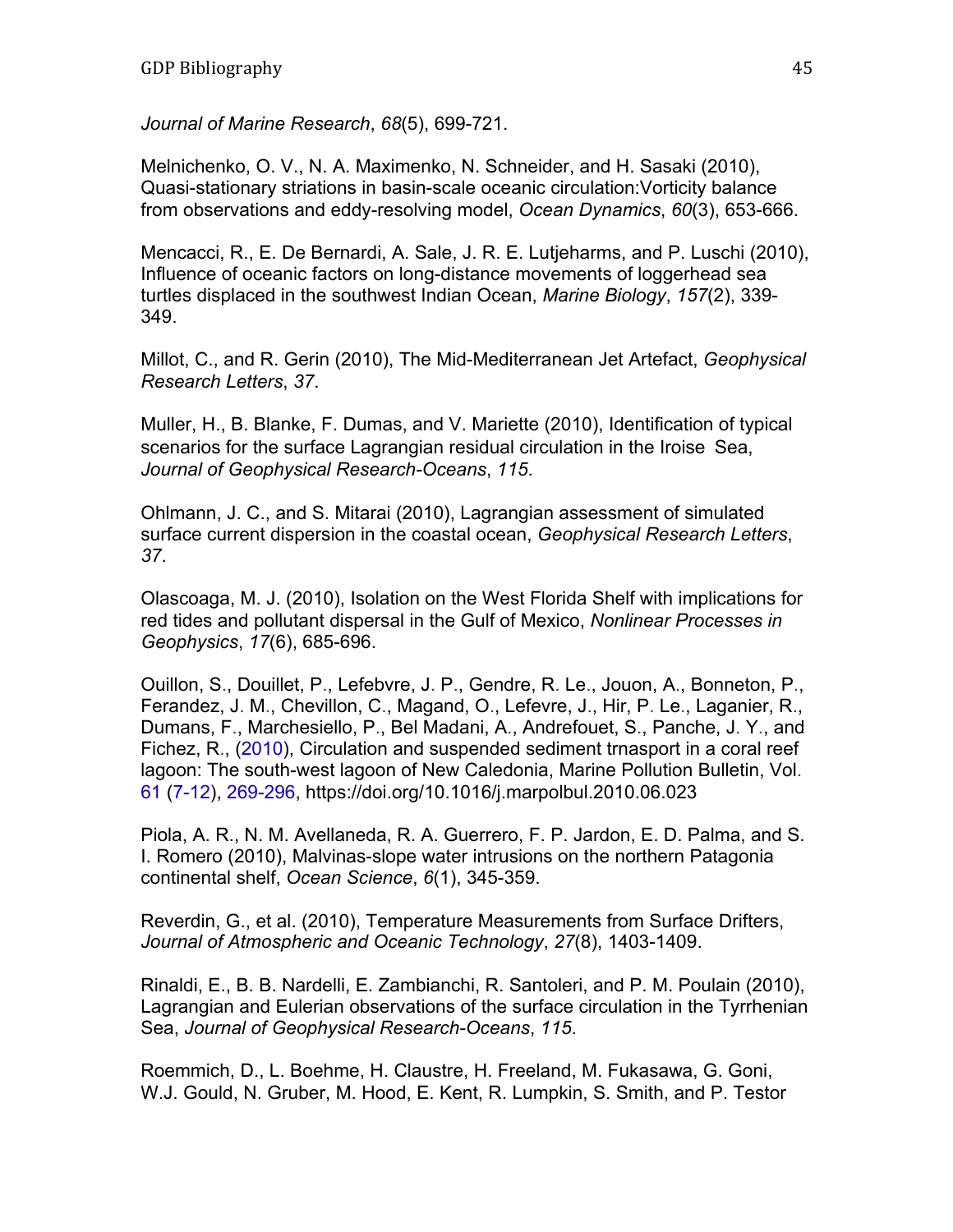(2010), Integrating the ocean observing system: Mobile platforms, In /OceanObs09: Sustained Ocean Observations and Information for Society/ (Volume 2), J. Hall, D.E. Harrison, and D. Stammer (eds.). *European Space Agency Publication*, *WPP-306, 27* pp.

Rouault, M. J., A. Mouche, F. Collard, J. A. Johannessen, and B. Chapron (2010), Mapping the Agulhas Current from space: An assessment of ASAR surface current velocities, *Journal of Geophysical Research-Oceans*, *115*.

Saha, S**.**, and Coauthors, 2010: The NCEP Climate Forecast System Reanalysis**.** Bull**.** Amer**.** Meteor**.** Soc**.**, 91, 1015–1058, https://doi.org/10.1175/2010BAMS3001.1.

Xu, F., and A. Ignatov (2010), Evaluation of in situ sea surface temperatures for use in the calibration and validation of satellite retrievals, *Journal of Geophysical Research-Oceans*, *115*.

Zhou, M., Y. W. Zhu, R. D. Dorland, and C. I. Measures (2010), Dynamics of the current system in the southern Drake Passage, *Deep-Sea Research Part I-Oceanographic Research Papers*, *57*(9), 1039-1048.

### **2009**

Aaboe, S., O. A. Nost, and E. Hansen (2009), Along-slope variability of barotropic transport in the Nordic Seas: Simplified dynamics tested against observations, *Journal of Geophysical Research-Oceans*, *114*.

Aretxabaleta, A. L., D. J. McGillicuddy, K. W. Smith, J. P. Manning, and D. R. Lynch (2009), Model simulations of the Bay of Fundy Gyre: 2. Hindcasts for 2005-2007 reveal interannual variability in retentiveness, *Journal of Geophysical Research-Oceans*, *114*.

Badin, G., R. G. Williams, J. T. Holt, and L. J. Fernand (2009), Are mesoscale eddies in shelf seas formed by baroclinic instability of tidal fronts?, *Journal of Geophysical Research-Oceans*, *114*.

Bellenger, H., and J. P. Duvel (2009), An Analysis of Tropical Ocean Diurnal Warm Layers, *Journal of Climate*, *22*(13), 3629-3646.

Beron-Vera, F. J., and M. J. Olascoaga (2009), An Assessment of the Importance of Chaotic Stirring and Turbulent Mixing on the West Florida Shelf, *Journal of Physical Oceanography*, *39*(7), 1743-1755.

Carniel, S., J. C. Warner, J. Chiggiato, and M. Sclavo (2009), Investigating the impact of surface wave breaking on modeling the trajectories of drifters in the northern Adriatic Sea during a wind-storm event, *Ocean Modelling*, *30*(2-3), 225- 239.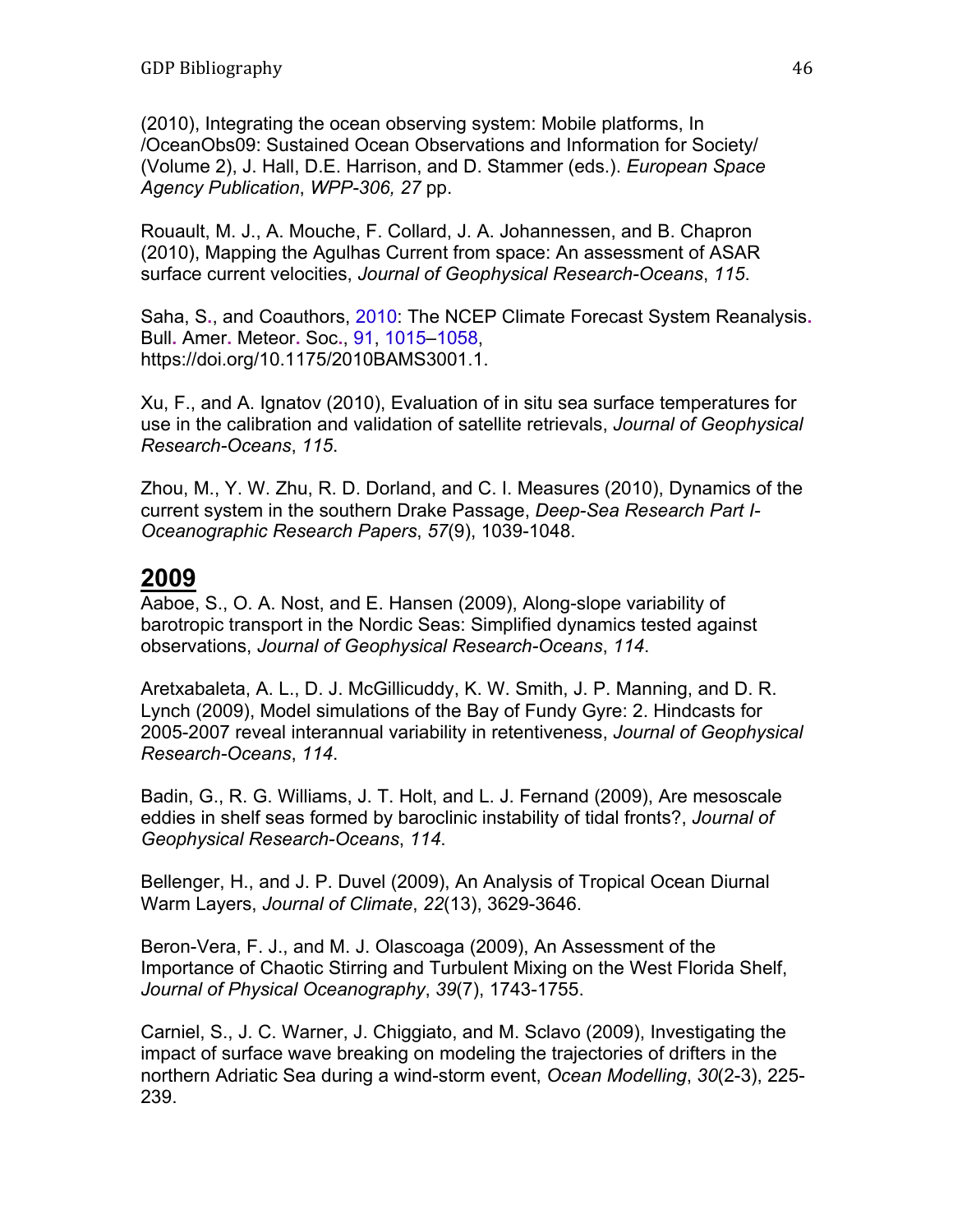Centurioni, L. R., P. N. Niiler, and D. K. Lee (2009), Near-surface circulation in the South China Sea during the winter monsoon, *Geophysical Research Letters*, *36*, L06605, doi:06610.01029/02008GL037076.

Chen, F., D. G. MacDonald, and R. D. Hetland (2009), Lateral spreading of a near-field river plume: Observations and numerical simulations, *Journal of Geophysical Research-Oceans*, *114*.

Chen, G. X., Y. J. Hou, X. Q. Chu, P. Qi, and P. Hu (2009), The variability of eddy kinetic energy in the South China Sea deduced from satellite altimeter data, *Chinese Journal of Oceanology and Limnology*, *27*(4), 943-954.

Chiswell, S. M. (2009), Colonisation and connectivity by intertidal limpets among New Zealand, Chatham and Sub-Antarctic Islands. II. Oceanographic connections, *Marine Ecology-Progress Series*, *388*, 121-135.

Cho, Y. K., G. H. Seo, B. J. Choi, S. Kim, Y. G. Kim, Y. H. Youn, and E. P. Dever (2009), Connectivity among straits of the northwest Pacific marginal seas, *Journal of Geophysical Research-Oceans*, *114*.

Ciappa, A. C. (2009), Surface circulation patterns in the Sicily Channel and Ionian Sea as revealed by MODIS chlorophyll images from 2003 to 2007, *Continental Shelf Research*, *29*(17), 2099-2109.

Di Iorio, D., and C. Sloan (2009), Upper ocean heat content in the Nordic seas, *Journal of Geophysical Research-Oceans*, *114*.

Dong, C**.**, Mavor, T**.**, Nencioli, F**.**, Jiang, S**.**, Uchiyama, Y**.**, McWilliams, J**.** C**.**, Dickey, T**.**, Ondrusek, M**.**, Zhang, H**.**, and Clark, D**.** K**.** (2009), An oceanic cyclonic eddy on the lee side of Lanai Island, Hawai'i, J. Geophys. Res., 114, C10008, doi:10.1029/2009JC005346.

Dong, C. M., E. Y. Idica, and J. C. McWilliams (2009), Circulation and multiplescale variability in the Southern California Bight, *Progress in Oceanography*, *82*(3), 168-190.

Elipot, S., and S. T. Gille (2009), Ekman layers in the Southern Ocean: spectral models and observations, vertical viscosity and boundary layer depth, *Ocean Science*, *5*(2), 115-139.

Elipot, S., and S. T. Gille (2009), Estimates of wind energy input to the Ekman layer in the Southern Ocean from surface drifter data, *Journal of Geophysical Research-Oceans*, *114*.

Endoh, T., T. Matsuno, Y. Yoshikawa, Y. Tatsuyama, and J. Ishizaka (2009),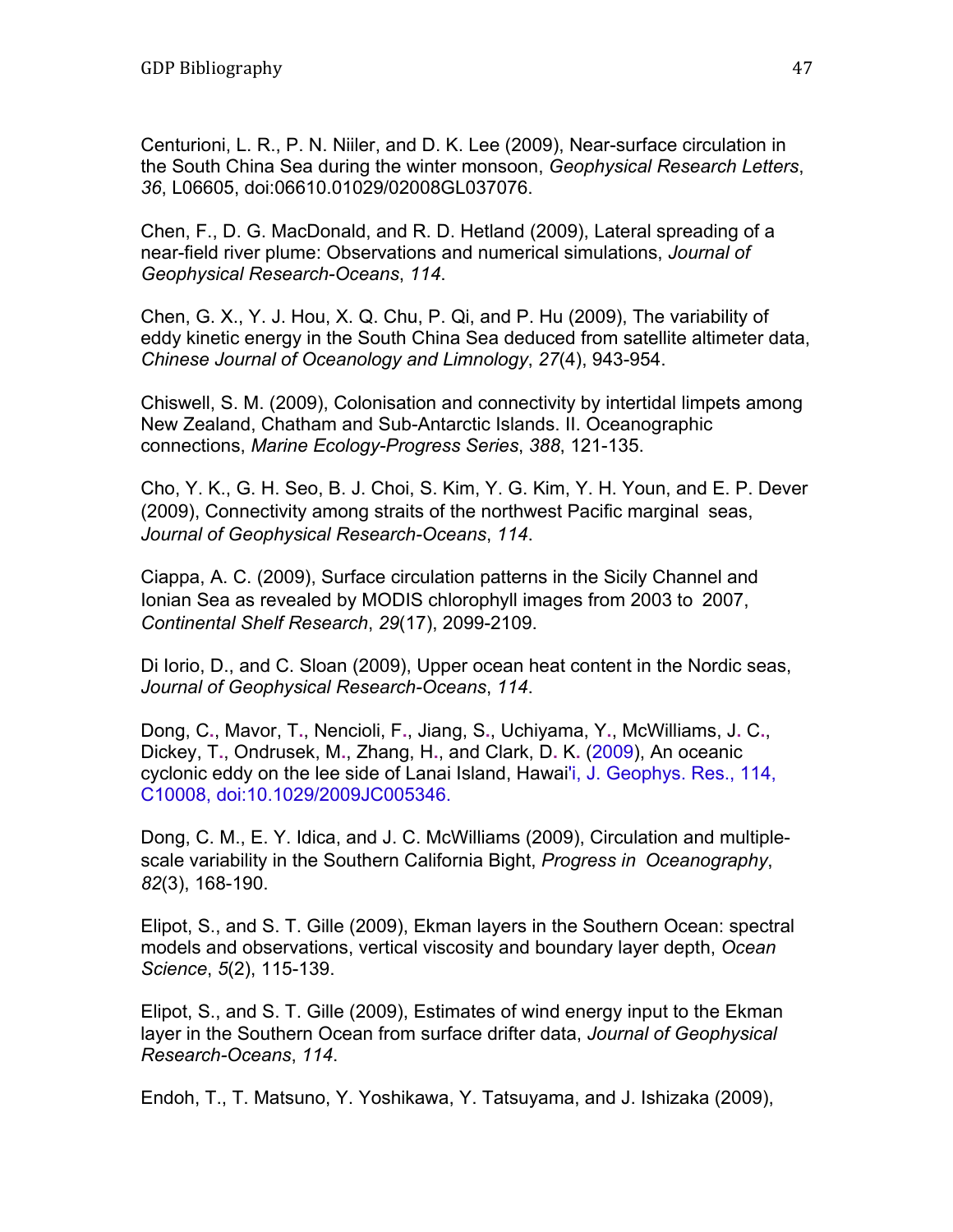Observations of wind-driven deepening of the surface mixing layer in the Tsushima strait, *Journal of Oceanography*, *65*(2), 273-279.

Gerin, R., P. M. Poulain, I. Taupier-Letage, C. Millot, S. Ben Ismail, and C. Sammari (2009), Surface circulation in the Eastern Mediterranean using drifters (2005-2007), *Ocean Science*, *5*(4), 559-574.

Hakkinen, S., and P. B. Rhines (2009), Shifting surface currents in the northern North Atlantic Ocean, *Journal of Geophysical Research-Oceans*, *114*.

Hickey, B., R. McCabe, S. Geier, E. Dever, and N. Kachel (2009), Three interacting freshwater plumes in the northern California Current System, *Journal of Geophysical Research-Oceans*, *114*.

Hunegnaw, A., F. Siegismund, R. Hipkin, and K. A. Mork (2009), Absolute flow field estimation for the Nordic seas from combined gravimetric, altimetric, and in situ data, *Journal of Geophysical Research-Oceans*, *114*.

Ivanov, L. M., C. A. Collins, P. Marchesiello, and T. M. Margolina (2009), On model validation for meso/submesoscale currents: Metrics and application to ROMS off Central California, *Ocean Modelling*, *28*(4), 209-225.

Koszalka, I., J. H. LaCasce, and K. A. Orvik (2009), Relative dispersion in the Nordic Seas, *Journal of Marine Research*, *67*(4), 411-433.

Krause, P., and J. M. Restrepo (2009), The Diffusion Kernel Filter Applied to Lagrangian Data Assimilation, *Monthly Weather Review*, *137*(12), 4386-4400.

Landry, M. R., M. D. Ohman, R. Goericke, M. R. Stukel, and K. Tsyrklevich (2009), Lagrangian studies of phytoplankton growth and grazing relationships in a coastal upwelling ecosystem off Southern California, *Progress in Oceanography*, *83*(1-4), 208-216.

Le Boyer, A., G. Cambon, N. Daniault, S. Herbette, B. Le Cann, L. Marie, and P. Morin (2009), Observations of the Ushant tidal front in September 2007, *Continental Shelf Research*, *29*(8), 1026-1037.

Lysaker, D. I. (2009), Mean Dynamic Topography and Geostrophic Surface Currents in the Fram Strait Derived from Geodetic Data, *Marine Geodesy*, *32*(1), 42-63.

Ma, C., D. X. Wu, and X. P. Lin (2009), Variability of surface velocity in the Kuroshio Current and adjacent waters derived from Argos drifter buoys and satellite altimeter data, *Chinese Journal of Oceanology and Limnology*, *27*(2), 208-217.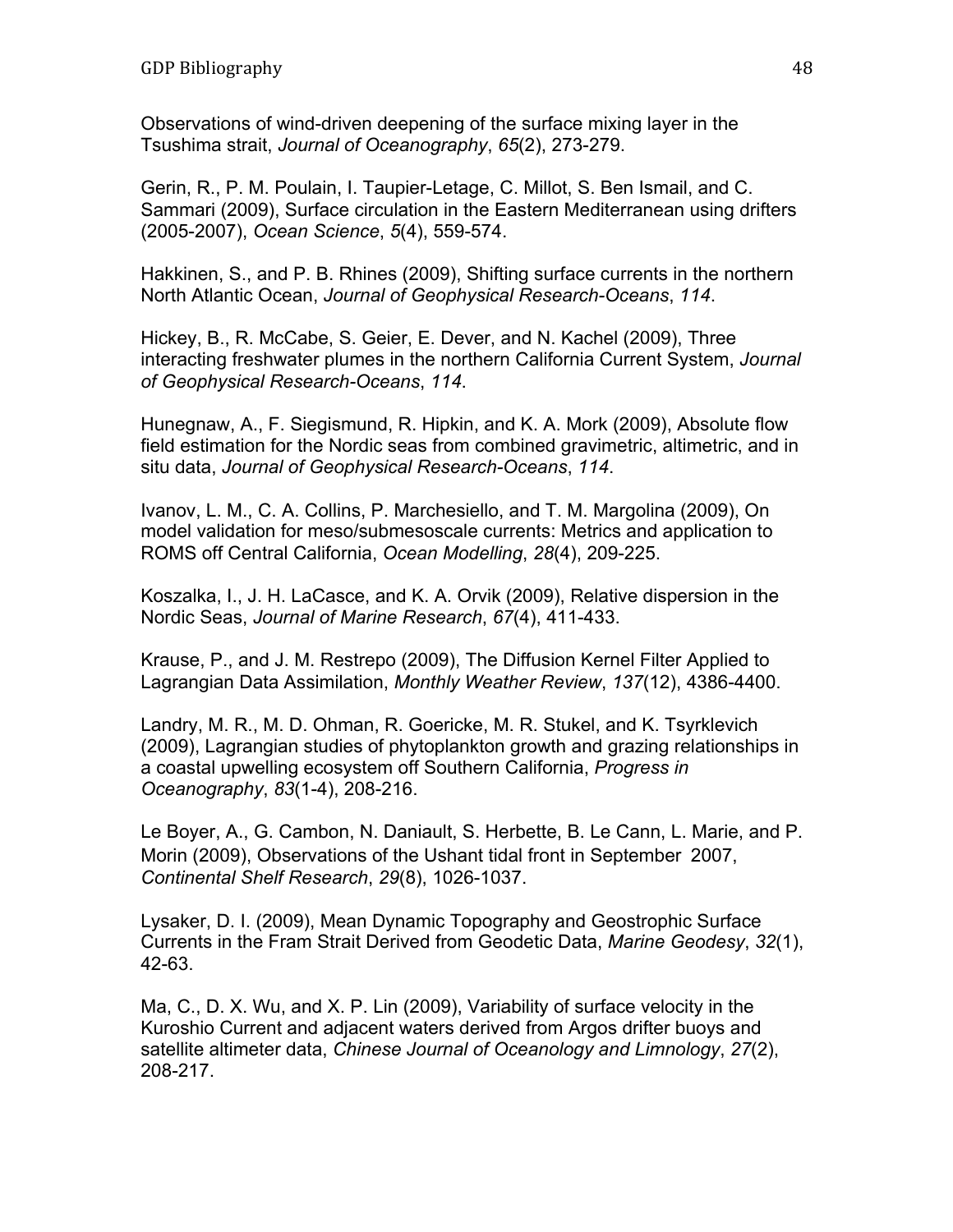Manning, J.P., D. McGillicuddy, N. Pettigrew, J. Churchill, L. Incze (2009), Drifter Observations of Gulf of Maine Coastal Current, *Continental Shelf Research*, doi:10.1016/j.csr.2008.12.008.

Martin, J. P., C. M. Lee, C. C. Eriksen, C. Ladd, and N. B. Kachel (2009), Glider observations of kinematics in a Gulf of Alaska eddy, *Journal of Geophysical Research-Oceans*, *114*.

Matschiner, M**.**, Hanel, R**.** and Salsburger, W**.** (2009), Gene flow by larval dispersal in the Antarctic notothenioid fish Gobionotothen gibberifrons**.** Molecular Ecology, 18: 2574-2587. https://doi.org/10.1111/j.1365-294X.2009.04220.x

Matthews, D. K., and W. J. Emery (2009), Velocity observations of the California Current derived from satellite imagery, *Journal of Geophysical Research-Oceans*, *114*.

Maximenko, N., P. Niiler, L. Centurioni, M.-H. Rio, O. Melnichenko, D. Chambers, V. Zlotnicki, and B. Galperin (2009), Mean Dynamic Topography of the Ocean Derived from Satellite and Drifting Buoy Data Using Three Different Techniques\*, *Journal of Atmospheric and Oceanic Technology*, *26*(9), 1910- 1919.

Muller, H., B. Blanke, F. Dumas, F. Lekien, and V. Mariette (2009), Estimating the Lagrangian residual circulation in the Iroise Sea, *Journal of Marine Systems*, *78*, S17-S36.

Oliveira, L. R., A. R. Piola, M. M. Mata, and I. D. Soares (2009), Brazil Current surface circulation and energetics observed from drifting buoys, *Journal of Geophysical Research-Oceans*, *114*.

Park, J. J., K. Kim, and R. W. Schmitt (2009), Global distribution of the decay timescale of mixed layer inertial motions observed by satellite-tracked drifters, *Journal of Geophysical Research-Oceans*, *114*.

Pascual, A., C. Boone, G. Larnicol, and P. Y. Le Traon (2009), On the Quality of Real-Time Altimeter Gridded Fields: Comparison with In Situ Data, *Journal of Atmospheric and Oceanic Technology*, *26*(3), 556-569.

Poulain, P. M., R. Gerin, E. Mauri, and R. Pennel (2009), Wind Effects on Drogued and Undrogued Drifters in the Eastern Mediterranean, *Journal of Atmospheric and Oceanic Technology*, *26*(6), 1144-1156.

Qiu, Y., L. Li, and W. D. Yu (2009), Behavior of the Wyrtki Jet observed with surface drifting buoys and satellite altimeter, *Geophysical Research Letters*, *36*.

Richardson, D. E., J. K. Llopiz, K. D. Leaman, P. S. Vertes, F. E. Muller-Karger,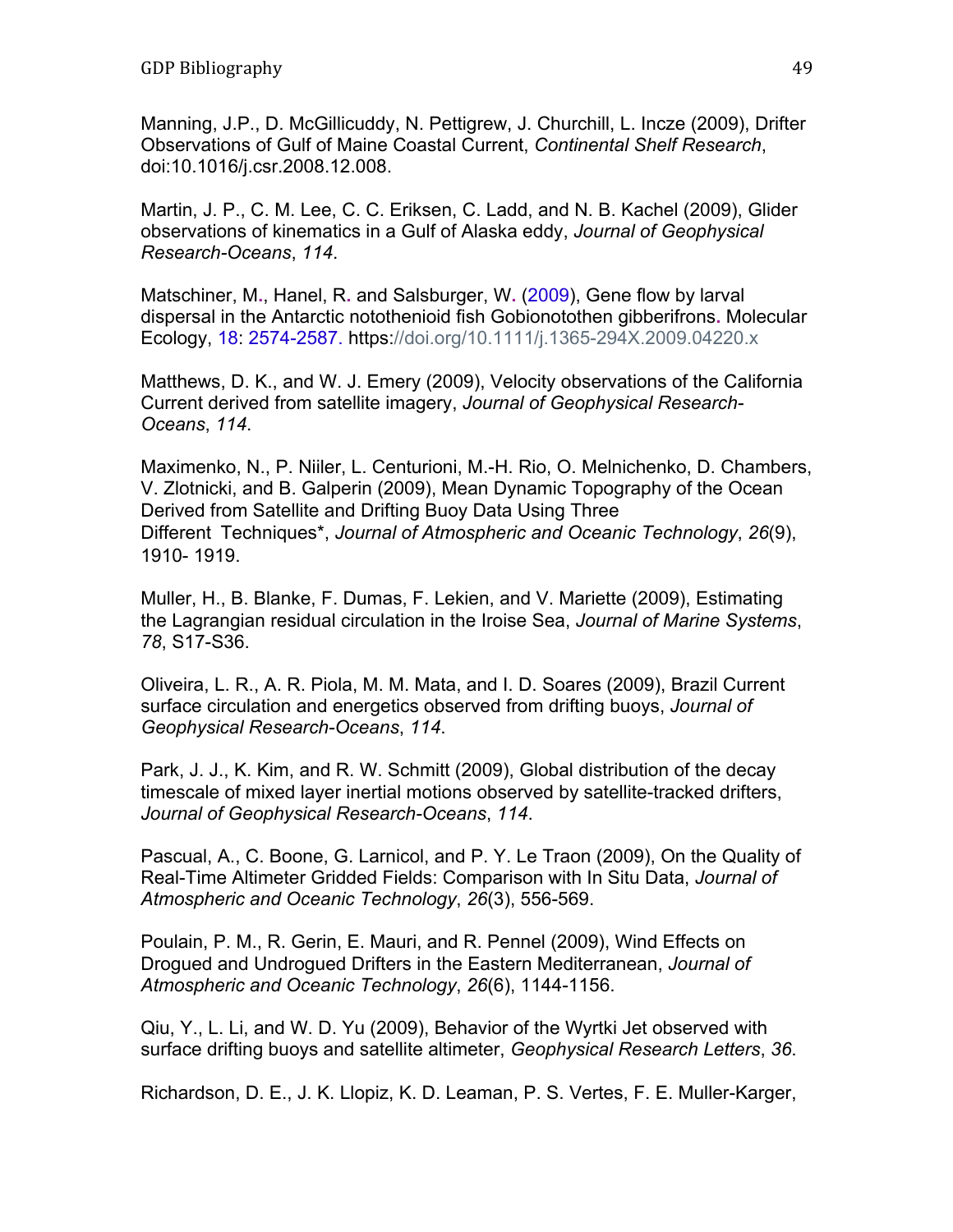and R. K. Cowen (2009), Sailfish (Istiophorus platypterus) spawning and larval environment in a Florida Current frontal eddy, *Progress in Oceanography*, *82*(4), 252-264.

Rossby, T., M. D. Prater, and H. Soiland (2009), Pathways of inflow and dispersion of warm waters in the Nordic seas, *Journal of Geophysical Research-Oceans*, *114*.

Seim, H. E., M. Fletcher, C. N. K. Mooers, J. R. Nelson, and R. H. Weisberg (2009), Towards a regional coastal ocean observing system: An initial design for the Southeast Coastal Ocean Observing Regional Association, *Journal of Marine Systems*, *77*(3), 261-277.

Shadden, S. C., F. Lekien, J. D. Paduan, F. P. Chavez, and J. E. Marsden (2009), The correlation between surface drifters and coherent structures based on high-frequency radar data in Monterey Bay, *Deep-Sea Research Part II-Topical Studies in Oceanography*, *56*(3-5), 161-172.

Sprintall, J., S. Kennan, Y. Y. Kim, and P. Niiler (2009), Wind-Driven Ageostrophic Transport in the North Equatorial Countercurrent of the Eastern Pacific at 95 degrees W, *Journal of Physical Oceanography*, *39*(11), 2985-2998.

Sutyrin, G., A. Stegner, I. Taupier-Letage, and S. Teinturier (2009), Amplification of a Surface-Intensified Eddy Drift along a Steep Shelf in the Eastern Mediterranean Sea, *Journal of Physical Oceanography*, *39*(7), 1729-1741.

Thompson, A. F., K. J. Heywood, S. E. Thorpe, A. H. H. Renner, and A. Trasvina (2009), Surface Circulation at the Tip of the Antarctic Peninsula from Drifters, *Journal of Physical Oceanography*, *39*(1), 3-26.

Tulloch, R., J. Marshall, and K. S. Smith (2009), Interpretation of the propagation of surface altimetric observations in terms of planetary waves and geostrophic turbulence, *Journal of Geophysical Research-Oceans*, *114*.

van Sebille, E., P. J. van Leeuwen, A. Biastoch, C. N. Barron, and W. P. M. de Ruijter (2009), Lagrangian validation of numerical drifter trajectories using drifting buoys: Application to the Agulhas system, *Ocean Modelling*, *29*(4), 269-276.

Veneziani, M., C. A. Edwards, J. D. Doyle, and D. Foley (2009), A central California coastal ocean modeling study: 1. Forward model and the influence of realistic versus climatological forcing, *Journal of Geophysical Research- Oceans*, *114*.

Watanabe, T., D. Simizu, K. Nishiuchi, T. Hasegawa, and O. Katoh (2009), Surface Current Structure of the Tsushima Warm Current Region in the Japan Sea Derived by Satellite-Tracked Surface Drifters, *Journal of Oceanography*,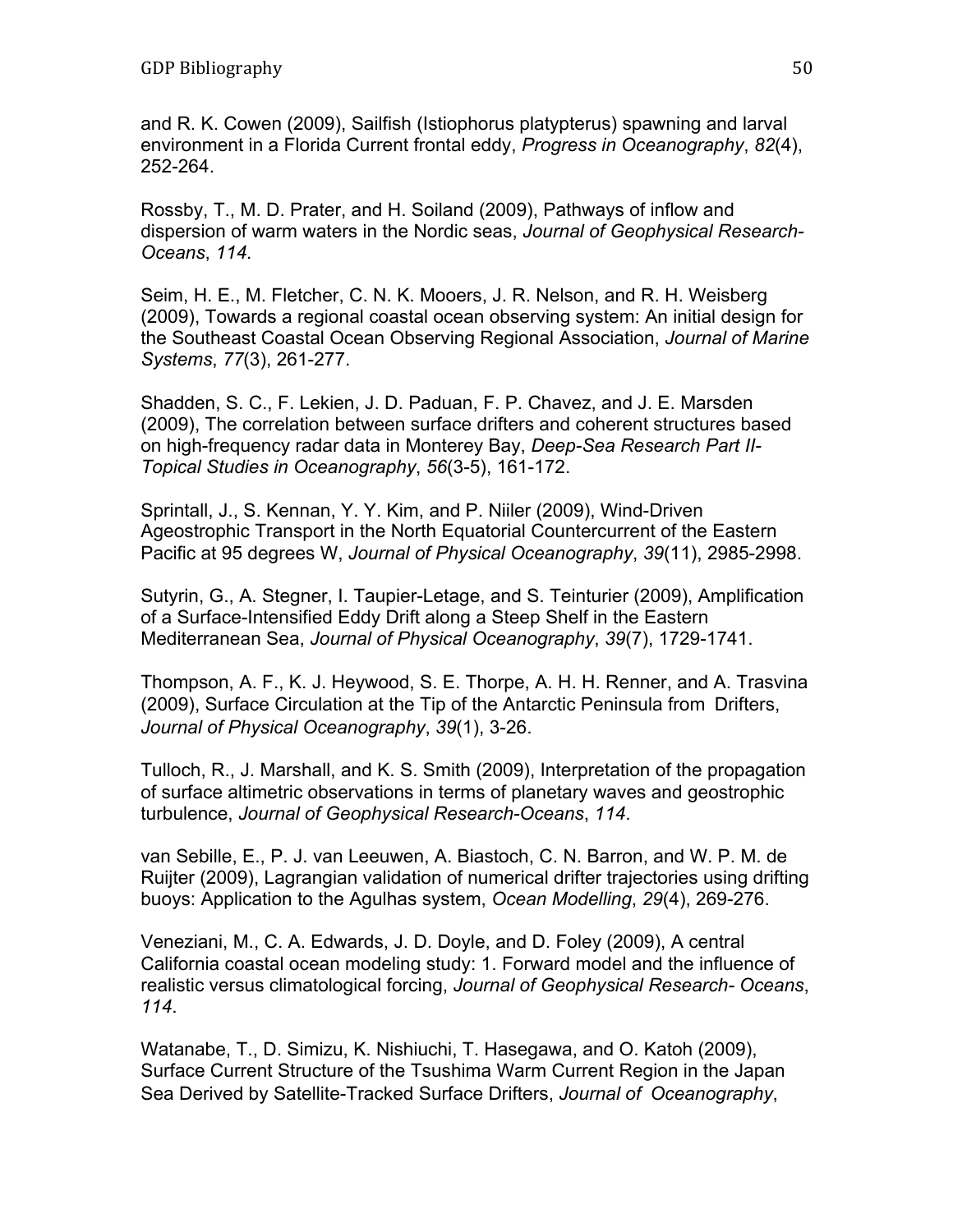*65*(6), 791-801.

Woodson, C. B., L. Washburn, J. A. Barth, D. J. Hoover, A. R. Kirincich, M. A. McManus, J. P. Ryan, and J. Tyburczy (2009), Northern Monterey Bay upwelling shadow front: Observations of a coastally and surface-trapped buoyant plume, *Journal of Geophysical Research-Oceans*, *114*.

Yoshimura, T., K. Morinaga, S. Oshimo, Y. Konishi, and T. Goto (2009), Distribution and dispersal of the early larval stages of the Japanese spiny lobster Panulirus japonicus in the East China Sea, *New Zealand Journal of Marine and Freshwater Research*, *43*(2), 591-604.

Zedler, S. E., P. P. Niiler, D. Stammer, E. Terrill, and J. Morzel (2009), Ocean's response to Hurricane Frances and its implications for drag coefficient parameterization at high wind speeds, *Journal of Geophysical Research-Oceans*, *114*.

Zhang, H. M., R. W. Reynolds, R. Lumpkin, R. Molinari, K. Arzayus, M. Johnson, and T. M. Smith (2009), An integrated global observing system for sea surface temperature using satellites and in-situ data:Research to operations, *Bulletin of the American Meteorological Society*, *90*(1), 90-91.

### **2008**

Apte, A., C. Jones, and A. M. Stuart (2008), A Bayesian approach to Lagrangian data assimilation, *Tellus Series a-Dynamic Meteorology and Oceanography*, *60*(2), 336-347.

Beal, L., V. Hormann, R. Lumpkin and G. R. Foltz: The surface monsoon circulation of the Arabian Sea. *J. Phys. Oceanogr*., **43** (9), 2008- 2022, http://dx.doi.org/10.1175/JCLI-D-13-00037.1.

Berline, L., Y. H. Spitz, C. J. Ashjian, R. G. Campbell, W. Maslowski, and S. E. Moore (2008), Euphausiid transport in the Western Arctic Ocean, *Marine Ecology-Progress Series*, *360*, 163-178.

Beron-Vera, F. J., M. J. Olascoaga, and G. J. Goni (2008), Oceanic mesoscale eddies as revealed by Lagrangian coherent structures, *Geophysical Research Letters*, *35*(12).

Booker, D. J., N. C. Wells, and I. P. Smith (2008), Modelling the trajectories of migrating Atlantic salmon (Salmo salar), *Canadian Journal of Fisheries and Aquatic Sciences*, *65*(3), 352-361.

Brambilla, E., and L. D. Talley (2008), Sub polar Mode Water in the northeastern Atlantic: 1. Averaged properties and mean circulation, *Journal of Geophysical Research-Oceans*, *113*(C4).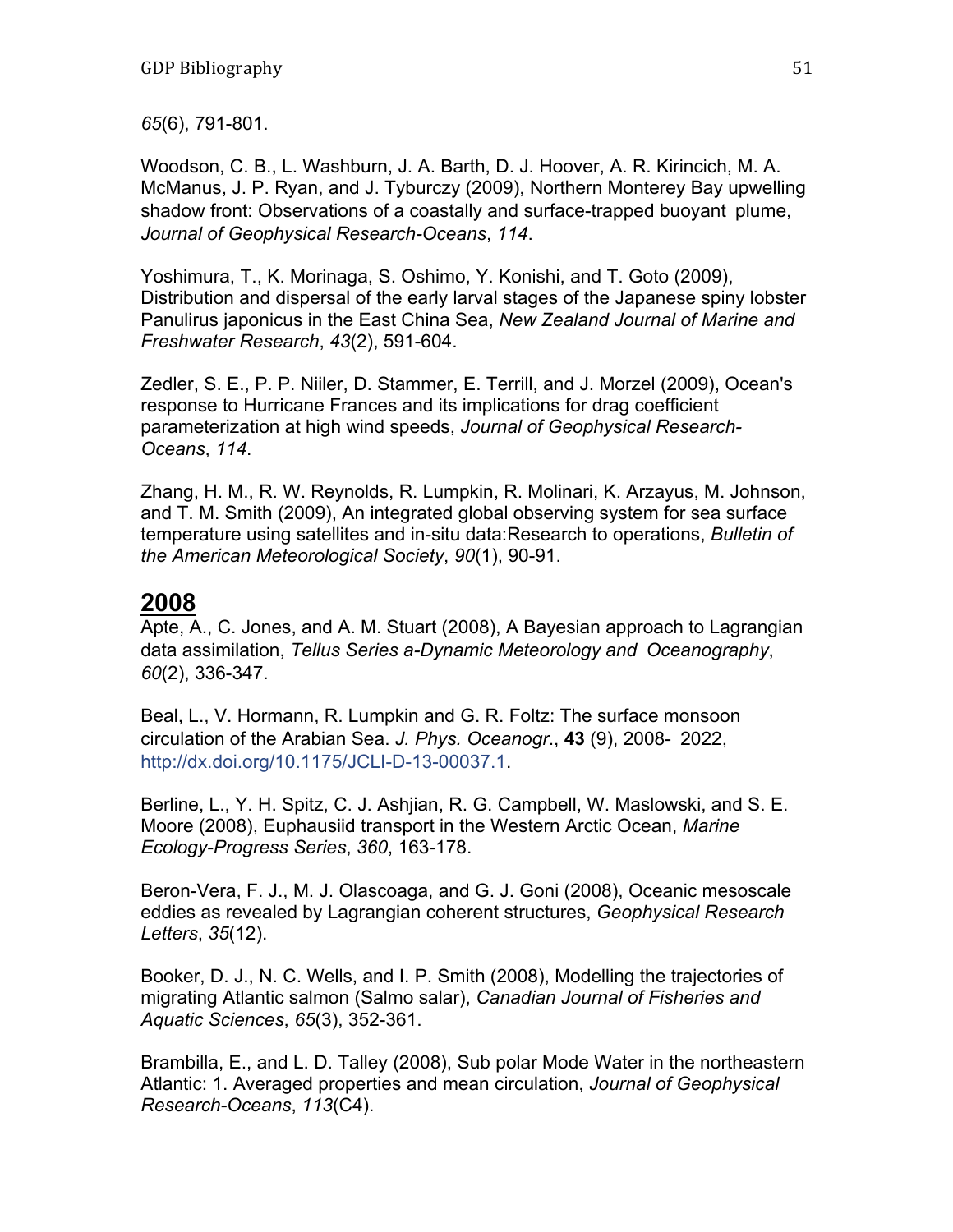Caballero, A., M. Espino, Y. Sagarminaga, L. Ferrer, A. Uriarte, and M. Gonzalez (2008), Simulating the migration of drifters deployed in the Bay of Biscay, during the Prestige crisis, *Marine Pollution Bulletin*, *56*(3), 475-482.

Castelao, R., O. Schofield, S. Glenn, R. Chant, and J. Kohut (2008), Cross-shelf transport of freshwater on the New Jersey shelf, *Journal of Geophysical Research-Oceans*, *113*(C7).

Centurioni, L. R., J. C. Ohlmann, and P. P. Niiler (2008), Permanent Meanders in the California Current System, *Journal of Physical Oceanography*, *38*(8), 1690– 1710.

Chaigneau, A., O. Pizarro, and W. Rojas (2008), Global climatology of nearinertial current characteristics from Lagrangian observations, *Geophysical Research Letters*, *35*(13).

Chiswell, S. M., and G. J. Rickard (2008), Eulerian and Lagrangian statistics in the Bluelink numerical model and AVISO altimetry: Validation of model eddy kinetics, *Journal of Geophysical Research-Oceans*, *113*(C10).

Chow, C. H., J. H. Hu, L. R. Centurioni, and P. P. Niiler (2008), Mesoscale Dongsha Cyclonic Eddy in the northern Asouth China Sea by drifter and satellite observations, *Journal of Geophysical Research-Oceans*, *113*(C4), -.

Dickey, T. D., E. C. Itsweire, M. A. Moline, and M. J. Perry (2008), Introduction to the Limnology and Oceanography Special Issue on Autonomous and Lagrangian Platforms and Sensors (ALPS), *Limnology and Oceanography*, *53*(5), 2057- 2061.

Dickey, T. D., F. Nencioli, V. S. Kuwahara, C. Leonard, W. Black, Y. M. Rii, R. R. Bidigare, and Q. Zhang (2008), Physical and bio-optical observations of oceanic cyclones west of the island of Hawai'i, *Deep-Sea Research Part II-Topical Studies in Oceanography*, *55*(10-13), 1195-1217.

Durgadoo, J. V., J. R. E. Lutjeharms, A. Biastoch, and I. J. Ansorge (2008), The Conrad Rise as an obstruction to the Antarctic Circumpolar Current, *Geophysical Research Letters*, *35*(20).

Elipot, S., and R. Lumpkin (2008), Spectral description of oceanic near-surface variability, *Geophysical Research Letters*, *35*(5).

Ferrarese, S., C. Cassardo, A. Elmi, R. Genovese, A. Longhetto, M. Manfrin, and R. Richiardone (2008), Response of temperature and sea surface circulation to a Sirocco wind event in the Adriatic basin: A model simulation, *Journal of Marine Systems*, *74*(1-2), 659-671.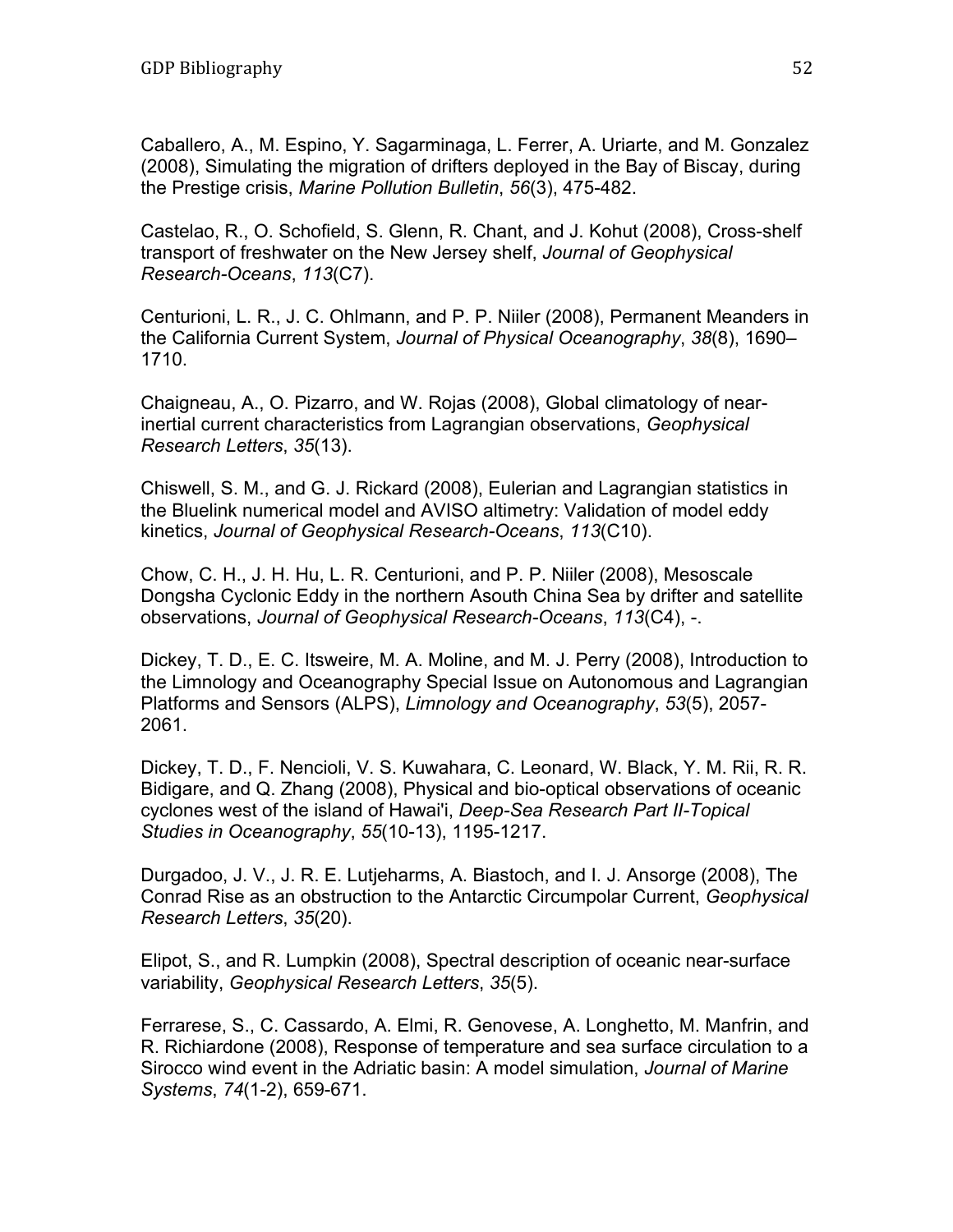Fiechter, J., B. K. Haus, N. Melo, and C. N. K. Mooers (2008), Physical processes impacting passive particle dispersal in the Upper Florida Keys, *Continental Shelf Research*, *28*(10-11), 1261-1272.

Friederich, G. E., J. Ledesma, O. Ulloa, and F. P. Chavez (2008), Air-sea carbon dioxide fluxes in the coastal southeastern tropical Pacific, *Progress in Oceanography*, *79*(2-4), 156-166.

Gawarkiewicz, G., J. Churchill, F. Bahr, C. Linder, and C. Marquette (2008), Shelfbreak frontal structure and processes north of Cape Hatteras in winter, *Journal of Marine Research*, *66*(6), 775-799.

Griffa, A., R. Lumpkin, and M. Veneziani (2008), Cyclonic and anticyclonic motion in the upper ocean, *Geophysical Research Letters*, *35*(1), L01608, doi:10.1029/2007GL032100.

Haza, A. C., A. C. Poje, T. M. Ozgokmen, and P. Martin (2008), Relative dispersion from a high-resolution coastal model of the Adriatic Sea, *Ocean Modelling*, *22*(1-2), 48-65.

Holt, J., and R. Proctor (2008), The seasonal circulation and volume transport on the northwest European continental shelf: A fine-resolution model study, *Journal of Geophysical Research-Oceans*, *113*(C6).

Hsin, Y. C., C. R. Wu, and P. T. Shaw (2008), Spatial and temporal variations of the Kuroshio east of Taiwan, 1982-2005: A numerical study, *Journal of Geophysical Research-Oceans*, *113*(C4).

Hu, X. M., X. J. Xiong, F. L. Qiao, B. H. Guo, and X. P. Lin (2008), Surface current field and seasonal variability in the Kuroshio and adjacent regions derived from satellite-tracked drifter data, *Acta Oceanologica Sinica*, *27*(3), 11-29.

Hughes, C. W., and C. Wilson (2008), Wind work on the geostrophic ocean circulation: An observational study of the effect of small scales in the wind stress, *Journal of Geophysical Research-Oceans*, *113*(C2).

Hwang, C., H. C. Shih, J. Guo, and Y. S. Hsiao (2008), Zonal and meridional ocean currents at TOPEX/Poseidon and JASON-1 crossovers around Taiwan: Error analysis and limitation, *Terrestrial Atmospheric and Oceanic Sciences*, *19*(1-2), 151-162.

Jouanno, J., J. Sheinbaum, B. Barnier, J. M. Molines, L. Debreu, and F. Lemarie (2008), The mesoscale variability in the Caribbean Sea. Part I: Simulations and characteristics with an embedded model, *Ocean Modelling*, *23*(3-4), 82-101.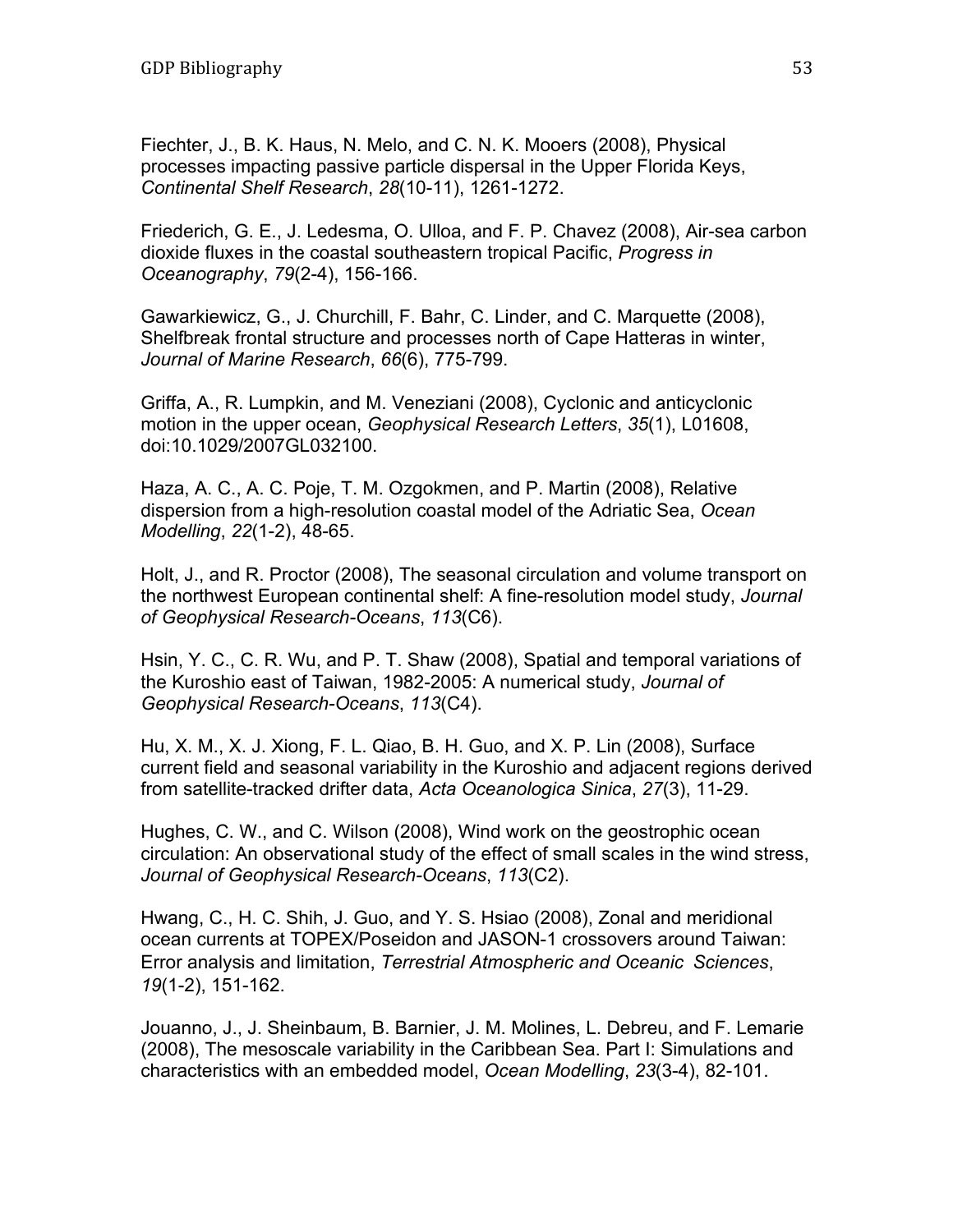Kara, A. B., C. N. Barron, A. J. Wallcraft, T. Oguz, and K. S. Casey (2008), Advantages of fine resolution SSTs for small ocean basins: Evaluation in the Black Sea, *Journal of Geophysical Research-Oceans*, *113*(C8).

Korb, R. E., M. J. Whitehouse, A. Atkinson, and S. E. Thorpe (2008), Magnitude and maintenance of the phytoplankton bloom at South Georgia: a naturally ironreplete environment, *Marine Ecology-Progress Series*, *368*, 75-91.

Kudryavtsev, V., V. Shrira, V. Dulov, and V. Malinovsky (2008), On the vertical structure of wind-driven sea currents, *Journal of Physical Oceanography*, *38*(10), 2121-2144.

LaCasce, J. H. (2008), Statistics from Lagrangian observations, *Progress in Oceanography*, *77*(1), 1-29.

Lambardi, P., J. R. E. Lutjeharms, R. Mencacci, G. C. Hays, and P. Luschi (2008), Influence of ocean currents on long-distance movement of leatherback sea turtles in the Southwest Indian Ocean, *Marine Ecology-Progress Series*, *353*, 289-301.

Lass, H. U., and V. Mohrholz (2008), On the interaction between the subtropical gyre and the Subtropical Cell on the shelf of the SE Atlantic, *Journal of Marine Systems*, *74*(1-2), 1-43.

Lazure, P., F. Dumas, and C. Vrignaud (2008), Circulation on the Armorican shelf (Bay of Biscay) in autumn, *Journal of Marine Systems*, *72*(1-4), 218-237.

Lentz, S. J. (2008), Observations and a model of the mean circulation over the Middle Atlantic Bight continental shelf, *Journal of Physical Oceanography*, *38*(6), 1203-1221.

Lipphardt, B. L., A. C. Poje, A. D. Kirwan, L. Kantha, and M. Zweng (2008), Death of three Loop Current rings, *Journal of Marine Research*, *66*(1), 25-60.

Liu, W. T., and X. S. Xie (2008), Ocean-atmosphere momentum coupling in the Kuroshio Extension observed from space, *Journal of Oceanography*, *64*(4), 631- 637.

Maximenko, N. A., O. V. Melnichenko, P. P. Niiler, and H. Sasaki (2008), Stationary mesoscale jet-like features in the ocean, *Geophysical Research Letters*, *35*(8).

Molinari, R. L., Z. Garraffo, and D. Snowden (2008), Differences between observed and a coupled simulation of North Atlantic sea surface currents and temperature, *Journal of Geophysical Research-Oceans*, *113*(C9).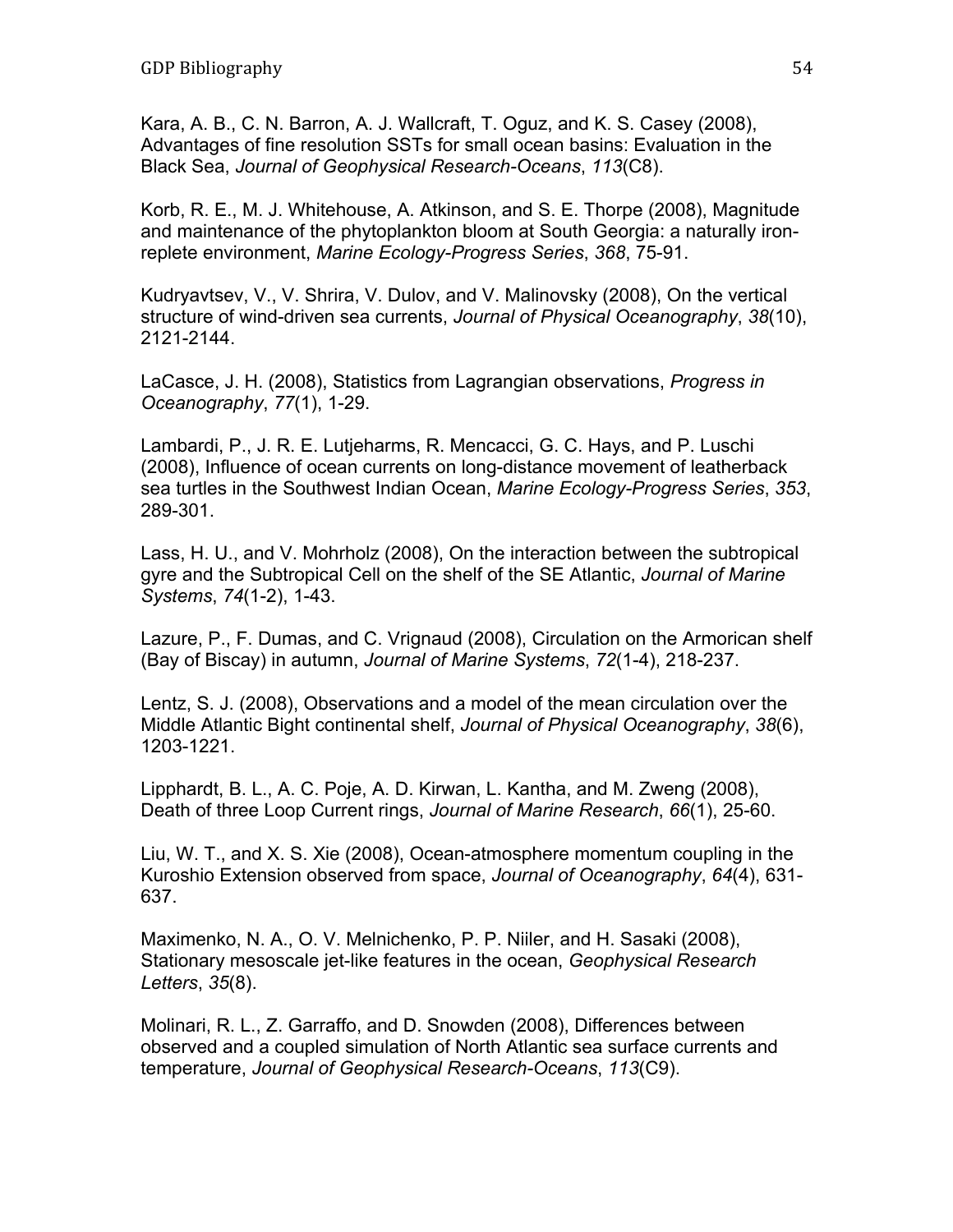Mordy, C. W., P. J. Stabeno, D. Righi, and F. A. Menzia (2008), Origins of the subsurface ammonium maximum in the Southeast Bering Sea, *Deep-Sea Research Part II-Topical Studies in Oceanography*, *55*(16-17), 1738-1744.

Nelson, J. R., and R. H. Weisberg (2008), In Situ Observations and Satellite Remote Sensing in SEACOOS: Program Development and Lessons Learned, *Marine Technology Society Journal*, *42*(3), 41-54.

Notarstefano, G., P. M. Poulain, and E. Mauri (2008), Estimation of surface currents in the Adriatic Sea from sequential infrared satellite images, *Journal of Atmospheric and Oceanic Technology*, *25*(2), 271-285.

Ohshima, K. I., and D. Simizu (2008), Particle tracking experiments on a model of the Okhotsk Sea: Toward oil spill simulation, *Journal of Oceanography*, *64*(1), 103-114.

Paklar, G. B., N. Zagar, M. Zagar, R. Vellore, D. Koracin, P. M. Poulain, M. Orlic, I. Vilibic, and V. Dadic (2008), Modeling the trajectories of satellite-tracked drifters in the Adriatic Sea during a summertime bora event, *Journal of Geophysical Research-Oceans*, *113*(C11).

Price, J. F., J. Morzel, and P. P. Niiler (2008), Warming of SST in the cool wake of a moving hurricane, *Journal of Geophysical Research-Oceans*, *113*(C7).

Rixen, M., E. Ferreira-Coelho, and R. Signell (2008), Surface drift prediction in the Adriatic Sea using hyper-ensemble statistics on atmospheric, ocean and wave models: Uncertainties and probability distribution areas, *Journal of Marine Systems*, *69*(1-2), 86-98.

Sallee, J. B., R. Morrow, and K. Speer (2008), Eddy heat diffusion and subantarctic mode water formation, *Geophysical Research Letters*, *35*(5).

Sallee, J. B., K. Speer, R. Morrow, and R. Lumpkin (2008), An estimate of Lagrangian eddy statistics and diffusion in the mixed layer of the Southern Ocean, *Journal of Marine Research*, *66*(4), 441-463.

Salman, H. (2008), A hybrid grid/particle filter for Lagrangian data assimilation. I: Formulating the passive scalar approximation, *Quarterly Journal of the Royal Meteorological Society*, *134*(635), 1539-1550.

Salman, H., K. Ide, and C. Jones (2008), Using flow geometry for drifter deployment in Lagrangian data assimilation, *Tellus Series a-Dynamic Meteorology and Oceanography*, *60*(2), 321-335.

Stabeno, P. J., N. Kachel, C. Mordy, D. Righi, and S. Salo (2008), An examination of the physical variability around the Pribilof Islands in 2004, *Deep-*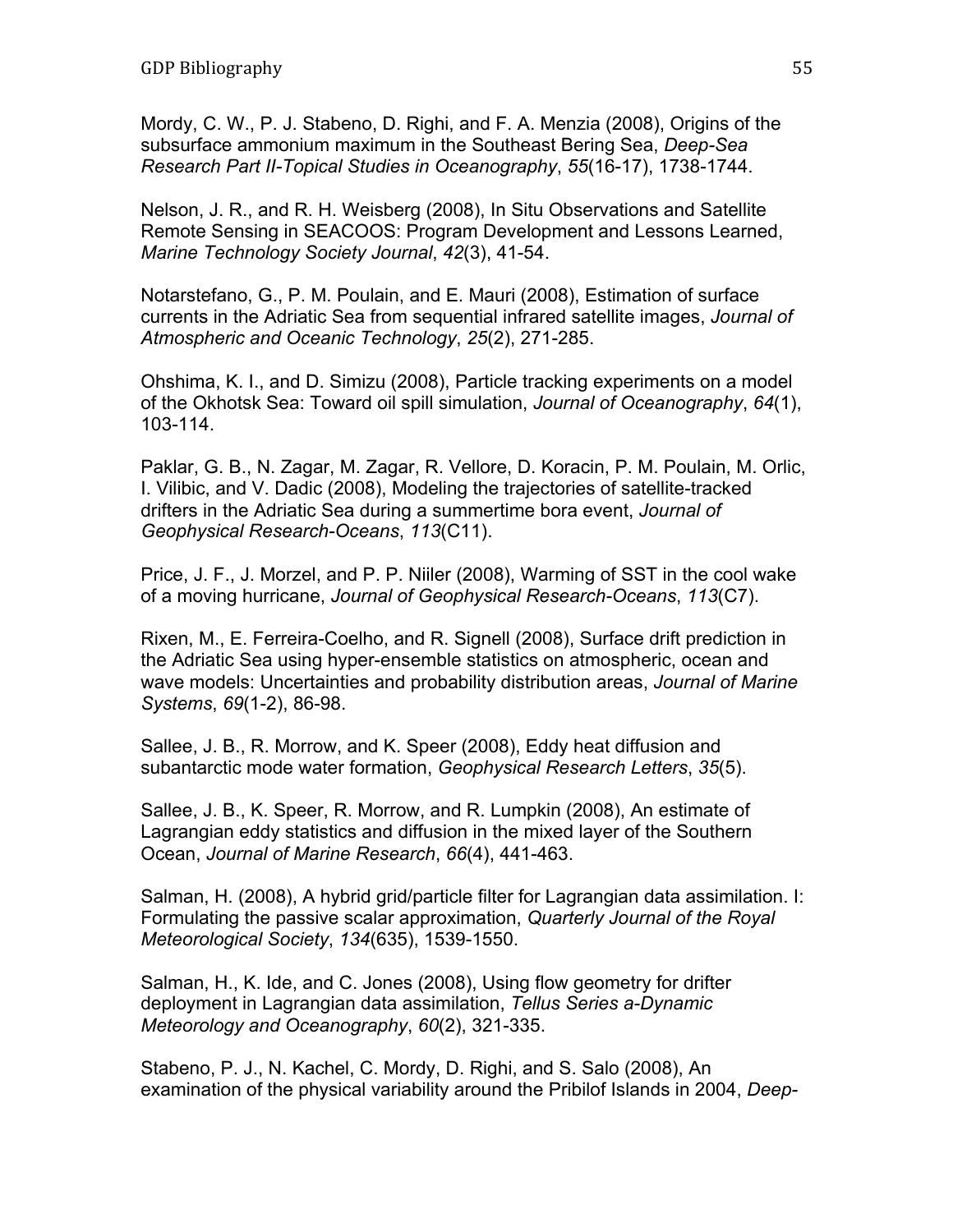*Sea Research Part II-Topical Studies in Oceanography*, *55*(16-17), 1701-1716.

Sudre, J., and R. A. Morrow (2008), Global surface currents: a high-resolution product for investigating ocean dynamics, *Ocean Dynamics*, *58*(2), 101-118.

Taillandier, V., A. Griffa, P. M. Poulain, R. Signell, J. Chiggiato, and S. Carniel (2008), Variational analysis of drifter positions and model outputs for the reconstruction of surface currents in the central Adriatic during fall 2002, *Journal of Geophysical Research-Oceans*, *113*(C4).

Thompson, A. F., and K. J. Heywood (2008), Frontal structure and transport in the northwestern Weddell Sea, *Deep-Sea Research Part I-Oceanographic Research Papers*, *55*(10), 1229-1251.

Tolstosheev, A. P., E. G. Lunev, and V. S. Motyzhev (2008), Development of means and methods of drifter technology applied to the problem of the Black Sea research, *Oceanology*, *48*(1), 138-146.

Trasvina, A., and E. D. Barton (2008), Summer circulation in the Mexican tropical Pacific, *Deep-Sea Research Part I-Oceanographic Research Papers*, *55*(5), 587- 607.

Urbano, D. F., R. A. F. De Almeida, and P. Nobre (2008), Equatorial Undercurrent and North Equatorial Countercurrent at 38 degrees W: A new perspective from direct velocity data, *Journal of Geophysical Research- Oceans*, *113*(C4).

Wang, G. H., H. Wang, Z. H. Liu, and B. K. Zhu (2008), Observations of near surface current at the Luzon Strait in winter, *Acta Oceanologica Sinica*, *27*, 145- 150.

Williams, W. J., and E. C. Carmack (2008), Combined effect of wind-forcing and isobath divergence on upwelling at Cape Bathurst, Beaufort Sea, *Journal of Marine Research*, *66*(5), 645-663.

Xie, J. P., J. Zhu, and Y. Li (2008), Assessment and inter-comparison of five high-resolution sea surface temperature products in the shelf and coastal seas around China, *Continental Shelf Research*, *28*(10-11), 1286-1293.

Zheng, Q. N., H. Lin, J. M. Meng, X. M. Hu, Y. T. Song, Y. Z. Zhang, and C. Y. Li (2008), Sub-mesoscale ocean vortex trains in the Luzon Strait, *Journal of Geophysical Research-Oceans*, *113*(C4).

# **2007**

Barron, C. N., L. F. Smedstad, J. M. Dastugue, and O. M. Smedstad (2007), Evaluation of ocean models using observed and simulated drifter trajectories: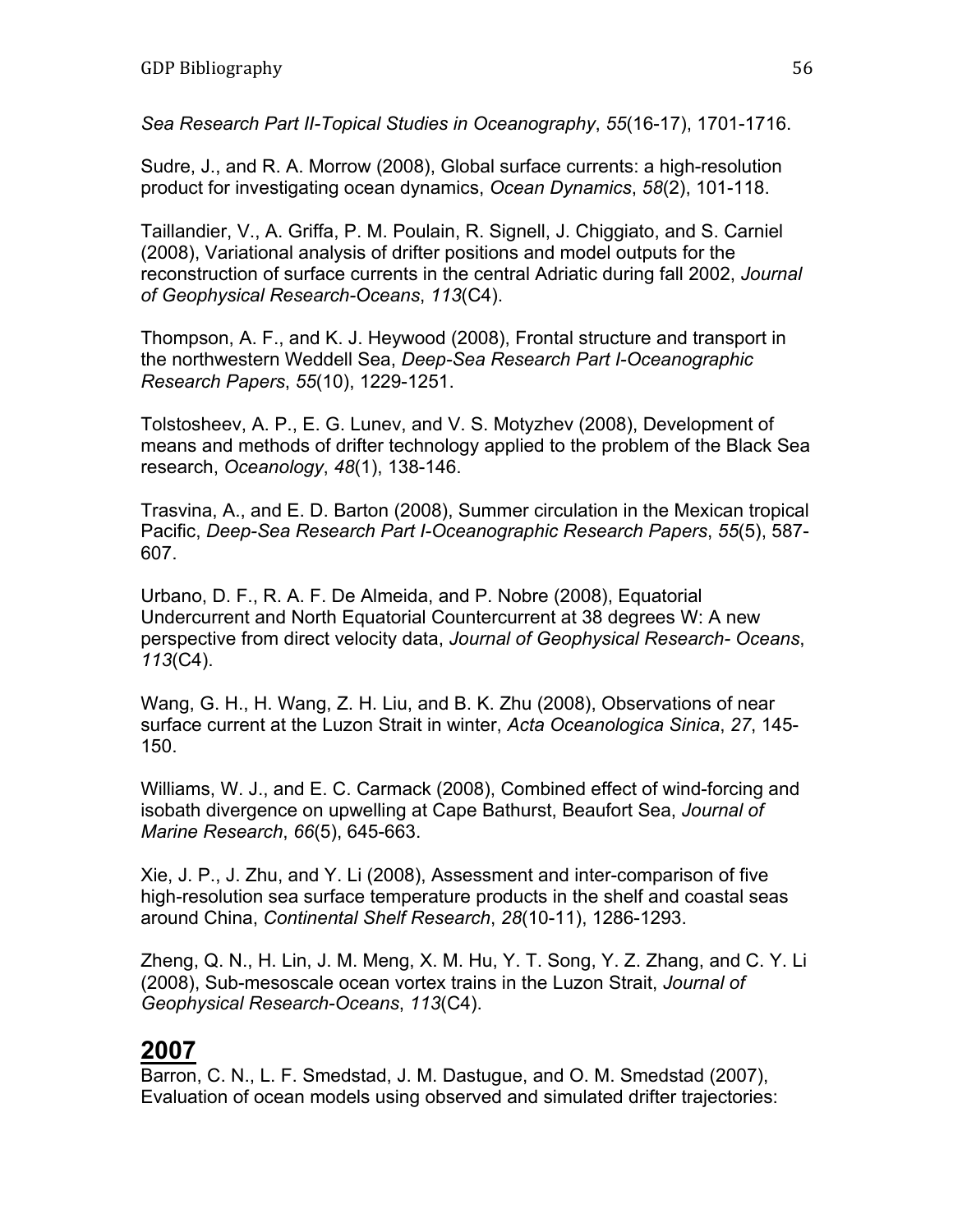Impact of sea surface height on synthetic profiles for data assimilation, *Journal of Geophysical Research-Oceans*, *112*(C7).

Bentivegna, F., Valentino, F., Falco, P., Zambianchi, E., Hochscheid, S., (2007), The relationship between loggerhead turtle (<i>Caretta caretta</i>) movement patterns and Mediterranean currents, Marine Biology, Vol. 151(5), 1605-1614, https://link.springer.com/article/10.1007/s00227-006-0600-1

Black, P. G., E. A. D'Asaro, W. M. Drennan, J. R. French, P. P. Niiler, T. B. Sanford, E. J. Terrill, E. J. Walsh, and J. A. Zhang (2007), Air-sea exchange in hurricanes - Synthesis of observations from the coupled boundary layer air-sea transfer experiment, *Bulletin of the American Meteorological Society*, *88*(3), 357- 374.

Centurioni, L. R., P. P. Niiler, Y. Y. Kim, V. A. Sheremet, and D. K. Lee (2007), Near surface dispersion of particles in the South China Sea, in *Lagrangian Analysis and Prediction of Coastal and Ocean Dynamics*, edited by A. D. K. A. Griffa, A. J. Mariano, T. Ozgokmen, and T. Rossby, pp. 73-75, Cambridge Univ. Press.

Cherubin, L. M., and P. L. Richardson (2007), Caribbean current variability and the influence of the Amazon and Orinoco freshwater plumes, *Deep-Sea Research Part I-Oceanographic Research Papers*, *54*(9), 1451-1473.

Chiswell, S. M., G. J. Rickard, and M. M. Bowen (2007), Eulerian and lagrangian eddy statistics of the Tasman Sea and southwest Pacific Ocean, *Journal of Geophysical Research-Oceans*, *112*(C10).

D'Asaro, E. A., T. B. Sanford, P. P. Niiler, and E. J. Terrill (2007), Cold wake of Hurricane Frances, *Geophysical Research Letters*, *34*(15).

Etienne, H. and Benkiran, M., (2007), Multivariate assimilation in MERCATOR project: New statistical parameters from forecast error estimation, Journal of Marine Systems, Vol. 65(1-4), 430-449, https://doi.org/10.1016/j.jmarsys.2005.11.020

Friocourt, Y., B. Levier, S. Speich, B. Blanke, and S. S. Drijfhout (2007), A regional numerical ocean model of the circulation in the Bay of Biscay, *Journal of Geophysical Research-Oceans*, *112*(C9).

Garcia-Olivares, A., J. Isern-Fontanet, and E. Garcia-Ladona (2007), Dispersion of passive tracers and finite-scale Lyapunov exponents in the Western Mediterranean Sea, *Deep-Sea Research Part I-Oceanographic Research Papers*, *54*(2), 253-268.

Gomez, R. C. C., and S. N. Bulgakov (2007), Remote sensing observations of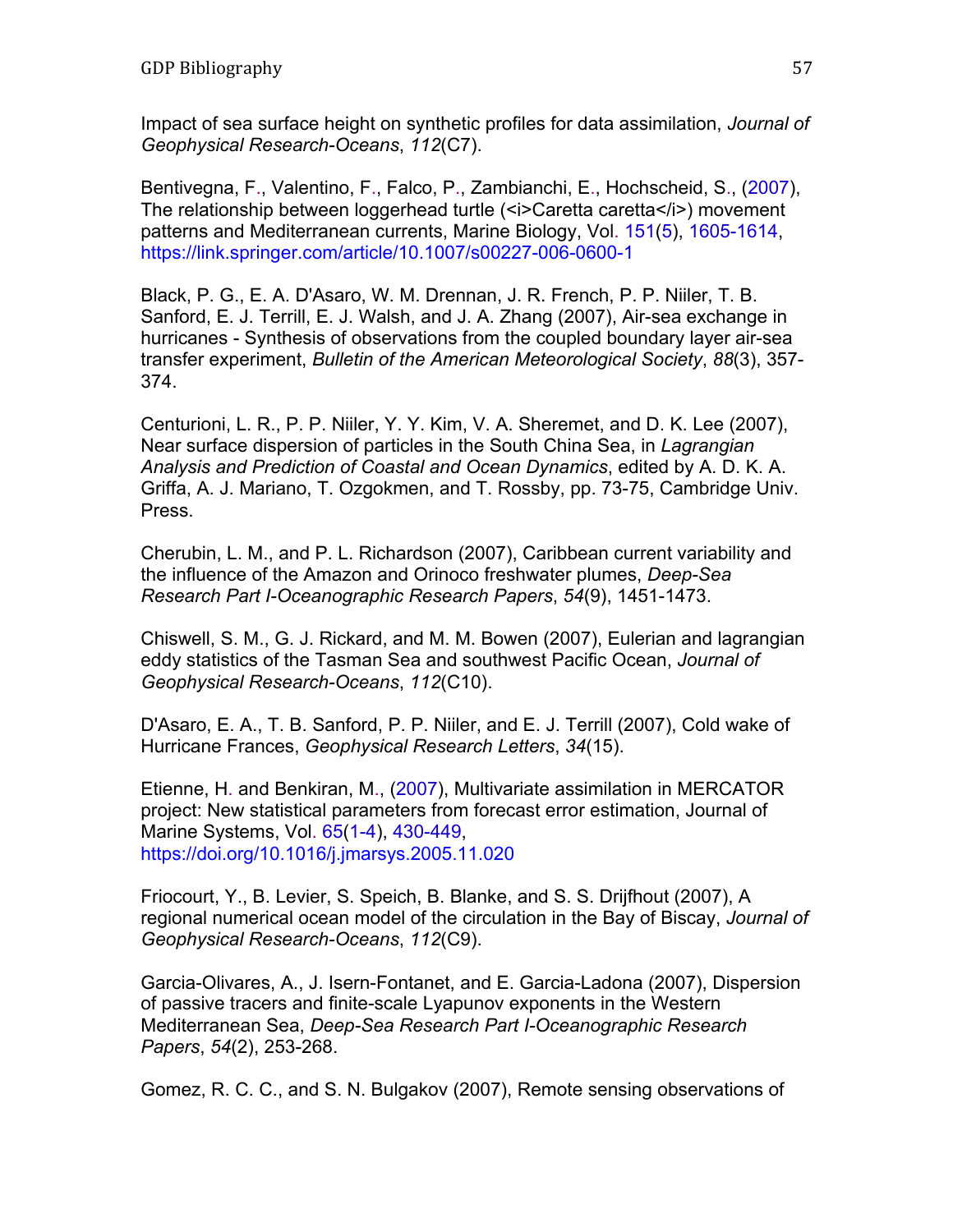the coherent and non-coherent ring structures in the vicinity of Lesser Antilles, *Annales Geophysicae*, *25*(2), 331-340.

Hamilton, P. (2007), Eddy statistics from Lagrangian drifters and hydrography for the northern Gulf of Mexico slope, *Journal of Geophysical Research- Oceans*, *112*(C9).

Hare, J. A., and H. J. Walsh (2007), Planktonic linkages among marine protected areas on the south Florida and southeast United States continental shelves, *Canadian Journal of Fisheries and Aquatic Sciences*, *64*(9), 1234-1247.

Haza, A. C., L. I. Piterbarg, P. Martin, T. M. Ozgokmen, and A. Griffa (2007), A Lagrangian subgridscale model for particle transport improvement and application in the Adriatic Sea using the Navy Coastal Ocean Model, *Ocean Modelling*, *17*(1), 68-91.

Haza, A. C., et al. (2007), Model-based directed drifter launches in the Adriatic Sea: Results from the DART experiment, *Geophysical Research Letters*, *34*(10).

Helber, R. W., R. H. Weisberg, F. Bonjean, E. S. Johnson, and G. S. E. Lagerloef (2007), Satellite-derived surface current divergence in relation to tropical Atlantic SST and wind, *Journal of Physical Oceanography*, *37*(5), 1357-1375.

Ivanov, L. M., O. V. Melnichenko, C. A. Collins, V. N. Eremeev, and S. V. Motyzhev (2007), Wind induced oscillator dynamics in the Black Sea revealed by Lagrangian drifters, *Geophysical Research Letters*, *34*(13).

Johnson, E. S., F. Bonjean, G. S. E. Lagerloef, J. T. Gunn, and G. T. Mitchum (2007), Validation and error analysis of OSCAR sea surface currents, *Journal of Atmospheric and Oceanic Technology*, *24*(4), 688-701.

Kohl, A. (2007), Generation and stability of a quasi-permanent vortex in the lofoten basin, *Journal of Physical Oceanography*, *37*(11), 2637-2651.

Lin, X. H., L. Y. Oey, and D. P. Wang (2007), Altimetry and drifter data assimilations of loop current and eddies, *Journal of Geophysical Research-Oceans*, *112*(C5).

Liu, W. T., X. S. Xie, and P. P. Niiler (2007), Ocean-atmosphere interaction over agulhas extension meanders, *Journal of Climate*, *20*(23), 5784-5797.

Lumpkin, R., and M. Pazos (2007), Measuring surface currents with Surface Velocity Program drifters:theinstrument, its data, and some recent results. Chapter 2 of "lagrangian Analysis and Prediction of Coastal and Ocean Dynamics", ed. A. Griffa, A.D. Kirwan, A. Mariano, T. Ozgokmen and T. Rossby, Cambridge University press.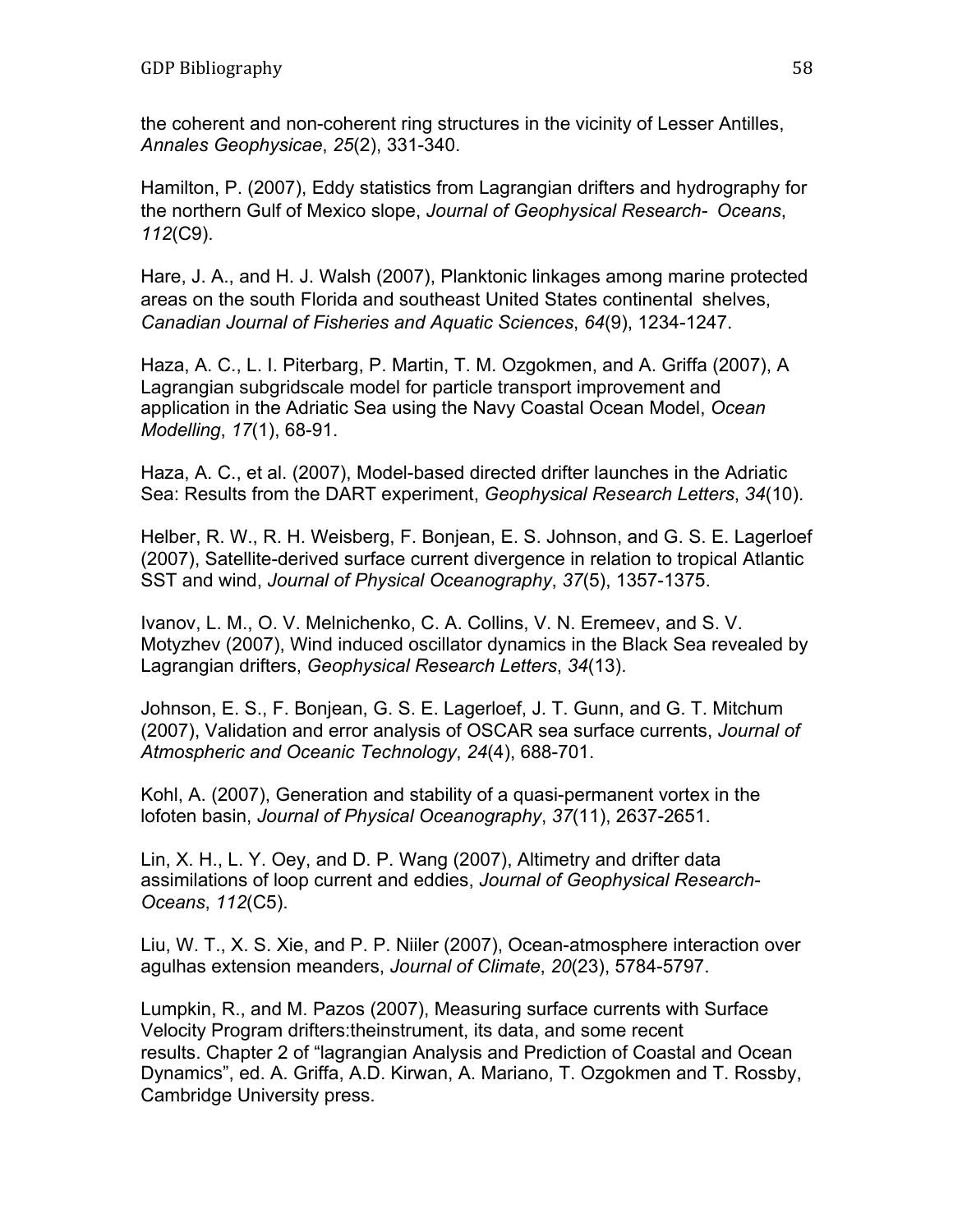Lutjeharms, J.R.E.,J.V. Durgadoo, I.J. Ansorge, (2007),South African Journal of Science,103, January/February.

Ochoa, J., and P. P. Niiler (2007), Vertical vorticity balance in meanders downstream the agulhas retroflection, *Journal of Physical Oceanography*, *37*(6), 1740-1744.

Ohlmann, C., P. White, L. Washburn, E. Terrill, B. Emery, and M. Otero (2007), Interpretation of coastal HF radar-derived surface currents with high-resolution drifter data, *Journal of Atmospheric and Oceanic Technology*, *24*(4), 666-680.

Olson, D. B., V. H. Kourafalou, W. E. Johns, G. Samuels, and M. Veneziani (2007), Aegean surface circulation from a satellite-tracked drifter array, *Journal of Physical Oceanography*, *37*(7), 1898-1917.

Permyakov, M. S., T. I. Tarkhova, and A. S. Sergienko (2007), Estimates of the characteristics of the horizontal turbulent exchange in the northwestern part of the Pacific Ocean, *Oceanology*, *47*(5), 647-652.

Pizzigalli, C., V. Rupolo, E. Lombardi, and B. Blanke (2007), Seasonal probability dispersion maps in the Mediterranean Sea obtained from the Mediterranean Forecasting System Eulerian velocity fields, *Journal of Geophysical Research-Oceans*, *112*(C5).

Pollard, R. T., H. J. Venables, J. F. Read, and J. T. Allen (2007), Large-scale circulation around the Crozet Plateau controls an annual phytoplankton bloom in the Crozet Basin, *Deep-Sea Research Part II-Topical Studies in Oceanography*, *54*(18-20), 1915-1929.

Poulain, P. M., and E. Zambianchi (2007), Surface circulation in the central Mediterranean Sea as deduced from Lagrangian drifters in the 1990s, *Continental Shelf Research*, *27*(7), 981-1001.

Reverdin, G., P. Blouch, J. Boutin, P. P. Niiler, J. Rolland, W. Scuba, A. Lourenco, and A. F. Rios (2007), Surface salinity measurements - COSMOS 2005 experiment in the Bay of Biscay, *Journal of Atmospheric and Oceanic Technology*, *24*(9), 1643-1654.

Reynolds, S**.** E**.**, Mather, R**.** L**.**, Wolff, G**.** A**.**, Williams, R**.** G**.**, Landolfi, A**.**, Sanders, R**.**, and Woodward, E**.** M**.** S**.** (2007), How widespread and important is N2 fixation in the North Atlantic Ocean? Global Biogeochem**.** Cycles, 21, GB4015, doi:10.1029/2006GB002886**.**

Richardson, P. L. (2007), Agulhas leakage into the Atlantic estimated with subsurface floats and surface drifters, *Deep-Sea Research Part I-Oceanographic*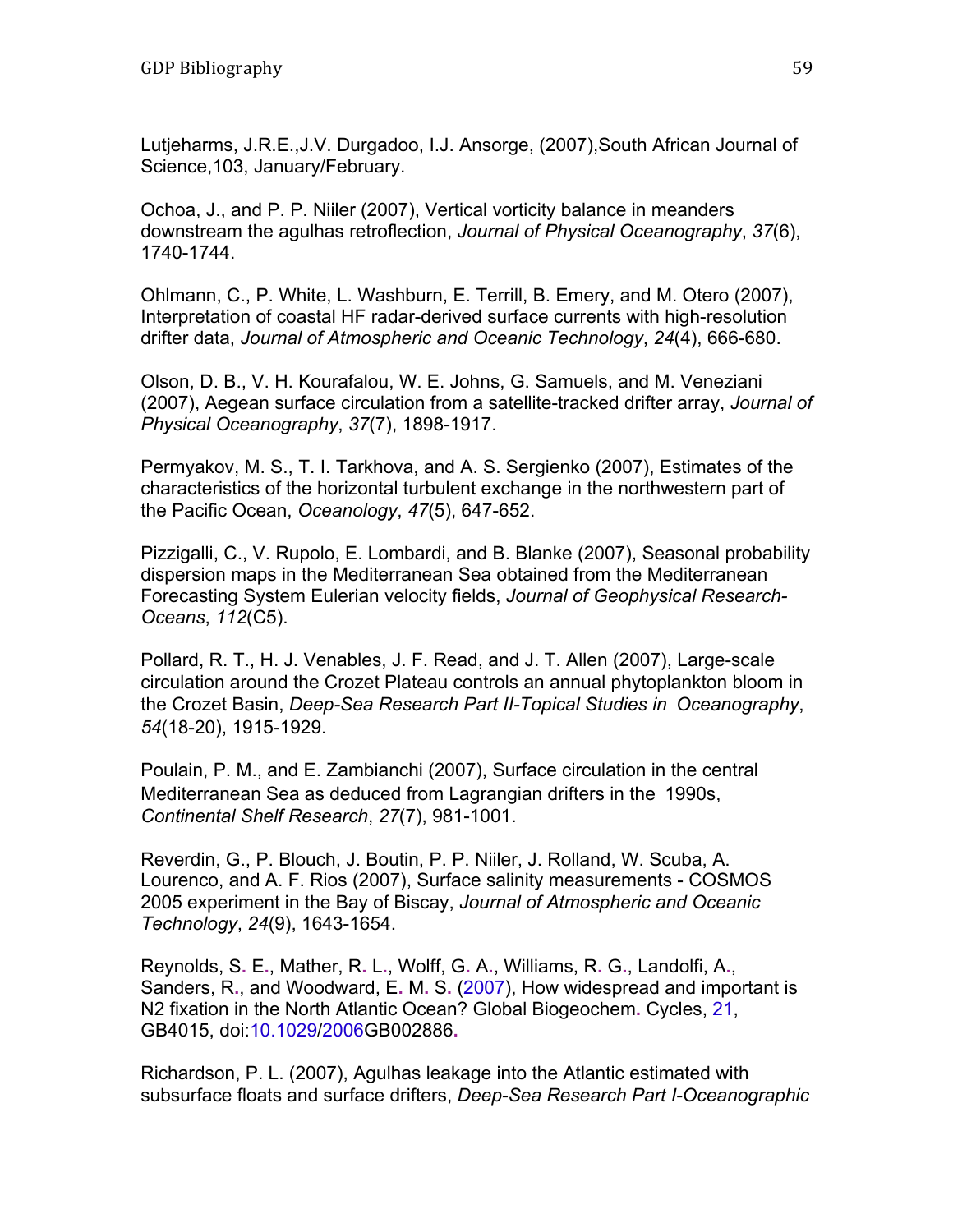*Research Papers*, *54*(8), 1361-1389.

Rio, M. H., P. M. Poulain, A. Pascual, E. Mauri, G. Larnicol, and R. Santoleri (2007), A Mean Dynamic Topography of the Mediterranean Sea computed from altimetric data, in-situ measurements and a general circulation model, *Journal of Marine Systems*, *65*(1-4), 484-508.

Rogachev, K., N. Shlyk, and E. Carmack (2007), The shedding of mesoscale anticyclonic eddies from the Alaskan Stream and westward transport of warm water, *Deep-Sea Research Part II-Topical Studies in Oceanography*, *54*(23-26), 2643-2656.

Rupolo, V. (2007), A lagrangian-based approach for determining trajectories taxonomy and turbulence regimes, *Journal of Physical Oceanography*, *37*(6), 1584-1609.

Sangra, P., M. Auladell, A. Marrero-Diaz, J. L. Pelegri, E. Fraile-Nuez, A. Rodriguez-Santana, J. M. Martin, E. Mason, and A. Hernandez-Guerra (2007), On the nature of oceanic eddies shed by the Island of Gran Canaria, *Deep-Sea Research Part I-Oceanographic Research Papers*, *54*(5), 687-709.

Tang, C. L., W. Perrie, A. D. Jenkins, B. M. DeTracey, Y. Hu, B. Toulany, and P. C. Smith (2007), Observation and modeling of surface currents on the Grand Banks: A study of the wave effects on surface currents, *Journal of Geophysical Research-Oceans*, *112*(C10).

Veneziani, M., A. Griffa, and P. M. Poulain (2007), Historical drifter data and statistical prediction of particle motion: A case study in the central Adriatic Sea, *Journal of Atmospheric and Oceanic Technology*, *24*(2), 235-254.

Warrick, J. A., P. M. DiGiacomo, S. B. Welsberg, N. P. Nezlin, M. Mengel, B. H. Jones, J. C. Ohlmann, L. Washburn, E. J. Terrill, and K. L. Farnsworth (2007), River plume patterns and dynamics within the Southern California Bight, *Continental Shelf Research*, *27*(19), 2427-2448.

Yin, X. Q., and L. Y. Oey (2007), Bred-ensemble ocean forecast of loop current and rings, *Ocean Modelling*, *17*(4), 300-326

#### **2006**

Brambilla, E., and L. D. Talley (2006), Surface drifter exchange between the North Atlantic subtropical and sub polar gyres, *Journal of Geophysical Research-Oceans*, *111*(C7).

Campagna, C., A. R. Piola, M. R. Marin, M. Lewis, and T. Fernandez (2006), Southern elephant seal trajectories, fronts and eddies in the Brazil/Malvinas Confluence, *Deep-Sea Research Part I-Oceanographic Research Papers*,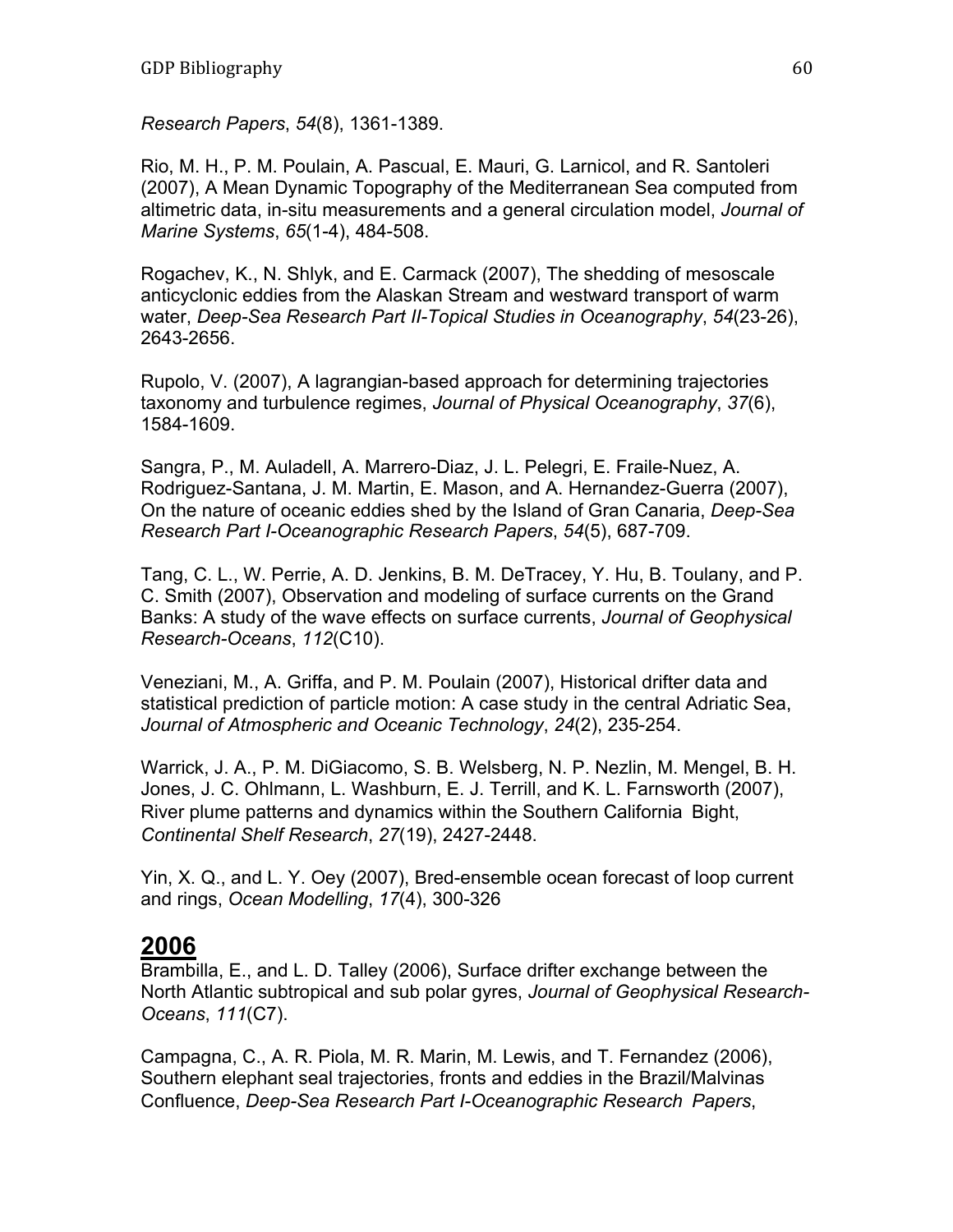*53*(12), 1907-1924.

Chaigneau, A., D. R. R. A, and F. Colas (2006), Lagrangian study of the Panama Bight and surrounding regions, *Journal of Geophysical Research-Oceans*, *111*, C09013, doi:10.1029/2006JC003530.

Chen, C. T. A., and D. D. Sheu (2006), Does the Taiwan Warm Current originate in the Taiwan Strait in wintertime?, *Journal of Geophysical Research- Oceans*, *111*(C4).

Chiswell, S. M., and G. J. Rickard (2006), Comparison of model and observational ocean circulation climatologies for the New Zealand region, *Journal of Geophysical Research-Oceans*, *111*(C10).

Danielson, S., K. Aagaard, T. Weingartner, S. Martin, P. Winsor, G. Gawarkiewicz, and D. Quadfasel (2006), The St. Lawrence polynya and the Bering shelf circulation: New observations and a model comparison, *Journal of Geophysical Research-Oceans*, *111*(C9).

D'Asaro, E. A., R. Harcourt, E. Terrill, P. P. Niiler, and T. B. Sanford (2006), The hurricane mixing front, *Bulletin of the American Meteorological Society*, *87*(11), 1492-1492.

Ebuchi, N. R. (2006), Seasonal and interannual variations in the East Sakhalin Current revealed by TOPEX/POSEIDON altimeter data, *Journal of Oceanography*, *62*(2), 171-183.

Edwards, K. P., F. E. Werner, and B. O. Blanton (2006), Comparison of observed and modeled drifter trajectories in coastal regions: An improvement through adjustments for observed drifter slip and errors in wind fields, *Journal of Atmospheric and Oceanic Technology*, *23*(11), 1614-1620.

Edwards, K. P., J. A. Hare, F. E. Werner, and B. O. Blanton (2006), Lagrangian circulation on the southeast US continental shelf: implications for larval dispersal and retention, *Continental Shelf Research*, *26*(12-13), 1375-1394.

Fernand, L., G. D. Nolan, R. Raine, C. E. Chambers, S. R. Dye, M. White, and J. Brown (2006), The Irish coastal current: A seasonal jet-like circulation, *Continental Shelf Research*, *26*(15), 1775-1793.

Fratantoni, D. M., and P. L. Richardson (2006), The evolution and demise of North Brazil Current rings, *Journal of Physical Oceanography*, *36*(7), 1241-1264.

Fu, L. L. (2006), Pathways of eddies in the South Atlantic Ocean revealed from satellite altimeter observations, *Geophysical Research Letters*, *33*, 14.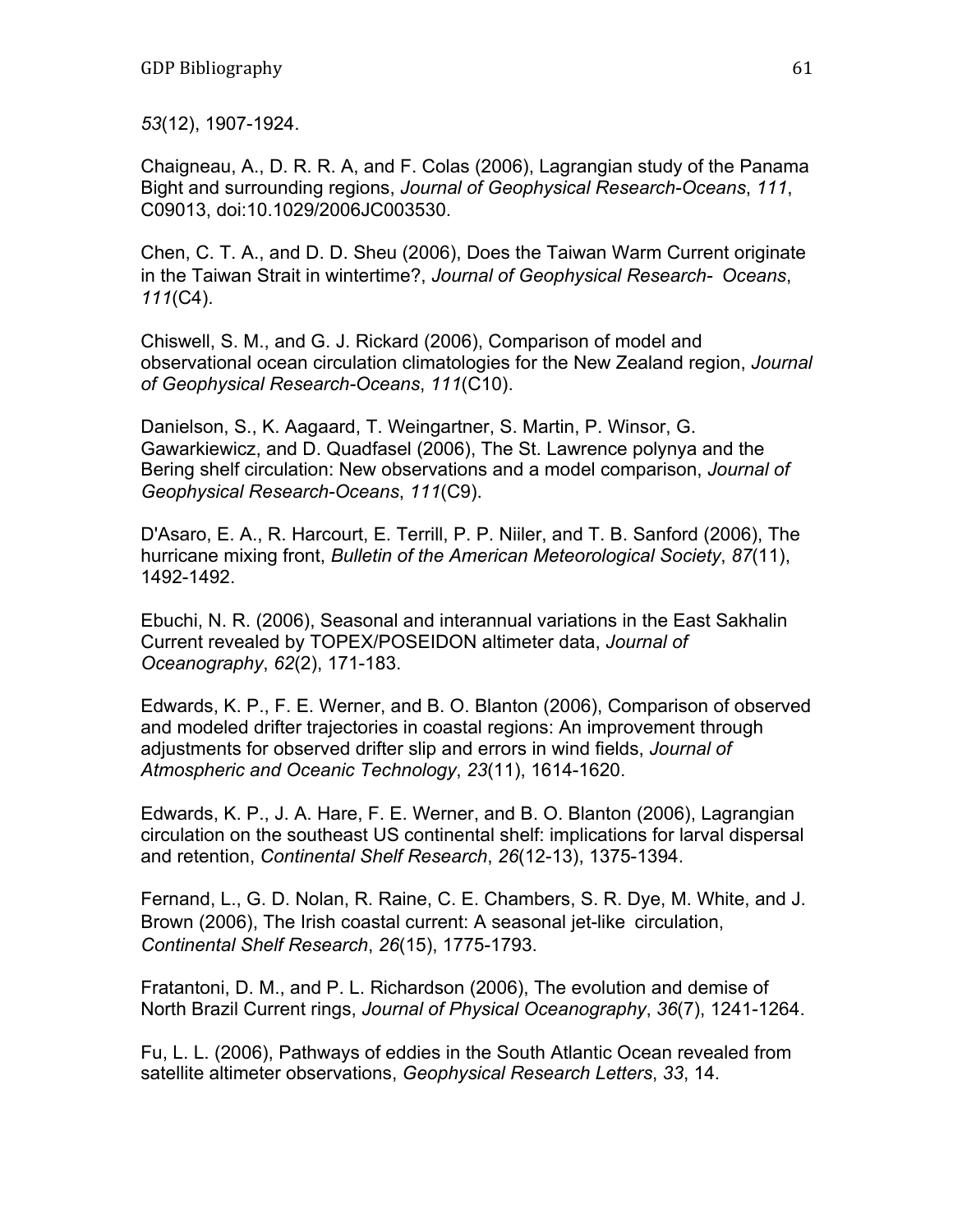Gastgifvars, M., H. Lauri, A. Sarkanen, K. Myrberg, O. Andrejev, and C. Ambjorn (2006), Modelling surface drifting of buoys during a rapidly-moving weather front in the Gulf of Finland, Baltic Sea, *Estuarine Coastal and Shelf Science*, *70*(4), 567-576.

Gawarkiewicz, G., and C. A. Linder (2006), Lagrangian flow patterns north of Cape Hatteras using near-surface drifters, *Progress in Oceanography*, *70*(2-4), 181-195.

Hewson, I., D. M. Wingett, K. E. Williamson, J. A. Fuhrman, and K. E. Wommack (2006), Viral and bacterial assemblage covariance in oligotrophic waters of the West Florida Shelf (Gulf of Mexico), *Journal of the Marine Biological Association of the United Kingdom*, *86*(3), 591-603.

Jayne, S. R. (2006), Circulation of the North Atlantic Ocean from altimetry and the Gravity Recovery and Climate Experiment geoid, *Journal of Geophysical Research-Oceans*, *111*(C3).

Jouon, A., P. Douillet, S. Ouillon, and P. Fraunie (2006), Calculations of hydrodynamic time parameters in a semi-opened coastal zone using a 3D hydrodynamic model, *Continental Shelf Research*, *26*(12-13), 1395-1415.

Lankhorst, M. (2006), A self-contained identification scheme for eddies in drifter and float trajectories, *Journal of Atmospheric and Oceanic Technology*, *23*(11), 1583-1592.

Lorbacher, K., D. Dommenget, P. P. Niiler, and A. Kohl (2006), Ocean mixed layer depth: A subsurface proxy of ocean-atmosphere variability, *Journal of Geophysical Research-Oceans*, *111*(C7).

Olascoaga, M. J., Rypina, II, M. G. Brown, F. J. Beron-Vera, H. Kocak, L. E. Brand, G. R. Halliwell, and L. K. Shay (2006), Persistent transport barrier on the West Florida Shelf, *Geophysical Research Letters*, *33*(22).

Paduan, J. D., K. C. Kim, M. S. Cook, and F. P. Chavez (2006), Calibration and validation of direction-finding high-frequency radar ocean surface current observations, *Ieee Journal of Oceanic Engineering*, *31*(4), 862-875.

Panteleev, G. G., P. Stabeno, V. A. Luchin, D. A. Nechaev, and M. Ikeda (2006), Summer transport estimates of the Kamchatka Current derived as a variational inverse of hydrophysical and surface drifter data, *Geophysical Research Letters*, *33*(9).

Park, K. A., K. Kim, P. C. Cornillon, and J. Y. Chung (2006), Relationship between satellite-observed cold water along the Primorye coast and sea ice in the East Sea (the Sea of Japan), *Geophysical Research Letters*, *33*(10).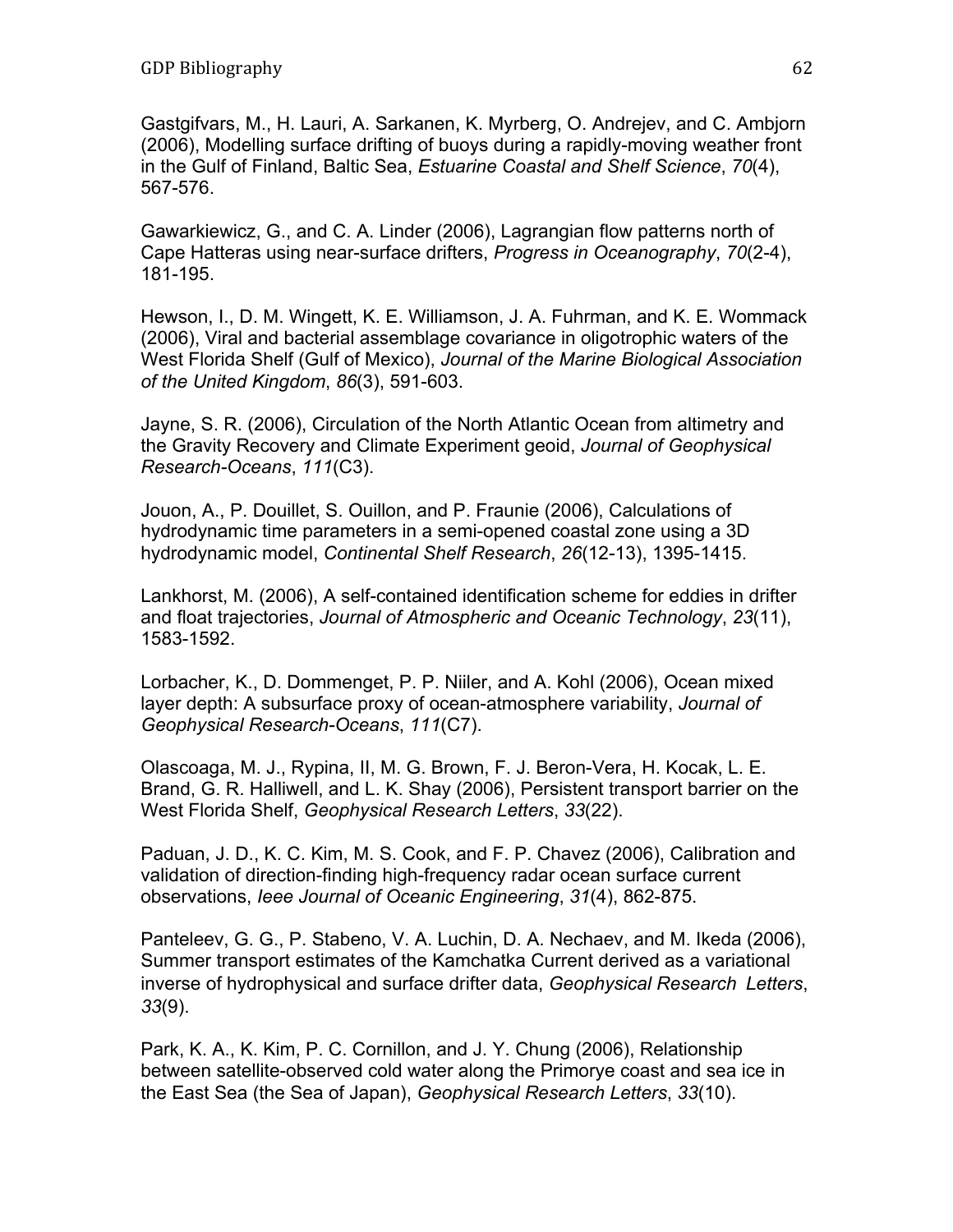Kessler, W. S. (2006), The circulation of the eastern tropical Pacific: A review, Progress in Oceanography, Vol. 69(2-4), 181-217, https://doi.org/10.1016/j.pocean.2006.03.009

Pascual, A., Y. Faugere, G. Larnicol, and P. Y. Le Traon (2006), Improved description of the ocean mesoscale variability by combining four satellite altimeters, *Geophysical Research Letters*, *33*(2).

Salman, H., L. Kuznetsov, C. Jones, and K. Ide (2006), A method for assimilating Lagrangian data into a shallow-water-equation ocean model, *Monthly Weather Review*, *134*(4), 1081-1101.

Sengupta, D., G. N. B. Raj, and S. S. C. Shenoi (2006), Surface freshwater from Bay of Bengal runoff and Indonesian Throughflow in the Tropical Indian Ocean, *Geophysical Research Letters*, *33*(22).

Sherwin, T. J., M. O. Williams, W. R. Turrell, S. L. Hughes, and P. I. Miller (2006), A description and analysis of mesoscale variability in the Faroe-Shetland Channel, *Journal of Geophysical Research-Oceans*, *111*(C3).

Simizu, D., and K. I. Ohshima (2006), A model simulation on the circulation in the Sea of Okhotsk and the East Sakhalin Current, *Journal of Geophysical Research-Oceans*, *111*(C5).

Taillandier, V., A. Griffa, and A. Molcard (2006), A variational approach for the reconstruction of regional scale Eulerian velocity fields from Lagrangian data, *Ocean Modelling*, *13*(1), 1-24.

Ursella, L., P. M. Poulain, and R. P. Signell (2006), Surface drifter derived circulation in the northern and middle Adriatic Sea: Response to wind regime and season, *Journal of Geophysical Research-Oceans*, *112*(C3).

Vander Woude, A. J., J. L. Largier, and R. M. Kudela (2006), Nearshore retention of upwelled waters north and south of Point Reyes (northern California) - Patterns of surface temperature and chlorophyll observed in CoOP WEST, *Deep-Sea Research Part II-Topical Studies in Oceanography*, *53*(25-26), 2985-2998.

Zhou, M., P. P. Niller, Y. W. Zhu, and R. D. Dorland (2006), The western boundary current in the Bransfield Strait, Antarctica, *Deep-Sea Research Part I-Oceanographic Research Papers*, *53*(7), 1244-1252.

### **2005**

Ansorge, I. J. and Lutjeharms, J. R. E., (2005), Direct observations of eddy turbulence at a ridge in the Southern Ocean, Geophysical Research Letters, Vol. 32(14), https://doi.org/10.1029/2005GL022588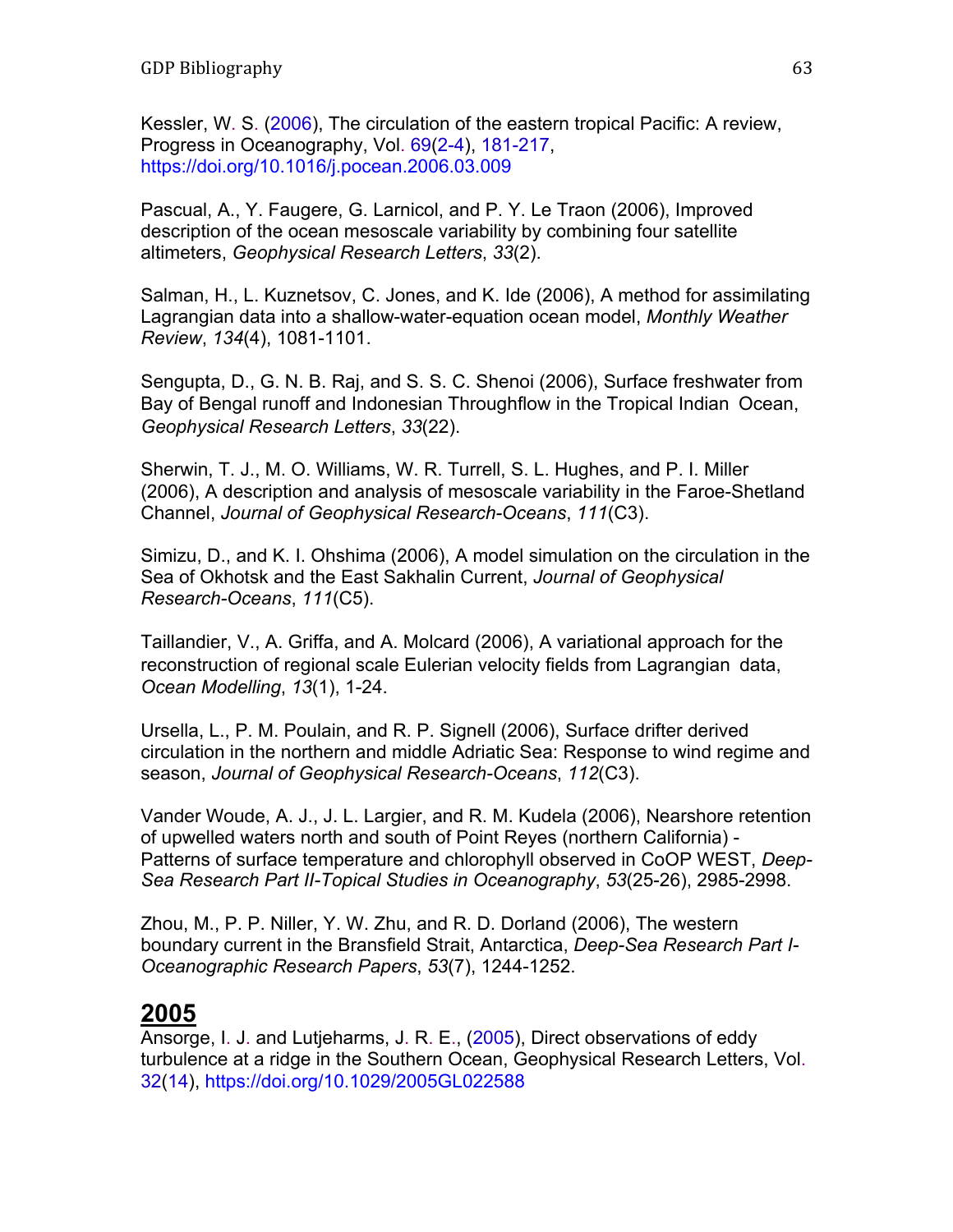Ansorge, I. J., Speich, S., Lutjeharms, J. R. E., Goni, G. J., Rautenbach, C. J. de W., (2005), Monitoring the oceanic flow beteen Africa and Antarctica: report of the first GoodHope cruise: research in action, South African Journal of Science, Vol. 101(1-2), 29-35, https://journals.co.za/content/sajsci/101/1-2/EJC96351

Aretxabaleta, A., J. Manning, F. E. Werner, K. Smith, B. O. Blanton, and D. R. Lynch (2005), Data assimilative hindcast on the Southern Flank of Georges Bank during May 1999: frontal circulation and implications, *Continental Shelf Research*, *25*(7-8), 849-874.

Barth, J. A., S. D. Pierce, and T. J. Cowles (2005), Mesoscale structure and its seasonal evolution in the northern California Current System, *Deep-Sea Research Part II-Topical Studies in Oceanography*, *52*(1-2), 5-28.

Barth, J. A., Pierce, S. D., and Castelao, R. M., (2005), Time-dependent, winddriven flow over a shallow midshelf sumbarine bank, Journal of Geophysical Research, Vol. 110(C10), https://doi.org/10.1029/2004JC002761

Bengtsson, T., R. Milliff, R. Jones, and et al. (2005), A state-space model for ocean drifter motions dominated by inertial oscillations, *Journal of Geophysical Research-Oceans*, *110*, C10.

Chaigneau, A., and O. Pizarro (2005), Surface circulation and fronts of the South Pacific Ocean, east of 120 degrees W, *Geophysical Research Letters*, *32*(8).

Chaigneau, A., and O. Pizarro (2005), Eddy characteristics in the eastern South pacific, *Journal of Geophysical Research-Oceans*, *110*(C6).

Chaigneau, A., and O. Pizarro (2005), Mean surface circulation and mesoscale turbulent flow characteristics in the eastern South Pacific from satellite tracked drifters, *Journal of Geophysical Research-Oceans*, *110*(C5).

Downes, B. J., A. Bellgrove, and J. L. Street (2005), Drifting or walking? Colonisation routes used by different instars and species of lotic, macroinvertebrate filter feeders, *Marine and Freshwater Research*, *56*(6), 815- 824.

Editor, J. (2005), Global drifter program spans the globe, *Bulletin of the American Meteorological Society*, *86*(12), 1718-1719. Edson, J., et al. (2007), The coupled boundary layers and air-sea transfer experiment in low winds, *Bulletin of the American Meteorological Society*, *88*(3), 341-+.

Enfield, D. B., and S. K. Lee (2005), The heat balance of the Western Hemisphere warm pool, *Journal of Climate*, *18*(14), 2662-2681.

Ezer, T., D. V. Thattai, B. Kjerfve, and W. D. Heyman (2005), On the variability of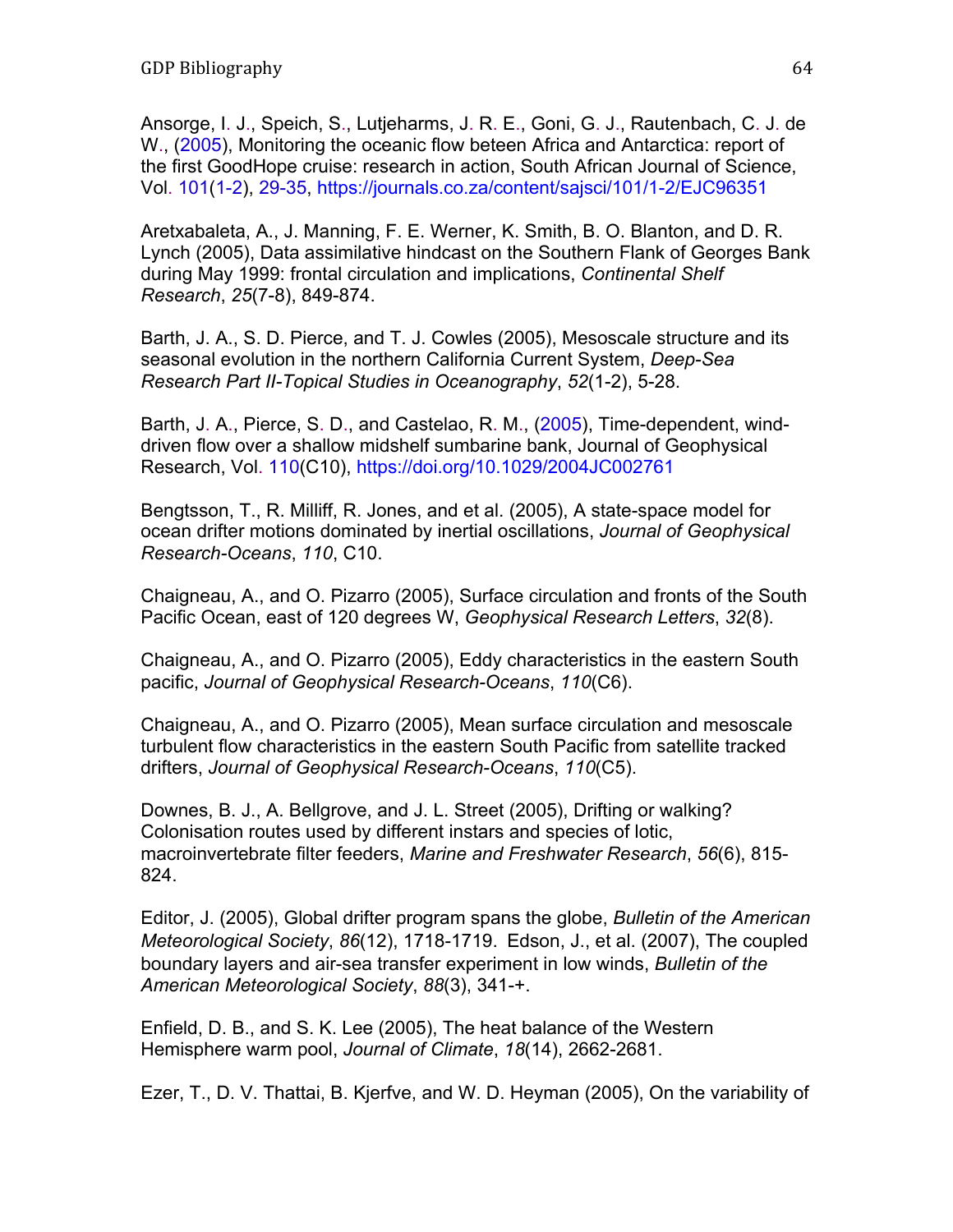the flow along the Meso-American Barrier Reef system: a numerical model study of the influence of the Caribbean current and eddies, *Ocean Dynamics*, *55*(5-6), 458-475.

Fang, G. H., D. Susanto, I. Soesilo, Q. A. Zheng, F. L. Qiao, and Z. X. Wei (2005), A note on the South China Sea shallow interocean circulation, *Advances in Atmospheric Sciences*, *22*(6), 946-954.

He, R. Y., D. J. McGillicuddy, D. R. Lynch, K. W. Smith, C. A. Stock, and J. P. Manning (2005), Data assimilative hindcast of the Gulf of Maine coastal circulation, *Journal of Geophysical Research-Oceans*, *110*(C10).

Hughes, C. W. (2005), Nonlinear vorticity balance of the Antarctic Circumpolar Current, *Journal of Geophysical Research-Oceans*, *110*(C11).

Janzen, C. D., J. H. Churchill, and N. R. Pettigrew (2005), Observations of exchange between eastern Casco Bay and the western Gulf of Maine, *Deep-Sea Research Part II-Topical Studies in Oceanography*, *52*(19-21), 2411-2429.

Kaplan, D. M., J. Largier, and L. W. Botsford (2005), HF radar observations of surface circulation off Bodega Bay (northern California, USA), *Journal of Geophysical Research-Oceans*, *110*(C10).

Karstensen, J., P. Schlosser, D. W. R. Wallace, J. L. Bullister, and J. Blindheim (2005), Water mass transformation in the Greenland Sea during the 1990s, *Journal of Geophysical Research-Oceans*, *110*(C7).

Kelly, K. A., S. Dickinson, and G. C. Johnson (2005), Comparisons of scatterometer and TAO winds reveal time-varying surface currents for the Tropical Pacific Ocean, *Journal of Atmospheric and Oceanic Technology*, *22*(6), 735-745.

Knutsen, O., H. Svendsen, S. Osterhus, T. Rossby, and B. Hansen (2005), Direct measurements of the mean flow and eddy kinetic energy structure of the upper ocean circulation in the NE Atlantic, *Geophysical Research Letters*, *32*(14).

Lacasce, J. H. (2005), On the Eulerian and Lagrangian velocity distributions in the North Atlantic, *Journal Of.Physical Oceanography*, *35*, 2327-2336.

Ladd, C., G. L. Hunt, C. W. Mordy, S. A. Salo, and P. J. Stabeno (2005), Marine environment of the eastern and central Aleutian Islands, *Fisheries Oceanography*, *14*, 22-38.

Le Cann, B., M. Assenbaum, J. C. Gascard, and G. Reverdin (2005), Observed mean and mesoscale upper ocean circulation in the midlatitude northeast Atlantic, *Journal of Geophysical Research-Oceans*, *110*(C7).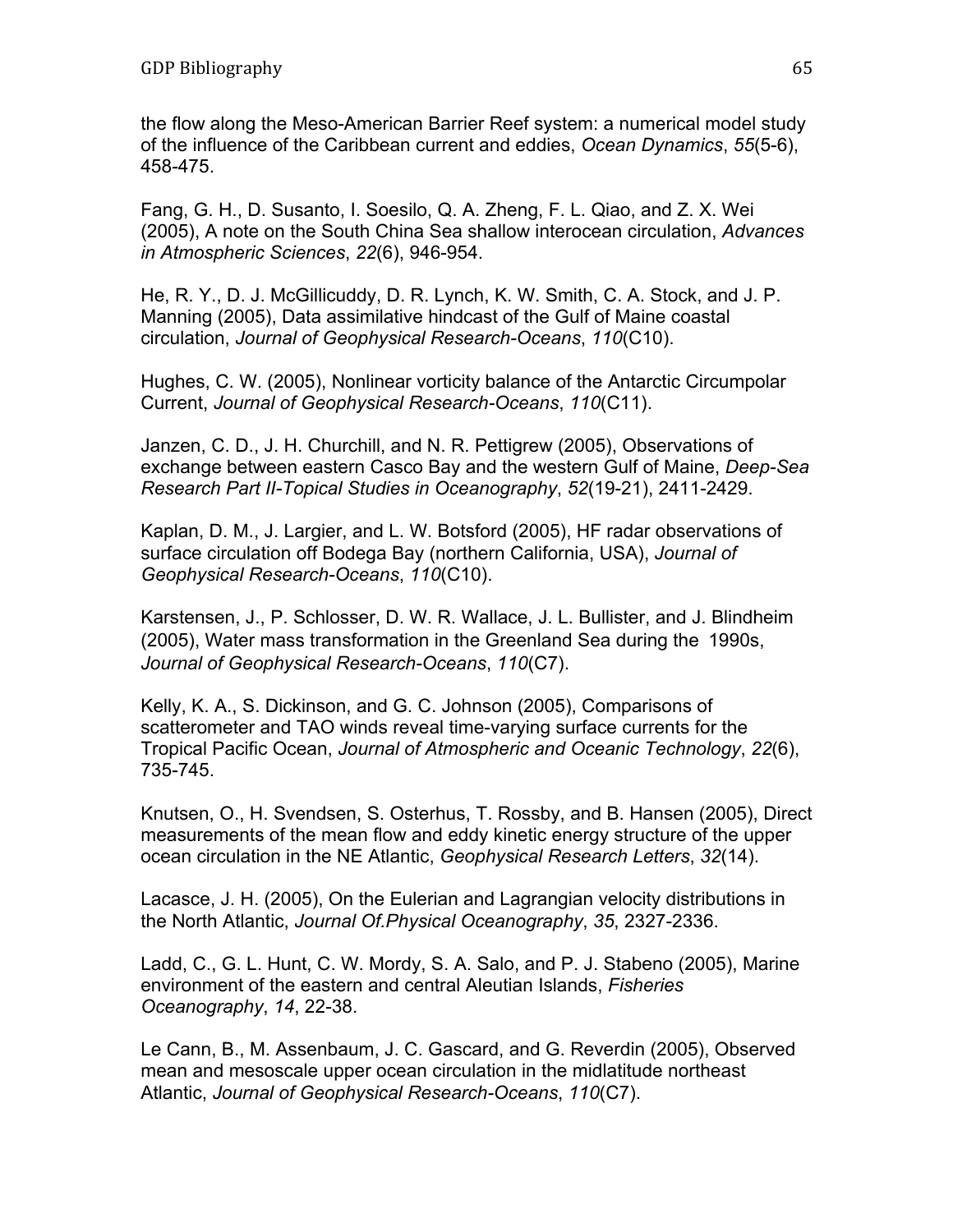Lee, D. K., and P. P. Niiler (2005), The energetic surface circulation patterns of the Japan/East Sea, *Deep-Sea Research Part II-Topical Studies in Oceanography*, *52*(11-13), 1547-1563.

Levinson, D. H. (2005), State of the climate in 2004, *Bulletin of the American Meteorological Society*, *86*(6), S1.

Lumpkin, R., and Z. Garraffo (2005), Evaluating the decomposition of tropical Atlantic drifter observations, *Journal of Atmospheric and Oceanic Technology*, *22*(9), 1403-1415.

Lumpkin, R., and S. Garzoli (2005), Near-surface circulation in the Tropical Atlantic Ocean, *Deep-Sea Research I*, *52*(3), 495-518.

MacFadyen, A., B. M. Hickey, and M. G. G. Foreman (2005), Transport of surface waters from the Juan de Fuca eddy region to the Washington coast, *Continental Shelf Research*, *25*(16), 2008-2021.

Memery, L., G. Reverdin, J. Paillet, and A. Oschlies (2005), Introduction to the POMME special section: Thermocline ventilation and biogeochemical tracer distribution in the northeast Atlantic Ocean and impact of mesoscale dynamics, *Journal of Geophysical Research-Oceans*, *110*(C7).

Miller, L. A., M. Robert, and W. R. Crawford (2005), The large, westwardpropagating Haida Eddies of the Pacific eastern boundary, *Deep-Sea Research Ii*, *52*, 7-8.

Mooers, C. N. K., I. Bang, and F. J. Sandovai (2005), Comparison between observation and numerical simulations of Japan (East) Sea flow and mass fields in 1999 through 2001, *Deep-Sea Research Ii*, *52*, 11-13.

O'Connor, B. M., R. A. Fine, and D. B. Olson (2005), A global comparison of subtropical underwater formation rates, *Deep-Sea Research Part I-Oceanographic Research Papers*, *52*(9), 1569-1590.

Oey, L. Y., T. Ezer, G. Forristall, C. Cooper, S. DiMarco, and S. Fan (2005), An exercise in forecasting loop current and eddy frontal positions in the Gulf of Mexico, *Geophysical Research Letters*, *32*(12).

Ohlmann, J. C., and P. P. Niiler (2005), Circulation over the continental shelf in the northern Gulf of Mexico, *Progress in Oceanography*, *64*(1), 45-81.

Ohlmann, J. C., P. F. White, A. L. Sybrandy, and P. P. Niiler (2005), A new kind of drifter to observe the coastal ocean, *Bulletin of the American Meteorological Society*, *86*(9), 1219-1221.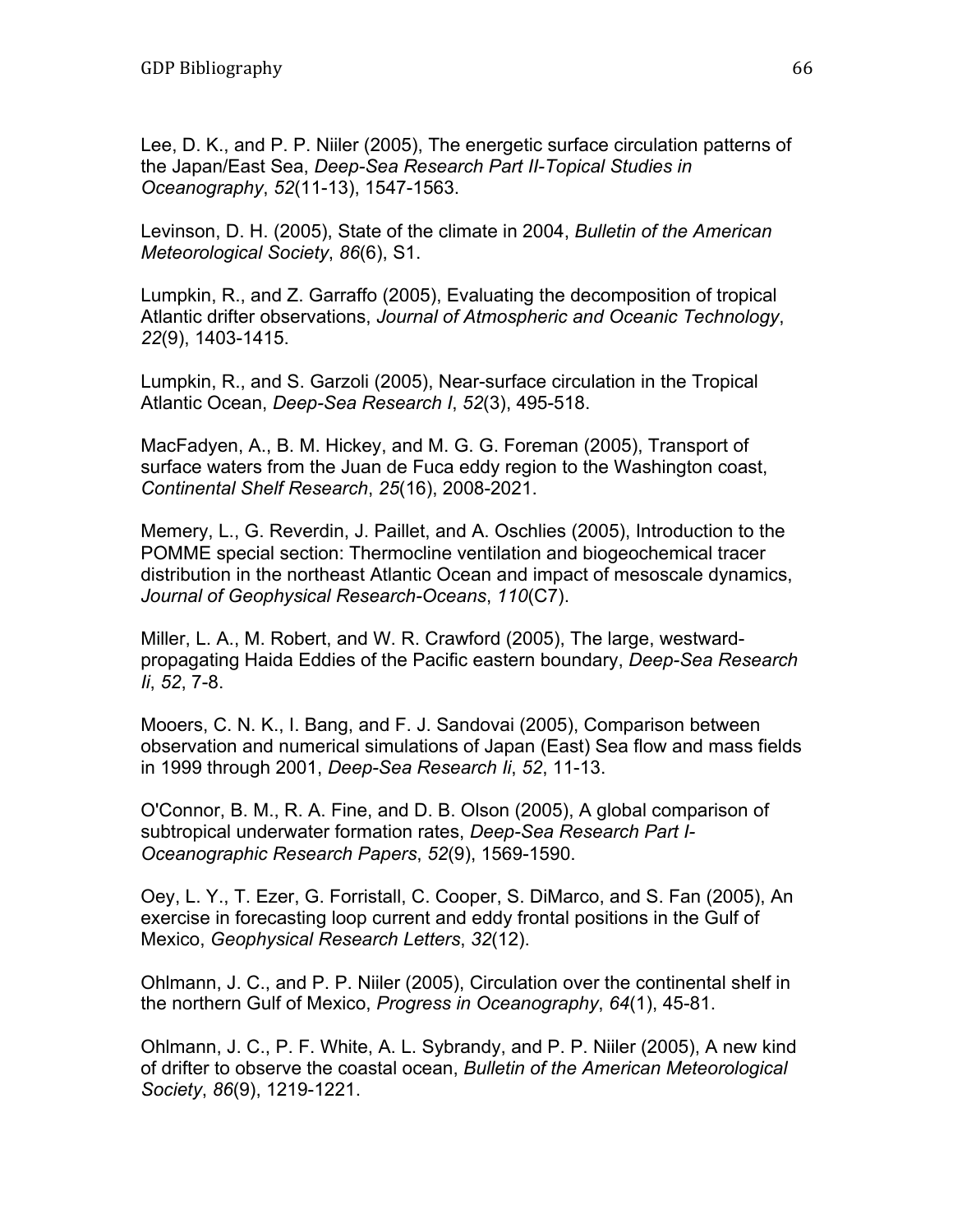Ohshima, K. I., M. Wakatsuchi, and S. I. Saitoh (2005), Velocity field of the Oyashio region observed with satellite-tracked surface drifters during 1999- 2000, *Journal of Oceanography*, *61*(5), 845-855.

Ohshima, K. I., Y. Fukamachi, T. Mutoh, and M. Wakatsuchi (2005), A generation mechanism for mesoscale eddies in the Kuril Basin of the Okhotsk Sea: Baroclinic instability caused by enhanced tidal mixing, *Journal of Oceanography*, *61*(2), 247-260.

Poulain, P. M., R. Barbanti, S. Motyzhev, and A. Zatsepin (2005), Statistical description of the Black Sea near-surface circulation using drifters in 1999- 2003, *Deep-Sea Research Part I-Oceanographic Research Papers*, *52*(12), 2250-2274.

Proehl, J.A., Lynch, D.R., Mcgillicuddy, D.J., Ledwell, J.R (2005), Modeling turbulent dispersion on the North flank of Georges Bank using Lagrangian Particle Methods, *Continental Shelf research 25*(7-8), 875-900.

Radenac, M. H., Y. Dandonneau, and B. Blanke (2005), Displacements and transformations of nitrate-rich and nitrate-poor water masses in the tropical Pacific during the 1997 El Nino, *Ocean Dynamics*, *55*(1), 34-46.

Richardson, P. L. (2005), Caribbean Current and eddies as observed by surface drifters, *Deep-Sea Research Part II-Topical Studies in Oceanography*, *52*(3-4), 429-463.

Schneider, N., E. Di Lorenzo, and P. P. Niiler (2005), Salinity variations in the Southern California current, *Journal of Physical Oceanography*, *35*(8), 1421- 1436.

Shaji, C., C. Wang, G. R. Halliwell, and A. Wallcraft (2005), Simulation of tropical pacific and Atlantic oceans using a hybrid coordinate ocean model, *Ocean Modelling*, *9*(3), 253-282.

Smith, S. R., and G. A. Jacobs (2005), Seasonal circulation fields in the northern Gulf of Mexico calculated by assimilating current meter, shipboard ADCP, and drifter data simultaneously with the shallow water, *Continental Shelf Research*, *25*(2), 157-183.

Treguier, A. M., S. Theetten, E. P. Chassignet, T. Penduff, R. Smith, L. Talley, J. O. Beismann, and C. Boning (2005), The North Atlantic subpolar gyre in four high-resolution models, *Journal of Physical Oceanography*, *35*(5), 757-774.

Tweedie, M. S., D. M. Stanitski, H. D. Snyder, and J. N. Hammond (2005), Follow the world's ocean currents with the Ocean Surface Currents Web site and the Adopt a Drifter Program, *Marine Technology Society Journal*, *39*(4), 83-89.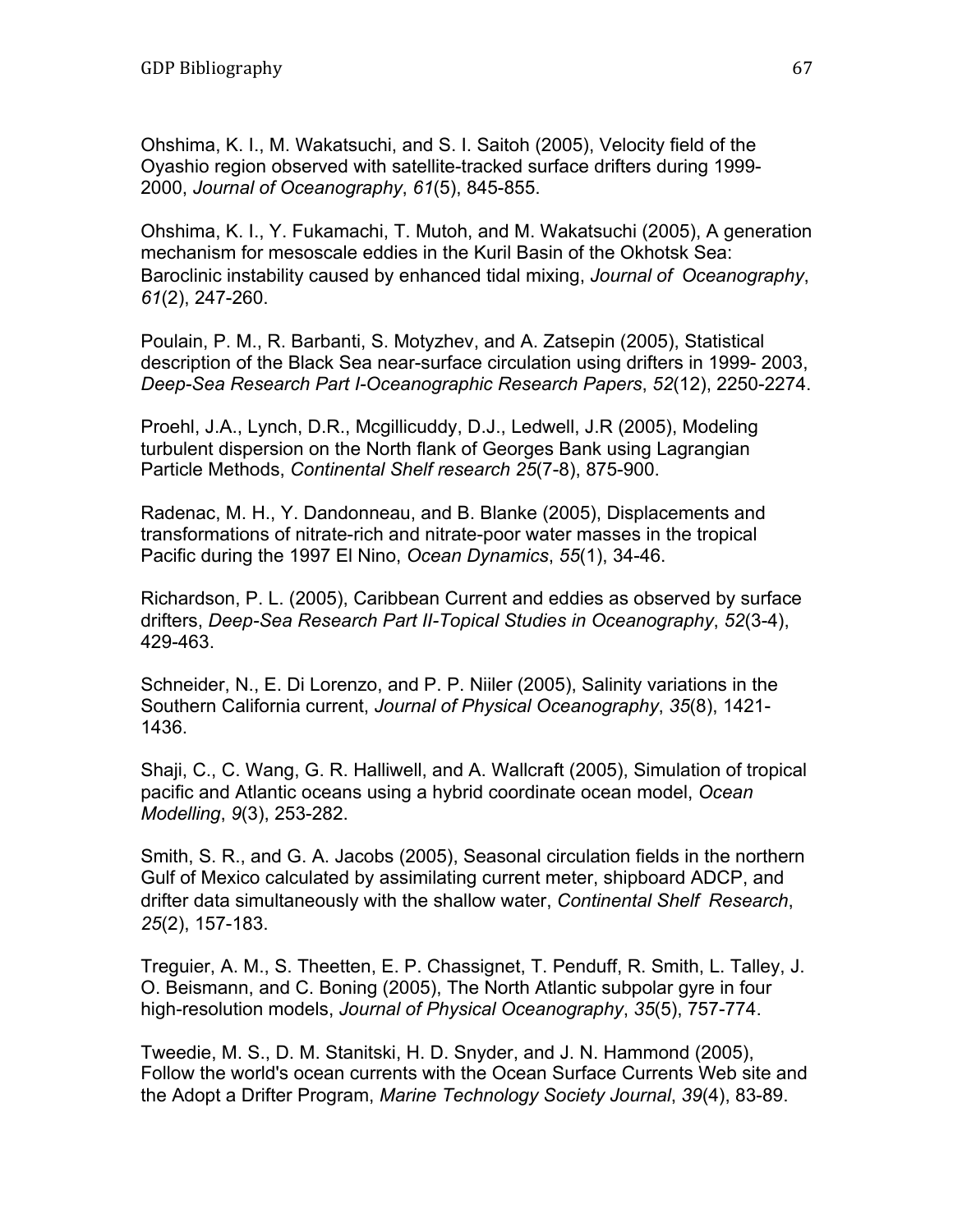Veneziani, M., A. Griffa, Z. D. Garraffo, and E. P. Chassignet (2005), Lagrangian spin parameter and coherent structures from trajectories released in a highresolution ocean model, *Journal of Marine Research*, *63*(4), 753-788.

Volkov, D. L. (2005), Interannual variability of the altimetry-derived eddy field and surface circulation in the extratropical North Atlantic Ocean in 1993-2001, *Journal of Physical Oceanography*, *35*(4), 405-426.

Ward, P., R. Shreeve, M. Whitehouse, B. Korb, A. Atkinson, M. Meredith, D. Pond, J. Watkins, C. Goss, and N. Cunningham (2005), Phyto- and zooplankton community structure and production around South Georgia (Southern Ocean) during Summer 2001/02, *Deep-Sea Research Part I-Oceanographic Research Papers*, *52*(3), 421-441.

White, W. B., D. R. Cayan, P. P. Niiler, J. Moisan, G. Lagerloef, F. Bonjean, and D. Legler (2005), Theseasonal cycle of diabatic heat storage in the Pacific Ocean, *Progress in Oceanography*, *64*(1), 1-29.

Yelland, D., and W. R. Crawford (2005), Currents in Haida Eddies, *Deep-Sea Research Part II-Topical Studies in Oceanography*, *52*(7-8), 875-892.

### **2004**

Barth, J. A., D. Hebert, A. C. Dale, and D. S. Ullman (2004), Direct observations of along-isopycnal upwelling and diapycnal velocity at a shelfbreak front, *Journal of Physical Oceanography*, *34*(3), 543-565.

Barton, E. D., J. Aristegui, P. Tett, and E. Navarro-Perez (2004), Variability in the Canary Island area of filament-eddy exchange, *Progress in Oceanography*, *62*, 2-4.

Beardsley, R. C., R. Limeburner, and W. Brechner\_Owens (2004), Drifter measurements of surface currents near Marguerite Bay on the western Antarctic Peninsula shelf during austral summer and fall, 2001 and 2002, *Deep-Sea Research Ii*, *51*, 17-19.

Centurioni, L. R., and W. J. Gould (2004), Winter conditions in the Irminger Sea observed with profiling floats, *Journal of Marine Research*, *62*(3), 313-336.

Centurioni, L. R., P. P. Niiler, and D. K. Lee (2004), Observations of inflow of Philippine Sea surface water into the South China Sea through the Luzon Strait, *Journal of Physical Oceanography*, *34*(1), 113-121.

Chongguang, P., Jianxia, L., Dunxin, H., Fan, W., Yongli, C., Hong, B., and Xuezhi, B., (2004), Surface circulation patterns observed by drifters in teh Yellow Sea in summer of 2001, 2002, and 2003, Chinese Journal of Oceanogrphy and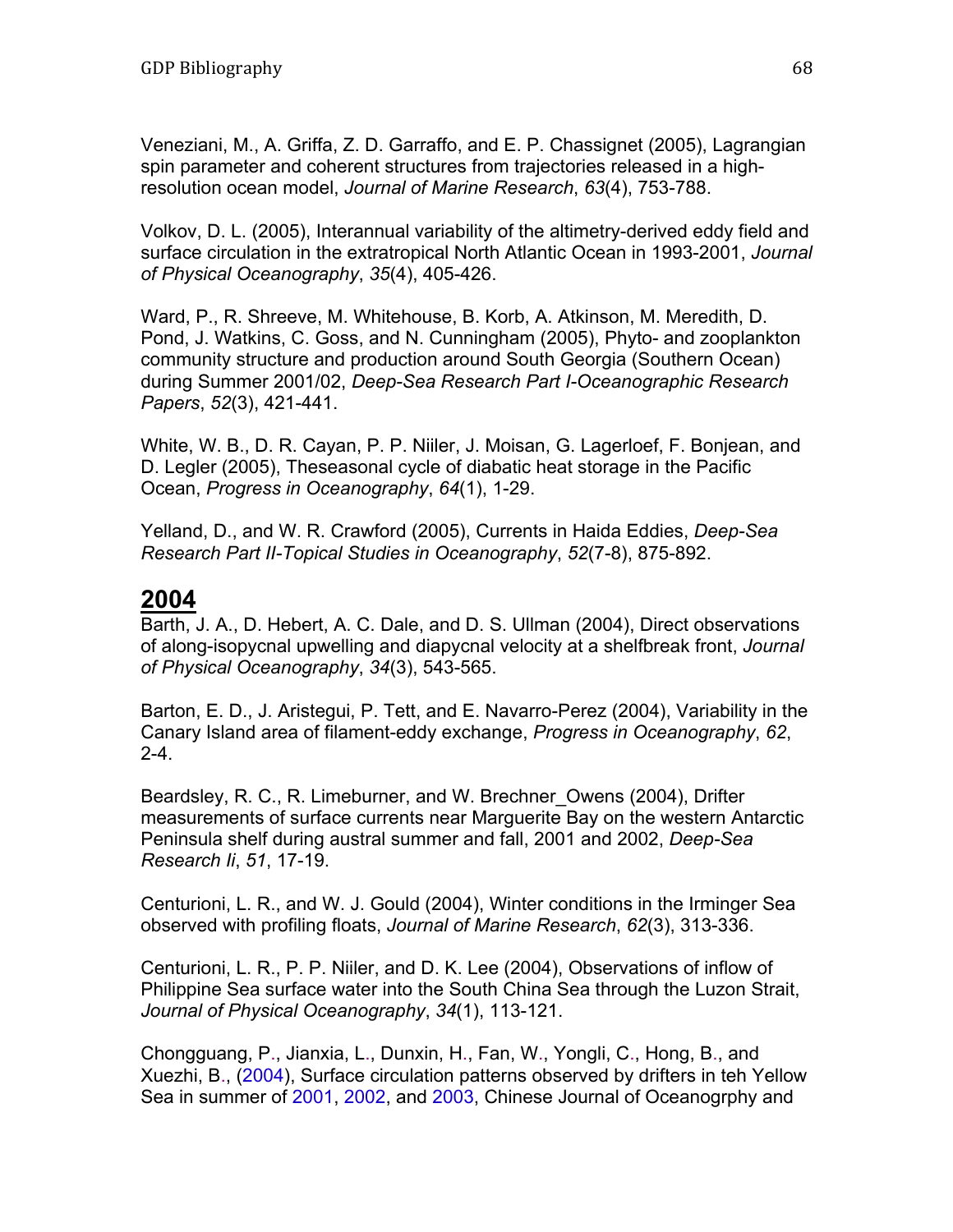Limnology, Vol. 22(3), 209-216, https://doi.org/10.1007/BF02842550

DeGrandpre, M. D., R. Wanninkhof, W. R. McGillis, and P. G. Strutton (2004), A Lagrangian study of surface pCO(2) dynamics in the eastern equatorial Pacific Ocean, *Journal of Geophysical Research-Oceans*, *109*(C8).

Dever, E. P. (2004), Objective maps of near-surface flow states near Point Conception, California, *Journal of Physical Oceanography*, *34*(2), 444-461.

Fan, S. J., L. Y. Oey, and P. Hamilton (2004), Assimilation of drifter and satellite data in a model of the Northeastern Gulf of Mexico, *Continental Shelf Research*, *24*(9), 1001-1013.

Font, J., J. Isern-Fontanet, and J. D. J. Salas (2004), Tracking a big anticyclonic eddy in the western Mediterranean Sea, *Scientia Marina*, *68*(3), 331-342.

Geyer, W. R., R. P. Signell, D. A. Fong, J. Wang, D. M. Anderson, and B. A. Keafer (2004), The freshwater transport and dynamics of the western Maine coastal current, *Continental Shelf Research*, *24*(12), 1339-1357.

Griffa, A., L. I. Piterbarg, and T. Ozgokmen (2004), Predictability of Lagrangian particle trajectories: Effects of smoothing of the underlying Eulerian flow, *Journal of Marine Research*, *62*(1), 1-35.

Gutierrez, O. Q., S. G. Marinone, and A. Pares-Sierra (2004), Lagrangian surface circulation in the Gulf of California from a 3D numerical model, *Deep-Sea Research Part II-Topical Studies in Oceanography*, *51*(6-9), 659-672.

Hamann, I. M., G. W. Boehlert, and C. D. Wilson (2004), Effects of steep topography on the flow and stratification near Palmyra Atoll, *Ocean Dynamics*, *54*(3-4), 460-473.

Hamilton, P., S. Fan, and L. Y. Oey (2004), Assimilation of drifter and satellite data in a model of the Northeastern Gulf of Mexico, *Continental Shelf Research*, *24*(9), 1001-1013.

Hosoda, K., and K. Hanawa (2004), Anticyclonic eddy revealing low sea surface temperature in the sea south of Japan: Case study of the eddy observed in 1999- 2000, *Journal of Oceanography*, *60*(4), 663-671.

Hwang, C., C. R. Wu, and R. Kao (2004), TOPEX/Poseidon observations of mesoscale eddies over the Subtropical Countercurrent: Kinematic characteristics of an anticyclonic eddy and a cyclonic eddy, *Journal of Geophysical Research-Oceans*, *109*(C8).

Imawaki, S., H. Ichikawa, M. Ikeda, A. Isobe, and M. Kamachi (2004),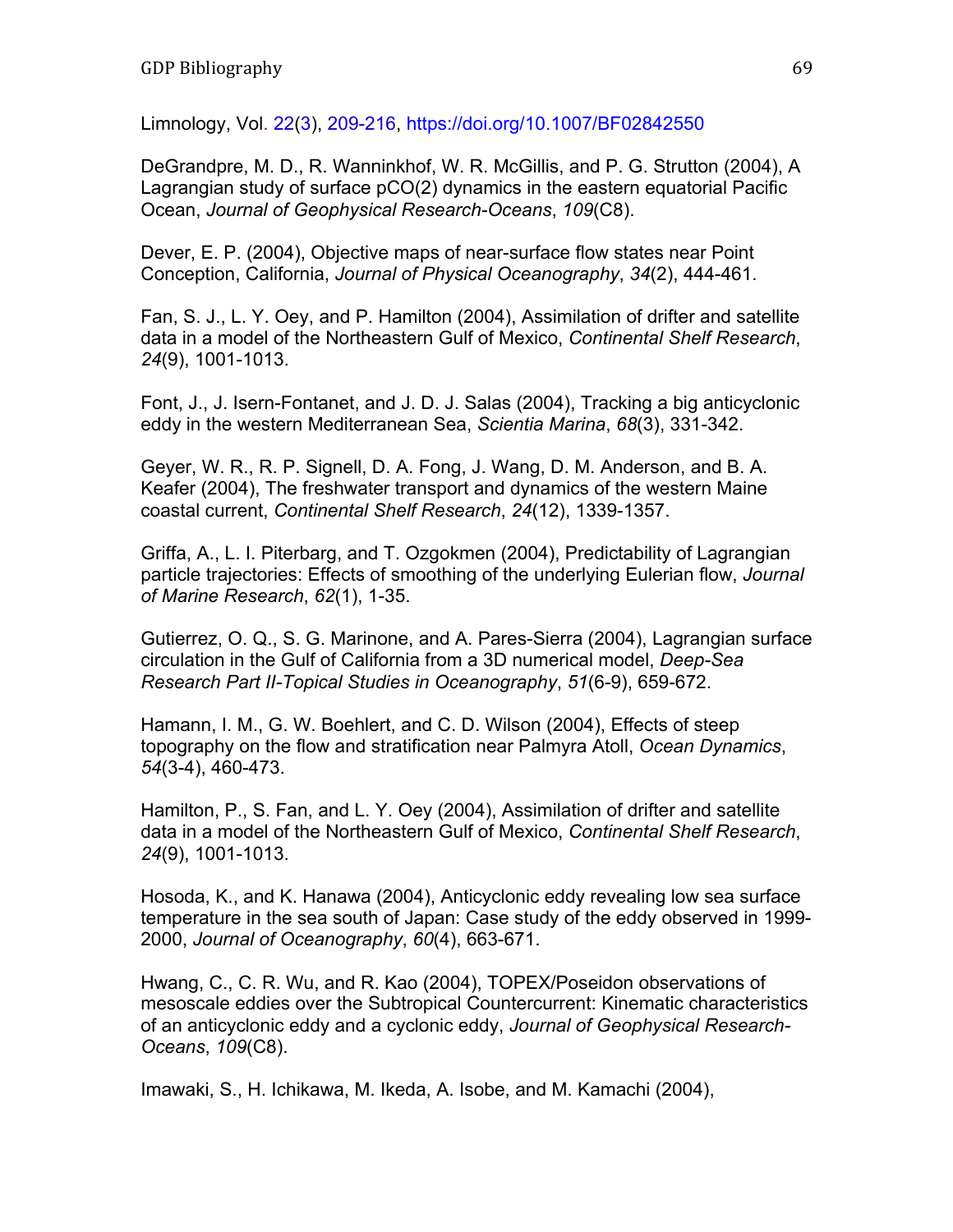Introduction to special section: Kuroshio observation, state estimation and prediction, *Journal of Oceanography*, *60*(2), 265-268.

Isern-Fontanet, J., J. Font, E. Garcia-Ladona, M. Emelianov, C. Millot, and I. Taupier-Letage (2004), Spatial structure of anticyclonic eddies in the Algerian basin (Mediterranean Sea) analyzed using the Okubo-Weiss parameter, *Deep-Sea Research Part II-Topical Studies in Oceanography*, *51*(25-26), 3009-3028.

Ishii, H. (2004), A relation between geostrophic current speed and drifting speed of surface drifter, *Report of Hydrographic Researches*, *32*, 119-127.

Ishii, H., and Y. Michida (2004), Tracking of the first branch of the Tsushima warm current with surface drifter, *Report of Hydrographic Researches*, *32*, 37-47.

Johnson, G. C., P. J. Stabeno, and S. C. Riser (2004), The Bering Slope Current system revisited, *Journal of Physical Oceanography*, *34*(2), 384-398.

Lafuente, J. G., and J. Delgado (2004), The meandering path of a drifter around the Western Alboran gyre, *Journal of Physical Oceanography*, *34*(3), 685-692.

Liu, W., Liu, Q. & Jia, Y., (2004), J Ocean Univ. China, Vol.3(2), 135-140, https://doi.org/10.1007/s11802-004-0023-x

Lutjeharms, J., Ansorge, I., Grundlingh, M., Ballegooyen, R.V., Weeks, S., Machu, E., Boebel, O (2004), Comment on "New global drifter data set available". *EOS: Transactions American Geophysical Union 85*(19), 188.

Maurizi, A., A. Griffa, P. M. Poulain, and F. Tampieri (2004), Lagrangian turbulence in the Adriatic Sea as computed from drifter data: Effects of inhomogeneity and nonstationarity, *Journal of Geophysical Research- Oceans*, *109*(C4).

Maximenko, N. (2004), Correspondence between Lagrangian and Eulerian velocity statistics at the ASUKA line, *Journal of Oceanography*, *60*(4), 681-687.

Maximenko, N. A., and P. P. Niiler (2004), Hybrid decade-mean global sea level with mesoscale resolution, 55.

McGillis, W. R., et al. (2004), Air-sea CO2 exchange in the equatorial Pacific, *Journal of Geophysical Research-Oceans*, *109*(C8).

Niiler, P., D. K. Lee, and J. Moisan (2004), Observed mechanisms of El Nino SST evolution in the Pacific, *Journal of Marine Research*, *62*(6), 771-786.

Niiler, P., W. Scuba, and D. Lee (2004), Performance of minimet wind drifters in hurricane Fabian, *The Sea Journal of Korean Society of Oceanography*, *9*(3),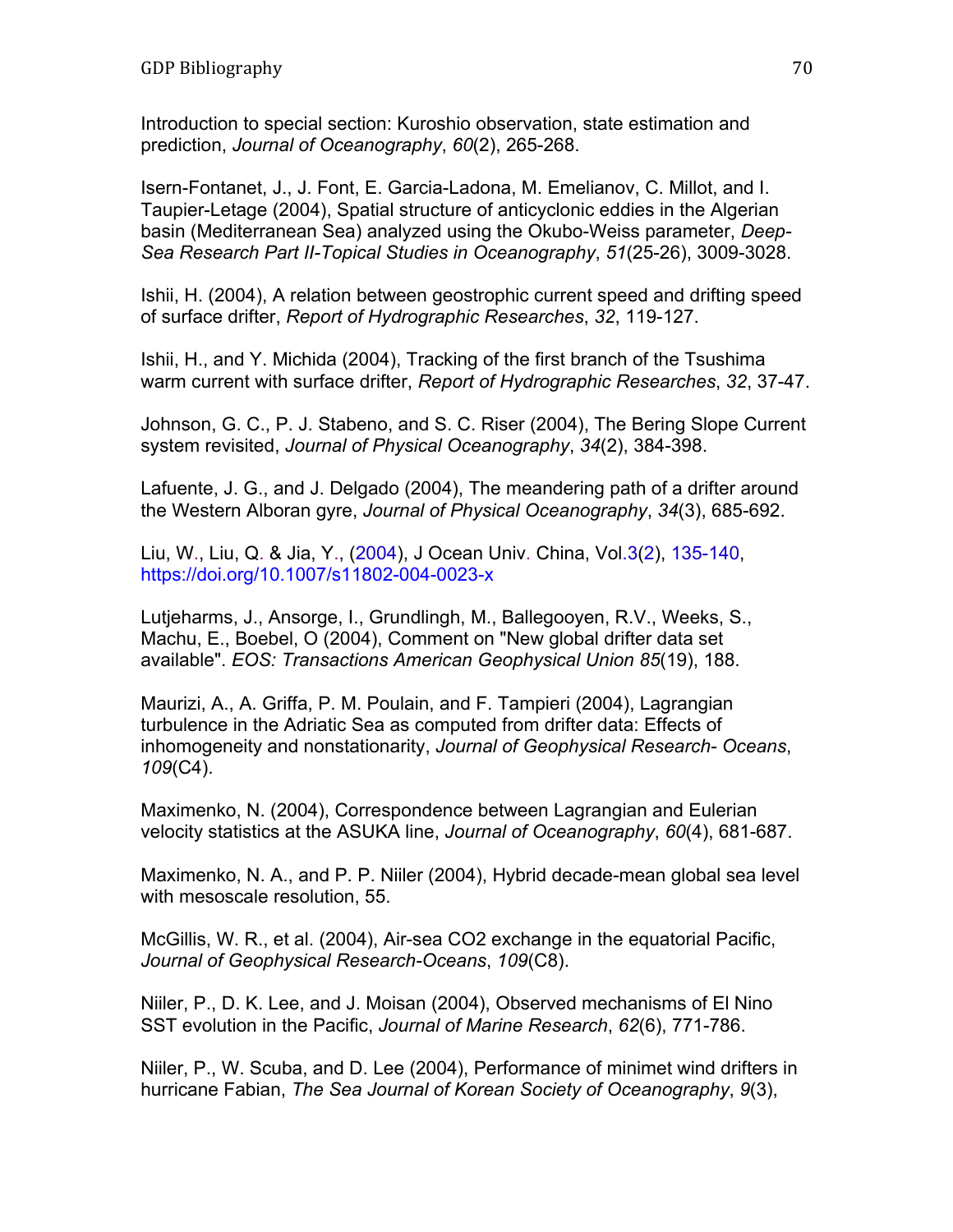130-136.

Orvik, K. A. (2004), The deepening of the Atlantic water in the Lofoten Basin of the Norwegian Sea, demonstrated by using an active reduced gravity model, *Geophysical Research Letters*, *31*(1).

Paduan, J. D., P. M. Kosro, and S. M. Glenn (2004), A national coastal ocean surface current mapping system for the United States, *Marine Technology Society Journal*, *38*(2), 102-108.

Paldor, N., Y. Dvorkin, A. J. Mariano, T. Ozgokmen, and E. H. Ryan (2004), A practical, hybrid model for predicting the trajectories of near-surface ocean drifters, *Journal of Atmospheric and Oceanic Technology*, *21*(8), 1246-1258.

Panteleev, G., M. Ikeda, A. Grotov, D. Nechaev, and M. Yaremchuk (2004), Mass, heat and salt balances in the eastern Barents Sea obtained by inversion of hydrographic section data, *Journal of Oceanography*, *60*(3), 613-623.

Pazan, S. E., and P. Niiler (2004), New global drifter data set available, *Transactions American Geophysical Union*, *85*(2), 17.

Poulain, P. M., E. Mauri, and L. Ursella (2004), Unusual upwelling event and current reversal off the Italian Adriatic coast in summer 2003, *Geophysical Research Letters*, *31*(5).

Sheng, J. Y., and L. Q. Tang (2004), A two-way nested-grid ocean-circulation model for the Meso-American Barrier Reef System, *Ocean Dynamics*, *54*(2), 232-242.

Sotka, E. E., Wares, J. P., Barth, J. A., Grosberg, R. K., and Palumbi, S. R., (2004), Strong fenetic clines and geographical variation in gene flow in the rocky intertidal barnacle *Balanus glandula*, Molecular Ecology, Vol. 13(8), 2143-2156, https://doi.org/10.1111/j.1365-294X.2004.02225.x

Toner, M., and A. C. Poje (2004), Lagrangian velocity statistics of directed launch strategies in a Gulf of Mexico model, *Nonlinear Processes in Geophysics*, *11*(1), 35-46.

Veneziani, M., A. Griffa, A. M. Reynolds, and A. J. Mariano (2004), Oceanic turbulence and stochastic models from subsurface Lagrangian data for the northwest Atlantic Ocean, *Journal of Physical Oceanography*, *34*(8), 1884-1906.

Ward, B., R. Wanninkhof, W. R. McGillis, A. T. Jessup, M. D. DeGrandpre, J. E. Hare, and J. B. Edson (2004), Biases in the air-sea flux of CO2 resulting from ocean surface temperature gradients, *Journal of Geophysical Research- Oceans*, *109*(C8).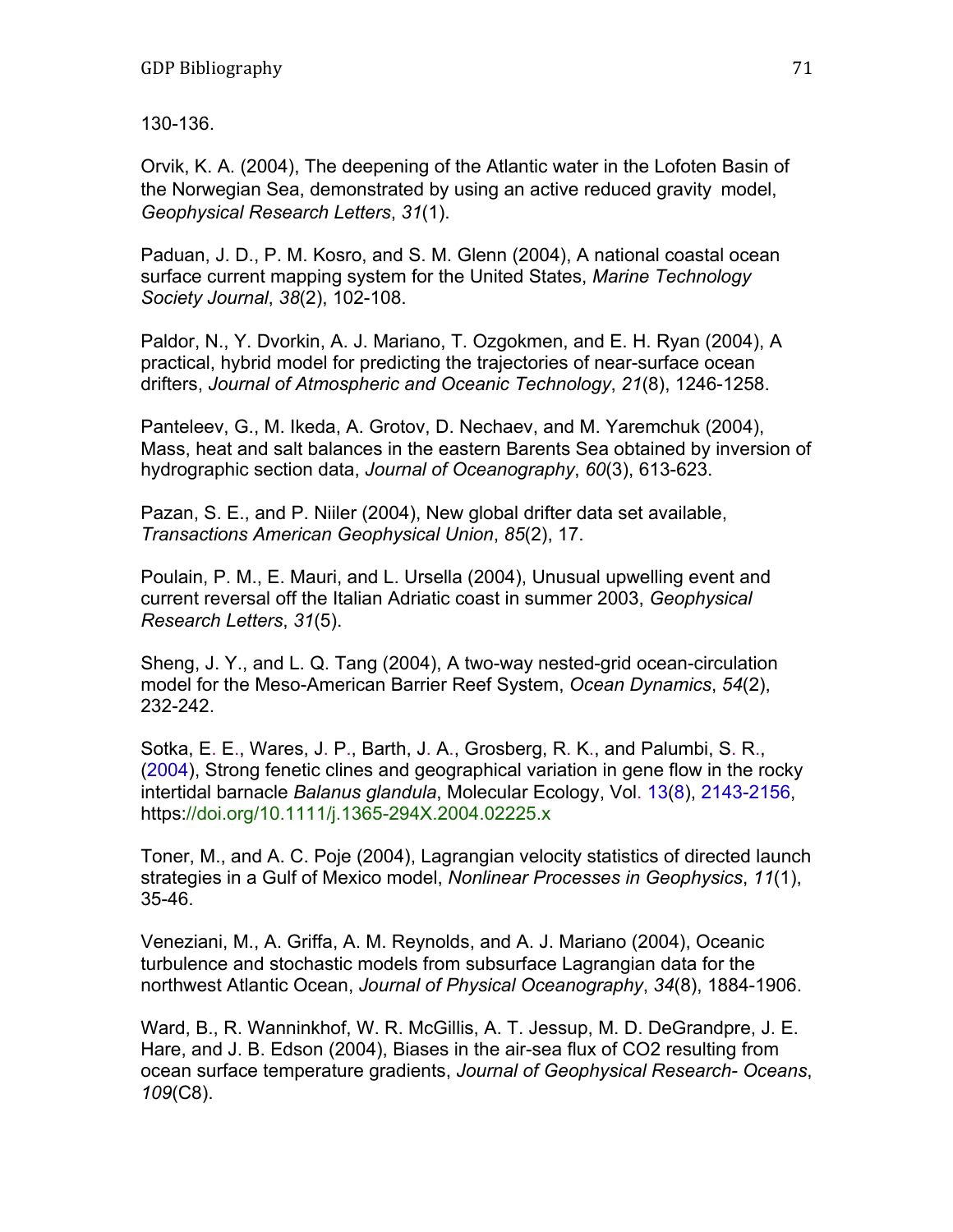Yaremchuk, M., and T. D. Qu (2004), Seasonal variability of the large-scale currents near the coast of the Philippines, *Journal of Physical Oceanography*, *34*(4), 844-855.

Zhurbas, V., and I. S. Oh (2004), Drifter-derived maps of lateral diffusivity in the Pacific and Atlantic Oceans in relation to surface circulation patterns, *Journal of Geophysical Research-Oceans*, *109*(C5).

Zhurbas, V. M., A. G. Zatsepin, Y. V. Grigor'eva, V. N. Eremeev, V. V. Kremenetsky, S. V. Motyzhev, S. G. Poyarkov, P. M. Poulain, S. V. Stanichny, and D. M. Soloviev (2004), Water circulation and characteristics of currents of different scales in the upper layer of the Black Sea from drifter data, *Oceanology*, *44*(1), 30-43.

### **2003**

Ambe D, I. S. U. H. I. K. (2003), Estimating the high-resolution mean seasurface velocity field by combined use of altimeter and drifter data for GEOID model improvement, *Space Science Reviews*, *108*, 1-2.

Assireu, A. T., M. R. Stevenson, and J. L. Stech (2003), Surface circulation and kinetic energy in the SW Atlantic obtained by drifters, *Continental Shelf Research*, *23*(2), 145-157.

Batteen, M. L., N. J. Cipriano, and J. T. Monroe (2003), A large-scale seasonal modeling study of the California Current System, *Journal of Oceanography*, *59*(5), 545-562.

Boebel, O., and C. Barron (2003), A comparison of in-situ float velocities with altimeter derived geostrophic velocities, *Deep-Sea Research Part II-Topical Studies in Oceanography*, *50*(1), 119-139.

Bracco, A., E. P. Chassignet, Z. D. Garraffo, and A. Provenzale (2003), Lagrangian velocity distributions in a high-resolution numerical simulation of the North Atlantic, *Journal of Atmospheric and Oceanic Technology*, *20*(8), 1212- 1220.

Brink, K. H., R. Limeburner, and R. C. Beardsley (2003), Properties of flow and pressure over Georges Bank as observed with near-surface drifters, *Journal of Geophysical Research-Oceans*, *108*(C11).

Brown, J., L. Carrillo, L. Fernand, K. J. Horsburgh, A. E. Hill, E. F. Young, and K. J. Medler (2003), Observations of the physical structure and seasonal jet-like circulation of the Celtic Sea and St. George's Channel of the Irish Sea, *Continental Shelf Research*, *23*(6), 533-561.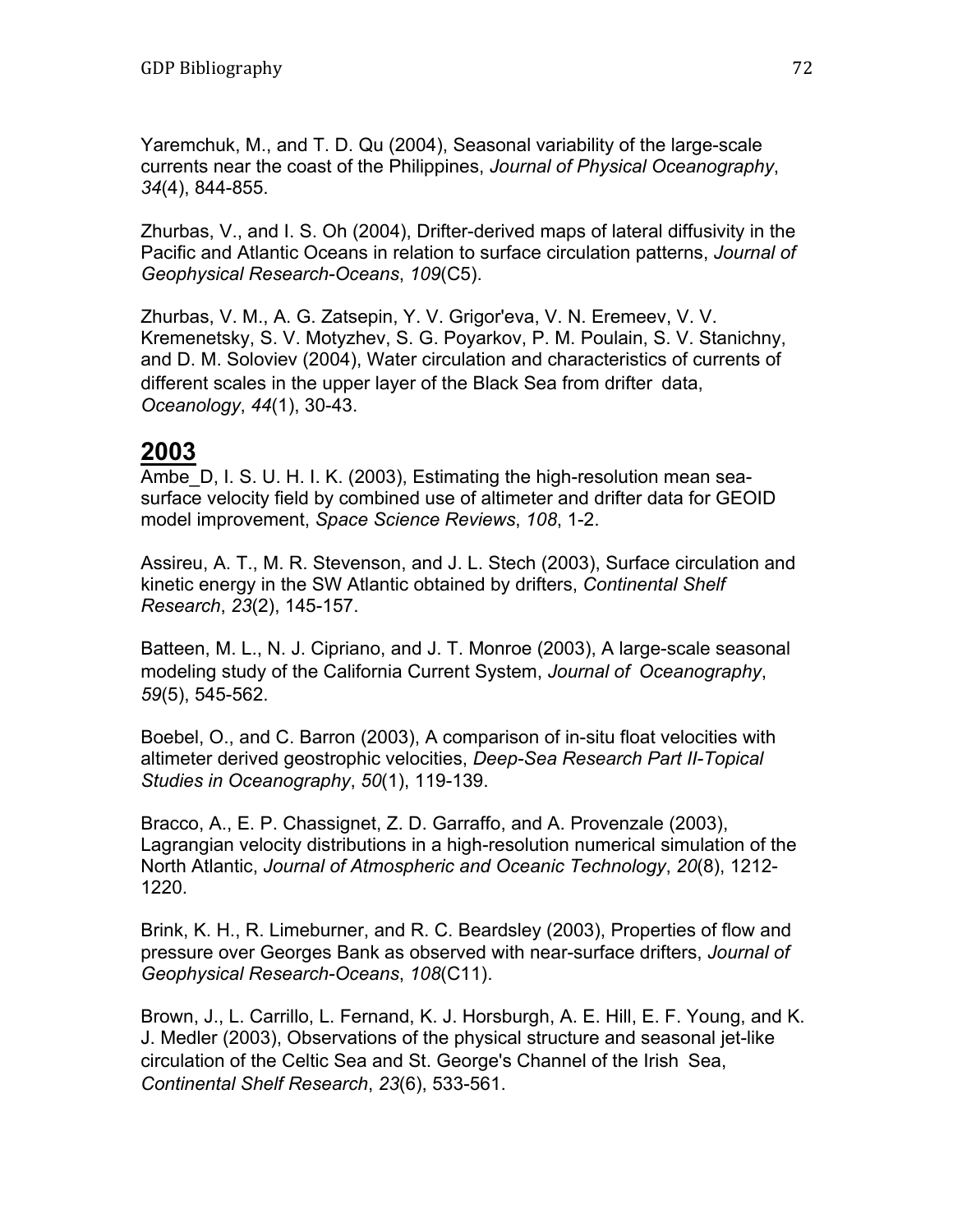Centurioni, L. R., and P. P. Niiler (2003), On the surface currents of the Caribbean Sea, *Geophysical Research Letters*, *30*(6), doi:10.1029/2002GL016231 .

Chen, C. S., R. C. Beardsley, P. J. S. Franks, and J. Van Keuren (2003), Influence of diurnal heating on stratification and residual circulation of Georges Bank, *Journal of Geophysical Research-Oceans*, *108*(C11).

Chen, C. S., Q. C. Xu, R. C. Beardsley, and P. J. S. Franks (2003), Model study of the cross-frontal water exchange on Georges Bank: A three-dimensional Lagrangian experiment, *Journal of Geophysical Research-Oceans*, *108*(C5).

Chu, P. C., L. M. Ivanov, T. P. Korzhova, T. M. Margolina, and O. V. Melnichenko (2003), Analysis of sparse and noisy ocean current data using flow decomposition. Part II: Applications to Eulerian and Lagrangian data, *Journal of Atmospheric and Oceanic Technology*, *20*(4), 492-512.

Chu, P. C., L. M. Ivanov, L. H. Kantha, T. M. Margolina, O. V. Melnichenko, and Y. A. Poberezhny (2003), Lagrangian predictability of high-resolution regional models:the special case of the Gulf of Mexico, *Nonlinear Processes in Geophysics*, *11*(1), 47-66.

Flatau, M. K., L. Talley, and P. Niiler (2003), The North Atlantic Oscillation, surface current velocities, and SST changes in the subpolar North Atlantic, *Journal of Climate*, *16*(14), 2355-2369.

Foltz, Gregory R., Semyon A. Grodsky, James A. Carton, Michael J. McPhaden.(2003), Seasonal mixed layer heat budget of the tropical Atlantic Ocean, *Journal of Geophysical Research 108* (C5),3146, doi:10.1029/2002JC001584

Gille, S.T., Romero, L (2003), Statistical behavior of ALACE floats at the surface of the Southern Ocean, *Journal of Atmospheric & Oceanic Technology 20(*11),1633-1640.

Gregory, R., S. A. Grodsky, and J. A. Carton (2003), Seasonal mixed layer heat budget of the tropical Atlantic Ocean, *Journal of Geophysical Research*, *108*(C5), 3146.

Grodsky, S. A., and J. A. Carton (2003), Near surface westerly wind jet in the Atlantic ITCZ, *Geophysical Research Letters*, *30*(19), 2009.

Huyer, A. (2003), Preface to special section on enhanced Subarctic influence in the California Current, 2002, *Geophysical Research Letters*, *30*(15).

Isachsen, P. E., J. H. LaCasce, C. Mauritzen, and S. Hakkinen (2003), Wind-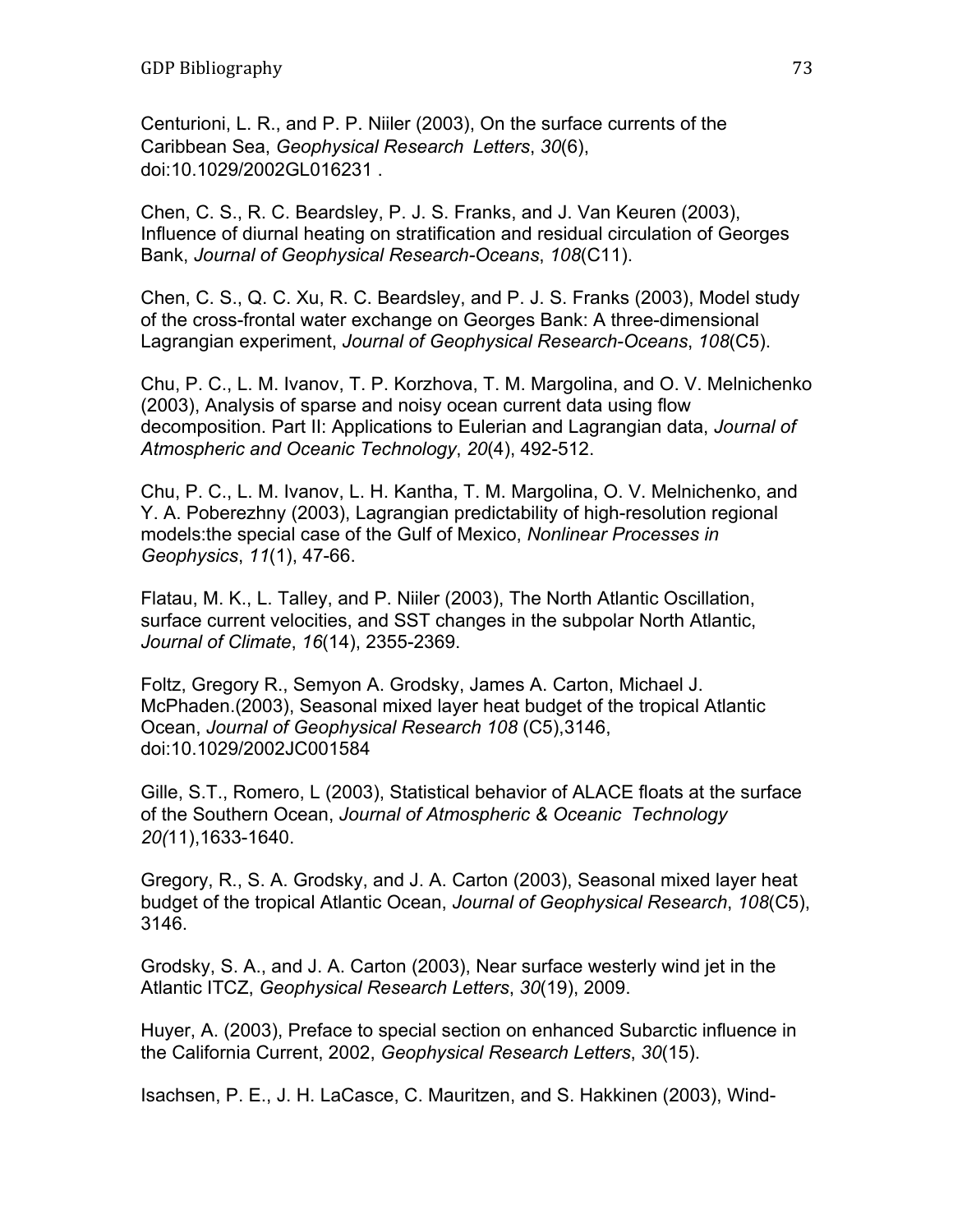driven variability of the large-scale recirculating flow in the Nordic seas and Arctic Ocean, *Journal of Physical Oceanography*, *33*(12), 2534-2550.

Jakobsen, P. K., M. H. Ribergaard, D. Quadfasel, T. Schmith, and C. W. Hughes (2003), Near-surface circulation in the northern North Atlantic as inferred from Lagrangian drifters: Variability from the mesoscale to interannual, *Journal of Geophysical Research-Oceans*, *108*(C8).

Jensen, T. G. (2003), Cross-equatorial pathways of salt and tracers from the northern Indian Ocean: Modelling results, *Deep-Sea Research Part II-Topical Studies in Oceanography*, *50*(12-13), 2111-2127.

Kennan, S. C., and P. P. Niiler (2003), Estimating sea level slope on the equator, *Journal of Physical Oceanography*, *33*(12), 2627-2642.

Kennan, S. C., and P. P. Niiler (2003), The effects of wind forcing and pycnocline stresses on zonal currents in the western equatorial Pacific, *Journal of Physical Oceanography*, *33*(12), 2643-2656.

Krahmann, G., et al. (2003), The Labrador Sea Deep Convection Experiment data collection, *Geochemistry Geophysics Geosystems*, *4*.

Kuznetsov, L., K. Ide, and C. Jones (2003), A method for assimilation of Lagrangian data, *Monthly Weather Review*, *131*(10), 2247-2260.

LaCasce, J. H., and C. Ohlmann (2003), Relative dispersion at the surface of the Gulf of Mexico, *Journal of Marine Research*, *61*(3), 285-312.

Lie, H. J., C. H. Cho, J. H. Lee, and S. Lee (2003), Structure and eastward extension of the Changjiang River plume in the East China Sea, *Journal of Geophysical Research-Oceans*, *108*(C3).

Lumpkin, R. (2003), Decomposition of surface drifter observations in the Atlantic Ocean, *Geophysical Research Letters*, *30*(14).

Marchesiello, P., J. C. McWilliams, and A. Shchepetkin (2003), Equilibrium structure and dynamics of the California Current System, *Journal of Physical Oceanography*, *33*(4), 753-783.

Meredith, M. P., J. L. Watkins, E. J. Murphy, N. J. Cunningham, A. G. Wood, R. Korb, M. J. Whitehouse, S. E. Thorpe, and F. Vivier (2003), An anticyclonic circulation above the Northwest Georgia Rise, Southern Ocean, *Geophysical Research Letters*, *30*(20).

Milliff, R. F., P. P. Niiler, J. Morzel, A. E. Sybrandy, D. Nychka, and W. G. Large (2003), Mesoscale correlation length scales from NSCAT and Minimet surface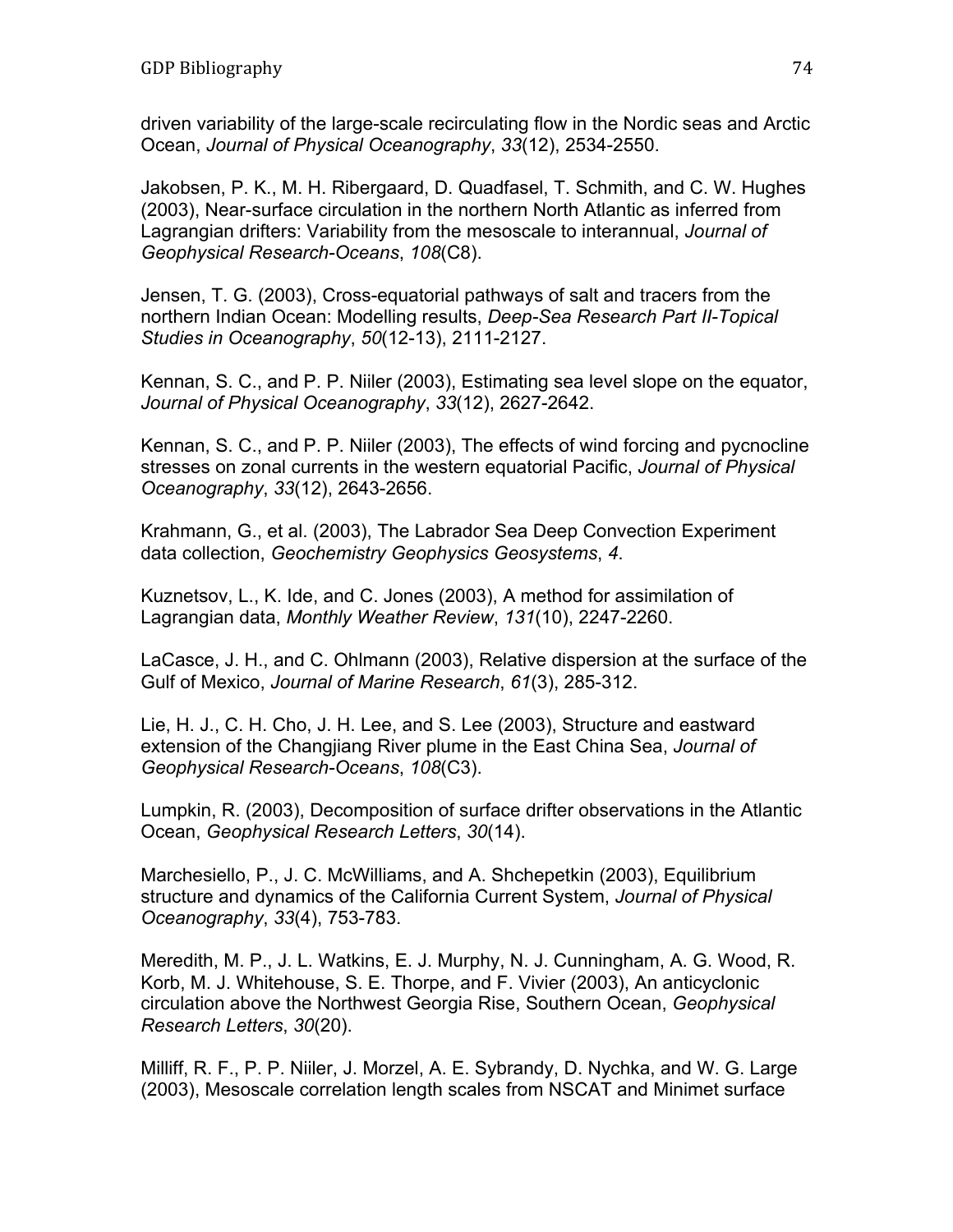wind retrievals in the Labrador Sea, *Journal of Atmospheric and Oceanic Technology*, *20*(4), 513-533.

Molcard, A., Piterbarg, L.I., Griffa, A., Ozgokmen, T.M., Mariano, A.J (2003), Assimilation of drifter observations for the reconstruction of the Eulerian circulation field' *Journal of Geophysical Research-Oceans 108*(C3): 3056.

Molinari, R. L., S. Bauer, D. Snowden, G. C. Johnson, B. Bourles, and Y. Gouriou (2003), A comparison of kinematic evidence for tropical cells in the Atlantic and Pacific oceans, 269.

Morey, S. L., P. J. Martin, J. J. O'Brien, A. A. Wallcraft, and J. Zavala-Hidalgo (2003), Export pathways for river discharged fresh water in the northern Gulf of Mexico, *Journal of Geophysical Research-Oceans*, *108*(C10).

Nakamura, H., H. Ichikawa, A. Nishina, and H. J. Lie (2003), Kuroshio path meander between the continental slope and the Tokara Strait in the East China Sea, *Journal of Geophysical Research-Oceans*, *108*(C11).

Niiler, P. P., N. A. Maximenko, and J. C. McWilliams (2003), Dynamically balanced absolute sea level of the global ocean derived from near-surface velocity observations, *Geophysical Research Letters*, *30*(22).

Niiler, P. P., N. A. Maximenko, G. G. Panteleev, T. Yamagata, and D. Olson (2003), Near-surface dynamical structure of the Kuroshio Extension, *Journal of Geophysical Research-Oceans*, *108*(C6), 3193-3211.

Ozgokmen, T. M., A. Molcard, T. M. Chin, L. I. Piterbarg, and A. Griffa (2003), Assimilation of drifter observations in primitive equation models of midlatitude ocean circulation, *Journal of Geophysical Research-Oceans*, *108*(C7).

Pawlak, G., MacCready, P., Edwards, K.A., McCabe, R (2003), Observations on the evolution of tidal vorticity at a stratified deep water headland, *Geophysical Research Letters 30*(24), 2234.

Reverdin, G., P. P. Niiler, and H. Valdimarsson (2003), North Atlantic Ocean surface currents, *Journal of Geophysical Research-Oceans*, *108*(C1).

Rio, M. H., and F. Hernandez (2003), High-frequency response of wind-driven currents measured by drifting buoys and altimetry over the world ocean, *Journal of Geophysical Research-Oceans*, *108*(C8).

Sheng, J. Y., and L. Q. Tang (2003), A numerical study of circulation in the western Caribbean Sea, *Journal of Physical Oceanography*, *33*(10), 2049-2069.

Siegel, D. A., B. P. Kinlan, B. Gaylord, and S. D. Gaines (2003), Lagrangian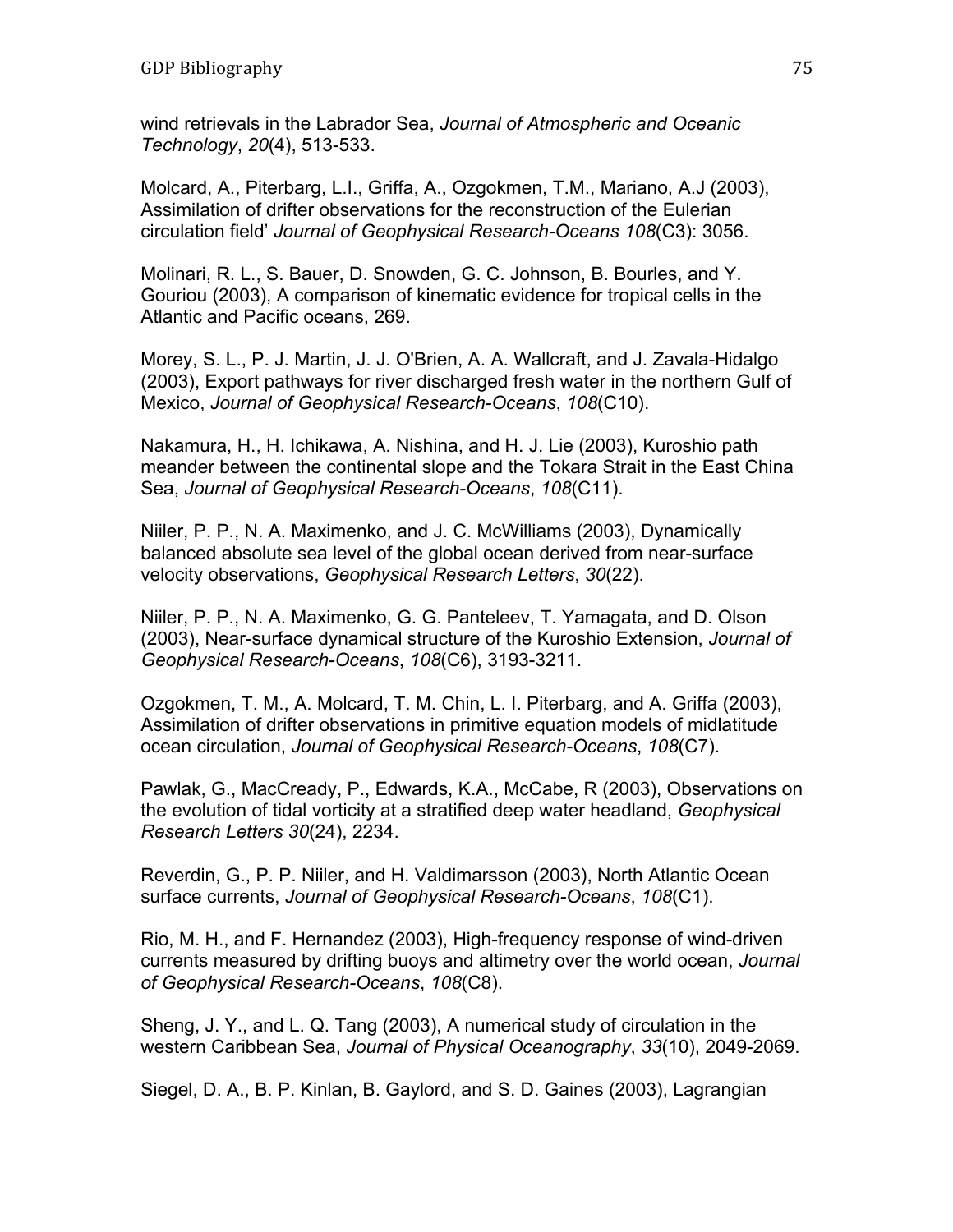descriptions of marine larval dispersion, *Marine Ecology-Progress Series*, *260*, 83-96.

Smith, P. C., C. N. Flagg, R. Limeburner, C. Fuentes-Yaco, C. Hannah, R. C. Beardsley, and J. D. Irish (2003), Scotian Shelf crossovers during winter/spring 1999, *Journal of Geophysical Research-Oceans*, *108*(C11).

Thompson, K. R., J. Y. Sheng, P. C. Smith, and L. Z. Cong (2003), Prediction of surface currents and drifter trajectories on the inner Scotian Shelf, *Journal of Geophysical Research-Oceans*, *108*(C9).

Tseng, R. S., and Y. T. Shen (2003), Lagrangian observations of surface flow patterns in the vicinity of Taiwan, *Deep-Sea Research Part II-Topical Studies in Oceanography*, *50*(6-7), 1107-1115.

Uchida, H., and S. Imawaki (2003), Eulerian mean surface velocity field derived by combining drifter and satellite altimeter data, *Geophysical Research Letters*, *30*(5).

van Aken, H. M., A. K. van Veldhoven, C. Veth, W. P. M. de Ruijter, P. J. van Leeuwen, S. S. Drijfhout, C. P. Whittle, and M. Rouault (2003), Observations of a young Agulhas ring, Astrid, during MARE in March 2000, *Deep-Sea Research Part II-Topical Studies in Oceanography*, *50*(1), 167-195.

Verbrugge, N., and G. Reverdin (2003), Contribution of horizontal advection to the interannual variability of sea surface temperature in the North Atlantic, *Journal of Physical Oceanography*, *33*(5), 964-978.

Yu, Z. J., N. Maximenko, S. P. Xie, and M. Nonaka (2003), On the termination of the Hawaiian Lee Countercurrent, *Geophysical Research Letters*, *30*(5).

Zatsepin, A. G., A. I. Ginzburg, A. G. Kostianoy, V. V. Kremenetskiy, V. G. Krivosheya, S. V. Stanichny, and P. M. Poulain (2003), Observations of Black Sea mesoscale eddies and associated horizontal mixing, *Journal of Geophysical Research-Oceans*, *108*(C8).

Zhang, D., M. J. McPhaden, and W. E. Johns (2003), Observational Evidence for Flow between the Subtropical and Tropical Atlantic: The Atlantic Subtropical Cells\*, *Journal of Physical Oceanography*, *33*(8), 1783-1797.

Zhurbas, V., and I. S. Oh (2003), Lateral diffusivity and Lagrangian scales in the Pacific Ocean as derived from drifter data, *Journal of Geophysical Research-Oceans*, *108*(C5).

Zhurbas, V. M., I. S. Oh, and M. L. Pyzhevich (2003), Maps of horizontal diffusivity and Lagrangian scales in the Pacific Ocean obtained from drifter data,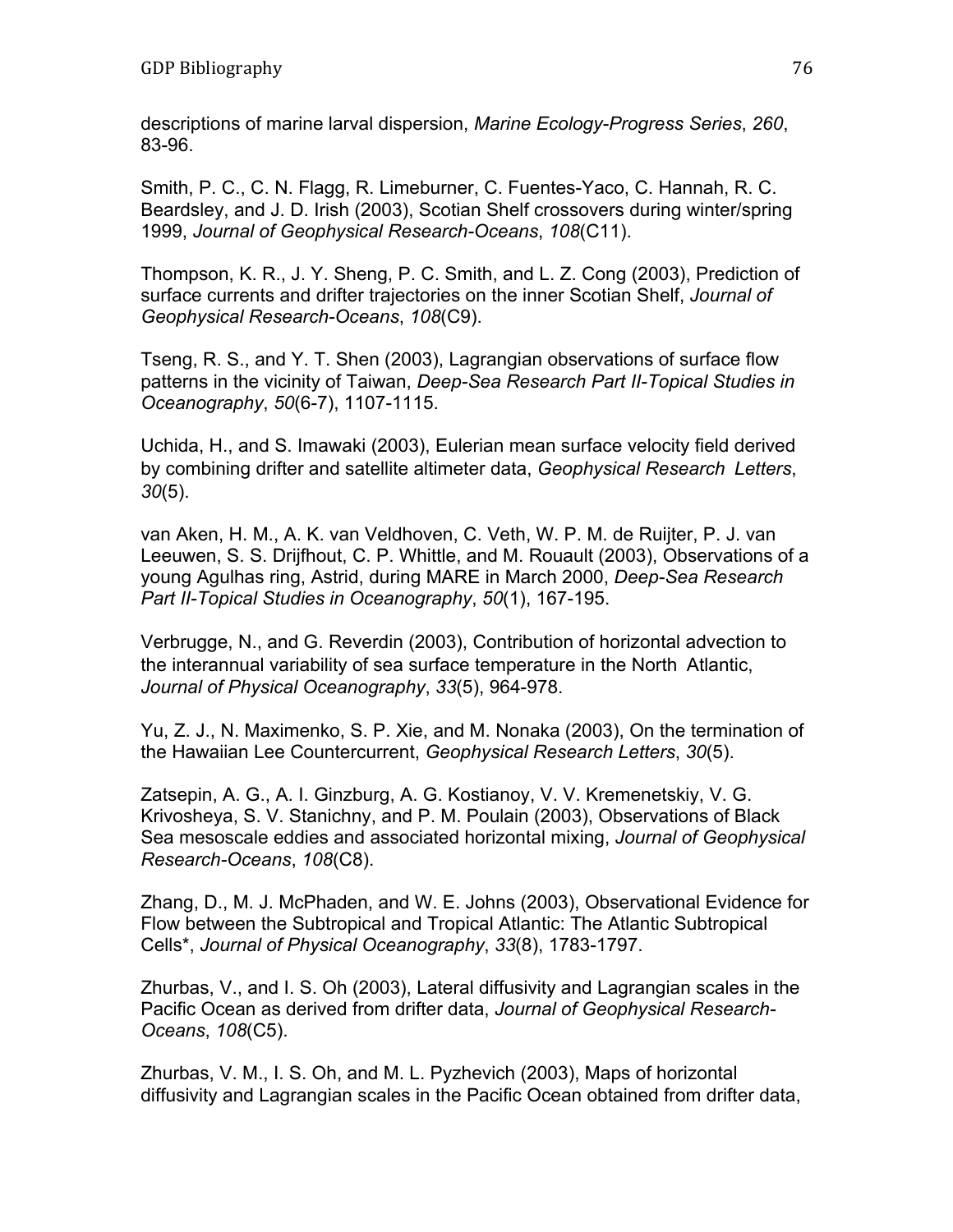*Oceanology*, *43*(5), 622-631.

## **2002**

Afanasyev, Y. D., A. G. Kostianoy, A. G. Zatsepin, and P. M. Poulain (2002), Analysis of velocity field in the eastern Black Sea from satellite data during the Black Sea'99 experiment, *Journal of Geophysical Research-Oceans*, *107*(C8), 3098-3108.

Austin, J. A., and J. A. Barth (2002), Drifter behavior on the Oregon-Washington shelf during downwelling-favorable winds, *Journal of Physical Oceanography*, *32*(11), 3132-3144.

Bacon, S., G. Reverdin, I. G. Rigor, and H. M. Snaith (2002), A freshwater jet on the east Greenland shelf, *Journal of Geophysical Research-Oceans*, *107*(C7).

Barth, J. A. (2003), Anomalous southward advection during 2002 in the northern California Current: Evidence from Lagrangian surface drifters, *Geophysical Research Letters*, *30*(15).

Bauer, S., M. S. Swenson, and A. Griffa (2002), Eddy mean flow decomposition and eddy diffusivity estimates in the tropical Pacific Ocean: 2. Results, *Journal of Geophysical Research-Oceans*, *107*(C10).

Bonjean, F., and G. S. E. Lagerloef (2002), Diagnostic model and analysis of the surface currents in the tropical Pacific Ocean, *Journal of Physical Oceanography*, *32*(10), 2938-2954.

Bowen, M. M., W. J. Emery, J. L. Wilkin, P. C. Tildesley, I. J. Barton, and R. Knewtson (2002), Extracting multiyear surface currents from sequential thermal imagery using the maximum cross-correlation technique, *Journal of Atmospheric and Oceanic Technology*, *19*(10), 1665-1676.

Chepurin, G. A., and J. A. Carton (2002), Secular trend in the near-surface currents of the equatorial Pacific Ocean, *Geophysical Research Letters*, *29*(17).

Cuny, J., P. B. Rhines, P. Niiler, and S. Bacon (2002), Labrador sea boundary currents and the fate of the Irminger Sea, J. Phys. Oceanogr., 32, 627–647.

Dever, E. P., and C. D. Winant (2002), The evolution and depth structure of shelf and slope temperatures and velocities during the 1997-1998 El Nino near Point Conception, California, *Progress in Oceanography*, *54*(1-4), 77-103.

du Penhoat, Y., G. Reverdin, and G. Caniaux (2002), A Lagrangian investigation of vertical turbulent heat fluxes in the upper ocean during Tropical Ocean-Global Atmosphere Coupled Ocean-Atmosphere Response Experiment (TOGA-COARE), *Journal of Geophysical Research-Oceans*, *107*(C5).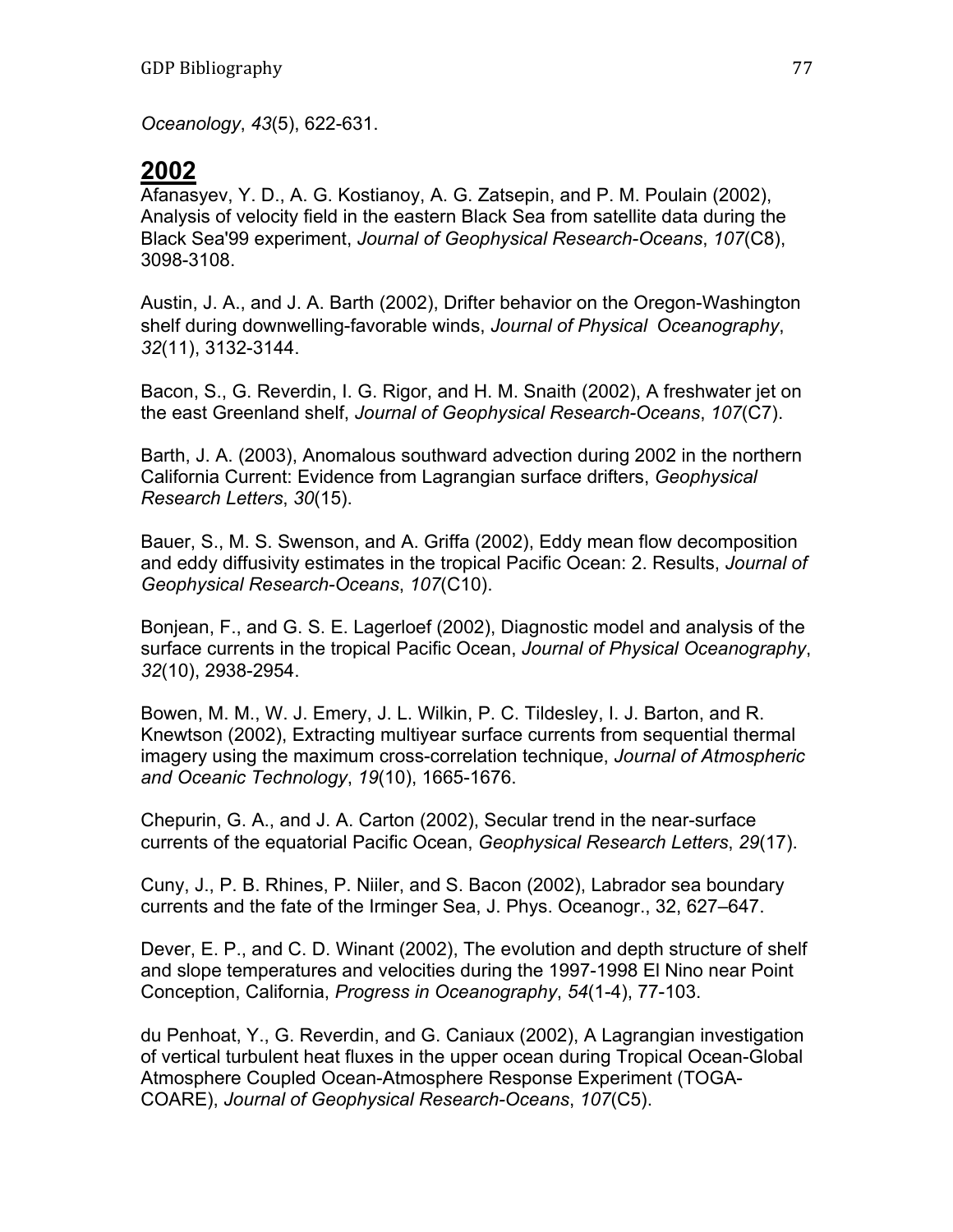Fratantoni, D. M., and D. A. Glickson (2002), North Brazil current ring generation and evolution observed with SeaWiFS, *Journal of Physical Oceanography*, *32*(3), 1058-1074.

Grodsky, S. A., and J. A. Carton (2002), Surface drifter pathways originating in the equatorial Atlantic cold tongue, *Geophysical Research Letters*, *29*(23).

Hamilton, P., T. J. Berger, and W. Johnson (2002), On the structure and motions of cyclones in the northern Gulf of Mexico, *Journal of Geophysical Research-Oceans*, *107*(C12).

Hare, J. A., J. H. Churchill, R. K. Cowen, T. J. Berger, P. C. Cornillon, P. Dragos, S. M. Glenn, J. J. Govoni, and T. N. Lee (2002), Routes and rates of larval fish transport from the southeast to the northeast United States continental shelf, *Limnology and Oceanography*, *47*(6), 1774-1789.

Ichikawa, H., and R. C. Beardsley (2002), The current system in the Yellow and East China Seas, *Journal of Oceanography*, *58*(1), 77-92.

Kasai, A., S. Kimura, H. Nakata, and Y. Okazaki (2002), Entraimment of coastal water into a frontal eddy of the Kuroshio and its biological significance, *Journal of Marine Systems*, *37*(1-3), 185-198.

Kessler, W. S. (2002), Mean three-dimensional circulation in the northeast tropical Pacific, *Journal of Physical Oceanography*, *32*(9), 2457-2471.

Kim, H. Y., and T. Sugimoto (2002), Transport of larval jack mackerel (Trachurus japonicus) estimated from trajectories of satellite-tracked drifters and advective velocity fields obtained from sequential satellite thermal images in the eastern East China Sea, *Fisheries Oceanography*, *11*(6), 329-336.

Kuznetsov, L., M. Toner, A. D. Kirwan, C. Jones, L. H. Kantha, and J. Choi (2002), The Loop Current and adjacent rings delineated by Lagrangian analysis of the near-surface flow, *Journal of Marine Research*, *60*(3), 405-429.

Lie, H. J., S. Lee, and C. H. Cho (2002), Computation methods of major tidal currents from satellite-tracked drifter positions, with application to the Yellow and East China Seas, *Journal of Geophysical Research-Oceans*, *107*(C1).

Lumpkin, R., A. M. Treguier, and K. Speer (2002), Lagrangian eddy scales in the Northern Atlantic Ocean, *Journal of Physical Oceanography*, *32*(9), 2425-2440. Martins, C. S., M. Hamann, and A. F. G. Fiuza (2002), Surface circulation in the eastern North Atlantic, from drifters and altimetry, *Journal of Geophysical Research-Oceans*, *107*(C12).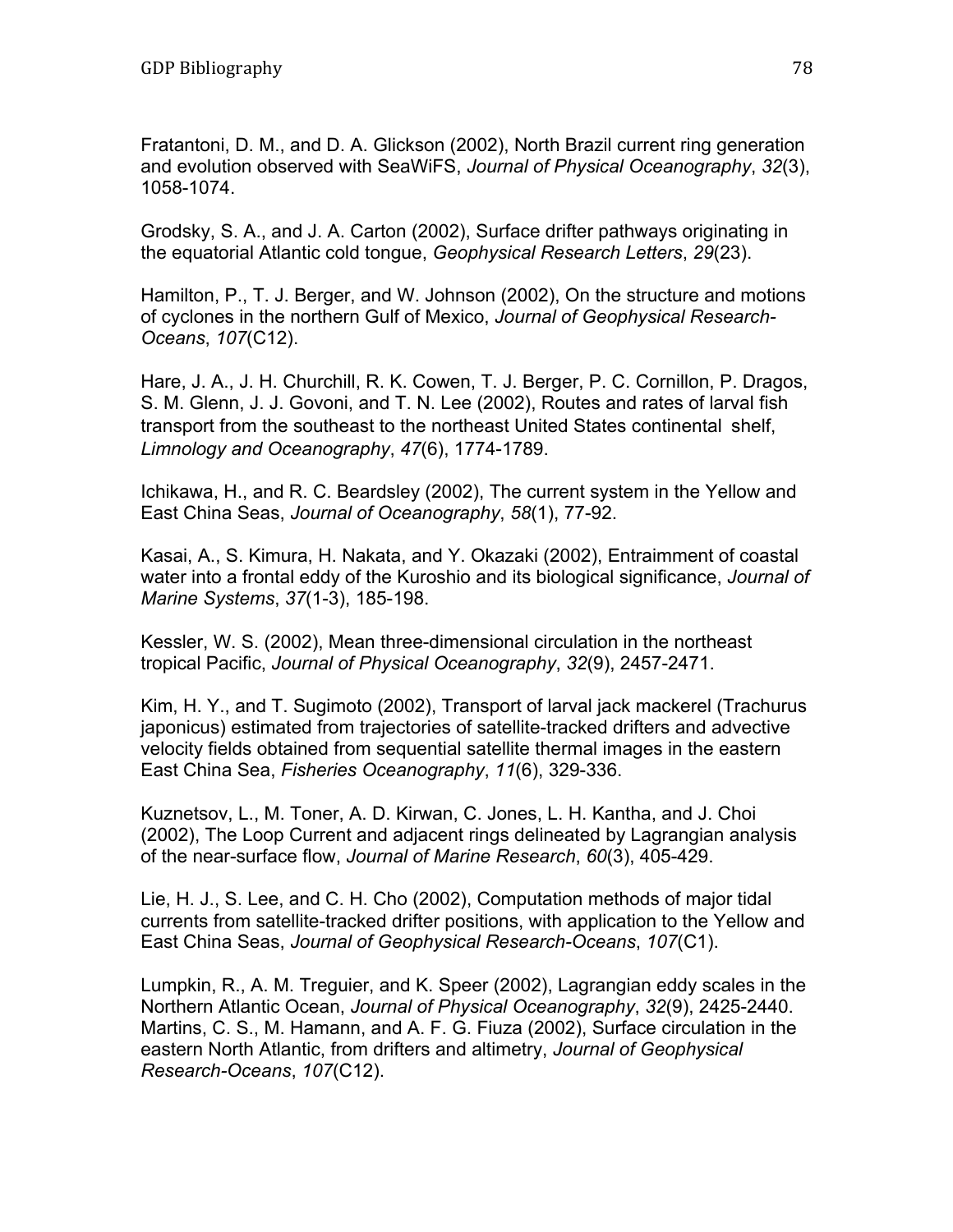McClean, J. L., P. M. Poulain, J. W. Pelton, and M. E. Maltrud (2002), Eulerian and lagrangian statistics from surface drifters and a high-resolution POP simulation in the North Atlantic, *Journal of Physical Oceanography*, *32*(9), 2472- 2491.

Mariano, A. J., A. Griffa, T. M. Ozgokmen, and E. Zambianchi (2002), Lagrangian Analysis and Predictability of Coastal and Ocean Dynamics 2000, *Journal of Atmospheric and Oceanic Technology*, *19*(7), 1114-1126.

O'Connor, B. M., R. A. Fine, K. A. Maillet, and D. B. Olson (2002), Formation rates of subtropical underwater in the Pacific Ocean, *Deep-Sea Research Part I-Oceanographic Research Papers*, *49*(9), 1571-1590.

Ohshima, K. I., M. Wakatsuchi, Y. Fukamachi, and G. Mizuta (2002), Nearsurface circulation and tidal currents of the Okhotsk Sea observed with satellitetracked drifters, *Journal of Geophysical Research-Oceans*, *107*(C11).

Orvik, K. A., and P. Niiler (2002), Major pathways of Atlantic water in the northern North Atlantic and Nordic Seas toward Arctic, *Geophysical Research Letters*, *29*(19).

Paldor, N. (2002), The transport in the Ekman surface layer on the spherical Earth, *Journal of Marine Research*, *60*(1), 47-72.

Panteleev, G. G., N. A. Maximenko, B. deYoung, C. Reiss, and T. Yamagata (2002), Variational interpolation of circulation with nonlinear, advective smoothing, *Journal of Atmospheric and Oceanic Technology*, *19*(9), 1442-1450.

Paris, C.B., R.K. Cowen, K.M.M. Lwiza, D.P. Wang, D.B. Olson (2002), Multivariate objective analysis of the coastal circulation of Barbados, West Indies: implication for larval transport, *Deep-Sea Research Part I-Oceanographic Research Papers 49*(8),1363-1386.

Rabinovich, A. B., R. E. Thomson, and S. J. Bograd (2002), Drifter observations of anticyclonic eddies near Bussol' Strait, the Kuril Islands, *Journal of Oceanography*, *58*(5), 661-671.

Salas, J., Millot, C., Font, J., and Garcia-Ladona, E., (2002), Analysis of mesoscale phenomena in the Algerian basin observed with drifting buoys and infrared images, Deep Sea Research Part I: Oceanographic Research Papers, Vol. 49(2), 245-266, https://doi.org/10.1016/S0967-0637(01)00052-8

Schott, F. A., M. Dengler, and R. Schoenefeldt (2002), The shallow overturning circulation of the Indian Ocean, *Progress in Oceanography*, *53*(1), 57-103.

Simizu, D., and K. I. Ohshima (2002), Barotropic response of the Sea of Okhotsk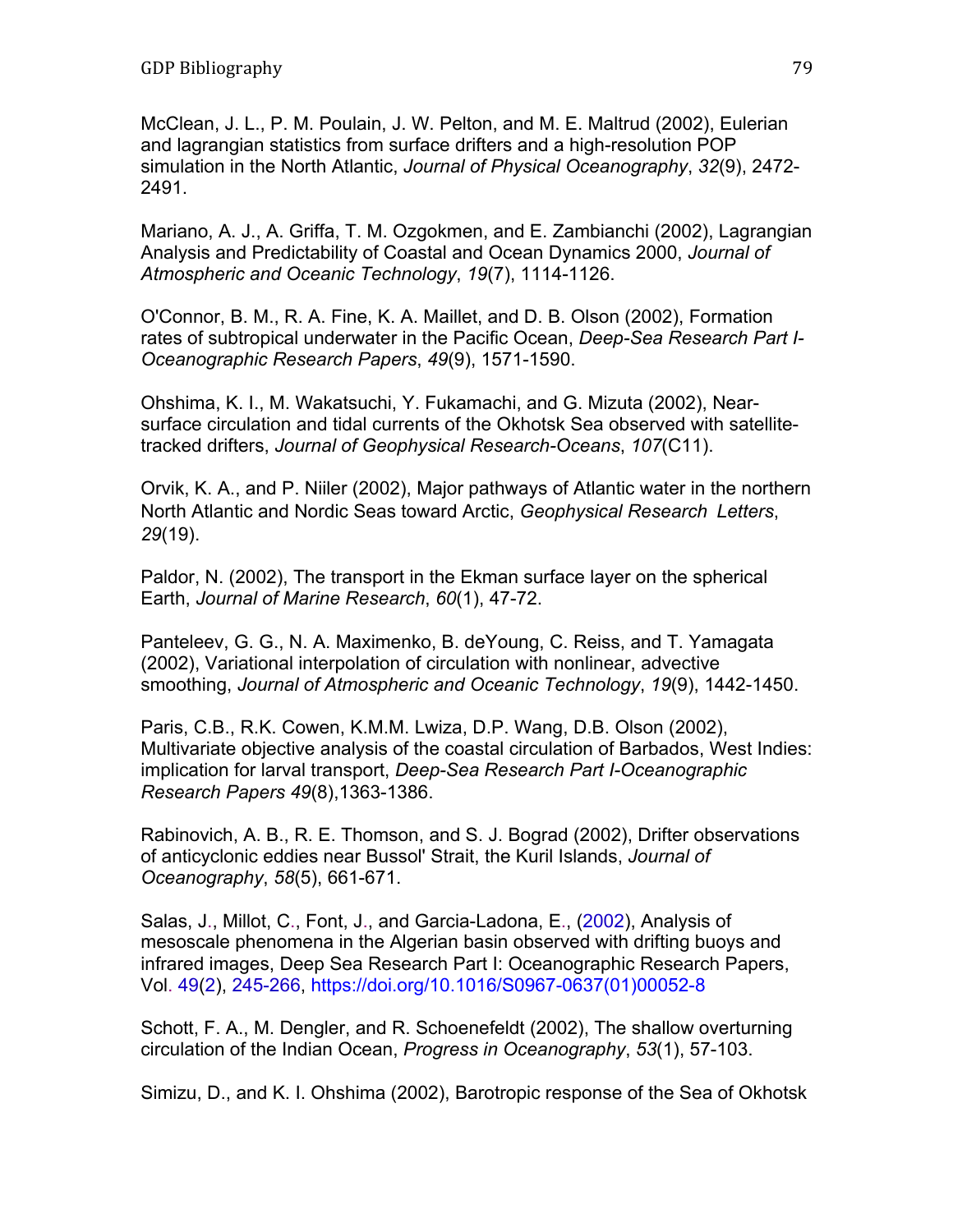to wind forcing, *Journal of Oceanography*, *58*(6), 851-860.

Sinclair, E. H., and P. J. Stabeno (2002), Mesopelagic nekton and associated physics of the southeastern Bering Sea, *Deep-Sea Research Part II-Topical Studies in Oceanography*, *49*(26), 6127-6145.

Summers, D. M. (2002), Impulse exchange at the surface of the ocean and the fractal dimension of drifter trajectories, *Nonlinear Processes in Geophysics*, *9*(1), 11-23.

Thorpe, S. E., K. J. Heywood, M. A. Brandon, and D. P. Stevens (2002), Variability of the southern Antarctic Circumpolar Current front north of South Georgia, *Journal of Marine Systems*, *37*(1-3), 87-105.

van Aken, H. M. (2002), Surface currents in the Bay of Biscay as observed with drifters between 1995 and 1999, *Deep-Sea Research Part I-Oceanographic Research Papers*, *49*(6), 1071-1086.

Yaremchuk, M., and K. Lebedev (2002), Inverse modeling of intra-annual variability in the subtropical North Pacific, *Journal of Physical Oceanography*, *32*(10), 2725-2741.

Zavialov, P. O., J. V. Grigorieva, O. O. Moller, A. G. Kostianoy, and M. Gregoire (2002), Continuity preserving modified maximum cross-correlation technique, *Journal of Geophysical Research-Oceans*, *107*(C10).

Zhou, M., P. P. Niiler, and J. H. Hu (2002), Surface currents in the Bransfield and Gerlache Straits, Antarctica, *Deep-Sea Research Part I-Oceanographic Research Papers*, *49*(2), 267-280.

### **2001**

Abbott, M. R., J. G. Richman, J. S. Nahorniak, and B. S. Barksdale (2001), Meanders in the Antarctic polar frontal zone and their impact on phytoplankton, *Deep-Sea Research Part II-Topical Studies in Oceanography*, *48*(19-20), 3891- 3912.

Alvarez-Salgado, X. A., M. D. Doval, A. V. Borges, I. Joint, M. Frankignoulle, E. M. S. Woodward, and F. G. Figueiras (2001), Off-shelf fluxes of labile materials by an upwelling filament in the NW Iberian Upwelling System, *Progress in Oceanography*, *51*(2-4), 321-337.

Barton, E. D., M. E. Inall, T. J. Sherwin, and R. Torres (2001), Vertical structure, turbulent mixing and fluxes during Lagrangian observations of an upwelling filament system off Northwest Iberia, *Progress in Oceanography*, *51*(2-4), 249- 267.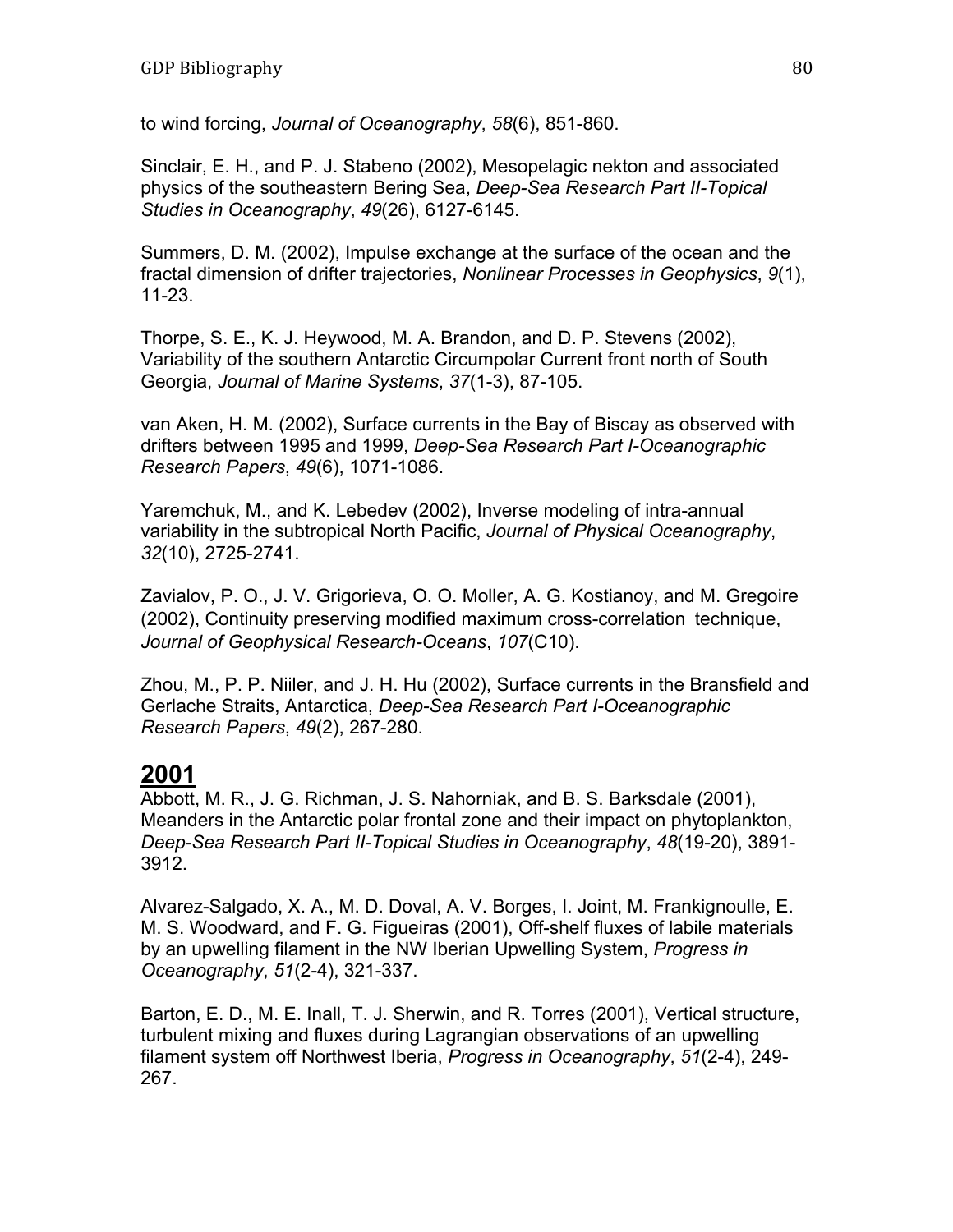Caniaux, G., H. Giordani, L. Prieur, and F. Hernandez (2001), Observations of an intense anticyclonic warm eddy in the Newfoundland Basin, *Geophysical Research Letters*, *28*(13), 2649-2652.

Carr, M. E., and H. T. Rossby (2001), Pathways of the North Atlantic Current from surface drifters and subsurface floats, *Journal of Geophysical Research-Oceans*, *106*(C3), 4405-4419.

Castellari, S., A. Griffa, T. M. Ozgokmen, and P. M. Poulain (2001), Prediction of particle trajectories in the Adriatic Sea using Lagrangian data assimilation, *Journal of Marine Systems*, *29*(1-4), 33-50.

DiGiacomo, P. M., and B. Holt (2001), Satellite observations of small coastal ocean eddies in the Southern California Bight, *Journal of Geophysical Research-Oceans*, *106*(C10), 22521-22543.

Drinkwater, K. F., and J. W. Loder (2001), Near-surface horizontal convergence and dispersion near the tidal-mixing front on Northeastern Georges Bank, *Deep-Sea Research Part II-Topical Studies in Oceanography*, *48*(1-3), 311-339.

Flament, P., R. Lumpkin, J. Tournadre, R. Kloosterziel, and L. Armi (2001), Vortex pairing in an unstable anticyclonic shear flow:discrete subharmonics of one pendulum day, *Journal of Fluid Mechanics*, *440*, 401-410.

Fratantoni, D. M. (2001), North Atlantic surface circulation during the 1990's observed with satellite-tracked drifters, *Journal of Geophysical Research-Oceans*, *106*(C10), 22067-22093.

Garraffo, Z. D., A. J. Mariano, and et al. (2001), Lagrangian data in a highresolution numerical simulation of the North Atlantic I. Comparison with in situ drifter data, *Journal of Marine Systems*, *29*, 1-4.

Garrafo, Z. D., A. Griffa, A. J. Mariano, and E. P. Chassignet (2001), Lagrangian data in a high-resolution numerical simulation of the North Atlantic II. On the pseudo-Eulerian averaging of Lagrangian data, *Journal of Marine Systems*, *29*(1- 4), 177-200.

Grodsky, S. A., and J. A. Carton (2001), Intense surface currents in the tropical Pacific during 1996-1998, *Journal of Geophysical Research-Oceans*, *106*(C8), 16673-16684.

Grodsky, S. A., J. A. Carton, and R. Murtugudde (2001), Anomalous surface currents in the tropical Indian Ocean, *Geophysical Research Letters, 28*(22), 4207-4210, doi:10.1029/2001GL013592.

Haney, R. L., R. A. Hale, and D. E. Dietrich (2001), Offshore propagation of eddy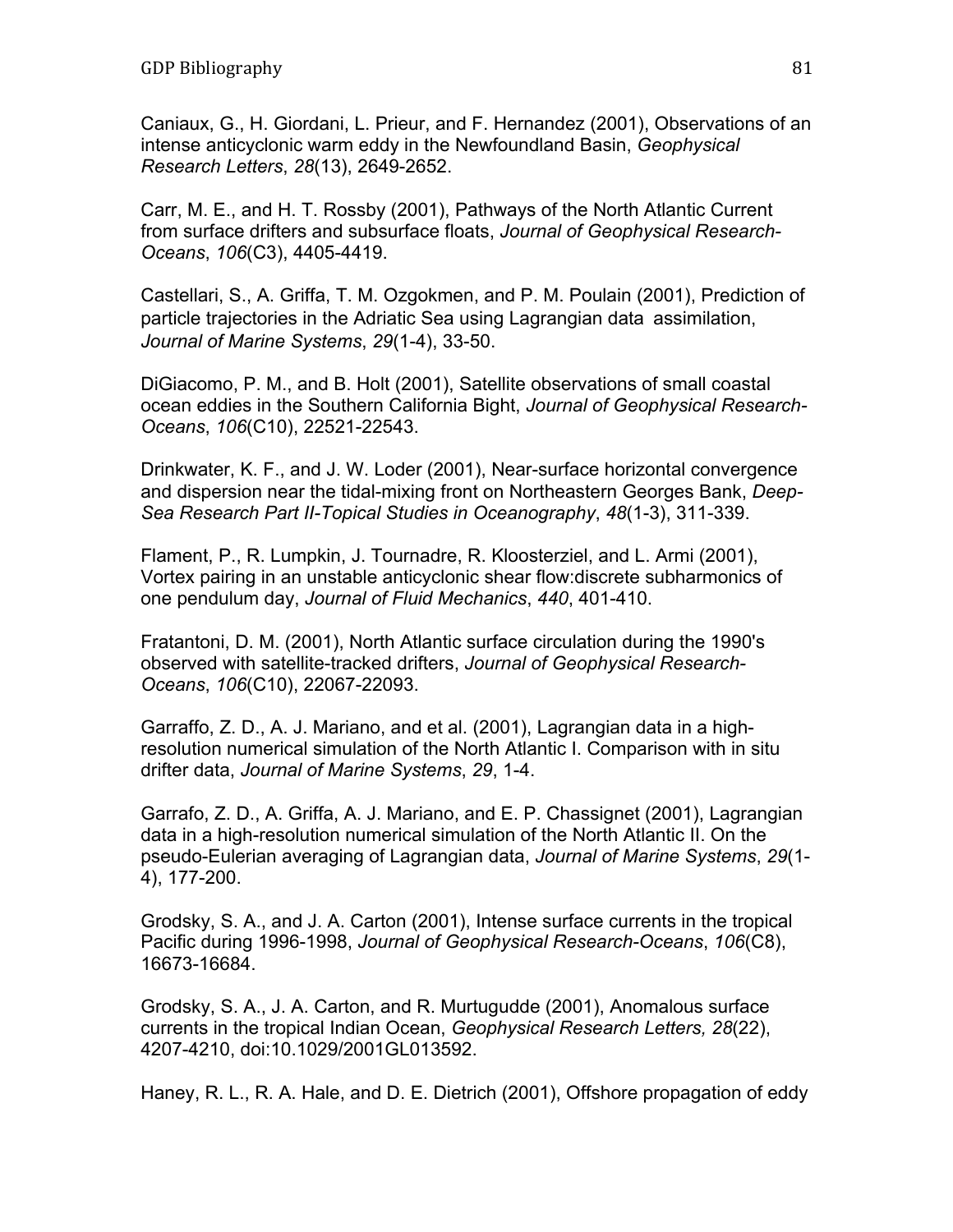kinetic energy in the California Current, *Journal of Geophysical Research-Oceans*, *106*(C6), 11709-11717.

Johnson, G. C. (2001), The Pacific Ocean subtropical cell surface limb, *Geophysical Research Letters*, *28*(9), 1771-1774.

Jungclaus, J. H., J. Hauser, and R. H. Kase (2001), Cyclogenesis in the Denmark Strait overflow plume, *Journal of Physical Oceanography*, *31*(11), 3214-3229.

Lacorata, G., E. Aurell, and A. Vulpiani (2001), Drifter dispersion in the Adriatic Sea: Lagrangian data and chaotic model, *Annales Geophysicae*, *19*(1), 121-129.

Landry, M. R., S. L. Brown, K. E. Selph, and M. R. Abbott (2001), Initiation of the spring phytoplankton increase in the Antarctic Polar Front Zone at 170W, *Journal of Geophysical Research-Oceans*, *106*(C7), 13-903.

Large, W. G., G. Danabasoglu, and et al. (2001), Equatorial circulation of a global ocean climate model with anisotropic horizontal viscosity, *Journal of Physical Oceanography*, *31*(2), 518-536.

Largier, J., and A. J. Boyd (2001), Drifter observations of surface water transport in the Benguela Current during winter 1999, *South African Journal of Science*, *97*, 5-6.

Lermusiaux, P. F. J. (2001), Evolving the subspace of the three-dimensional multiscale ocean variability: Massachusetts Bay, *Journal of Marine Systems*, *29*(1-4), 385-422.

Lermusiaux, P. F. J., and A. R. Robinson (2001), Features of dominant mesoscale variability, circulation patterns and dynamics in the Strait of Sicily, *Deep-Sea Research Part I-Oceanographic Research Papers*, *48*(9), 1953- 1997.

Lie, H. J., C. H. Cho, and et al. (2001), Does the Yellow Sea Warm Current really exist as a persistent mean flow, *Journal of Geophysical Research- Oceans*, *106*(C10), 22199-22210.

Lough, R. G., and J. P. Manning (2001), Tidal-front entrainment and retention of fish larvae on the southern flank of Georges Bank, *Deep-Sea Research Part II-Topical Studies in Oceanography*, *48*(1-3), 631-644.

Lozier, M. S., and G. Gawarkiewicz (2001), Cross-frontal exchange in the Middle Atlantic Bight as evidenced by surface drifters, *Journal of Physical Oceanography*, *31*(8), 2498-2510.

Lugo-Fernandez, A., K. J. P. Deslarzes, J. M. Price, G. S. Boland, and M. V.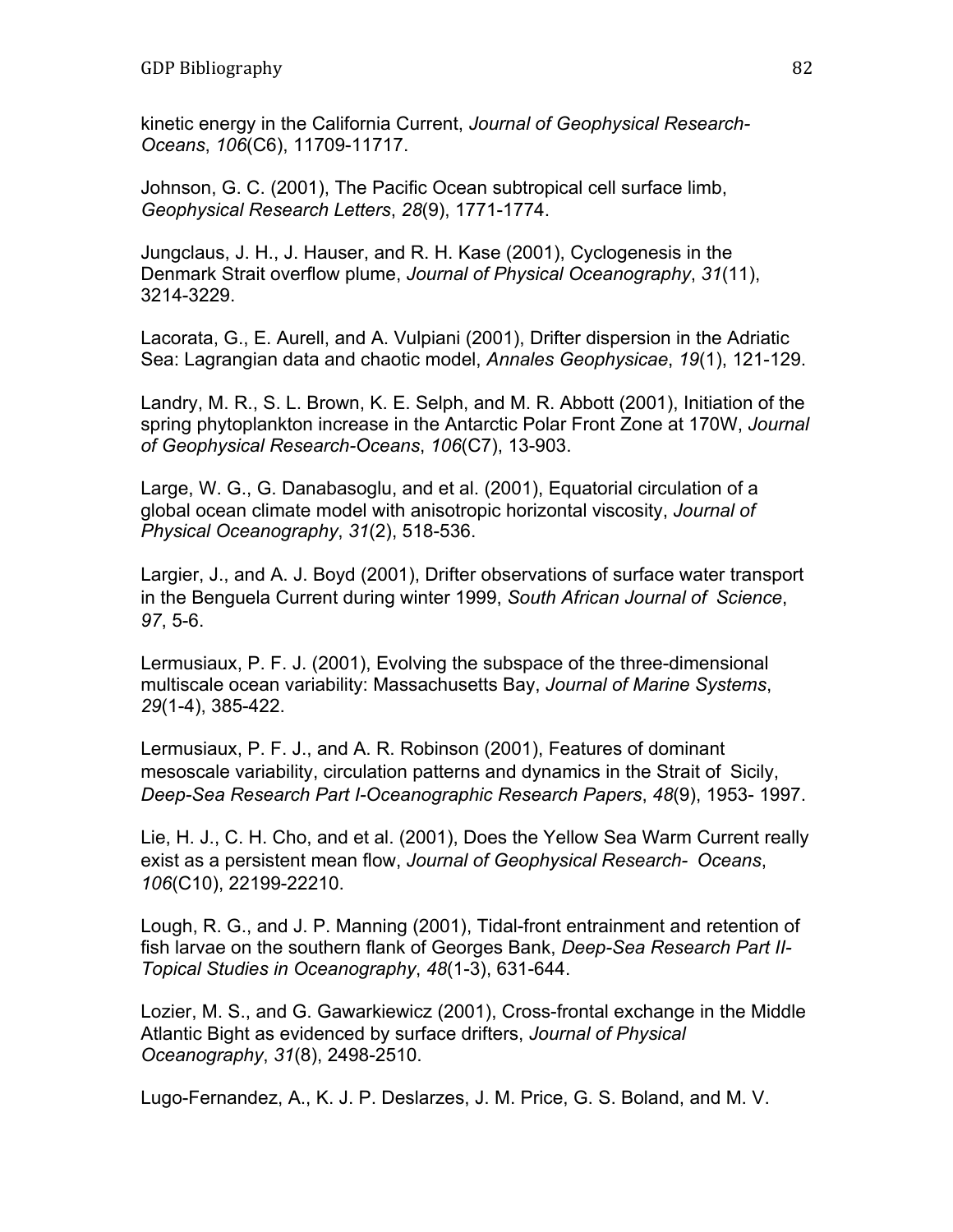Morin (2001), Inferring probable dispersal of Flower Garden Banks Coral Larvae (Gulf of Mexico) using observed and simulated drifter trajectories, *Continental Shelf Research*, *21*(1), 47-67.

Lumpkin, R., and P. Flament (2001), Lagrangian statistics in the central North Pacific, *Journal of Marine Systems*, *29*(1-4), 141-155.

Manning, J. P., R. G. Lough, and et al. (2001), Modelling the effect of a slopewater intrusion on advection of fish larvae in May 1995 on Georges Bank, *Ices Journal of Marine Science*, *58*(5), 985-993.

Mauri, E., and P. M. Poulain (2001), Northern Adriatic Sea surface circulation and temperature/pigment fields in September and October 1997, *Journal of Marine Systems*, *29*(1-4), 51-67.

Naimie, C.E., R. Limeburner, et al. (2001), On the geographic and seasonal patterns of the near-surface circulation on Georges Bank - from real and simulated drifters, *Deep-Sea Research Part II-Topical Studies in Oceanography 48*(1-3): 501-518.

Niiler, P. P. (2001), The world ocean surface circulation. In /Ocean Circulation and Climate/, G. Siedler, J. Church and J. Gould, eds., Academic Press, Volume 77 of *International Geophysics Series,* 193-204.

Ohlmann, J. C., and P. P. Niiler (2001), A two-dimensional response to a tropical storm on the Gulf of Mexico shelf, *Journal of Marine Systems*, *29*(1-4), 87-99.

Ohlmann, J. C., P. P. Niiler, C. A. Fox, and R. R. Leben (2001), Eddy energy and shelf interactions in the Gulf of Mexico, *Journal of Geophysical Research-Oceans*, *106*(C2), 2605-2620.

Ozgokmen, T. M., L. I. Piterbarg, A. J. Mariano, and E. H. Ryan (2001), Predictability of drifter trajectories in the tropical Pacific Ocean, *Journal of Physical Oceanography*, *31*(9), 2691-2720.

Pazan, S. E., and P. P. Niiler (2001), Recovery of near-surface velocity from undrogued drifters, *Journal of Atmospheric and Oceanic Technology*, *18*(3), 476- 489.

Poulain, P. M. (2001), Adriatic Sea surface circulation as derived from drifter data between 1990 and 1999, *Journal of Marine Systems*, *29*(1-4), 3-32.

Rabinovich, A. B., and R. E. Thomson (2001), Evidence of diurnal shelf waves in satellite-tracked drifter trajectories off the Kuril Islands, *Journal of Physical Oceanography*, *31*(9), 2650-2668.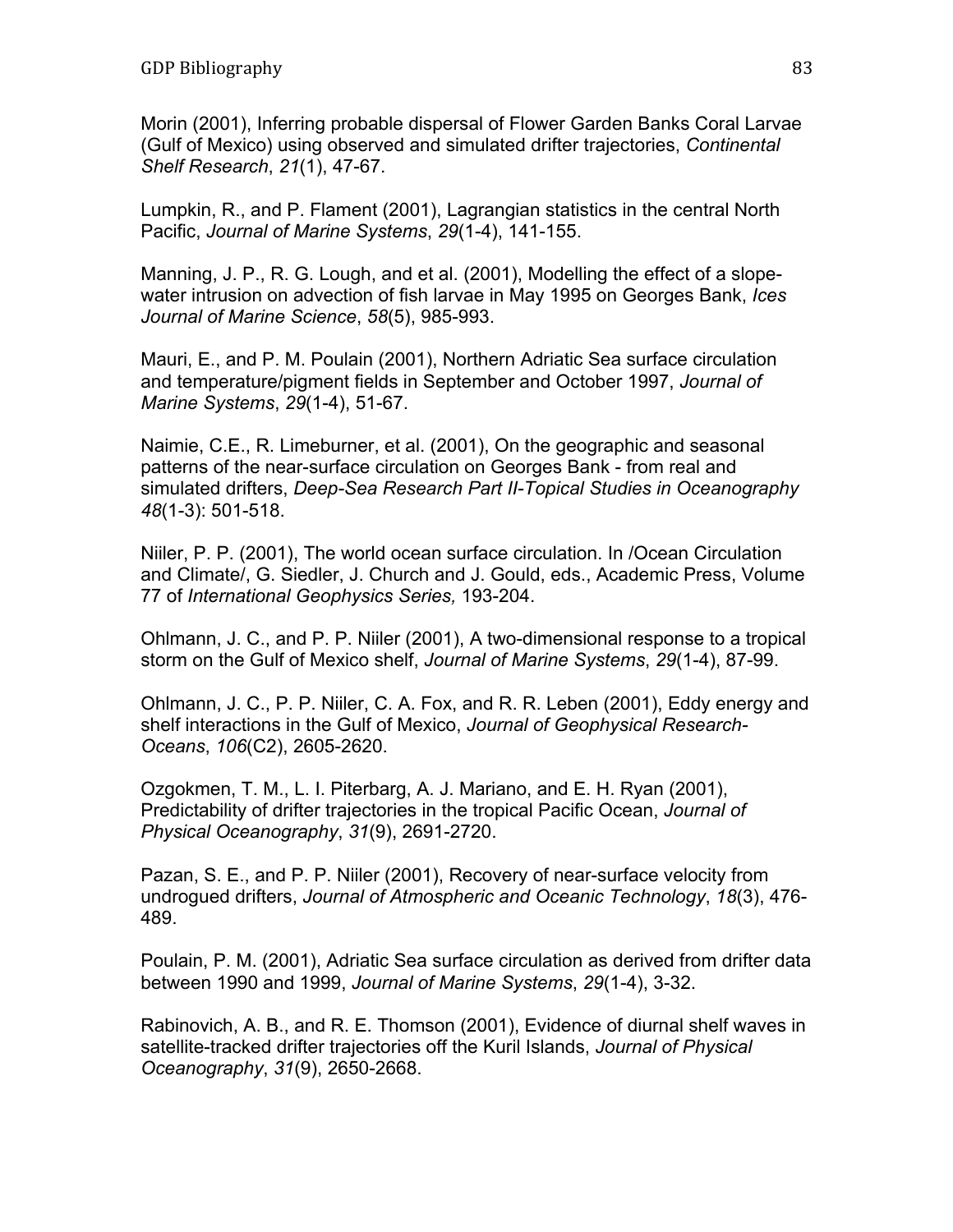Reverdin, G., and F. Hernandez (2001), Variability of the Azores Current during October-December 1993, *Journal of Marine Systems*, *29*(1-4), 101-123.

Righi, D. D., and P. T. Strub (2001), The use of simulated drifters to estimate vorticity, *Journal of Marine Systems*, *29*(1-4), 125-140.

Salas, J., E. Garcia-Ladona, and J. Font (2001), Statistical analysis of the surface circulation in the Algerian Current using Lagrangian buoys, *Journal of Marine Systems*, *29*(1-4), 69-85.

Sordo, I., E. D. Barton, J. M. Cotos, and Y. Pazos (2001), An inshore poleward current in the NW of the Iberian peninsula detected from satellite images, and its relation with G-catenatum and D-acuminata blooms in the Galician Rias, *Estuarine Coastal and Shelf Science*, *53*(6), 787-799.

Toner, M., A. D. Kirwan, L. H. Kantha, and J. K. Choi (2001), Can general circulation models be assessed and their output enhanced with drifter data?, *Journal of Geophysical Research-Oceans*, *106*(C9), 19563-19579.

Toner, M., A. C. Poje, A. D. Kirwan, C. Jones, B. L. Lipphardt, and C. E. Grosch (2001), Reconstructing basin-scale Eulerian velocity fields from simulated drifter data, *Journal of Physical Oceanography*, *31*(5), 1361-1376.

Vaughan, S. L., C. N. K. Mooers, and S. M. Gay (2001), Physical variability in Prince William Sound during the SEA study (1994-98), *Fisheries Oceanography*, *10*, 58-80.

Yaremchuk, M. I. (2001), A reconstruction of large-scale circulation in the Pacific Ocean north of 10 degrees N, *Journal of Geophysical Research- Oceans*, *106*(C2), 2331-2344.

Yaremchuk, M. I., D. A. Nechaev, and K. R. Thompson (2001), Seasonal variation of the North Atlantic Current, *Journal of Geophysical Research-Oceans*, *106*(C4), 6835-6851.

Zhurbas, V. M., and I. S. Oh (2001), Estimates of the velocity spatial spectra of the ocean currents on the basis of drifter data, *Oceanology*, *41*(2), 162-170.

### **2000**

Abbott, M. R., J. G. Richman, R. M. Letelier, and J. S. Bartlett (2000), The spring bloom in the Antarctic Polar Frontal Zone as observed from a mesoscale array of bio-optical sensors, *Deep-Sea Research Part II-Topical Studies in Oceanography*, *47*(15-16), 3285-3314.

Barth, J. A., S. D. Pierce, and R. L. Smith (2000), A separating coastal upwelling jet at Cape Blanco, Oregon and its connection to the California Current System,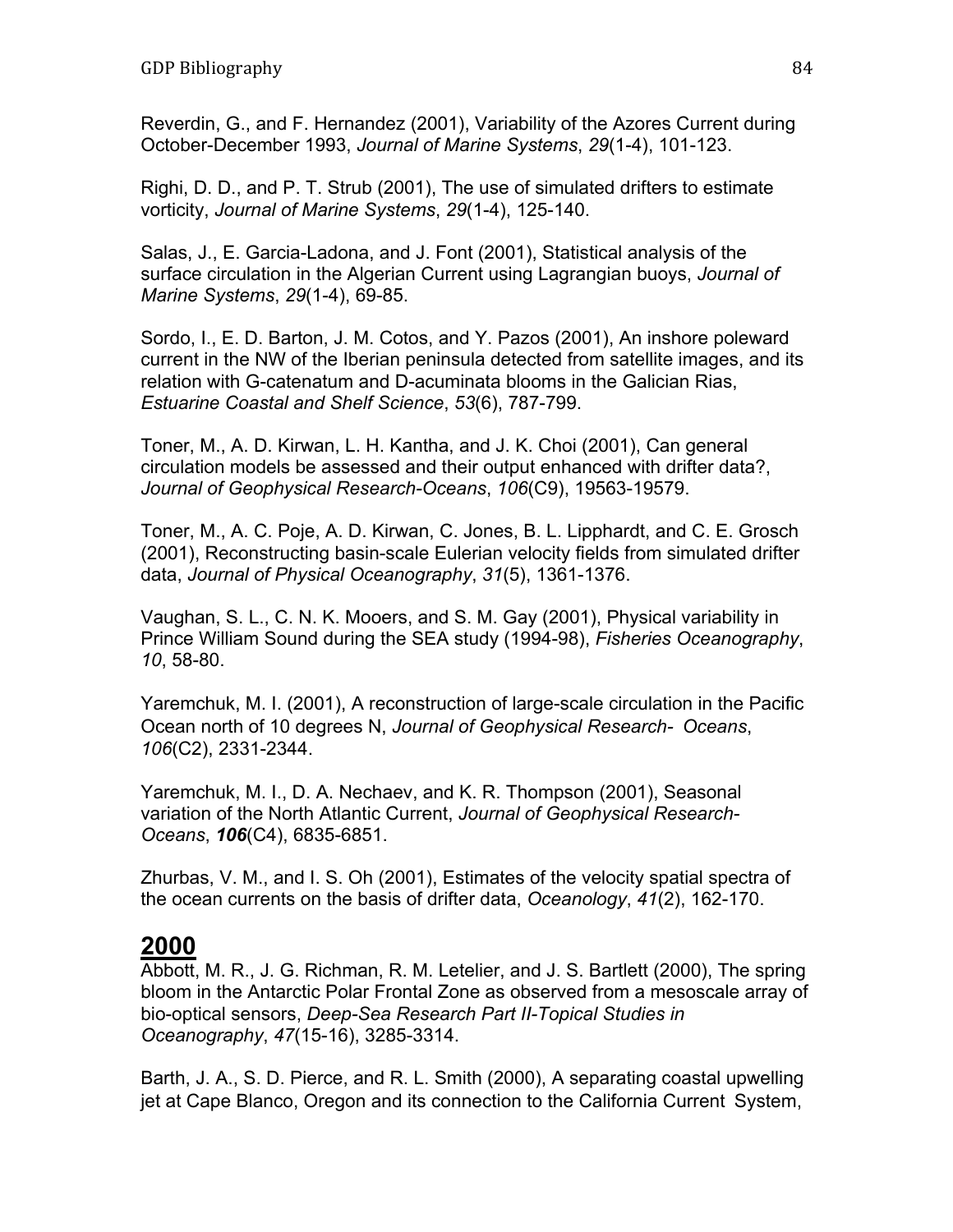*Deep-Sea Research Part II-Topical Studies in Oceanography*, *47*(5-6), 783-810.

Bindoff, N. L., M. A. Rosenberg, and M. J. Warner (2000), On the circulation and water masses over the Antarctic continental slope and rise between 80 and 150 degrees E, *Deep-Sea Research Part II-Topical Studies in Oceanography*, *47*(12- 13), 2299-2326.

Brink, K. H., R. C. Beardsley, and et al. (2000), A view of the 1993-1994 California current based on surface drifters, floats, and remotely sensed data, *Journal of Geophysical Research-Oceans*, *105*(C4), 8575-8604.

Carton, J. A., G. Chepurin, and X. H. Cao (2000), A Simple Ocean Data Assimilation analysis of the global upper ocean 1950-95. Part II: Results, *Journal of Physical Oceanography*, *30*(2), 311-326.

Chereskin, T. K., M. Y. Morris, and et al. (2000), Spatial and temporal characteristics of the mesoscale circulation of the California current from eddyresolving moored and shipboard measurements, *Journal of Geophysical Research-Oceans*, *105*(C1), 1245-1269.

Cresswell, G. R. (2000), Coastal currents of northern Papua New Guinea, and the Sepik River outflow, *Marine and Freshwater Research*, *51*(6), 553-564.

Ducet, N., P. Y. Le Traon, and G. Reverdin (2000), Global high-resolution mapping of ocean circulation from TOPEX/Poseidon and ERS-1 and-2, *Journal of Geophysical Research-Oceans*, *105*(C8), 19477-19498.

Falco, P., A. Griffa, P. M. Poulain, and E. Zambianchi (2000), Transport properties in the Adriatic Sea as deduced from drifter data, *Journal of Physical Oceanography*, *30*(8), 2055-2071.

Ferry, N. and Reverdin, G. (2000), Seasonal sea surface height variablity in the North Atlantic Ocean, Journal of Geophysical Research, Vol. 105(C3), 6307- 6326, https://doi.org/10.1029/1999JC900296

Flament, P., and L. Armi (2000), The shear, convergence, and thermohaline structure of a front, *Journal of Physical Oceanography*, *30*(1), 51-66.

Ginzburg, A. I., A. G. Kostyanoi, and et al. (2000), Sea of Japan surface circulation (from satellite and drifter data), *Earth Observation and Remote Sensing*, *16*(1), 89-112.

Haury, L., C. Fey, and et al. (2000), Zooplankton distribution around four eastern North Pacific seamounts, *Progress in Oceanography*, *45*(1), 69-105.

Hitchcock, G. L., E. L. Key, and J. Masters (2000), The fate of upwelled waters in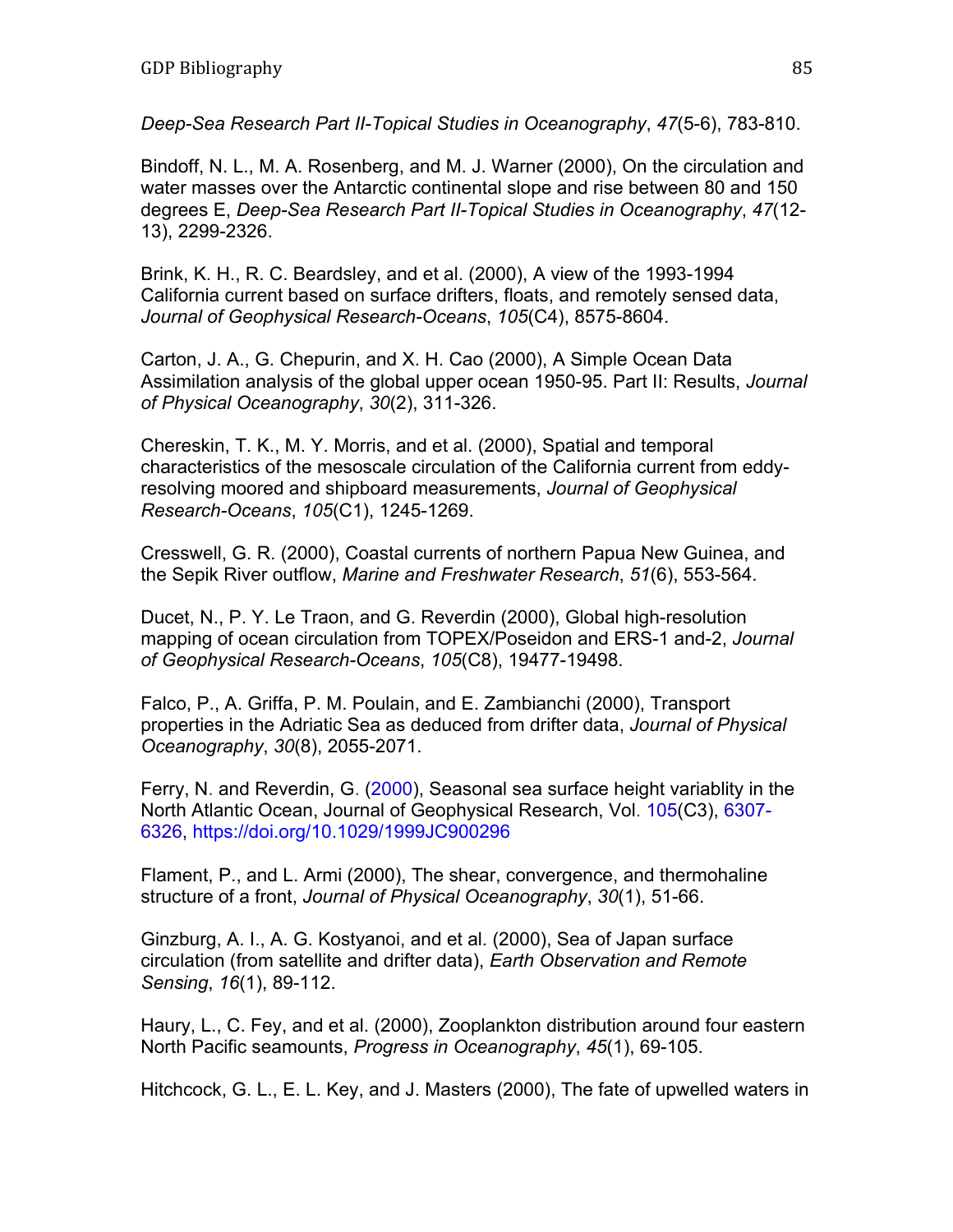the Great Whirl, August 1995, *Deep-Sea Research Part II-Topical Studies in Oceanography*, *47*(7-8), 1605-1621.

Ho, C. R., Q. N. Zheng, and et al. (2000), Seasonal variability of sea surface height in the South China Sea observed with TOPEX/Poseidon altimeter data, *Journal of Geophysical Research-Oceans*, *105*(C6), 13981-13990.

Horsburgh, K. J., A. E. Hill, J. Brown, L. Fernand, R. W. Garvine, and M. M. P. Angelico (2000), Seasonal evolution of the cold pool gyre in the western Irish Sea, *Progress in Oceanography*, *46*(1), 1-58.

Hsueh, Y. (2000), The Kuroshio in the East China Sea, *Journal of Marine Systems*, *24*(1-2), 131-139.

Hwang, C., and S. A. Chen (2000), Circulations and eddies over the South China Sea derived from TOPEX/Poseidon altimetry, *Journal of Geophysical Research-Oceans*, *105*(C10), 23943-23965.

Kennan, S. C., and P. J. Flament (2000), Observations of a tropical instability vortex, *Journal of Physical Oceanography*, *30*(9), 2277-2301.

Lee, D. K., P. P. Niiler, S. R. Lee, K. Kim, and H. J. Lie (2000), Energetics of the surface circulation of the Japan/East Sea, *Journal of Geophysical Research-Oceans*, *105*(C8), 19561-19573.

Motyzhev, S. V., and V. I. Zaburdaev (2000), Analysis of the measurement potential of sensing drifters with a satellite link for studying the active layer of oceans and seas, *Earth Observation and Remote Sensing*, *16*(1), 73-87.

Niiler, P., and N. Barth (2000), The annual mean surface circulation in the Eastern Pacific, *Oceanography of the Eastern Pacific*, *1*, 1-7.

Oh, I. S., and V. Zhurbas (2000), Study of spatial spectra of horizontal turbulence in the ocean using drifter data, *Journal of Physical Oceanography*, *30*(7), 1790- 1801.

Oh, I. S., V. Zhurbas, and W. S. Park (2000), Estimating horizontal diffusivity in the East Sea (Sea of Japan) and the northwest Pacific front satellite-tracked drifter data, *Journal of Geophysical Research-Oceans*, *105*(C3), 6483-6492.

Ozgokmen, T. M., A. Griffa, A. J. Mariano, and L. I. Piterbarg (2000), On the predictability of Lagrangian trajectories in the ocean, *Journal of Atmospheric and Oceanic Technology*, *17*(3), 366-383.

Saji, P. K., S. C. Shenoi, A. Almeida, and G. Rao (2000), Inertial currents in the Indian Ocean derived from satellite tracked surface drifters, *Oceanologica Acta*,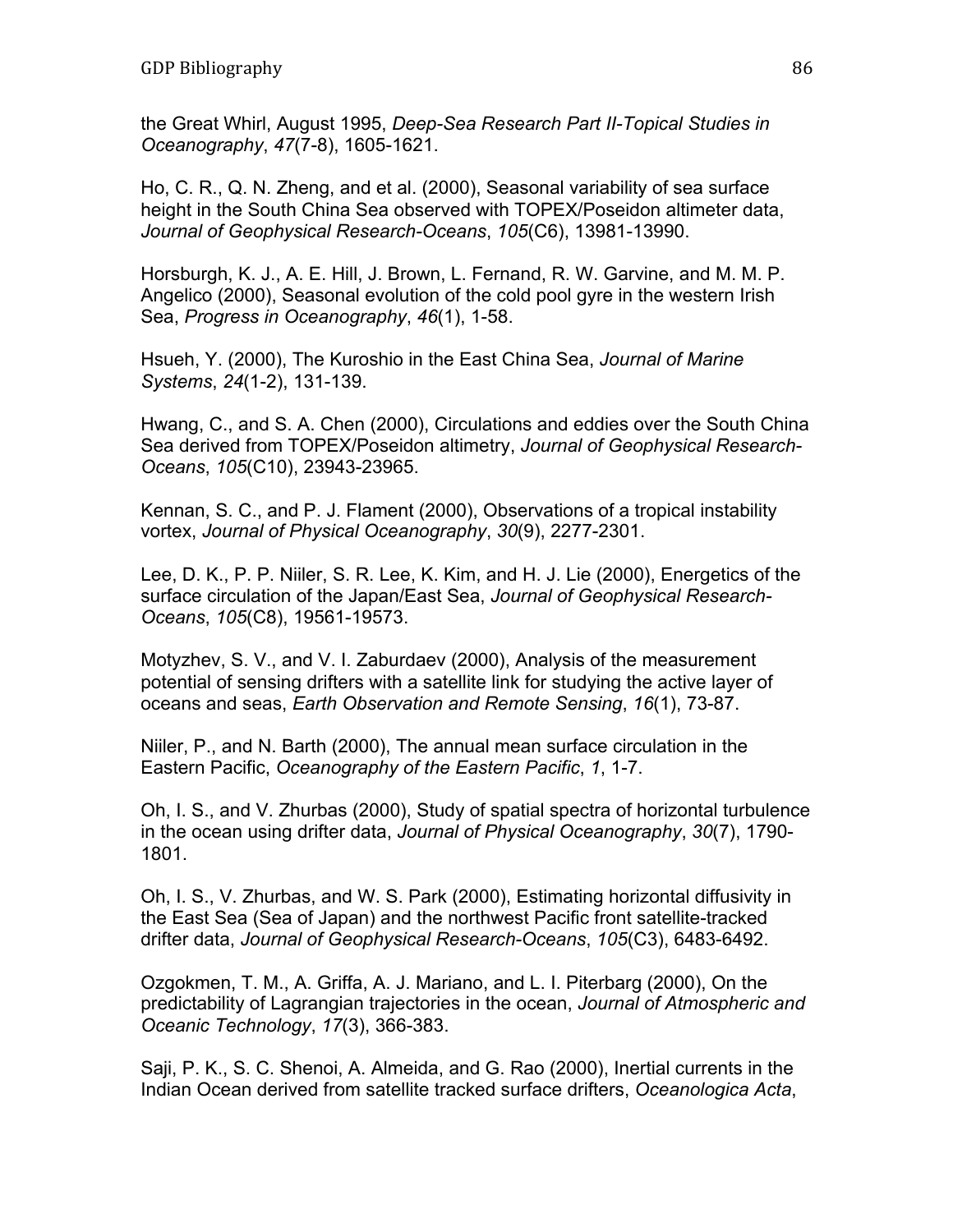*23*(5), 635-640.

Zhou, M., J. D. Paduan, and P. P. Niiler (2000), Surface currents in the Canary Basin from drifter observations, *Journal of Geophysical Research- Oceans*, *105*(C9), 21893-21911.

# **1999**

Bograd, S. J., A. B. Rabinovich, and et al. (1999), On sampling strategies and interpolation schemes for satellite-tracked drifters, *Journal of Atmospheric and Oceanic Technology*, *16*(7), 893-904.

Bograd, S. J., R. E. Thomson, and et al. (1999), Near-surface circulation of the northeast Pacific Ocean derived from WOCE-SVP satellite-tracked drifters, *Deep-Sea Research Part II*, *46*, 11-12.

Brown, J., A. E. Hill, L. Fernand, and K. J. Horsburgh (1999), Observations of a seasonal jet-like circulation at the central North Sea cold pool margin, *Estuarine Coastal and Shelf Science*, *48*(3), 343-355.

Burrows, M., and S. A. Thorpe (1999), Drifter observations of the Hebrides slope current and nearby circulation patterns, *Annales Geophysicae-Atmospheres Hydrospheres and Space Sciences*, *17*(2), 280-302.

Burrows, M., S. A. Thorpe, and D. T. Meldrum (1999), Dispersion over the Hebridean and Shetland shelves and slopes, *Continental Shelf Research*, *19*(1), 49-55.

Cousens, B., J. Dostal, and T. S. Hamilton (1999), A near-ridge origin for seamounts at the southern terminus of the Pratt-Welker Seamount Chain, northeast Pacific Ocean, *Canadian Journal of Earth Sciences*, *36*(6), 1021-1031.

Crawford, W. R., J. Y. Cherniawsky, and P. Cummins (1999), Surface currents in British Columbia coastal waters: Comparison of observations and model predictions, *Atmosphere-Ocean*, *37*(3), 255-280.

Crawford, W. R., J. Y. Cherniawsky, and et al. (1999), Surface currents in British Columbia coastal waters:Comparison of observations and model predictions, *Atmosphere-Ocean*, *37*(3), 255-280.

Garzoli, S. L., P. L. Richardson, C. M. Duncombe Rae, D. M. Fratantoni, G. J. Goni, and A. J. Roubicek (1999), Three Agulhas rings observed during the Benguela Current experiment, *Journal of Geophysical Research- Oceans*, *104*(C9), 20971-20985.

Godfrey, J. S., E. F. Bradley, P. A. Coppin, L. F. Pender, T. J. McDougall, E. W. Schulz, and I. Helmond (1999), Measurements of upper ocean heat and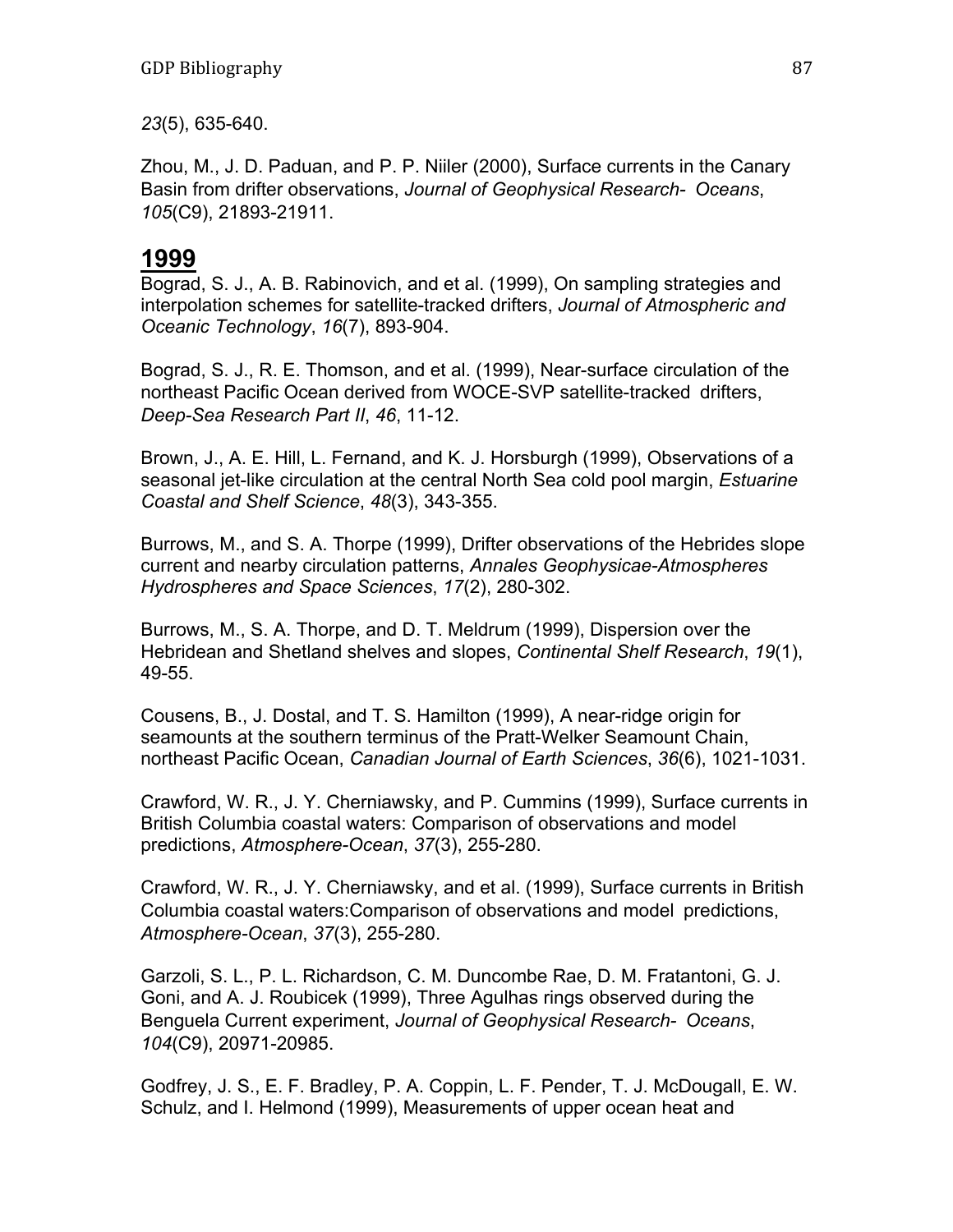freshwater budgets near a drifting buoy in the equatorial Indian Ocean, *Journal of Geophysical Research-Oceans*, *104*(C6), 13269-13302.

Grundlingh, M. L. (1999), Surface currents derived from satellite-tracked buoys off Namibia, *Deep-Sea Research Part II-Topical Studies in Oceanography*, *46*(1- 2), 453-473.

Hamilton, P., G. S. Fargion, and D. C. Biggs (1999), Loop Current eddy paths in the western Gulf of Mexico, *Journal of Physical Oceanography*, *29*(6), 1180- 1207.

Hetland, R. D., Y. Hsueh, R. R. Leben, and P. P. Niiler (1999), A loop currentinduced jet along the edge of the West Florida Shelf, *Geophysical Research Letters*, *26*(15), 2239-2242.

Lagerloef, G., G. Mitchum, R. Lukas, and P. Niiler (1999), Tropical Pacific near surface currents estimated from altimeter, wind and drifter data, *Journal of Geophysical Research*, *104*(C10), 23-313.

Lee, S. H., and R. C. Beardsley (1999), Influence of stratification on residual tidal currents in the Yellow Sea, *Journal of Geophysical Research-Oceans*, *104*(C7), 15679-15701.

Miller, A. J., et al. (1999), Observing and modeling the California current system:purposes, achievements and aspirations, *Eos, 80*, 533-539.

Park, K. A., J. Y. Chung, K. Kim, B. H. Choi, and D. K. Lee (1999), Sea surface temperature retrievals optimized to the East Sea (Sea of Japan) using NOAA AVHRR data, *Marine Technology Society Journal*, *33*(1), 23-35.

Poulain, P. M. (1999), Drifter observations of surface circulation in the Adriatic Sea between December 1994 and March 1996, *Journal of Marine Systems*, *20*(1-4), 231-253.

Ralph, E. A., and P. P. Niiler (1999), Wind-driven currents in the tropical Pacific, *Journal of Physical Oceanography*, *29*(9), 2121-2129.

Saunders, P. M., A. C. Coward, and B. A. De\_Cuevas (1999), Circulation of the Pacific Ocean seen in a global ocean model:Ocean Circulation and Climate Advanced Modelling project (OCCAM), *Journal of Geophysical Research*, *104*(18), 281-218.

Shenoi, S. S. C., P. K. Saji, and A. M. Almeida (1999), Near-surface circulation and kinetic energy in the tropical Indian Ocean derived from Lagrangian drifters, *Journal of Marine Research*, *57*(6), 885-907.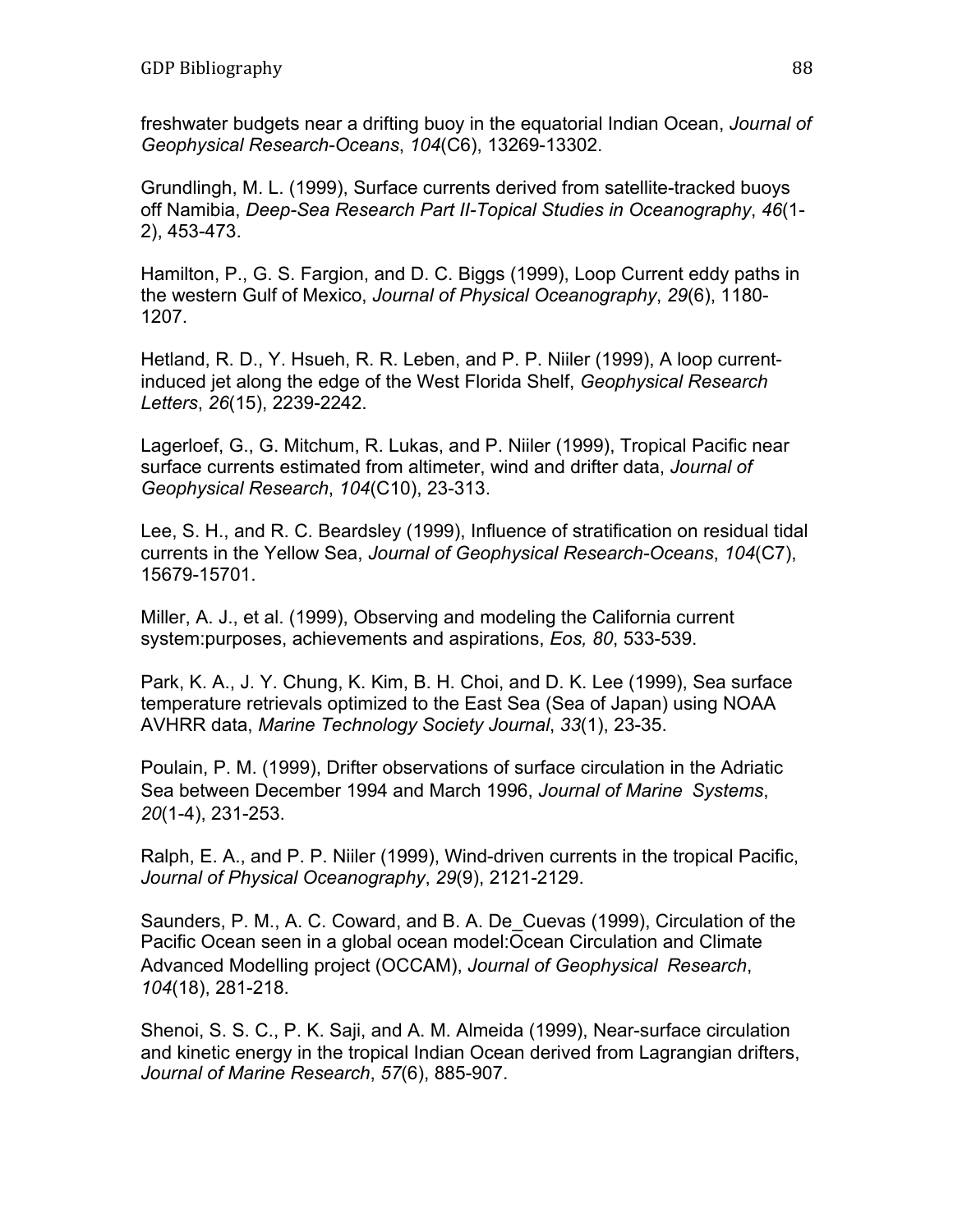Sherwin, T. J., W. R. Turrell, D. R. G. Jeans, and S. Dye (1999), Eddies and a mesoscale deflection of the slope current in the Faroe-Shetland Channel, *Deep-Sea Research Part I-Oceanographic Research Papers*, *46*(3), 415-438.

Stabeno, P. J., and P. Van Meurs (1999), Evidence of episodic on-shelf flow in the southeastern Bering Sea, *Journal of Geophysical Research- Oceans*, *104*(C12), 29715-29720.

Swenson, M. S., and D. V. Hansen (1999), Tropical Pacific Ocean mixed layer heat budget:the Pacific Cold Tongue, *Journal of Physical Oceanography*, *29*(1), 69-82.

Valdimarsson, H., and S. A. Malmberg (1999), Near-surface circulation in Icelandic waters derived from satellite tracked drifters, *Rit Fiskideildar.J.Mar.Res.Inst-Reykjavik*, *16*, 23-39.

Yang, H. J., R. H. Weisberg, P. P. Niiler, W. Sturges, and W. Johnson (1999), Lagrangian circulation and forbidden zone on the West Florida Shelf, *Continental Shelf Research*, *19*(9), 1221-1245.

Zambianchi E., Budillon G., Falco P., Spezie G. (1999) Observations of the Dynamics of the Antarctic Circumpolar Current in the Pacific Sector of the Southern Ocean. In: Spezie G., Manzella G.M.R. (eds) Oceanography of the Ross Sea Antarctica. Springer, Milano

#### **1998**

Abbott, M. R., and R. M. Letelier (1998), Decorrelation scales of chlorophyll as observed from bio-optical drifters in the California Current, *Deep-Sea Research Part II-Topical Studies in Oceanography*, *45*(8-9), 1639-1667.

Barth, J. A., and R. L. Smith (1998), Separation of a coastal upwelling jet at Cafe Blanco, Oregon, USA, *South African Journal of Marine Science-Suid-Afrikaanse Tydskrif Vir Seewetenskap*, *19*, 5-14.

Batteen, M. L., and P. W. Vance (1998), Modeling studies of the effects of wind forcing and thermohaline gradients on the California Current System, *Deep-Sea Research Part II-Topical Studies in Oceanography*, *45*(8-9), 1507-1556.

Bauer, S., Swenson, M. S., Griffa, A., Mariano, A. J., and Owens, K., (1998), Eddy mean flow decomposition and eddy-diffusivity estimates in the tropical Pacific Ocean 1. Methodology, Journal of Geophysical Research-Oceans, 103(C13), 30855-30871.

Bingham, F. M. (1998), Evidence for the existence of a North Hawaiian Ridge Current, *Journal of Physical Oceanography*, *28*(5), 991-998.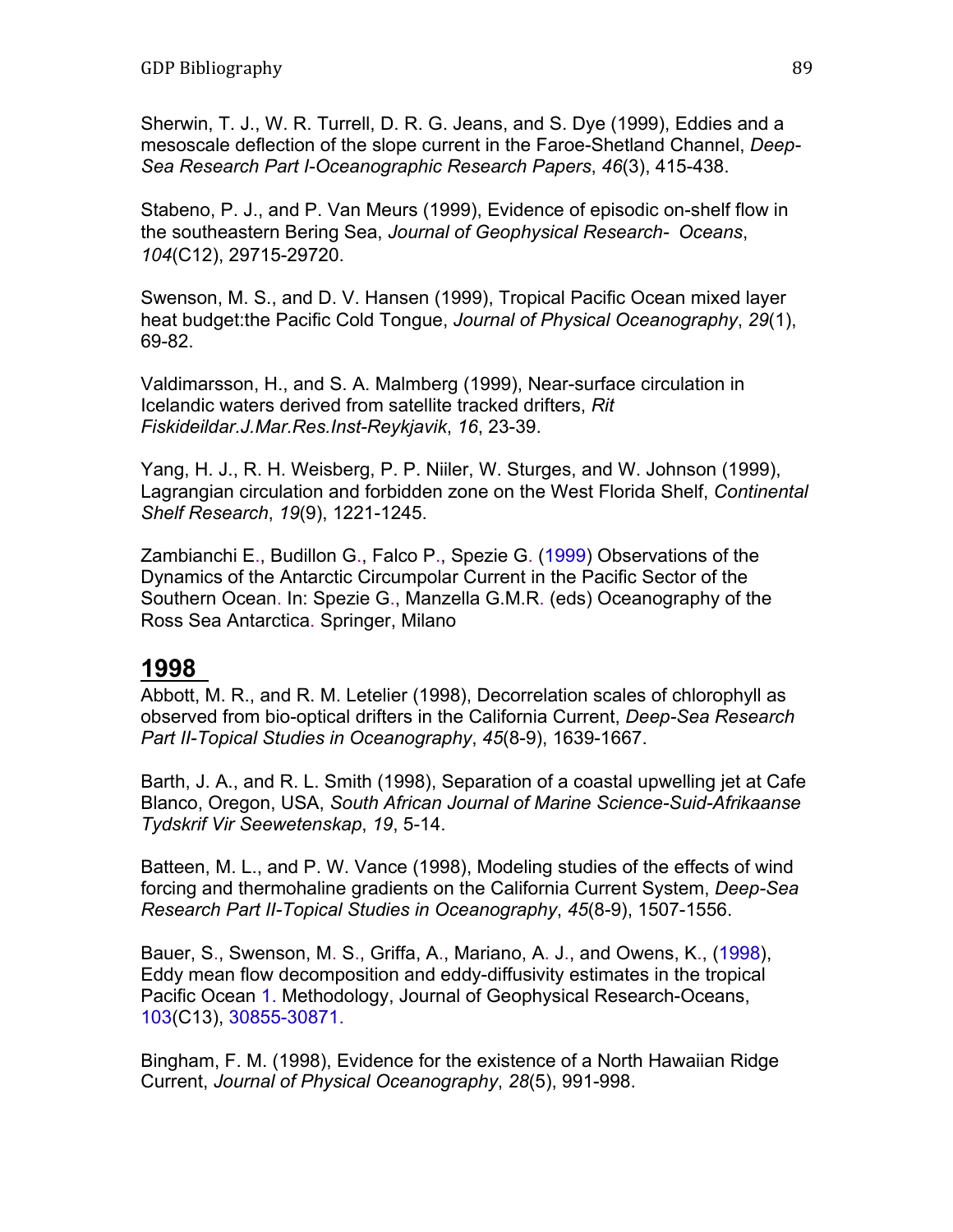Broche, P., J. L. Devenon, P. Forget, J. C. de Maistre, J. J. Naudin, and G. Cauwet (1998), Experimental study of the Rhone plume. Part I: Physics and dynamics, *Oceanologica Acta*, *21*(6), 725-738.

Chiswell, S. M., and D. Roemmich (1998), The East Cape Current and two eddies: a mechanism for larval retention?, *New Zealand Journal of Marine and Freshwater Research*, *32*(3), 385-397.

Churchill, J. H., and T. J. Berger (1998), Transport of Middle Atlantic Bight shelf water to the Gulf Stream near Cape Hatteras, *Journal of Geophysical Research-Oceans*, *103*(C13), 30605-30621.

Crawford, W. R., J. Y. Cherniawsky, and M. G. G. Foreman (1998), Rotary velocity spectra from short drifter tracks, *Journal of Atmospheric and Oceanic Technology*, *15*(3), 731-740.

Crawford, W. R., J. Y. Cherniawsky, P. F. Cummins, and M. G. G. Foreman (1998), Variability of tidal currents in a wide strait: A comparison between drifter observations and numerical simulations, *Journal of Geophysical Research-Oceans*, *103*(C6), 12743-12759.

Delcroix, T., and J. Picaut (1998), Zonal displacement of the western equatorial Pacific, *Journal of Geophysical Research*, *103*(C1), 1087-1098.

Dever, E. P., M. C. Hendershott, and et al. (1998), Statistical aspects of surface drifter observations of circulation in the Santa Barbara Channel, *Journal of Geophysical Research-Oceans*, *103*(C11), 24781-24797.

Eymard, L. (1998), Introduction: The SEMAPHORE experiment, *Journal of Geophysical Research-Oceans*, *103*(C11), 25005-25008.

Font, J., C. Millot, J. Salas, A. Julia, and O. Chic (1998). The drift of modified Atlantic water from the Alboran Sea to the eastern Mediterranean, *Scientia Marina*, *62*(3), 211-216.

Horsburgh, K. J., A. E. Hill, and J. Brown (1998), A summer jet in the St George's Channel of the Irish Sea, *Estuarine Coastal and Shelf Science*, *47*(3), 285-294.

Huo, Z. H., D. L. Zhang, and J. Gyakum (1998), An application of potential vorticity inversion to improving the numerical prediction of the March 1993 superstorm, *Monthly Weather Review*, *126*(2), 424-436.

Kelley, K. A., R. C. Beardsley, R. Limeburner, K. H. Brink, J. Paduan, and T. K. Chereskin (1998), Variability of the near-surface eddy kinetic energy in the California current based on altimetric, drifter, and moored current data, *Journal of Geophysical Research*, *103*, 13067-13083.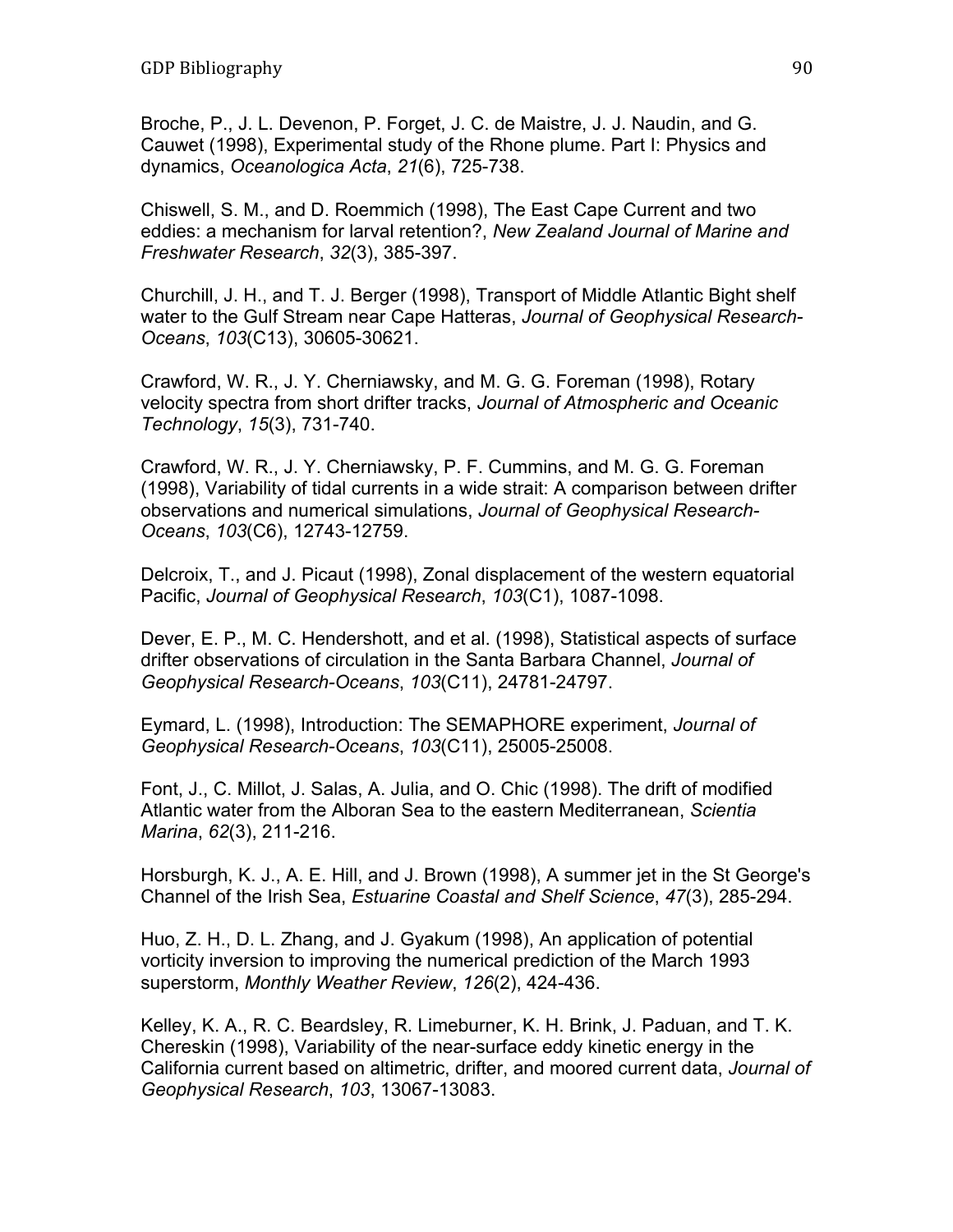Lie, H. J., C. H. Cho, and et al. (1998), Separation of the Kuroshio water and its penetration onto the continental shelf west of Kyushu, *Journal of Geophysical Research-Oceans*, *103*(C2), 2963-2976.

Lie, H. J., C. H. Cho, J. H. Lee, P. Niiler, and J. H. Hu (1998), Separation of the Kuroshio water and its penetration onto the continental shelf west of Kyushu, *Journal of Geophysical Research-Oceans*, *103*(C2), 2963-2976.

Lumpkin, R. (1998), Eddies and Currents on the Hawaiian Islands, Ph.D. dissertation, University of Hawaii at Manoa.

McPhaden, M. J., et al. (1998), The tropical ocean global atmosphere observing system: A decade of progress, *Journal of Geophysical Research- Oceans*, *103*(C7), 14169-14240.

Moisan, J. R., and P. P. Niiler (1998), The seasonal heat budget of the North Pacific: Net heat flux and heat storage rates (1950-1990), *Journal of Physical Oceanography*, *28*(3), 401-421.

Perkins, H., T. S. Hopkins, S. A. Malmberg, P. M. Poulain, and A. Warn-Varnas (1998), Oceanographic conditions east of Iceland, *Journal of Geophysical Research-Oceans*, *103*(C10), 21531-21542.

Stutzer, S., and W. Krauss (1998), Mean circulation and transports in the South Atlantic Ocean: Combining model and drifter data, *Journal of Geophysical Research-Oceans*, *103*(C13), 30985-31002.

Thomson, R. E., P. H. LeBlond, and A. B. Rabinovich (1998), Satellite-tracked drifter measurement of inertial and semidiurnal currents in the northeast Pacific, *Journal of Geophysical Research-Oceans*, *103*(C1), 1039-1052.

Uchida, H., S. Imawaki, and J. H. Hu (1998), Comparison of Kuroshio surface velocities derived from satellite altimeter and drifting buoy data, *Journal of Oceanography*, *54*, 115-122.

van Meurs, P. (1998), Interactions between near-inertial mixed layer currents and the mesoscale: The importance of spatial variabilities in the vorticity field, *Journal of Physical Oceanography*, *28*(7), 1363-1388.

van\_Meurs, P. (1998), Interactions between near-inertial mixed layer currents and the mesoscale:the importance of spatial variabilities in the vorticity field, *Journal of Physical Oceanography*, *28*(7), 1363-1388.

Wang, J. D. (1998), Subtidal flow patterns in western Florida Bay, *Estuarine Coastal and Shelf Science*, *46*(6), 901-915.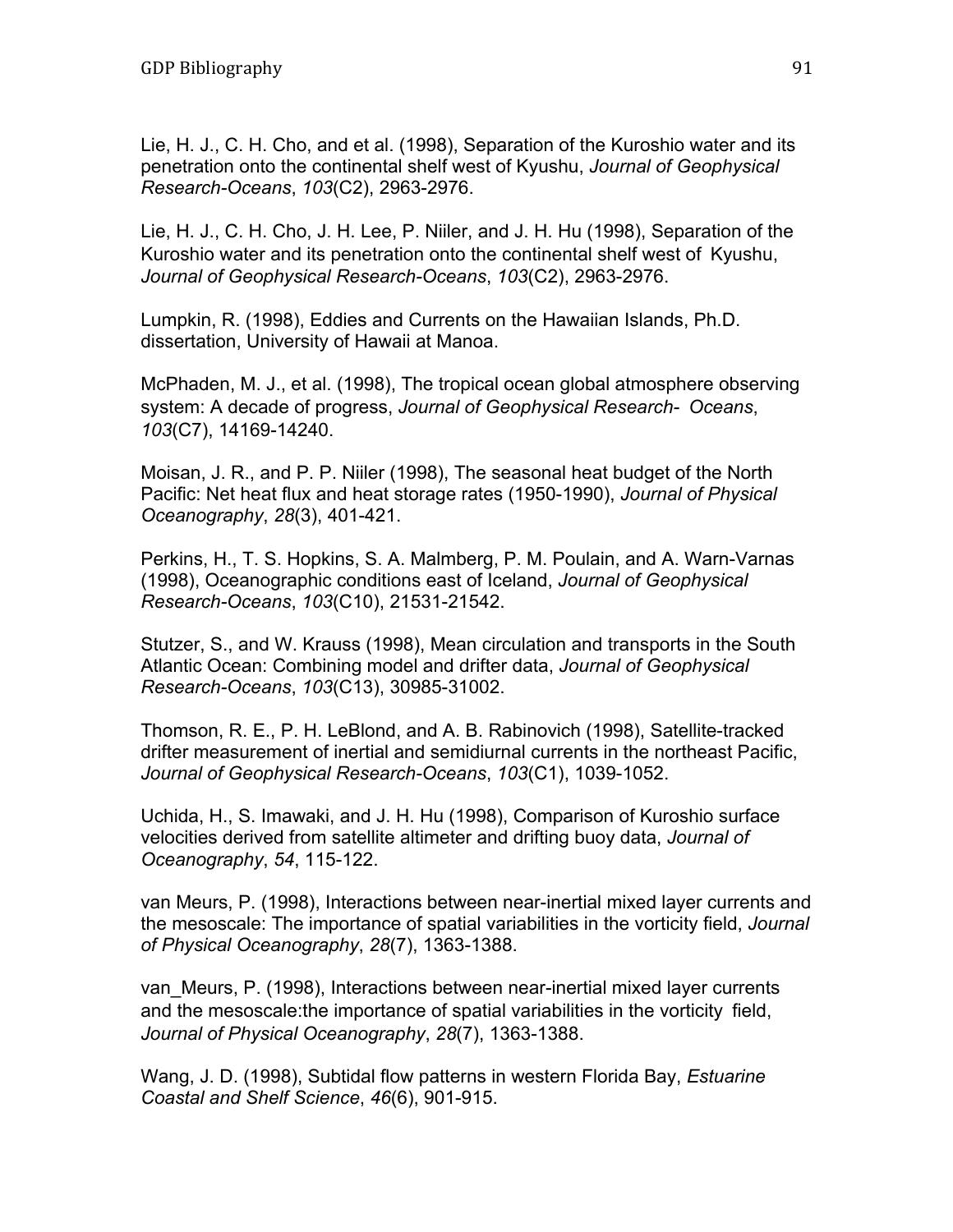Yanagi, T., T. Shimizu, and H. J. Lie (1998), Detailed structure of the Kuroshio frontal eddy along the shelf edge of the East China Sea, *Continental Shelf Research*, *18*(9), 1039-+.

## **1997**

Acero-Schertzer, C. E., Hansen, D. V., and Swenson, M. S., (1997), Evaluation and diagnosis of surcace currents in the National Centers for Environmental Prediction''s ocean analyses, Journal of Geophysical Research, Vol. 102(C9), 21,037-21,048,

https://agupubs.onlinelibrary.wiley.com/doi/epdf/10.1029/97JC01584

Baturin, N. G., and P. P. Niiler (1997), Effects of instability waves in the mixed layer of the equatorial Pacific, *Journal of Geophysical Research- Oceans*, *102*(C13), 27771-27793.

Bograd, S. J., A. B. Rabinovich, P. H. LeBlond, and J. A. Shore (1997), Observations of seamount-attached eddies in the North Pacific, *Journal of Geophysical Research-Oceans*, *102*(C6), 12441-12456.

Dickey-Collas, M., J. Brown, L. Fernand, A. E. Hill, K. J. Horsburgh, and R. W. Garvine (1997), Does the western Irish Sea gyre influence the distribution of pelagic juvenile fish?, *Journal of Fish Biology*, *51*, 206-229.

Flatau, M., P. J. Flatau, P. hoebus, and P. P. Niiler (1997), The feedback between equaltorial convection and local radiative and evaporative processes:the implicatins for intraseasonal oscillations, *Journal of Atmospheric Sciences*, *54*, 2373-2386.

Foley, D. G., T. D. Dickey, M. J. McPhaden, R. R. Bidigare, M. R. Lewis, R. T. Barber, S. T. Lindley, C. Garside, D. V. Manov, and J. D. McNeil (1997), Longwaves and primary productivity variations in the equatorial Pacific at O degrees, 140 degrees W, *Deep-Sea Research Part II-Topical Studies in Oceanography*, *44*(9-10), 1801-+.

Hill, A. E., K. J. Horsburgh, R. W. Garvine, P. A. Gillibrand, G. Slesser, W. R. Turrell, and R. D. Adams (1997), Observations of a density-driven recirculation of the Scottish coastal current in the Minch, *Estuarine Coastal and Shelf Science*, *45*(4), 473-484.

Lavin, M. F., R. Durazo, E. Palacios, M. L. Argote, and L. Carrillo (1997), Lagrangian observations of the circulation in the Northern Gulf of California, *Journal of Physical Oceanography*, *27*(10), 2298-2305.

Lee, D. K., J. C. Lee, and H. J. Lie (1997), A circulation study of the East Sea using satellite-tracked drifters, *Journal of the Korean Fisheries Society*, *30*, 6.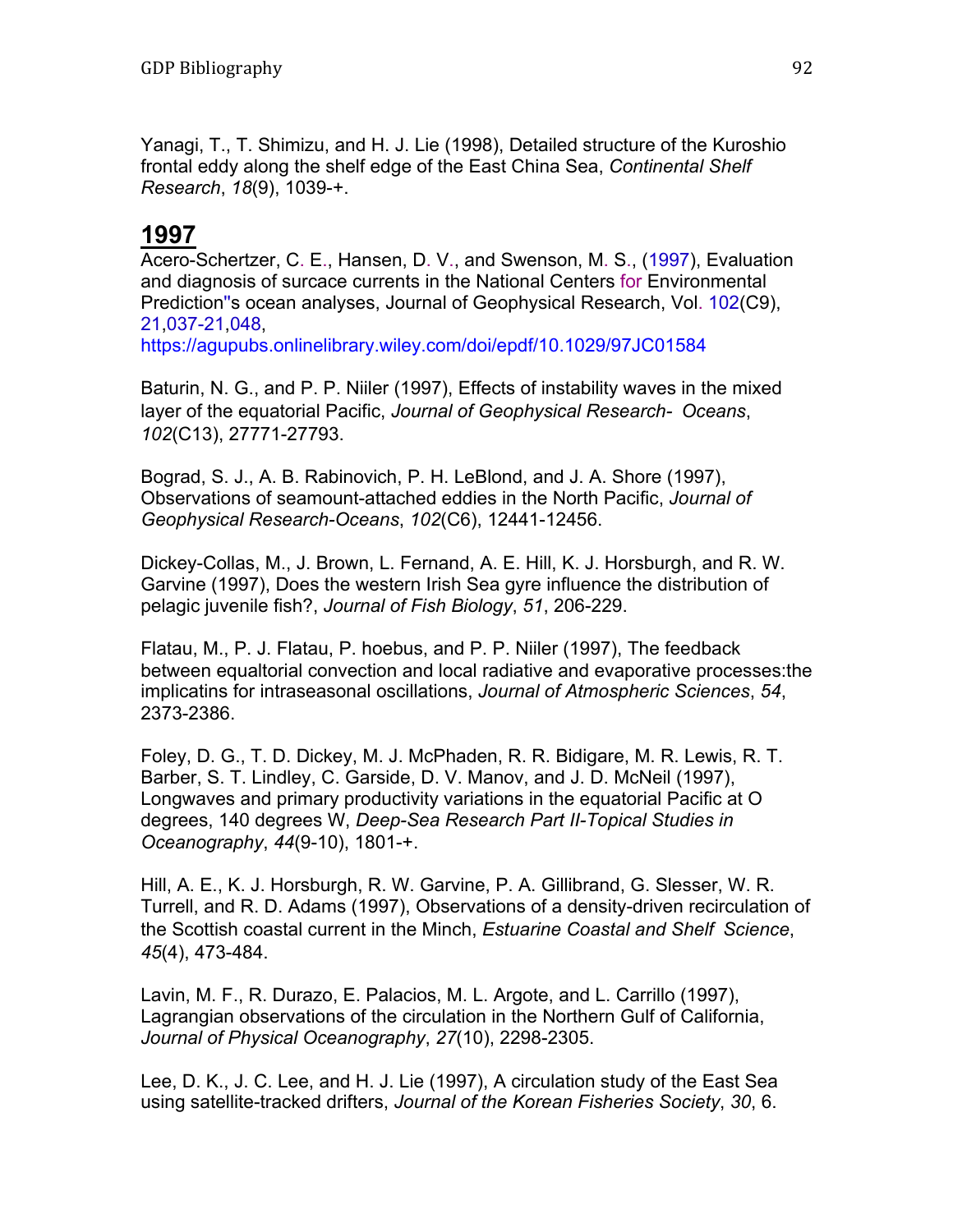Lemon, M. R. (1997), Comparison of Los Alamos National laboratory (LANL) Parallel Ocean Program (POP) model fields with Pacific surface drifter measurements.

Mailly, T., E. Blayo, and et al. (1997), Assessment of the ocean circulation in the Azores region as predicted by a numerical model assimilating altimeter data from Topex/Poseidon and ERS-1 satellites, *Annales Geophysicae-Atmospheres Hydrospheres and Space Sciences*, *15*(10), 1354-1368.

Maximenko, N. A., T. Yamagata, and K. Okuda (1997), Frontal convection in the Kuroshio and Subarctic front, *Okeanologiya*, *37*(3), 325-330.

McClean, J. L., A. J. Semtner, and et al. (1997), Comparisons of mesoscale variability in the Semtner-Chervin 1/4 degrees model, the Los Alamos Parallel Ocean Program 1/6 degrees model, and TOPEX/POSEIDON data, *Journal of Geophysical Research-Oceans*, *102*(C11), 25203-25226.

Odonnell, J., A. A. Allen, and D. L. Murphy (1997), An assessment of the errors in Lagrangian velocity estimates obtained by FGGE drifters in the Labrador Current, *Journal of Atmospheric and Oceanic Technology*, *14*(2), 292-307.

Qiu, B., D. A. Koh, C. Lumpkin, and P. Flament (1997), Existence and formation mechanism of the North Hawaiian Ridge Current, *Journal of Physical Oceanography*, *27*(3), 431-444.

Ralph, E. A., K. N. Bi, P. P. Niiler, and Y. duPenhoat (1997), A Lagrangian description of the western equatorial Pacific response to the wind burst of December 1992: Heat advection in the warm pool, *Journal of Climate*, *10*(7), 1706-1721.

Strub, P. T., T. K. Chereskin, P. P. Niiler, C. James, and M. D. Levine (1997), Altimeter-derived variability of surface velocities in the California Current System .1. Evaluation of TOPEX altimeter velocity resolution, *Journal of Geophysical Research-Oceans*, *102*(C6), 12727-12748.

Uotila, J., J. Launiainen, and T. Vihma (1997), An analysis of buoy drift in the northern North Atlantic with detection of drogue loss events, *Atmosphere- Ocean*, *35*(4), 471-494.

van\_Meurs, P., and P. P. Niiler (1997), Temporal variability of the large-scale geostrophic surface velocity in the northeast Pacific, *Journal of Physical Oceanography*, *27*(10), 2288-2297.

Yanagi, T., A. Morimoto, and K. Ichikawa (1997), Seasonal variation in surface circulation of the East China Sea and the Yellow Sea derived from satellite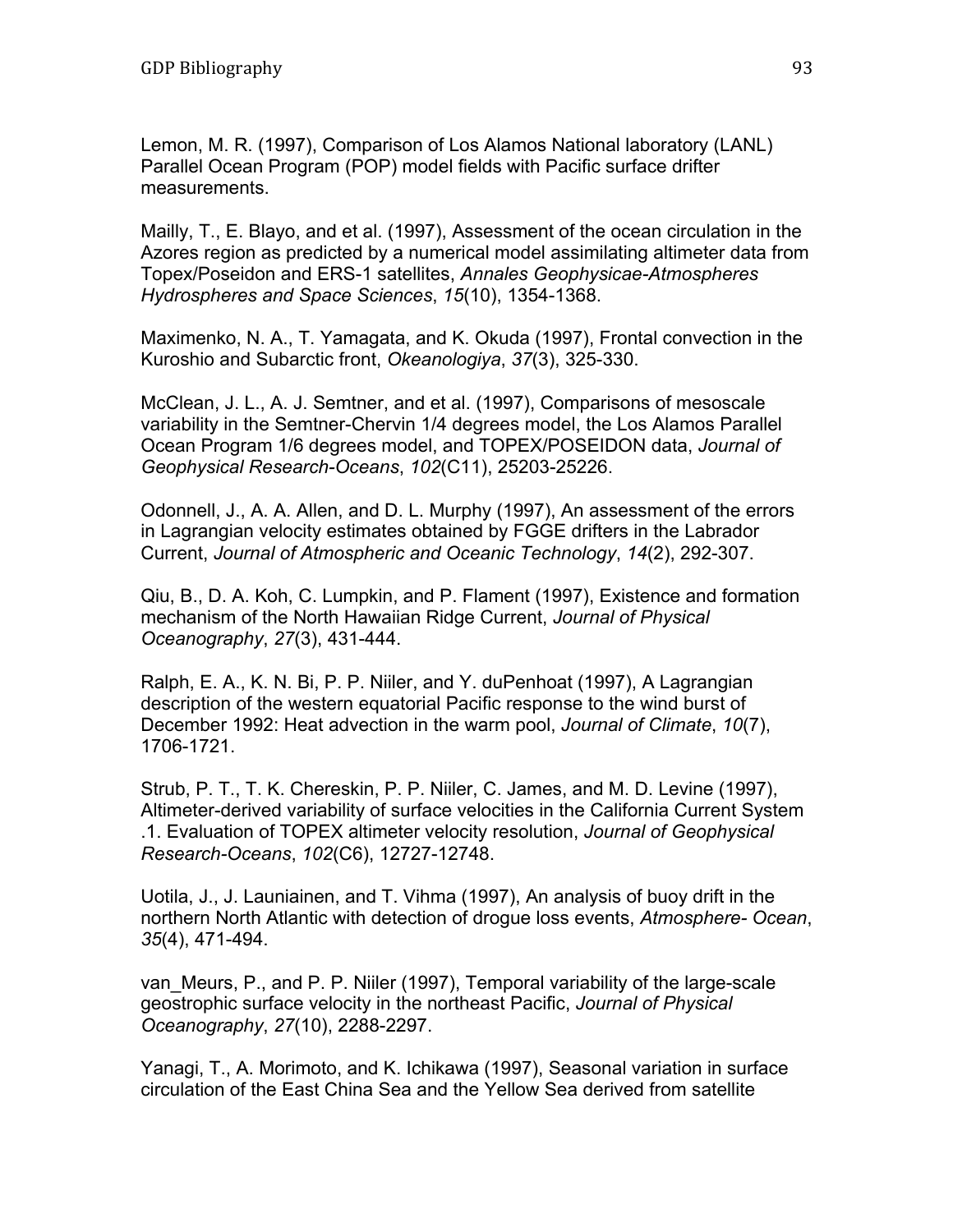altimetric data, *Continental Shelf Research*, *17*(6), 655-664.

Yang, H. J., and Z. Y. Liu (1997), The three-dimensional chaotic transport and the great ocean barrier, *Journal of Physical Oceanography*, *27*(7), 1258-1273.

#### **1996**

Ballantyne, V. A., M. G. G. Foreman, W. R. Crawford, and R. Jacques (1996), Three-dimensional model simulations for the north coast of British Columbia, *Continental Shelf Research*, *16*(13), 1655-1682.

Crane, D., and P. Wadhams (1996), Sea-ice motion in the Weddell Sea from drifting-buoy and AVHRR data, *Journal of Glaciology*, *42*(141), 249-254.

Cresswell, G. (1996), The Leeuwin current near Rottnest island, western Australia, *Marine and Freshwater Research*, *47*(3), 483-487.

Flament, P., S. Kennan, R. Knox, P. Niiler, and R. Bernstein (1996), The threedimensional structure of an upper ocean vortex in the tropical Pacific Ocean, *Nature*, *383*, 610-613.

Frankignoul, C., F. Bonjean, and G. Reverdin (1996), Interannual variability of surface currents in the tropical Pacific during 1987-1993, *Journal of Geophysical Research*, *101*(C2), 3629-3647.

Hansen, D. V., and P. M. Poulain (1996), Quality control and interpolations of WOCE-TOGA drifter data, *Journal of Atmospheric and Oceanic Technology*, *13*(4), 900-909.

Hayward, T. L., F. P. Chavez, P. Niiler, S. L. Cummings, R. J. Lynn, F. B. Schwing, E. L. Venrick, D. R. Cayan, A. W. Mantyla, and R. R. Veit (1996), The state of the California Current in 1995-1996: Continuing declines in macrozooplankton biomass during a period of nearly normal circulation, *California Cooperative Oceanic Fisheries Investigations Reports*, *37*, 22-37.

Hsueh, Y., H. J. Lie, and H. Ichikawa (1996), On the branching of the Kuroshio west of Kyushu, *Journal of Geophysical Research-Oceans*, *101*(C2), 3851-3857.

Kostianoy, A. G., and A. G. Zatsepin (1996), The West African coastal upwelling filaments and cross-frontal water exchange conditioned by them, *Journal of Marine Systems*, *7*(2-4), 349-359.

Kostyanoi, A. G., and G. G. Bubnov (1996), Study of transverse jets of the Benguela upwelling from satellite data, *Earth Observation and Remote Sensing*, *13*(4), 597-609.

Krauss, W. (1996), A note on overflow eddies, *Deep-Sea Research Part I-*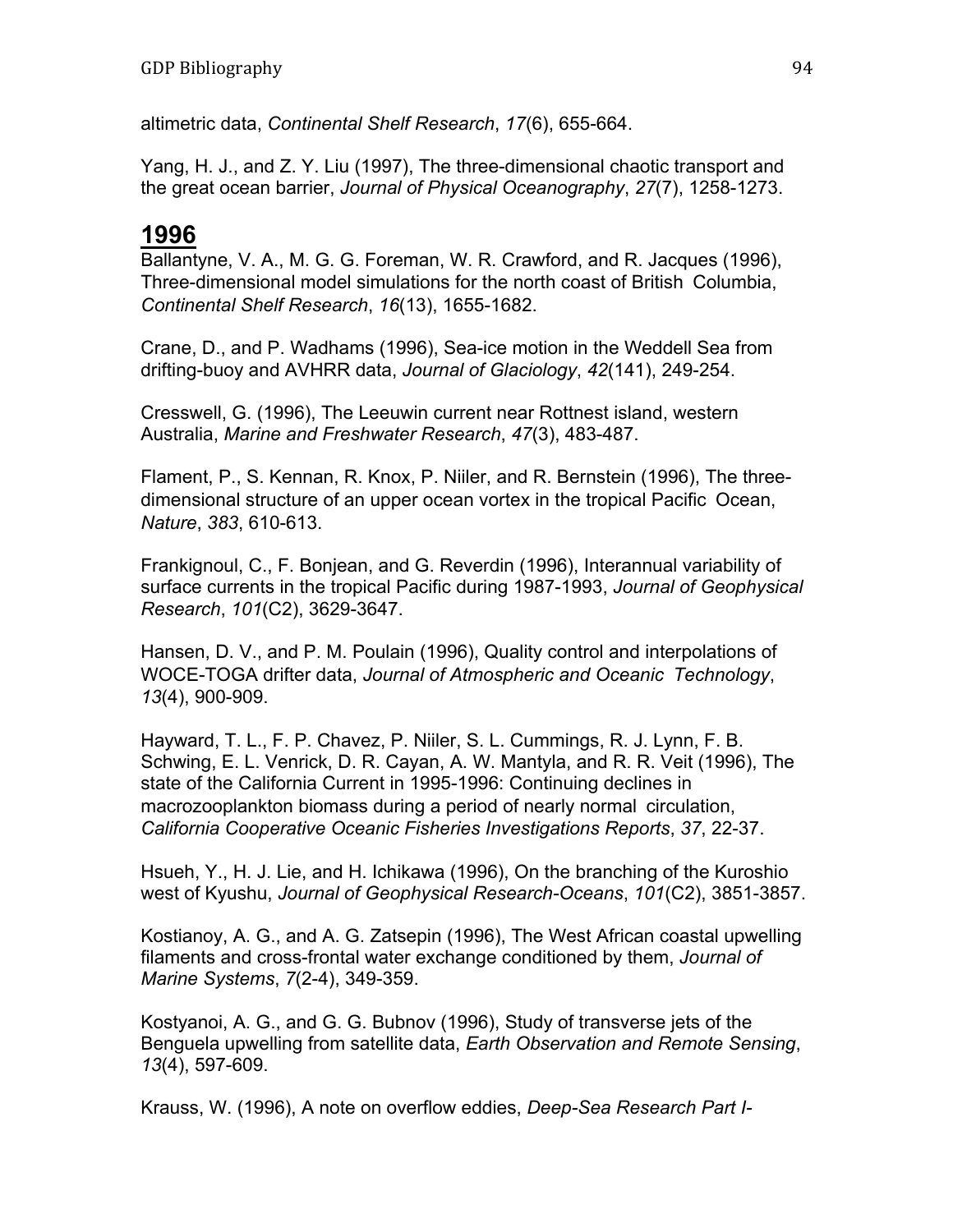*Oceanographic Research Papers*, *43*(10), 1661-1667.

Limeburner, R., and R. C. Beardsley (1996), Near-surface recirculation over Georges Bank, *Deep-Sea Research Part II-Topical Studies in Oceanography*, *43*(7-8), 1547-&.

Michida, Y., and H. Yoritaka (1996), Surface currents in the area of the Indo-Pacific throughflow and in the tropical Indian Ocean observed with surface drifters, *Journal of Geophysical Research-Oceans*, *101*(C5), 12475-12482.

Otto, L., and H. M. vanAken (1996), Surface circulation in the northeast Atlantic as observed with drifters, *Deep-Sea Research Part I-Oceanographic Research Papers*, *43*(4), 467-499.

Overland, J. E., P. J. Stabeno, and S. Salo (1996), Direct evidence for northward flow on the northwestern Bering Sea shelf, *Journal of Geophysical Research-Oceans*, *101*(C4), 8971-8976.

Paduan, J. D., and L. K. Rosenfeld (1996), Remotely sensed surface currents in Monterey Bay from shore-based HF radar (Coastal Ocean Dynamics Application Radar), *Journal of Geophysical Research-Oceans*, *101*(C9), 20669-20686.

Perigaud, C., and B. Dewitte (1996), El Nino La Nina events simulated with Cane and Zebiak's model and observed with satellite or in situ data .1. Model data comparison, *Journal of Climate*, *9*(1), 66-84.

Picaut, J. M., C. Loulalen, C. Menkes, T. Delcroix, and M. J. McPhaden (1996), Mechanism of the zonal displacements of the Pacific Warm Pool:Implications for ENSO, *Science*, *274*, 1486-1489.

Poulain, P. M., A. Warn-Varnas, and P. P. Niiler (1996), Near-surface circulation of the Nordic seas as measured by Lagrangian drifters, *Journal of Geophysical Research-Oceans*, *101*(C8), 18237-18258.

Reed, R. K., and P. J. Stabeno (1996), On the climatological mean circulation over the eastern Bering Sea shelf, *Continental Shelf Research*, *16*(10), 1297- 1305.

Rogachev, K. A., A. S. Salomatin, V. I. Yusupov, and E. C. Carmack (1996), On the internal structure of the Kuril current anticyclonic rings, *Okeanologiya*, *36*(3), 347-354.

Rotunno, R., et al. (1996), Coastal meteorology and oceanography: Report of the third prospectus development team of the US weather research program to NOAA and NSF, *Bulletin of the American Meteorological Society*, *77*(7), 1578- 1585.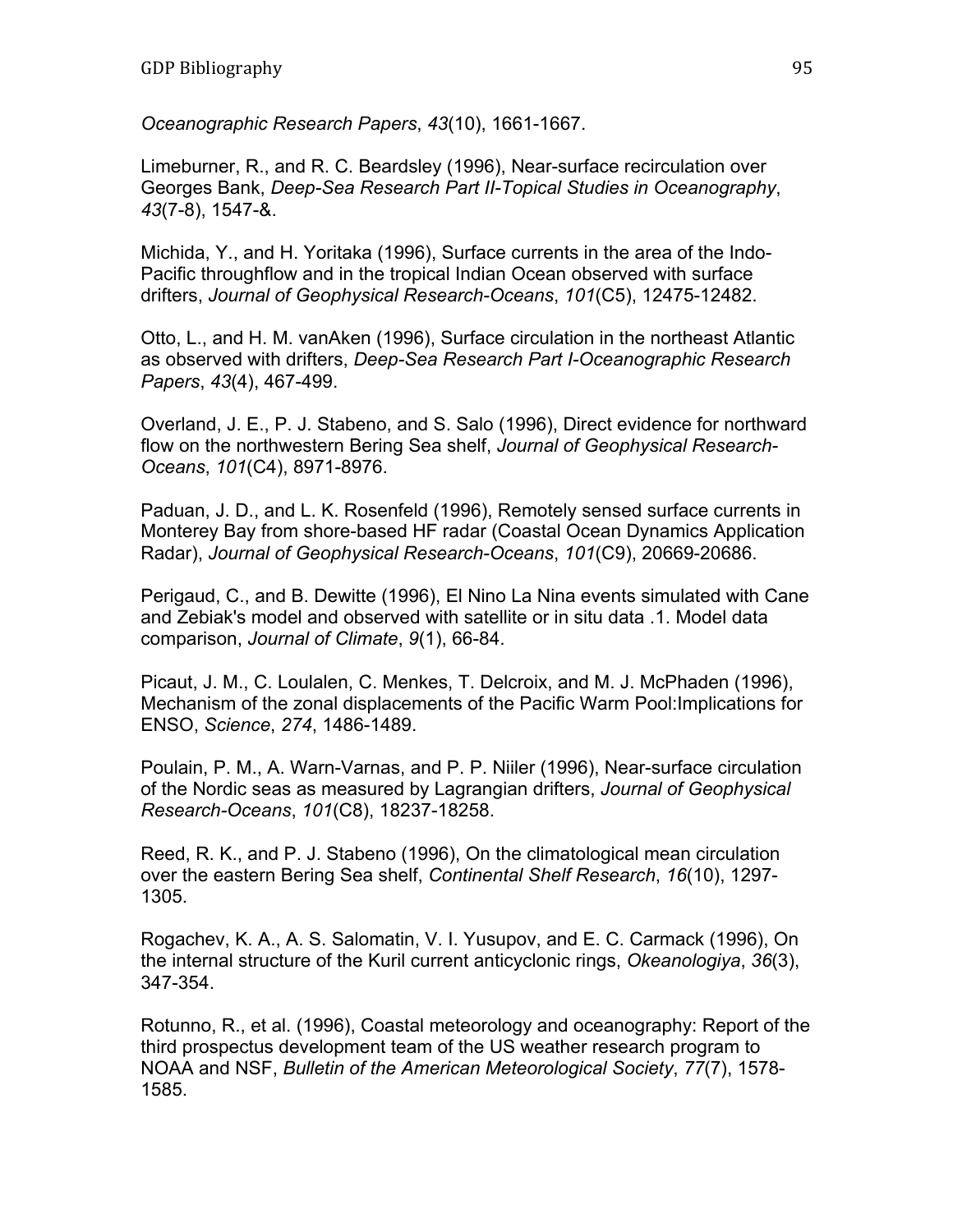Swenson, M. S., and P. P. Niiler (1996), Statistical analysis of the surface circulation of the California Current, *Journal of Geophysical Research- Oceans*, *101*(C10), 22631-22645.

van Aken, H. M., and G. Becker (1996), Hydrography and through-flow in the north-eastern North Atlantic Ocean: the NANSEN project, *Progress in Oceanography*, *38*(4), 297-346.

Willett, C. S. (1996), A study of anticyclonic eddiesin the eastern tropical Pacific ocean with integrated satellite, in situ, and modeling data.

#### **1995**

Abbott, M. R., K. H. Brink, C. R. Booth, D. Blasco, M. S. Swenson, C. O. Davis, and L. A. Codispoti (1995), Scales of variability of biooptical properties as observed from near-surface drifters, *Journal of Geophysical Research- Oceans*, *100*(C7), 13345-13367.

Bi, K. (1995), Variability of the surface layer circulation in the western equatorial Pacific. University of California, publisher, 330 pp.

Brugge, B. (1995), Near-surface mean circulation and kinetic-energy in the central North-Atlantic from drifter data, *Journal of Geophysical Research-Oceans*, *100*(C10), 20543-20554.

Chen, C. S., R. C. Beardsley, and R. Limeburner (1995), VARIABILITY OF CURRENTS IN LATE SPRING IN THE NORTHERN GREAT SOUTH CHANNEL, *Continental Shelf Research*, *15(*4-5), 451-473.

Colin, P. L. (1995), Surface currents in exuma sound, Bahamas and adjacent areas with reference to potential larval transport, *Bulletin of Marine Science*, *56*(1), 48-57.

D'Asaro, E. A., C. C. Eriksen, M. D. Levine, P. Niiler, C. A. Paulson, and P. Vanmeurs (1995), Upper-ocean inertial currents forced by a strong storm .1. Data and comparisons with linear-theory, *Journal of Physical Oceanography*, *25*(11), 2909-2936.

Davidson, F. J. M., and B. Deyoung (1995), Modeling advection of cod eggs and larvae on the newfoundland shelf, *Fisheries Oceanography*, *4*(1), 33-51.

Deyoung, B., and B. Sanderson (1995), The circulation and hydrography of conception bay, newfoundland, *Atmosphere-Ocean*, *33*(1), 135-162.

Griffa, A., K. Owens, L. Piterbarg, and B. Rozovskii (1995), Estimates of turbulence parameters from lagrangian data using a stochastic particle model,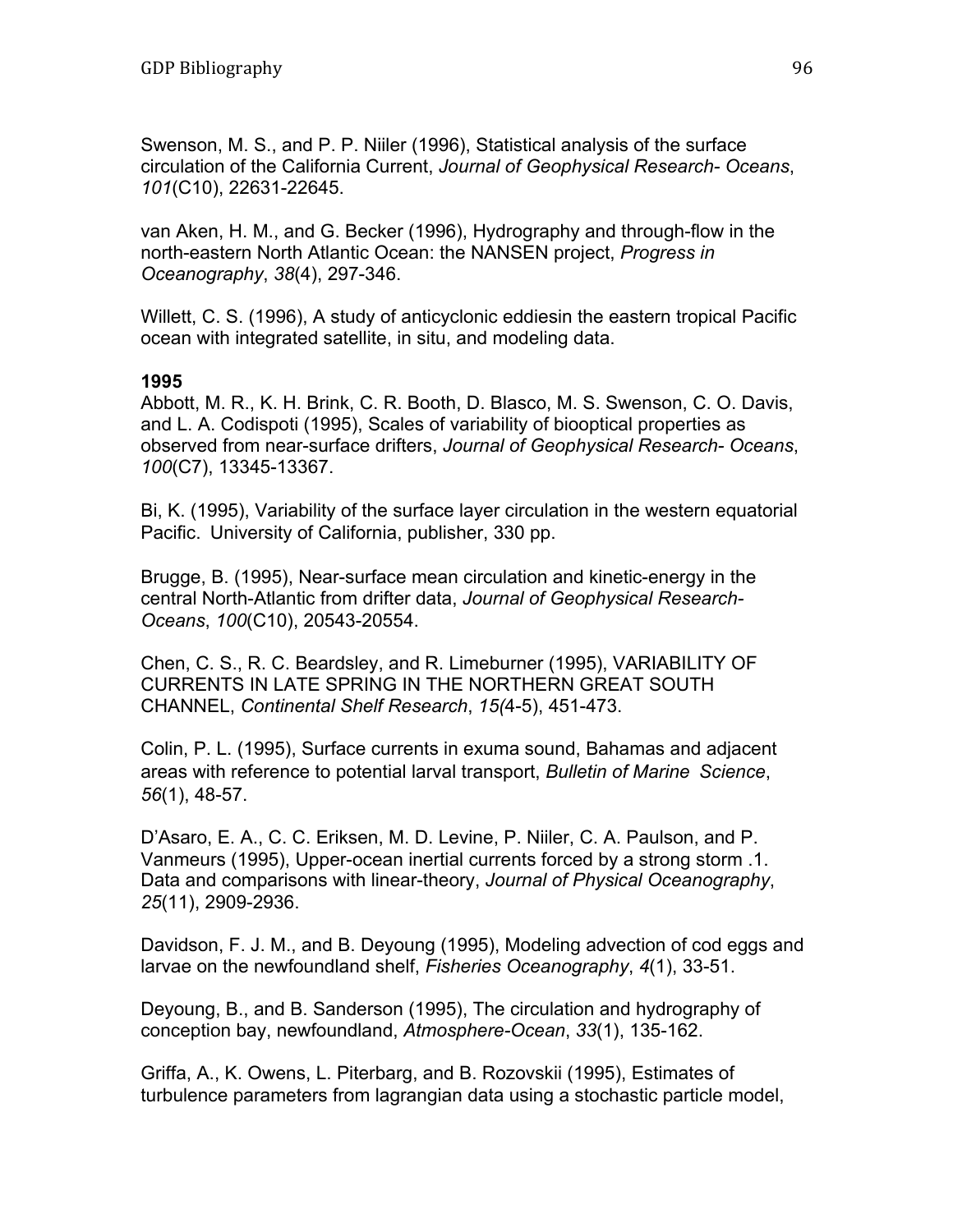*Journal of Marine Research*, *53*(3), 371-401.

Hernandez, F., P. Y. Letraon, and et al. (1995), Mapping mesoscale variability of the azores current using TOPEX/POSEIDON and ERS 1 altimetry, together with hydrographic and Lagrangian measurements, *Journal of Geophysical Research-Oceans*, *100*(C12), 24995-25006.

Huntley, M. E., and P. P. Niiler (1995), Physical control of population dynamics in the Southern Ocean, *Ices Journal Marine Science*, *52*, 457-468.

Johnson, D. R. (1995), Wind forced surface currents at the entrance to Chesapeake Bay: Their effect on blue crab larval dispersion and post-larval recruitment, *Bulletin of Marine Science*, *57*(3), 726-738.

Large, W. G., and G. B. Crawford (1995), Observations and simulations of upperocean response to wind events during the ocean storms experiment, *Journal of Physical Oceanography*, *25*(11), 2831-2852.

Limeburner, R., R. C. Beardsley, and et al. (1995), Lagrangian flow observations of the Amazon River discharge into the North-Atlantic, *Journal of Geophysical Research-Oceans*, *100*(C2), 2401-2415.

Miller, A. J., H. G. Arango, A. R. Robinson, W. G. Leslie, P. M. Poulain, and A. Warnvarnas (1995), QUASI-GEOSTROPHIC FORECASTING AND PHYSICAL PROCESSES OF ICELAND-FAROE FRONTAL VARIABILITY, *Journal of Physical Oceanography*, *25*(6), 1273-1295.

Morrow, R., and P. DeMey (1995), Adjoint assimilation of altimetric, surface drifter, and hydrographic data in a quasi-geostrophic model of the Azores Current, *Journal of Geophysical Research-Oceans*, *100*(C12), 25007-25025.

Niiler, P. P., and J. D. Paduan (1995), WIND-DRIVEN MOTIONS IN THE NORTHEAST PACIFIC AS MEASURED BY LAGRANGIAN DRIFTERS, *Journal of Physical Oceanography*, *25*(11), 2819-2830.

Niiler, P. P., A. S. Sybrandy, K. N. Bi, P. M. Poulain, and D. Bitterman (1995), Measurements of the water-following capability of holey-sock and TRISTAR drifters, *Deep-Sea Research Part I-Oceanographic Research Papers*, *42*(11-12), 1951-1955.

Ortner, P. B., T. N. Lee, P. J. Milne, R. G. Zika, M. E. Clarke, G. P. Podesta, P. K. Swart, P. A. Tester, L. P. Atkinson, and W. R. Johnson (1995), MISSISSIPPI RIVER FLOOD WATERS THAT REACHED THE GULF-STREAM, *Journal of Geophysical Research-Oceans*, *100*(C7), 13595-13601.

Sanderson, B. G. (1995), STRUCTURE OF AN EDDY MEASURED WITH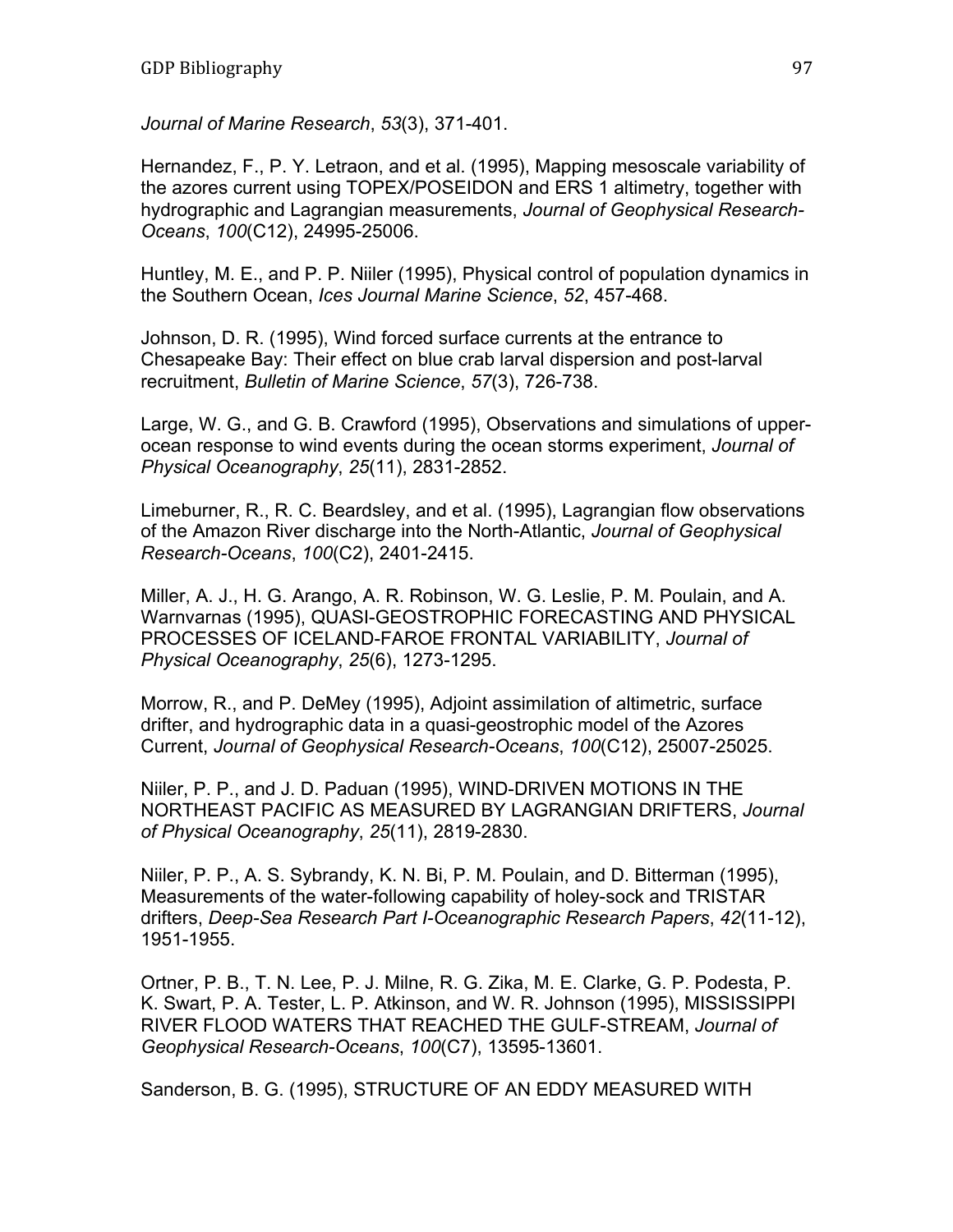DRIFTERS, *Journal of Geophysical Research-Oceans*, *100*(C4), 6761-6776.

Strub, P. T., and C. James (1995), The large-scale summer circulation of the California current, *Geophysical Research Letters*, *22*(3), 207-210.

van Meurs, P. (1995), The importance of spatial variabilities on the decay of enar-inertial mixed layer currents:theory, observation and modeling.

Vanaken, H. M., G. Budeus, and M. Hahnel (1995), THE ANATOMY OF THE ARCTIC FRONTAL ZONE IN THE GREENLAND SEA, *Journal of Geophysical Research-Oceans*, *100*(C8), 15999-16014.

Vastano, A. C., C. N. Barron, and E. W. Shaar (1995), SATELLITE-OBSERVATIONS OF THE TEXAS CURRENT, *Continental Shelf Research*, *15*(6), 729-754.

Wanninkhof, R., R. A. Feely, D. K. Atwood, G. Berberian, D. Wilson, P. P. Murphy, and M. F. Lamb (1995), Seasonal and lateral variations in carbonchemistry of surface-water in the eastern Equatorial Pacific during 1992, *Deep-Sea Research Part II-Topical Studies in Oceanography*, *42*(2-3), 387-409.

Wing, S. R., L. W. Botsford, J. L. Largier, and L. E. Morgan (1995), Spatial structure of relaxation events and crab settlement in the northern California upwelling system, *Marine Ecology-Progress Series*, *128*(1-3), 199-211.

Yu, Y., W. J. Emery, and R. Leben (1995), Satellite altimeter derived geostrophic currents in the western tropical Pacific during 1992-1993 and their validation with drifting buoy trajectories, *Journal of Geophysical Research*, *100*(C12), 25-069.

### **1994**

Barron, C. N., and A. C. Vastano (1994), SATELLITE-OBSERVATIONS OF SURFACE CIRCULATION IN THE NORTHWESTERN GULF-OF-MEXICO DURING MARCH AND APRIL 1989, *Continental Shelf Research*, *14*(6), 607- 628.

Beckmann, A., C. W. Boning, B. Brugge, and D. Stammer (1994), On the generation and role of eddy variability in the central north-Atlantic ocean, *Journal of Geophysical Research-Oceans*, *99*(C10), 20381-20391.

Chereskin, T., and P. Niiler (1994), Circulation in the Ensenada front-September 1988, *Deep Sea Research*, *41*(C8), 1251-1287.

Dasilveira, I. C. A., L. B. Demiranda, and W. S. Brown (1994), ON THE ORIGINS OF THE NORTH BRAZIL CURRENT, *Journal of Geophysical Research-Oceans*, *99*(C11), 22501-22512.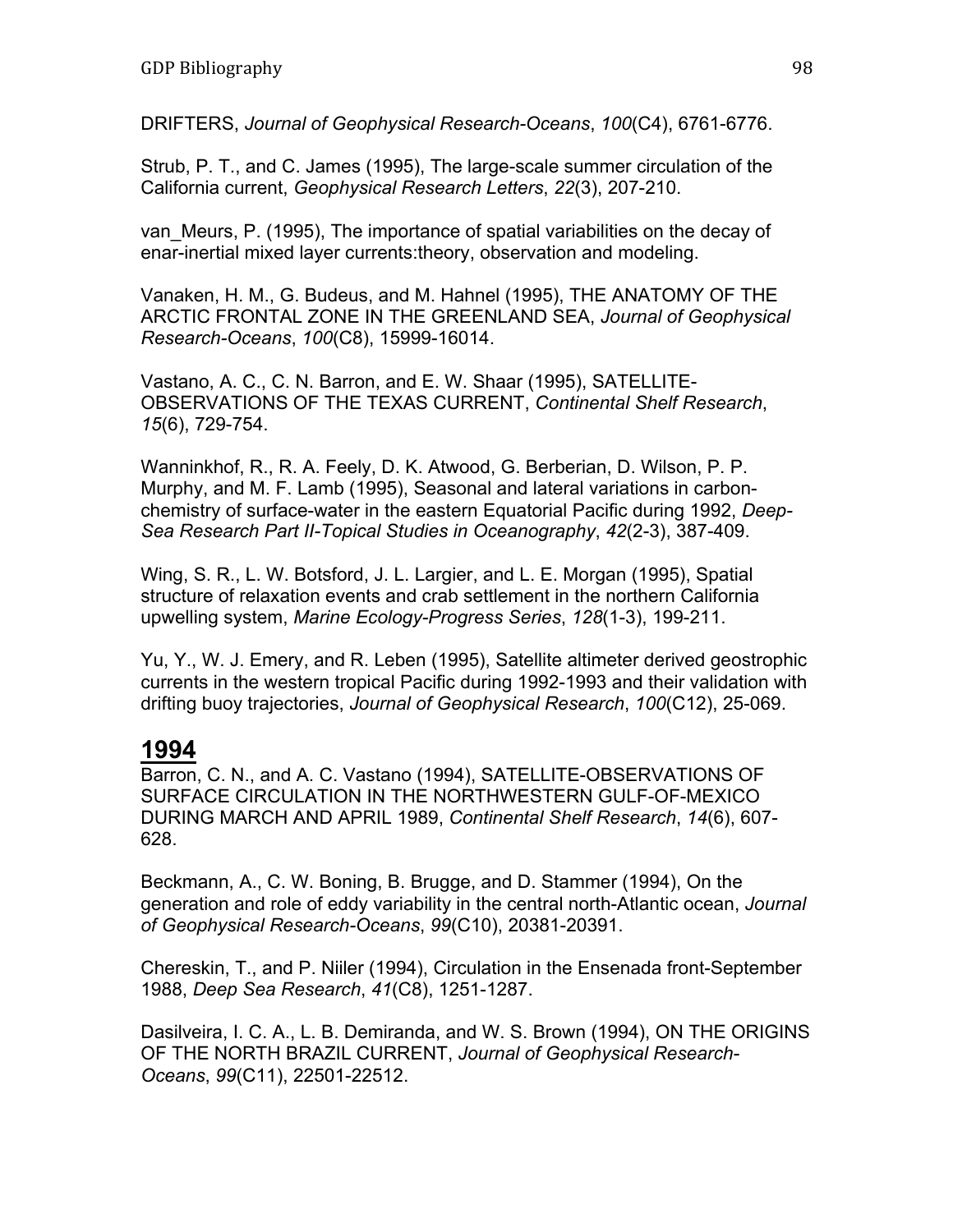Figueroa, H. A., and D. B. Olson (1994), Eddy resolution versus eddy diffusion in a double gyre gcm .1. The lagrangian and eulerian description, *Journal of Physical Oceanography*, *24*(2), 371-386.

Freeland, H. (1994), OCEAN CIRCULATION AT AND NEAR COBB-SEAMOUNT, *Deep-Sea Research Part I-Oceanographic Research Papers*, *41*(11-12), 1715-1732.

Hickey, K. J., E. W. Gill, J. A. Helbig, and J. Walsh (1994), Measurement of ocean surface currents using a long-range, high-frequency ground wave radar, *Ieee Journal of Oceanic Engineering*, *19*(4), 549-554.

Hooker, S. B., and J. W. Brown (1994), WARM-CORE RING DYNAMICS DERIVED FROM SATELLITE IMAGERY, *Journal of Geophysical Research-Oceans*, *99*(C12), 25181-25194.

Lazier, J. R. N. (1994), Observations in the northwest corner of the north-Atlantic current, *Journal of Physical Oceanography*, *24*(7), 1449-1463.

Lee, T. N., M. E. Clarke, E. Williams, A. F. Szmant, and T. Berger (1994), evolution of the tortugas gyre and its influence on recruitment in the florida- keys, *Bulletin of Marine Science*, *54*(3), 621-646.

Lie, H. J., and C. H. Cho (1994), On the origin of the Tsushima warm current, *Journal of Geophysical Research-Oceans*, *99*(C12), 25081-25091.

Morrow, R., Coleman, R., Church, J., Chelton, D (1994), Surface eddy momentum flux and velocity variances in the Southern Ocean from Geosat altimetry, *Journal of Physical Oceanography 24*(10), 2050-71.

Nakamoto, S. (1994), Lagrangian drifter paths and length scales in the tropical Pacific warmpool from 1990 to 1991, *European Geophysical Society*, *1*, 57-63.

Reverdin, G., C. Frakignoul, E. Destenare, and M. McPhaden (1994), Seasonal variability in the surface currents of the equatorial Pacific, *Journal of Geophysical Research*, *99*(10), 20323-20344.

Reynolds, A., and T. Smith (1994), Improved global sea surface temperature analysesusing optimum interpolation, *Journal of Climate*, *7*(6), 929-948.

Richardson, P. L., G. E. Hufford, R. Limeburner, and W. S. Brown (1994), North Brazil current retroflection eddies, *Journal of Geophysical Research- Oceans*, *99*(C3), 5081-5093.

Sombardier, M. L., and P. P. Niiler (1994), Global surface circulation measured by Lagrangian drifters - over 2,000 deployed in Atlantic and pacific, half-life to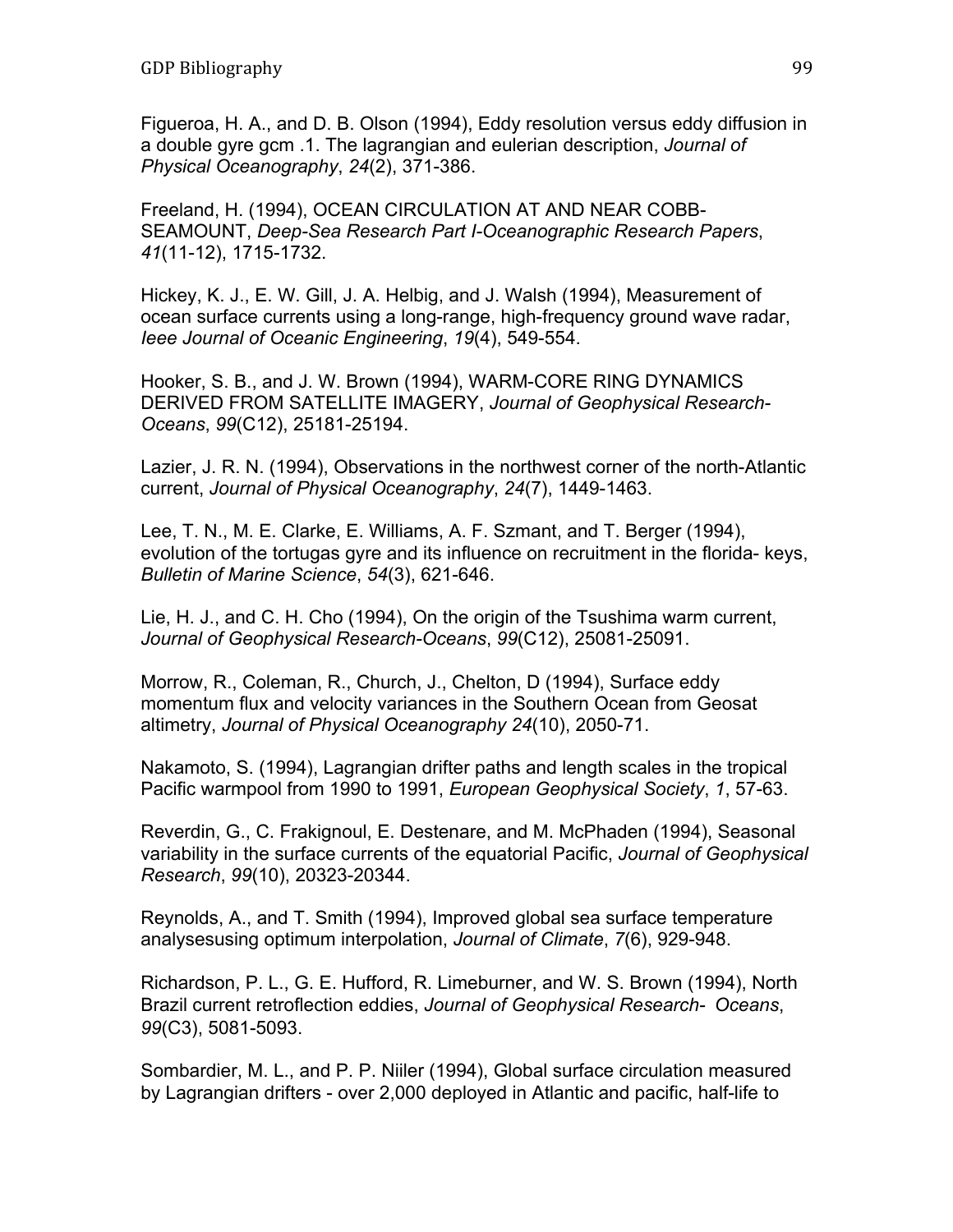400 days, positions via Argos satellite, manufactured in 6 countries to standard design, *Sea Technology*, *35*(10), 21-24.

Stabeno, P. J., and R. K. Reed (1994), Circulation in the Bering sea basin observed by satellite-tracked drifters - 1986-1993, *Journal of Physical Oceanography*, *24*(4), 848-854.

Vastano, A. C., and C. N. Barron (1994), Comparison of satellite and drifter surface flow estimates in the northwestern gulf-of-mexico, *Continental Shelf Research*, *14*(6), 589-605.

Venkatesh, S., D. L. Murphy, and G. F. Wright (1994), ON THE DETERIORATION OF ICEBERGS IN THE MARGINAL ICE-ZONE, *Atmosphere-Ocean*, *32*(2), 469-484.

Warnvarnas, A., P. P. Niiler, M. Zahorodny, S. Piacsek, and L. Neuberg (1994), SEA-SURFACE TEMPERATURE VARIABILITY OF THE ICELAND-FAEROE FRONT - CORRECTION, *Journal of Geophysical Research-Oceans*, *99*(C8), 16409-16411.

Wilkin, J. L., and R. A. Morrow (1994), Eddy kinetic-energy and momentum flux in the southern-ocean - comparison of a global eddy-resolving model with altimeter, drifter, and current-meter data, *Journal of Geophysical Research-Oceans*, *99*(C4), 7903-7916.

### **1993**

Bitterman, D. S., and D. V. Hansen (1993), Evaluation of sea-surface temperature-measurements from drifting buoys, *Journal of Atmospheric and Oceanic Technology*, *10*(1), 88-96.

Cresswell, G., A. Frische, J. Peterson, and D. Quadfasel (1993), Circulation in the Timor sea, *Journal of Geophysical Research-Oceans*, *98*(C8), 14379-14389.

Gmitrowicz, E. M., and J. Brown (1993), The variability and forcing of currents within a frontal region off the northeast coast of England, *Continental Shelf Research*, *13*(8-9), 863-890.

Halide, H., and B. G. Sanderson (1993), Determining flow field singularities from drifter trajectories, *Journal of Geophysical Research-Oceans*, *98*(C5), 8413- 8423.

Haury, L. R., E. L. Venrick, C. L. Fey, J. A. McGowan, and P. P. Niiler (1993), THE ENSENADA FRONT - JULY 1985, *California Cooperative Oceanic Fisheries Investigations Reports*, *34*, 69-88.

Haynes, R., E. D. Barton, and I. Pilling (1993), Development, persistence, and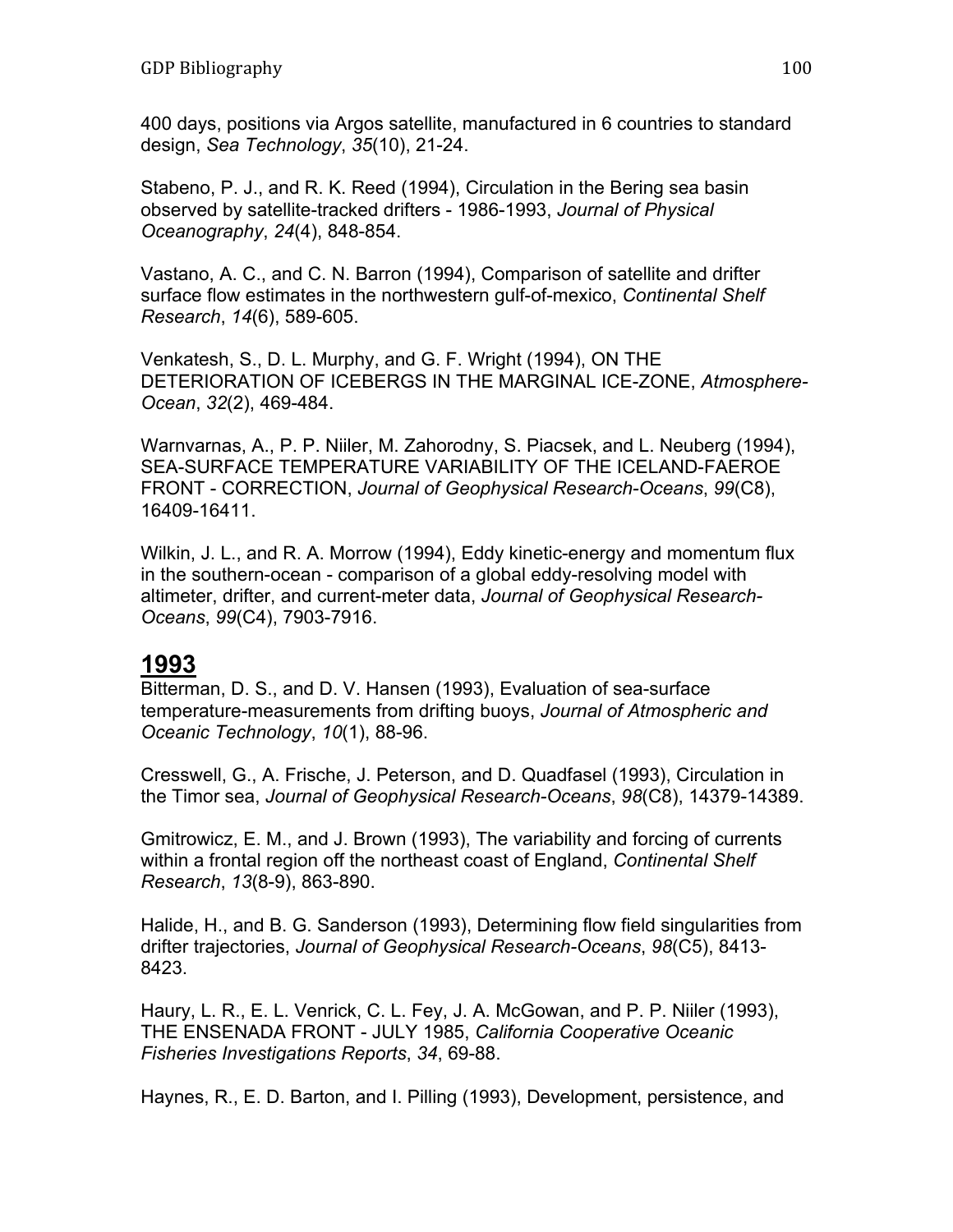variability of upwelling filaments off the Atlantic coast of the Iberian peninsula, *Journal of Geophysical Research-Oceans*, *98*(C12), 22681-22692.

Largier, J. L., B. A. Magnell, and C. D. Winant (1993), Subtidal circulation over the northern California shelf, *Journal of Geophysical Research-Oceans*, *98*(C10), 18147-18179.

Maximenko, N., and N. Mardashkina (1993), Advective mixing by eddy field particle diffusion, *N.Mardashkina*, *33*, 4.

Maximenko, N. A., P. P. Niiler, A. L. Sybrandy, and A. I. Kharlamov (1993), DRIFTER EXPERIMENT IN THE BLACK-SEA, *Okeanologiya*, *33*(3), 445-449.

Paduan, J. D., and P. P. Niiler (1993), Structure of velocity and temperature in the northeast pacific as measured with lagrangian drifters in fall 1987, *Journal of Physical Oceanography*, *23*(4), 585-600.

Poulain, P. M. (1993), Estimates of horizontal divergence and vertical velocity in the equatorial Pacific, *Journal of Physical Oceanography*, *23*(4), 601-607.

Reed, R. K., and P. J. Stabeno (1993), The recent return of the alaskan stream to near strait, *Journal of Marine Research*, *51*(3), 515-527.

Reed, R. K., and P. J. Stabeno (1993), Observations of velocity divergence in Shelikof strait, Alaska, *Continental Shelf Research*, *13*(2-3), 225-232.

Reynolds, R. W. (1993), Impact of Mount Pinatubo aerosols on satellite-derived sea surface temperatures,*Journal of Climate*, *6*(4), 768-774.

Washburn, L., M. S. Swenson, and et al. (1993), Cross-shelf sediment transport by an anticyclonic eddy off Northern California, *Science*, *261*(5128), 1560-1564.

### **1992**

Beardsley, R. C., R. Limeburner, K. Kim, and J. Candela (1992), Lagrangian flow observations in the East China, Yellow and Japan Seas, *La Mer*, *30*, 297-314.

Bourke, R. H., R. G. Paquette, and R. F. Blythe (1992), The Jan-Mayen current of the Greenland sea, *Journal of Geophysical Research-Oceans*, *97*(C5), 7241- 7250.

D'Asaro, E. A. (1992), Estimation of velocity from Argos-tracked surface drifters during ocean storms, *Journal of Atmospheric and Oceanic Technology*, *9*(5), 680-686.

Eremeev, V.N., Ivanov, L.M., Kirwan, A.D. Jr., Melnichenko, O.V., Kochergin, S.V., Stanichnaya, R.R (1992), Reconstruction of oceanic flow characteristics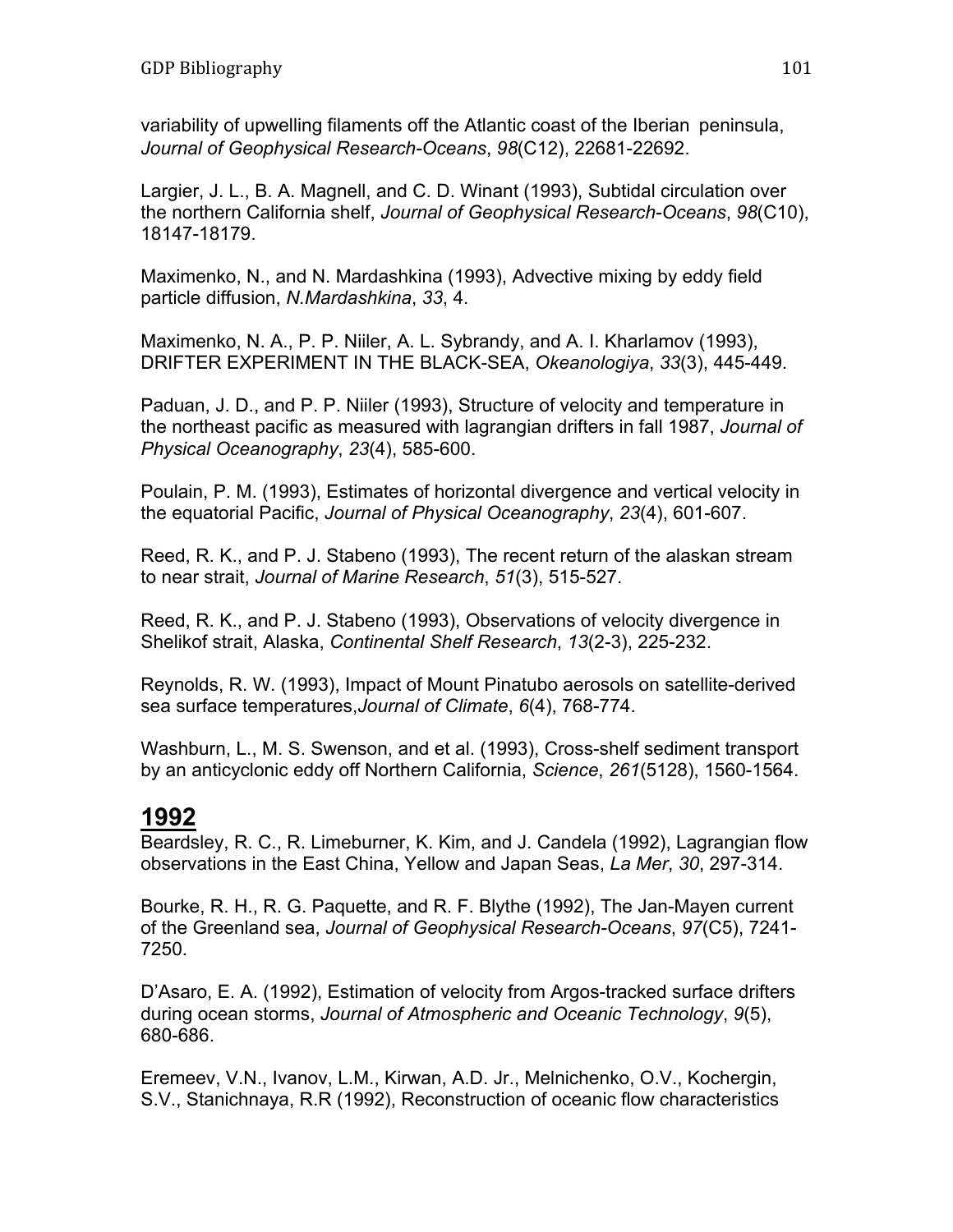from quasi-Lagrangian data. 2. Characteristics of the large-scale circulation in the Black Sea, *Journal of Geophysical Research 97*(C6), 9743-53.

Dower, J., H. Freeland, and K. Juniper (1992), A strong biological response to oceanic flow past cobb seamount, *Deep-Sea Research Part a-Oceanographic Research Papers*, *39*(7-8A), 1139-1145.

Forristall, G. Z., K. J. Schaudt, and C. K. Cooper (1992). Evolution and kinematics of a loop current eddy in the gulf of mexico during 1985, *Journal of Geophysical Research-Oceans*, *97*(C2), 2173-2184.

Garraffo, Z., S. L. Garzoli, W. Haxby, and D. Olson (1992), Analysis of a generalcirculation model .2. Distribution of kinetic-energy in the south-atlantic and kuroshio oyashio systems, *Journal of Geophysical Research-Oceans*, *97*(C12), 20139-20153.

Hamilton, P. (1992), Lower continental-slope cyclonic eddies in the central gulf of Mexico, *Journal of Geophysical Research-Oceans*, *97*(C2), 2185-2200.

Hickey, B. M. (1992), Circulation over the Santa-Monica San-Pedro basin and shelf, *Progress in Oceanography*, *30*(1-4), 37-115.

Kawano, T., and S. Nakamoto (1992), Rotational modes for warm and cold eddies, *Journal of Geophysical Research-Oceans*, *97*(C8), 12659-12669.

Kelly, K. A., and P. T. Strub (1992), Comparison of velocity estimates from advanced very high-resolution radiometer in the coastal transition zone, *Journal of Geophysical Research-Oceans*, *97*(C6), 9653-9668.

Letraon, P. Y., and F. Hernandez (1992), Mapping the oceanic mesoscale circulation - validation of satellite altimetry using surface drifters, *Journal of Atmospheric and Oceanic Technology*, *9*(5), 687-698.

Loder, J. W., D. Brickman, and et al. (1992), Detailed structure of currents and hydrography on the northern side of Georges Bank, *Journal of Geophysical Research-Oceans*, *97*(C9), 14331-14351.

McPhaden, M. J., F. Bahr, Y. Dupenhoat, E. Firing, S. P. Hayes, P. P. Niiler, P. L. Richardson, and J. M. Toole (1992), The response of the western equatorial pacific-ocean to westerly wind bursts during November 1989 to January 1990, *Journal of Geophysical Research-Oceans*, *97*(C9), 14289-14303.

Niiler, P. P., S. Piacsek, L. Neuberg, and A. Warnvarnas (1992), Sea-surface temperature variability of the Iceland-Faeroe front, *Journal of Geophysical Research-Oceans*, *97*(C11), 17777-17785.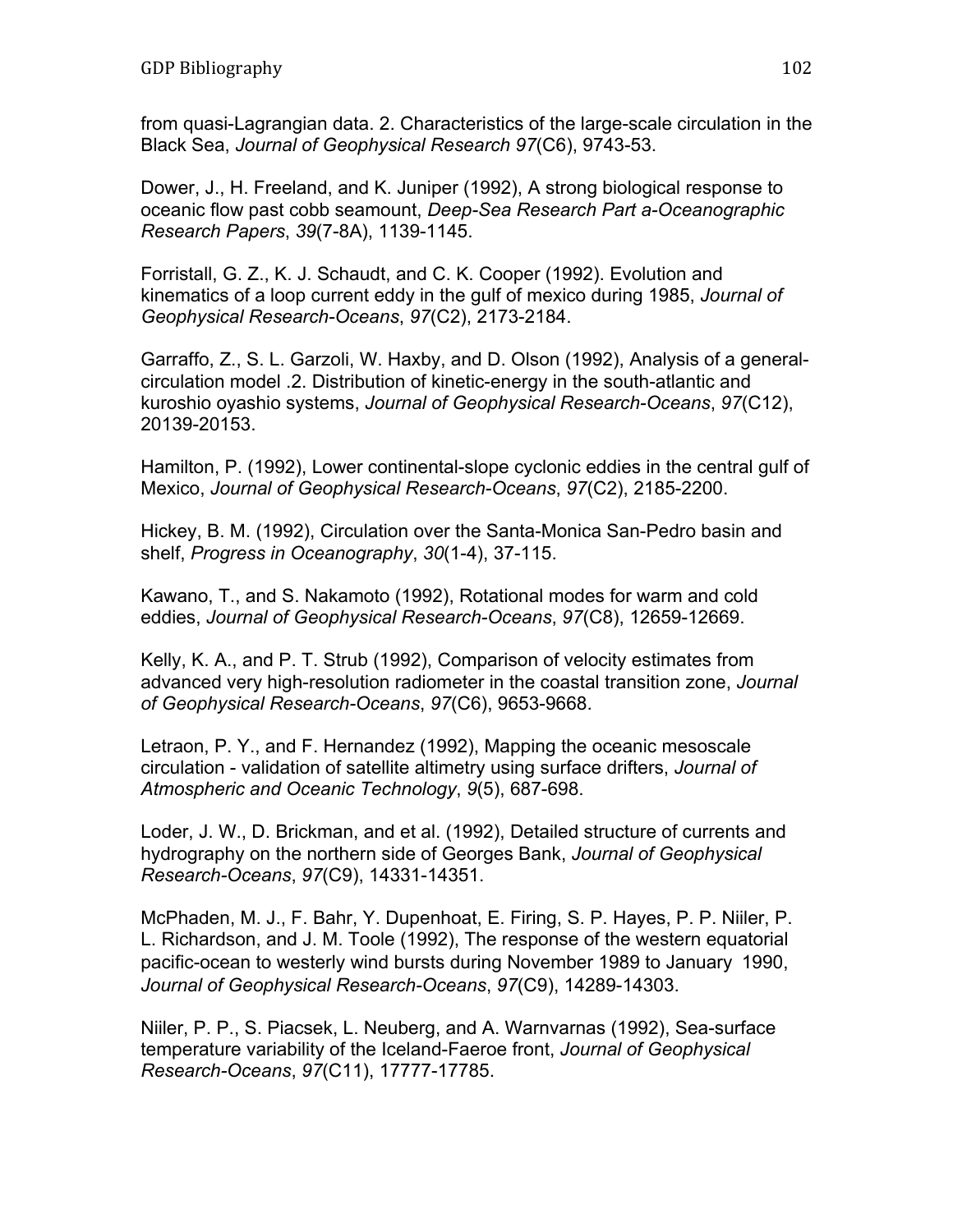Nordhausen, W. (1992), Distribution and growth of larval and adult thysanoessamacrura (euphausiacea) in the bransfield strait region, Antarctica, *Marine Ecology-Progress Series*, *83*(2-3), 185-196.

Poulain, P. M., D. S. Luther, and W. C. Patzert (1992), Deriving inertial wave characteristics from surface drifter velocities - frequency variability in the tropical pacific, *Journal of Geophysical Research-Oceans*, *97*(C11), 17947-17959.

Salat, J., J. Tintore, J. Font, D. P. Wang, and M. Vieira (1992), NEAR-INERTIAL MOTION ON THE SHELF-SLOPE FRONT OFF NORTHEAST SPAIN, *Journal of Geophysical Research-Oceans*, *97*(C5), 7277-7281.

Sombardier, L. (1992), Surface current trackers of the worlds oceans – WOCE/TOGA Lagrangian drifters, *Oceanus*, *35*(2), 6-8.

Swenson, M. S., P. P. Niiler, and et al. (1992), Drifter observations of a cold filament off Point Arena, California, in July 1988, *Journal of Geophysical Research-Oceans*, *97*(C3), 3593-3610.

Swenson, M. S., P. P. Niiler, K. H. Brink, and M. R. Abbott (1992), Drifter observations of a cold filament off point arena, California, in July 1988, *Journal of Geophysical Research-Oceans*, *97*(C3), 3593-3610.

#### **1991**

Bradshaw, B. E., T. R. Healy, P. M. Dell, and W. M. Bolstad (1991), Inner shelf dynamics on a storm-dominated coast, east Coromandel, New-Zealand, *Journal of Coastal Research*, *7*(1), 11-30.

Brink, K. H., and T. J. Cowles (1991), THE COASTAL TRANSITION ZONE PROGRAM, *Journal of Geophysical Research-Oceans*, *96*(C8), 14637-14647.

Brink, K. H., R. C. Beardsley, and et al. (1991), Statistical properties of nearsurface flow in the California coastal transition zone, *Journal of Geophysical Research-Oceans*, *96*(C8), 14693-14706.

Brugge, B., and J. Dengg (1991), Differences in drift behavior between drogued and undrogued satellite-tracked drifting buoys, *Journal of Geophysical Research-Oceans*, *96*(C4), 7249-7263.

Hannah, C. G., P. H. Leblond, W. R. Crawford, and W. P. Budgell (1991), Winddriven depth-averaged circulation in queen charlotte sound and hecate strait, *Atmosphere-Ocean*, *29*(4), 712-736.

Haynes, R., and E. D. Barton (1991), Lagrangian observations in the Iberian coastal transition zone, *Journal of Geophysical Research-Oceans*, *96*(C8), 14731-14741.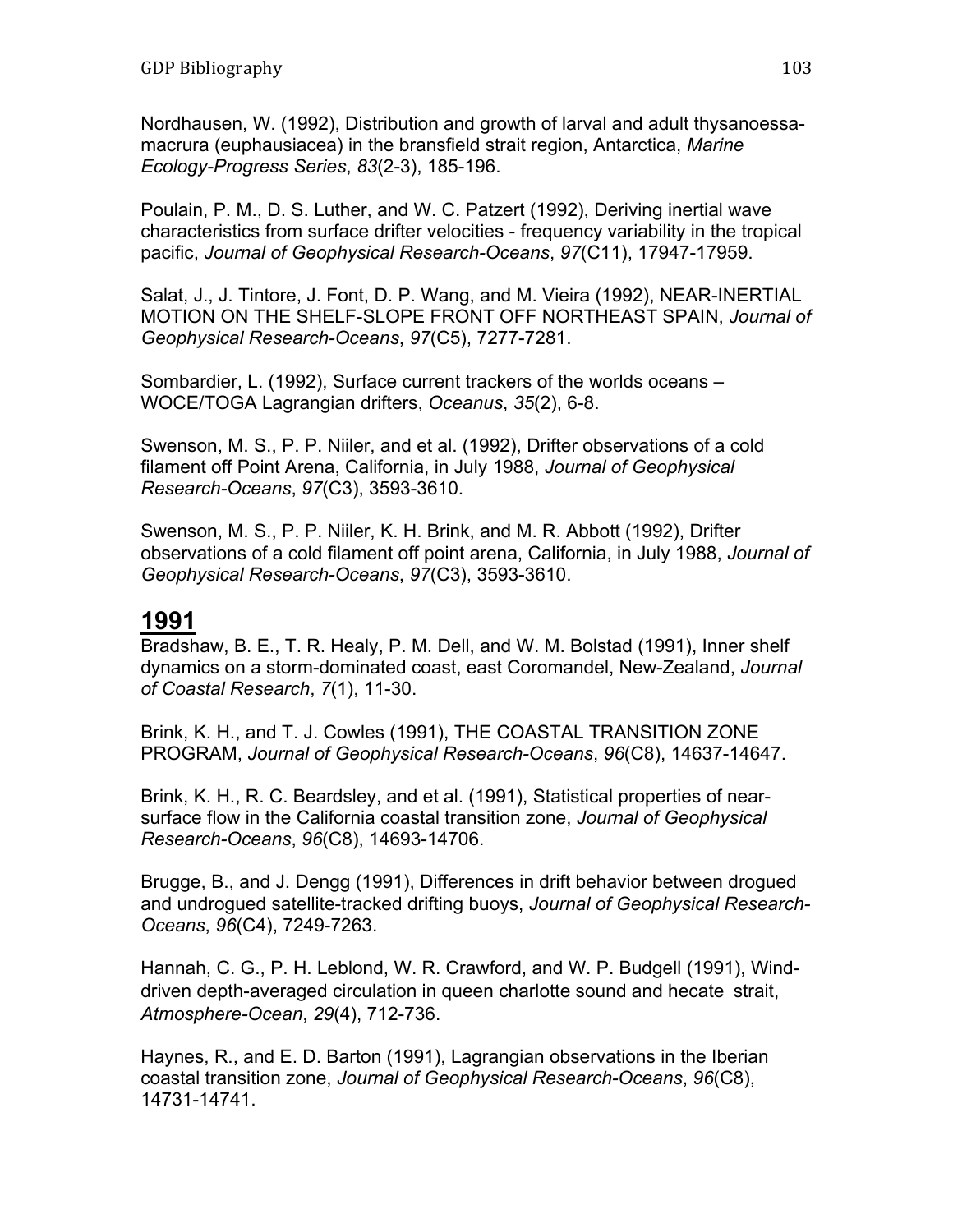Hood, R.R., M.R. Abott, A. Huyer (1991), Phytoplankton and photosynthetic light response in the Coastal Transition Zone off northern California in June 1987, *Journal of Geophysical Research 96*, 14769-14780.

Huntley, M., D. M. Karl, P. Niiler, and O. Holmhansen (1991), Research on Antarctic coastal ecosystem rates (racer) - an interdisciplinary field experiment, *Deep-Sea Research Part a-Oceanographic Research Papers*, *38*(8- 9), 911-941.

Huyer, A., P. M. Kosro, and et al. (1991), Currents and water masses of the Coastal Transition Zone off Northern California, June to August 1988, *Journal of Geophysical Research-Oceans*, *96*(C8), 14809-14831.

Jones, B.H., C.N.K. Mooers, et al. (1991), Chemical and biological structure and transport of a cool filament associated with a jet-eddy system off Northern California in July 1986 (Optoma21)., *Journal of Geophysical Research- Oceans 96*(C12), 22207-22225.

Kosro, P. M., et al. (1991), The structure of the transition zone between coastal waters and the open ocean off northern California, winter and spring 1987, *Journal of Geophysical Research-Oceans*, *96*(C8), 14707-14730.

Lukas, R., E. Firing, P. Hacker, P. L. Richardson, C. A. Collins, R. Fine, and R. Gammon (1991), Observations of the Mindanao current during the western Equatorial Pacific-ocean circulation study, *Journal of Geophysical Research-Oceans*, *96*(C4), 7089-7104.

Mackas, D. L., L. Washburn, and S. L. Smith (1991), Zooplankton community pattern associated with a California current cold filament, *Journal of Geophysical Research-Oceans*, *96*(C8), 14781-14797.

McPhaden, M. J., D. V. Hansen, and P. L. Richardson (1991), A COMPARISON OF SHIP DRIFT, DRIFTING BUOY, AND CURRENT-METER MOORING VELOCITIES IN THE PACIFIC SOUTH EQUATORIAL CURRENT, *Journal of Geophysical Research-Oceans*, *96*(C1), 775-781.

Niiler, P. P., J. Illeman, and J. H. Hu (1991), Lagrangian drifter observations of surface circulation in the Gerlache and Bransfield Straits, *Antarctic Journal U.S. 25*, 134-137.

Ramp, S. R., P. F. Jessen, K. H. Brink, P. P. Niiler, F. L. Daggett, and J. S. Best (1991), The physical structure of cold filaments near point arena, California, during June 1987, *Journal of Geophysical Research-Oceans*, *96*(C8), 14859- 14883.

Sanderson, B. G., and D. A. Booth (1991), The fractal dimension of drifter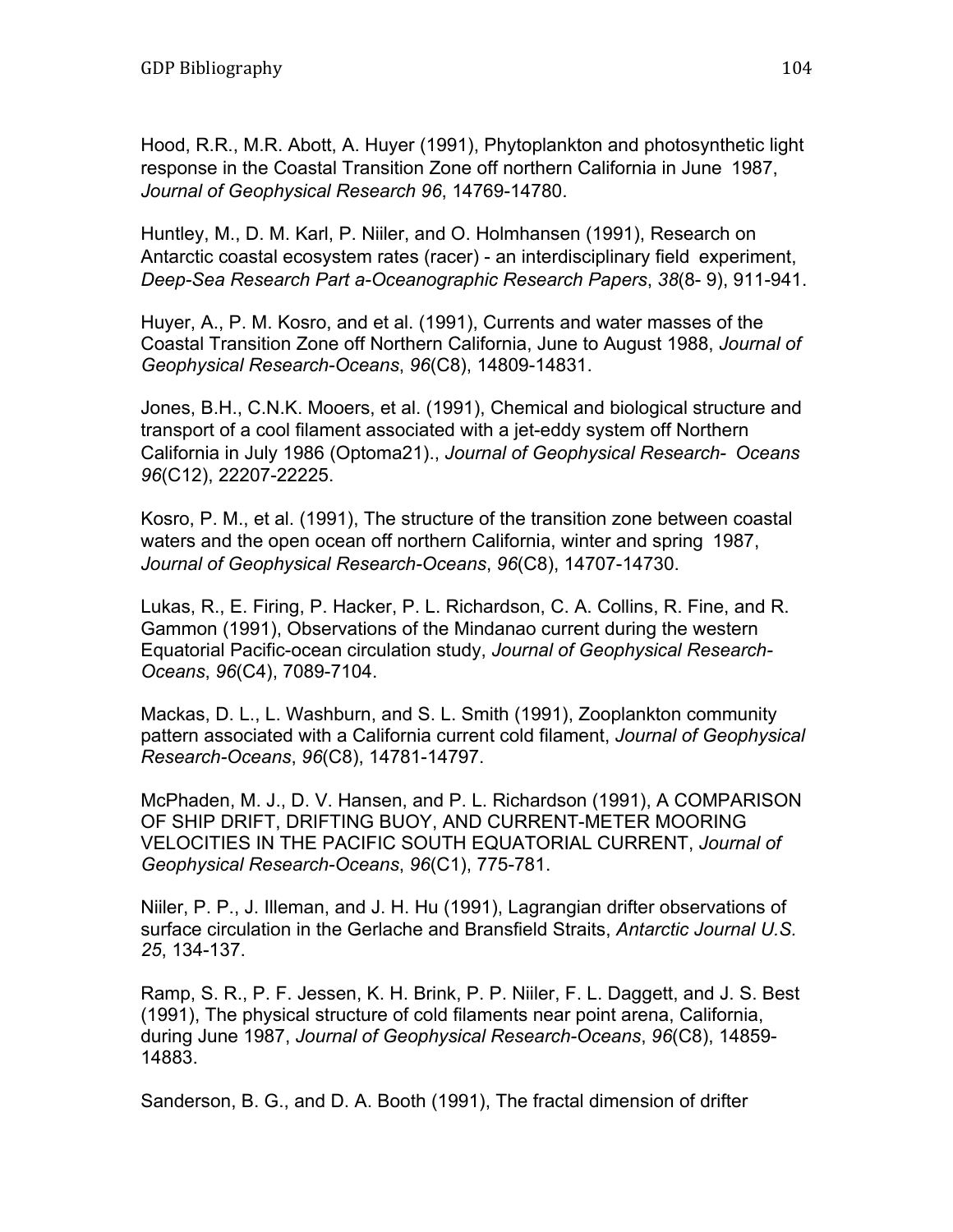trajectories and estimates of horizontal eddy-diffusivity, *Tellus Series a-Dynamic Meteorology and Oceanography*, *43*(5), 334-349.

Stabeno, P. J., and R. K. Reed (1991), Recent lagrangian measurements along the Alaskan stream, *Deep-Sea Research Part a-Oceanographic Research Papers*, *38*(3), 289-296.

Strub, P. T., P. M. Kosro, and A. Huyer (1991), The nature of the cold filaments in the California current system, *Journal of Geophysical Research- Oceans*, *96*(C8), 14743-14768.

Sybrandy, A. L. and P. P. Niiler (1991), WOCE/TOGA Lagrangian drifter construction manual. Woce Rep. 63, SOI Ref. 91/6, 58pp, Scripps Inst. of Oceanogr., La Jolla, Calif.

Yan, X. H., P. P. Niiler, and R. H. Stewart (1991), Construction and accuracy analysis of images of the daily-mean mixed-layer depth, *International Journal of Remote Sensing*, *12*(12), 2573-2584.

#### **1990**

Abbott, M. R., K. H. Brink, C. R. Booth, D. Blasco, L. A. Codispoti, P. P. Niiler, and S. R. Ramp (1990), Observations of phytoplankton and nutrients from a Lagrangian drifter off northern California, *Journal of Geophysical Research-Oceans*, *95*(C6), 9393-9409.

Chew, F., M.H. Bushnell (1990), The Half-Inertial Flow in the Eastern Equatorial Pacific: A Case Study, *J. Phys. Oceanog*, *20,* 1124-1133.

Hansen, D. V. (1990), Physical aspects of the El Nino event of 1982-1983.

Hansen, D. V. (1990), Surface current and temperature patterns in the Western Tropical Pacific Ocean.

Hansen, D. V., and G. A. Maul (1991), Anticyclonic current rings in the eastern tropical Pacific Ocean, *Journal of Geophysical Research*, *96*, 6965-6979.

Huntley, M. E., P. P. Niiler, O. Holm-Hansen, M. Vernet, E. Brinton, A. F. Amos, and D. M. Karl (1990), RACER:An interdisciplinary study of spring bloom dynamics, *25*, 126-131.

Krauss, W., J. Dengg, and H. H. Hinrichsen (1990), The response of drifting bouys to currents and wind, *Reply.Journal of Geophysical Research*, *95*(C1), 801-803.

Motyzhev, S. V., Y. I. Bekhterev, N. I. Kiyashchenko, V. L. Kotyarov, and et al. (1990), Measurement of currents from the drift of sub-satellite buoys, *Soviet*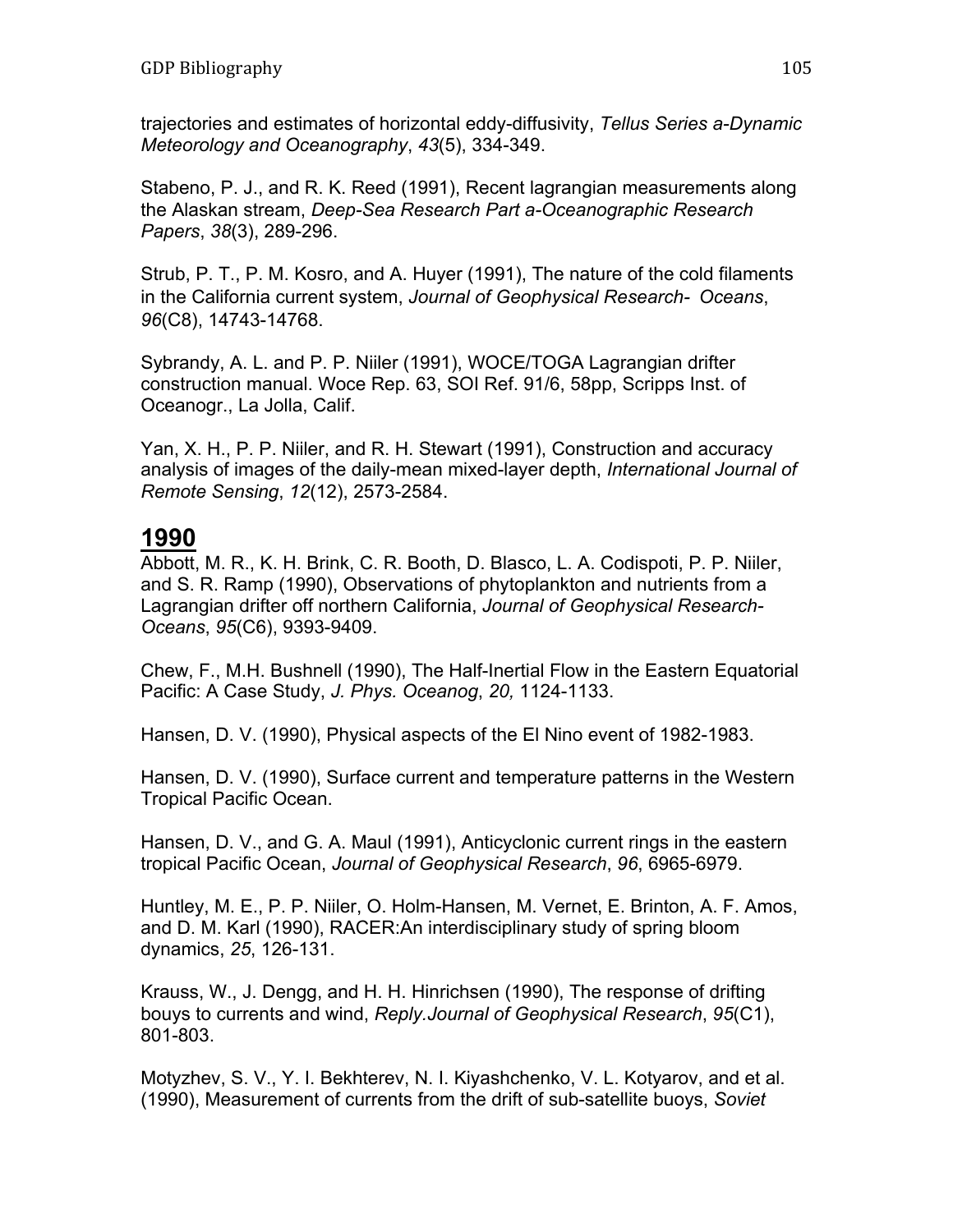*Journal of Remote Sensing*, *7*(2), 216-222.

Paduan, J. D., and P. P. Niiler (1990), A lagrangian description of motion in northern california coastal transition filaments, *Journal of Geophysical Research-Oceans*, *95*(C10), 18095-18109.

Poulain, P. M. (1990), Near-inertial and diurnal motions in the trajectories of mixed layer drifters, *Journal of Marine Research*, *48*(4), 793-823.

Poulain, P. M., and P. P. Niiler (1990), The response of drifting buoys to currents and wind - comment, *Journal of Geophysical Research-Oceans*, *95*(C1), 797- 799.

Molinari R. L., Olson, D., and Reverdin G., (1990), Surface Current Distributions in the Tropical Indian Ocean derived from compilations of surface buoy trajectories, *Journal of Geophysical Research*, *94*(C5), 7217-7238 https://doi.org/10.1029/JC095iC05p07217.

Thomson, R. E., P. H. Leblond, and W. J. Emery (1990), Analysis of deepdrogued satellite-tracked drifter measurements in the northeast pacific, *Atmosphere-Ocean*, *28*(4), 409-443.

Venkatesh, S., B. Sanderson, and M. Eltahan (1990), Optimum deployment of satellite-tracked drifters to support iceberg drift forecasting, *Cold Regions Science and Technology*, *18*(2), 117-131.

Willebrand, J., R. H. Kase, D. Stammer, and et al. (1990), Verification of geosat sea surface topography in the Gulf Stream extension with surface drifting buoys and hydrographic measurements, *Journal of Geophysical Research*, *95*(3), 3007.

# **1989**

Bitterman, D. S., and D. V. Hansen (1989), Direct measurements of current shear in the tropical Pacific Ocean and its effect on drift buoy performance, *Journal of Atmospheric and Oceanic Technology*, *6*(2), 274-279.

Chereskin, T., P. P. Niiler, and P. Poulain (1989), A numerical study of the effects of upper ocean shear on flexible drogued drifters, *Journal of Atmospheric and Oceanic Technology*, *6*(2), 243-253.

Dugdale, R. C., and F. P. Wilkerson (1989), New production in the upwelling center at Point Conception, California:temporal and spatial patterns, *Deep-Sea Research Part I-Oceanographic Research Papers*, *36*(7A), 985-1007.

Geyer, W. R. (1989), Field calibrationn of mixed layer drifters, *Journal of Atmospheric and Oceanic Technology*, *6*, 333-347.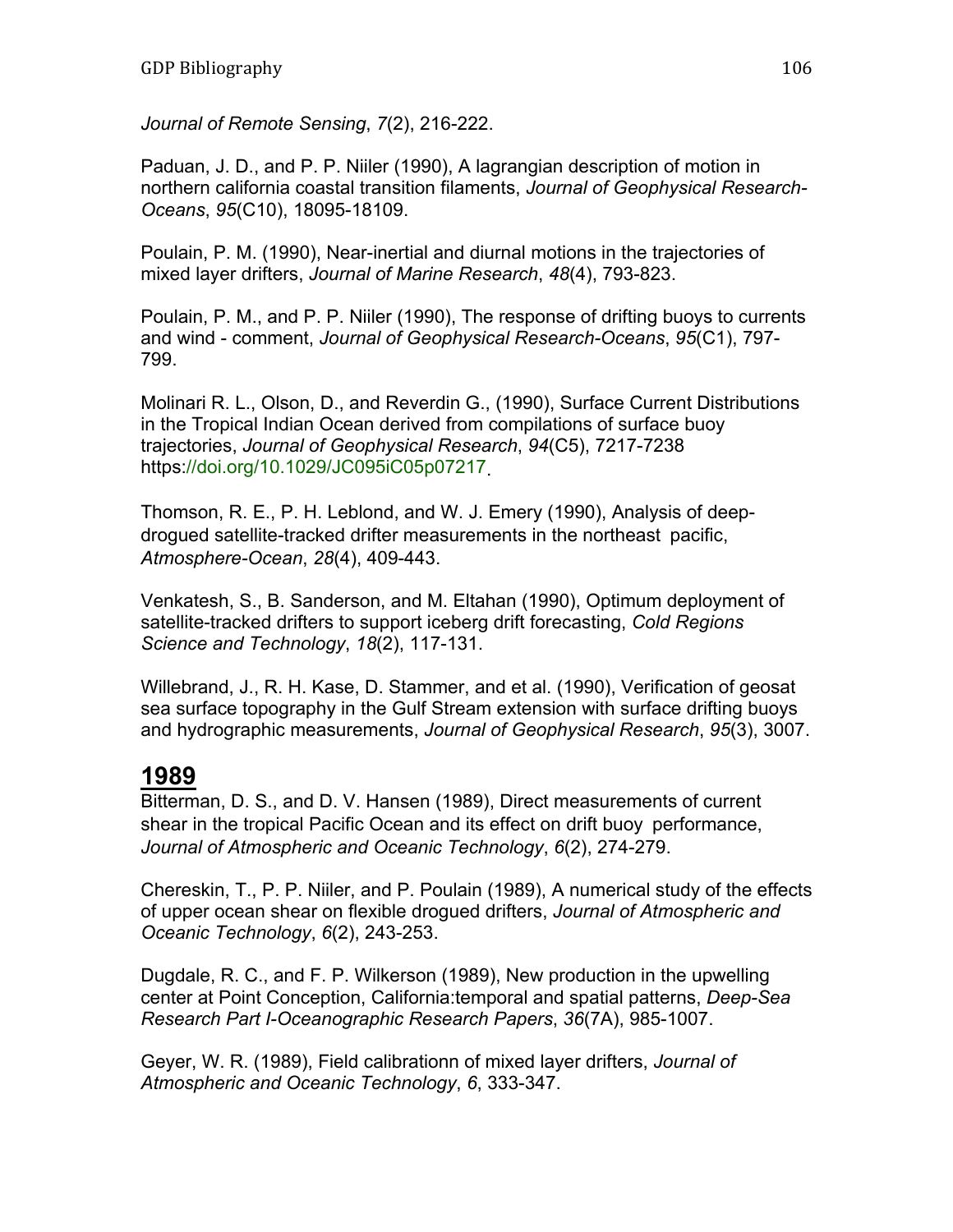Hansen, D. V., and A. Herman (1989), Temporal sampling requirements for surface drifting buoys in the tropical Pacific, *Journal of Atmospheric and Oceanic Technology*, *6*, 4.

Mackas, D. L., W. R. Crawford, and et al. (1989), A performance comparison for 2 Lagrangian drifter designs, *Atmosphere-Ocean*, *27*(2), 443-456.

Niiler, P. P., P. M. Poulain, and L. R. Haury (1989), Synoptic 3-dimensional circulation in an onshore-flowing filament of the California current, *Deep-Sea Research Part a-Oceanographic Research Papers*, *36*(3), 385-405.

Perovich, D. K., W. B. Tucker, and R. A. Krishfield (1989), Oceanic heat flux in the Fram Strait measured by a drifting buoy, *Geophysical Research Letters*, *16*(9), 995-998.

Poulain, P. M., and P. P. Niiler (1989), Statistical-analysis of the surface circulation in the California current system using satellite-tracked drifters, *Journal of Physical Oceanography*, *19*(10), 1588-1603.

# **1988**

## **1987**

Booth, D. A., and D. T. Meldrum (1987), Drifting buoys in the Northeast Atlantic, *Journal of Council for the International Exploration of the Sea.*, *43*, 261- 267.

Huntley, M. E., P. Niiler, O. Holm-Hansen, and D. M. Karl (1987), Research on Antarctic ecosystem rates:an interdisciplinary field study, *22*, 135-166.

Niiler, P. P., R. E. Davis, and H. J. White (1987), Water-following characteristics of a mixed layer drifter, *Deep-Sea Research Part a-Oceanographic Research Papers*, *34*(11), 1867-1881.

Piola, A. R., H. A. Figueroa, and A. A. Bianchi (1987), Some aspects of the surface circulation south of 20-degrees-s revealed by first garp global experiment drifters, *Journal of Geophysical Research-Oceans*, *92*(C5), 5101-5114.

Richardson, P. L., and G. Reverdin (1987), Seasonal cycle of velocity in the Atlantic north Equatorial countercurrent as measured by surface drifters, current meters, and ship drifts, *Journal of Geophysical Research-Oceans*, *92*(C4), 3691- 3708.

Thomson, R. E., and J. E. Papadakis (1987), Upwelling filaments and motion of a satellite-tracked drifter along the west-coast of north-America, *Journal of Geophysical Research-Oceans*, *92*(C6), 6445-6461.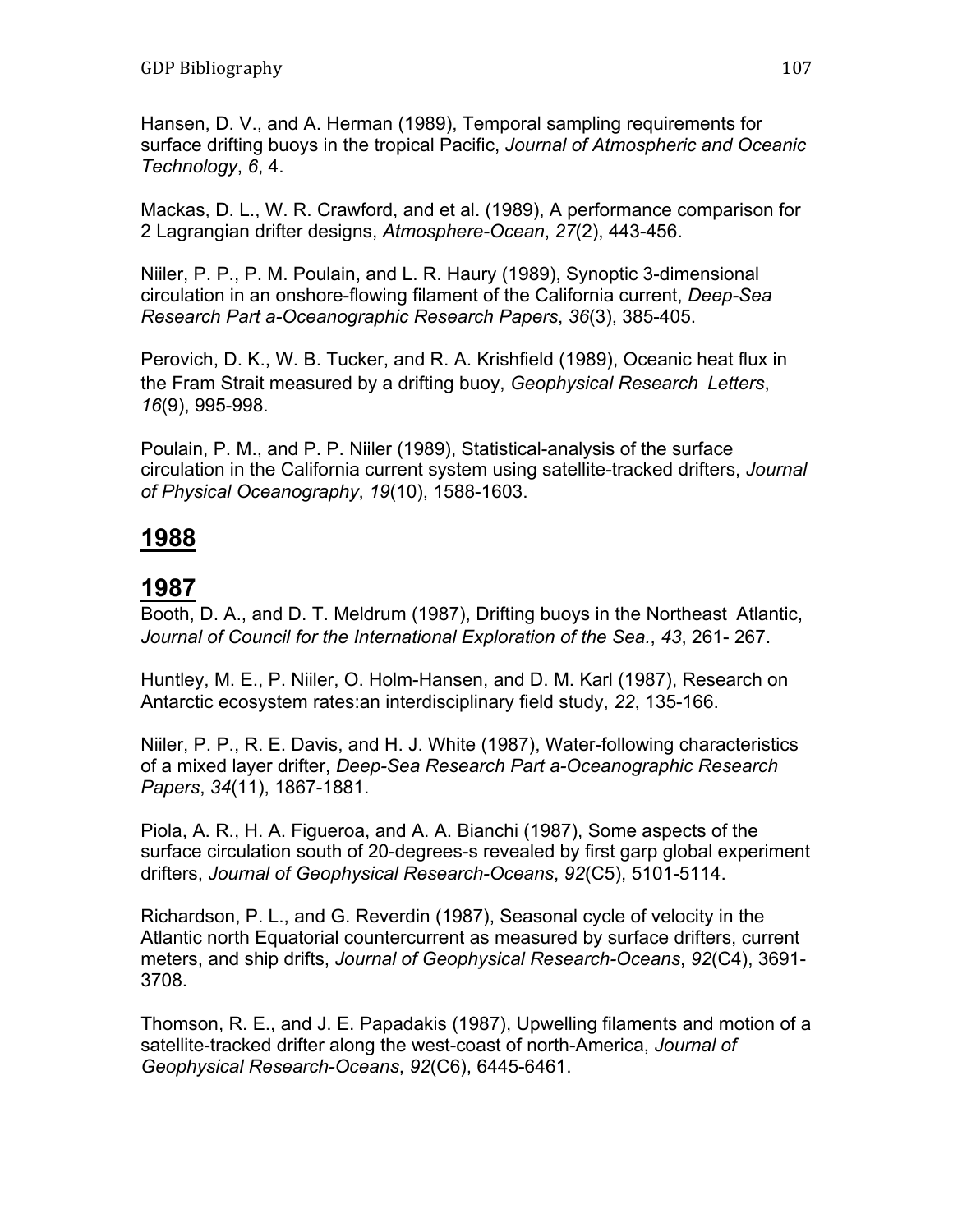### **1986**

Large, W. G., J. C. McWilliams, and P. P. Niiler (1986), Upper ocean thermal response to strong autumnal forcing of the northeast pacific, *Journal of Physical Oceanography*, *16*(9), 1524-1550.

Middleton, J. F., and C. Garrett (1986), A KINEMATIC ANALYSIS OF POLARIZED EDDY FIELDS USING DRIFTER DATA, *Journal of Geophysical Research-Oceans*, *91*(C4), 5094-5102.

## **1985**

Davis, R. E. (1985), Drifter observations of coastal surface currents during code the method and descriptive view, *Journal of Geophysical Research- Oceans*, *90*(NC3), 4741-4755.

Hofmann, E. E. (1985), The large-scale horizontal structure of the Antarctic circumpolar current from FGGE drifters, *Journal of Geophysical Research-Oceans*, *90*(NC4), 7087-7097.

Middleton, J. F. (1985), DRIFTER SPECTRA AND DIFFUSIVITIES, *Journal of Marine Research*, *43*(1), 37-55.

### **1984**

Collins, M. B., and G. Ferentinos (1984), Residual circulation in the Bristol channel, as suggested by woodhead sea-bed drifter recovery patterns, *Oceanologica Acta*, *7*(1), 33-42.

Kirwan, A. D., W. J. Merrell, J. K. Lewis, R. E. Whitaker, and R. Legeckis (1984), A model for the analysis of drifter data with an application to a warm core ring in the gulf of Mexico, *Journal of Geophysical Research-Oceans*, *89*(NC3), 3425- 3438.

Royer, T. C., and W. J. Emery (1984), CIRCULATION IN THE BERING SEA, 1982-83, BASED ON SATELLITE-TRACKED DRIFTER OBSERVATIONS, *Journal of Physical Oceanography*, *14*(12), 1914-1920.

Tijssen, S.B., F.J. Wetsteyn (1984), Hydrographic observations near a subsurface drifter in the oyster ground, North-Sea,*Netherlands Journal of Sea Research 18*(1-2): 1-12.

# **1983**

Deverdiere, A. C. (1983), LAGRANGIAN EDDY STATISTICS FROM SURFACE DRIFTERS IN THE EASTERN NORTH-ATLANTIC, *Journal of Marine Research*, *41*(3), 375-398.

Kinder, T. H. (1983), Shallow currents in the Caribbean sea and gulf of Mexico as